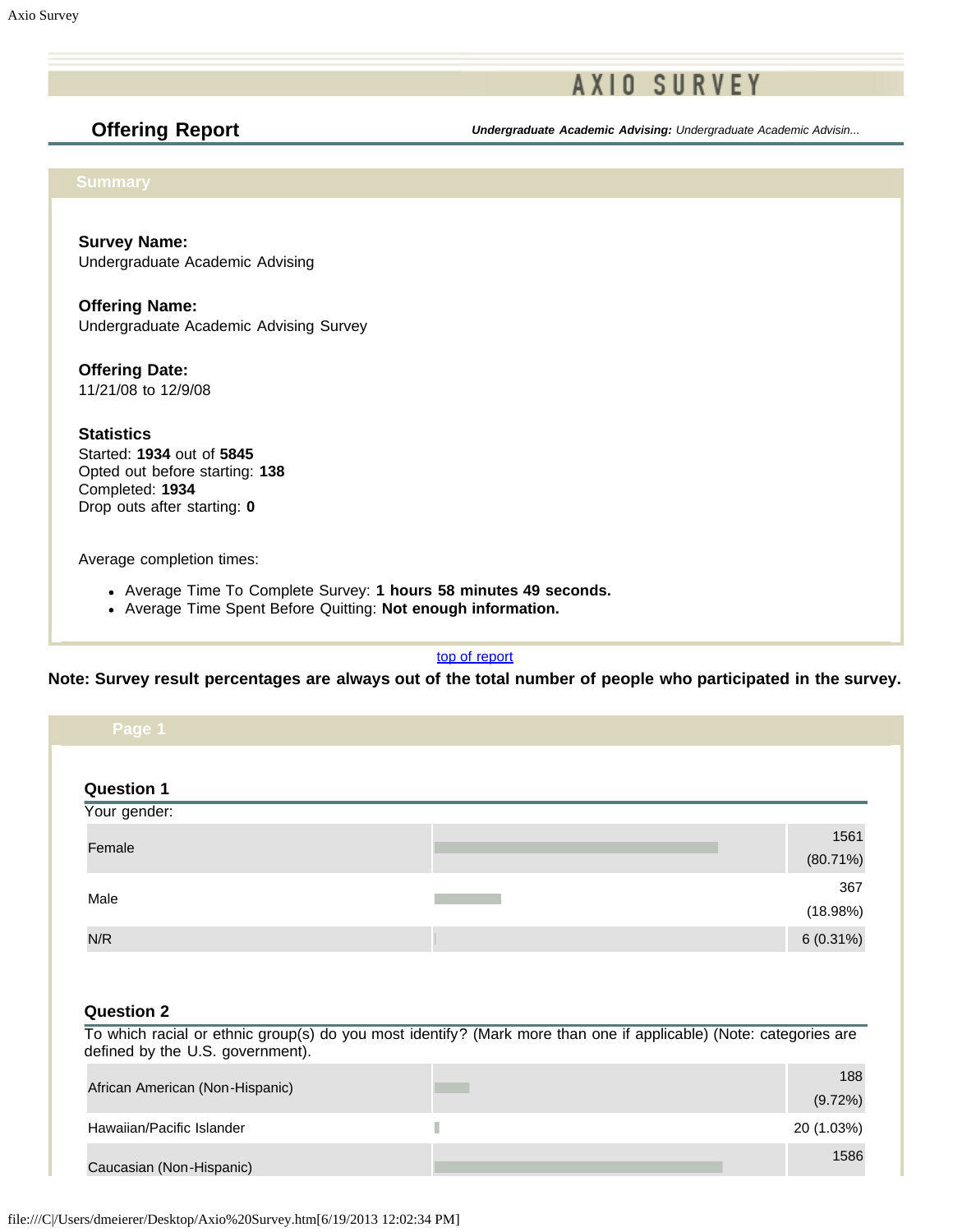|                                                               | $(82.01\%)$    |
|---------------------------------------------------------------|----------------|
| Latino or Hispanic                                            | 127<br>(6.57%) |
| Native American, Aleut or Aboriginal Peoples                  | 34 (1.76%)     |
| Asian                                                         | 61 (3.15%)     |
| I marked more than one racial or ethnic group listed<br>above | 66 (3.41%)     |
| N/R                                                           | $8(0.41\%)$    |

# **Question 3**

| What is the highest degree you have earned?          |   |                  |
|------------------------------------------------------|---|------------------|
| Some college or no college                           |   | 9(0.47%)         |
| Associates degree                                    |   | $8(0.41\%)$      |
| Bachelor's degree                                    |   | 423<br>(21.87%)  |
| Master's degree                                      |   | 1344<br>(69.49%) |
| Doctorate (Ph. D., Ed. D., J.D., M.D. or equivalent) |   | 117<br>(6.05%)   |
| Other:                                               | Г | 31 (1.6%)        |
| N/R                                                  |   | $2(0.1\%)$       |
| <b>View Other Text</b>                               |   |                  |

### **Question 4**

| In what academic disciplines have you earned degrees? Check all that apply. |                    |
|-----------------------------------------------------------------------------|--------------------|
| Education                                                                   | 919<br>(47.52%)    |
| Social/behavioral science                                                   | 853<br>$(44.11\%)$ |
| Natural or Physical sciences                                                | 137<br>(7.08%)     |
| <b>Business</b>                                                             | 262<br>(13.55%)    |
| <b>Arts and Humanities</b>                                                  | 564<br>(29.16%)    |
| Other:                                                                      | 189<br>(9.77%)     |
| N/R                                                                         | 10 (0.52%)         |
| <b>View Other Text</b><br><b>Question 5</b>                                 |                    |
| Your NACADA Region?                                                         |                    |
|                                                                             |                    |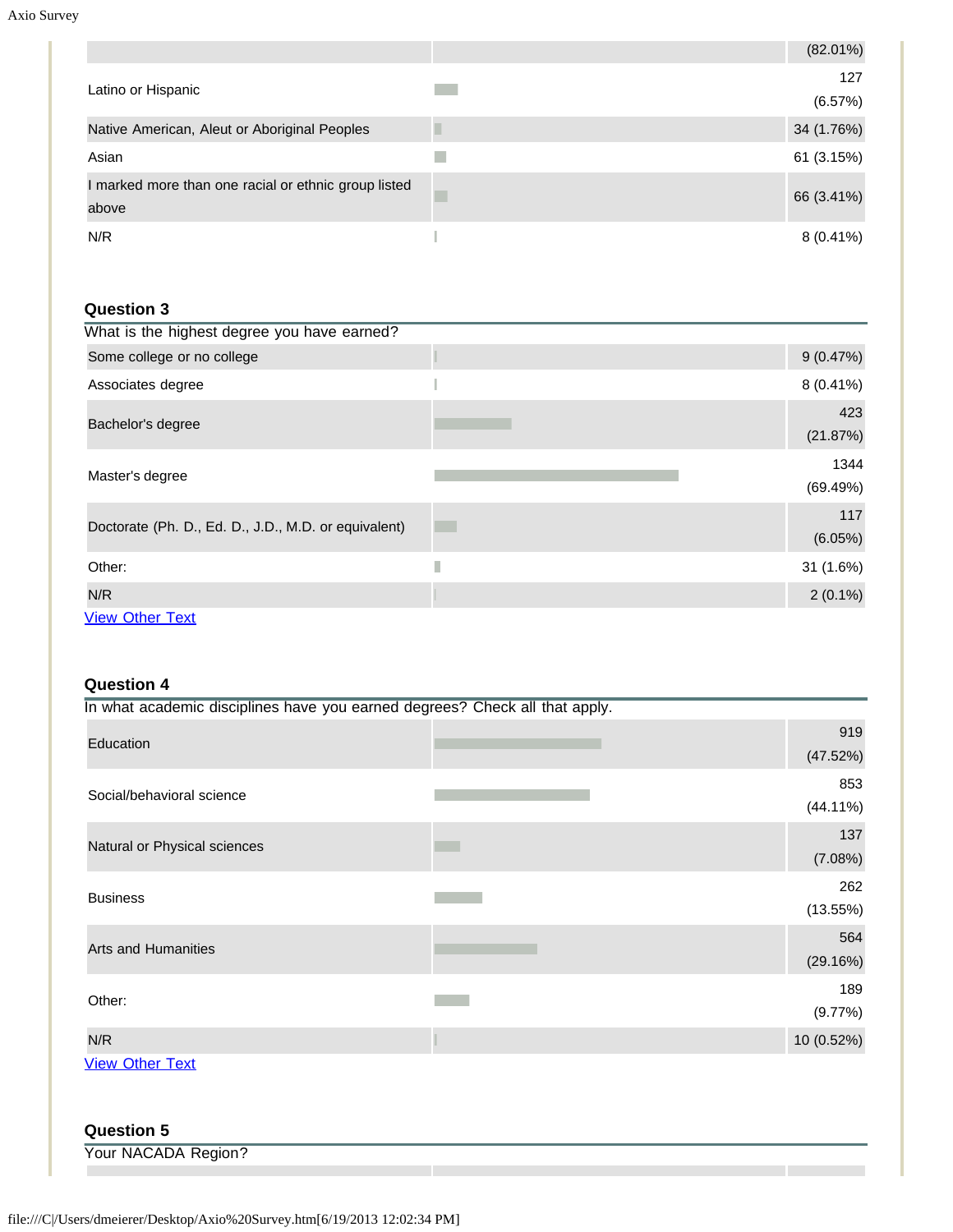## **User Responses**

#### **What is the highest degree you have earned?**

- RN/FNA
- ABD working on disseratation
- ABD--towards PhD
- ABD--will complete soon
- Education Specialist (Ed.S)
- in process of obtaining Ph.D.
- ABD
- Bach with some graduate work
- Postgraduate
- 2nd Master's
- BS degree + one year graduate work
- halfway through my Ph.D.
- I have two masters' degrees
- MA, Ph.C.
- Educational Specialist (Ed.S.)
- specialist
- ABD-working on thesis
- I need 2 field and one survey class for a Master's
- 3/4 Master's

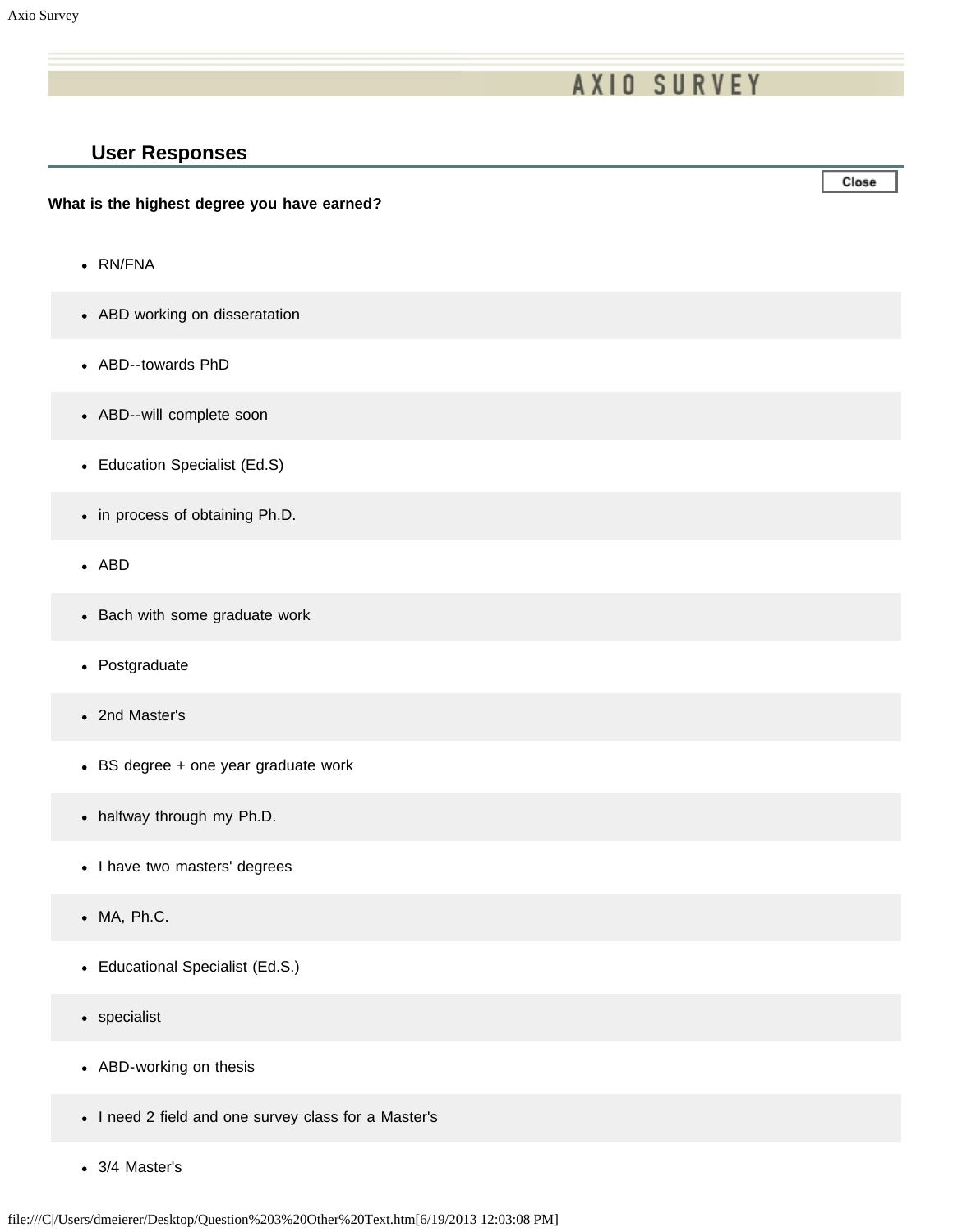- 2 Master's degrees
- Academic Cert.
- Began MSW, but didn't complete
- Specialist in Community College Teaching Administration
- Ed.S.
- coursework but no research toward PhD
- Graduate study
- A.B.D.
- Ph.D. candidate
- ABD
- High School
- Some MA work

Close

**[Feedback](https://online.ksu.edu/Survey/public/feedback.jsp) | [Privacy](https://online.ksu.edu/Survey/public/privacy.jsp) | [Contact Us](https://online.ksu.edu/Survey/public/plain_about_us.jsp) © 2013 Axio Learning. All Rights Reserved.**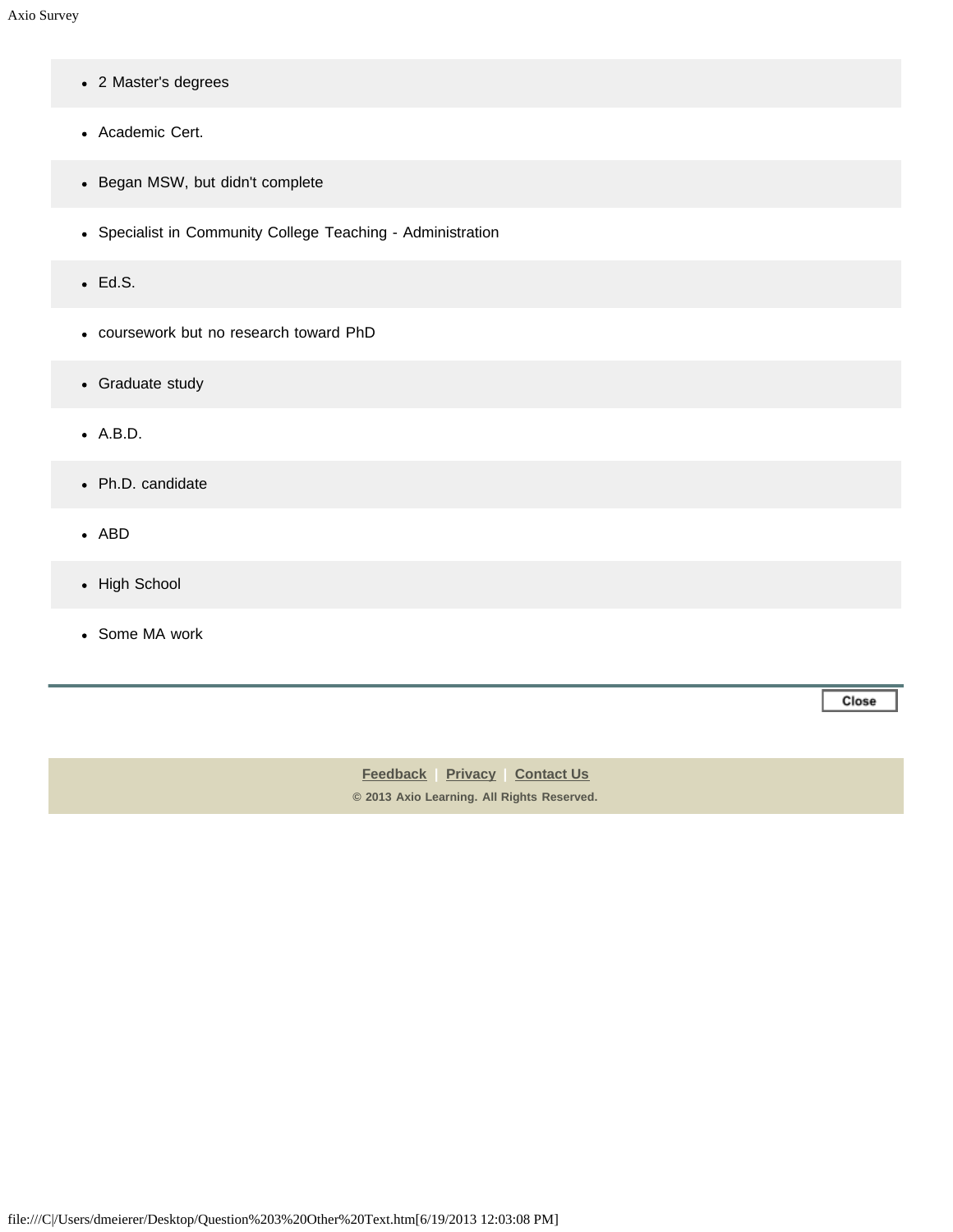## **User Responses**

**In what academic disciplines have you earned degrees? Check all that apply.**

- Secretarial Science
- Health Sciences
- Technology
- Policy Studies
- Physical Education
- Sport Management
- Public Administration
- Secretarial Arts
- Occupational Safety
- Music
- Counseling
- Public Relations/Business and Organizational Communication
- English
- Counseling
- Health Care
- Applied Science and Technology
- Counseling
- public adminstration
- Social Work

Close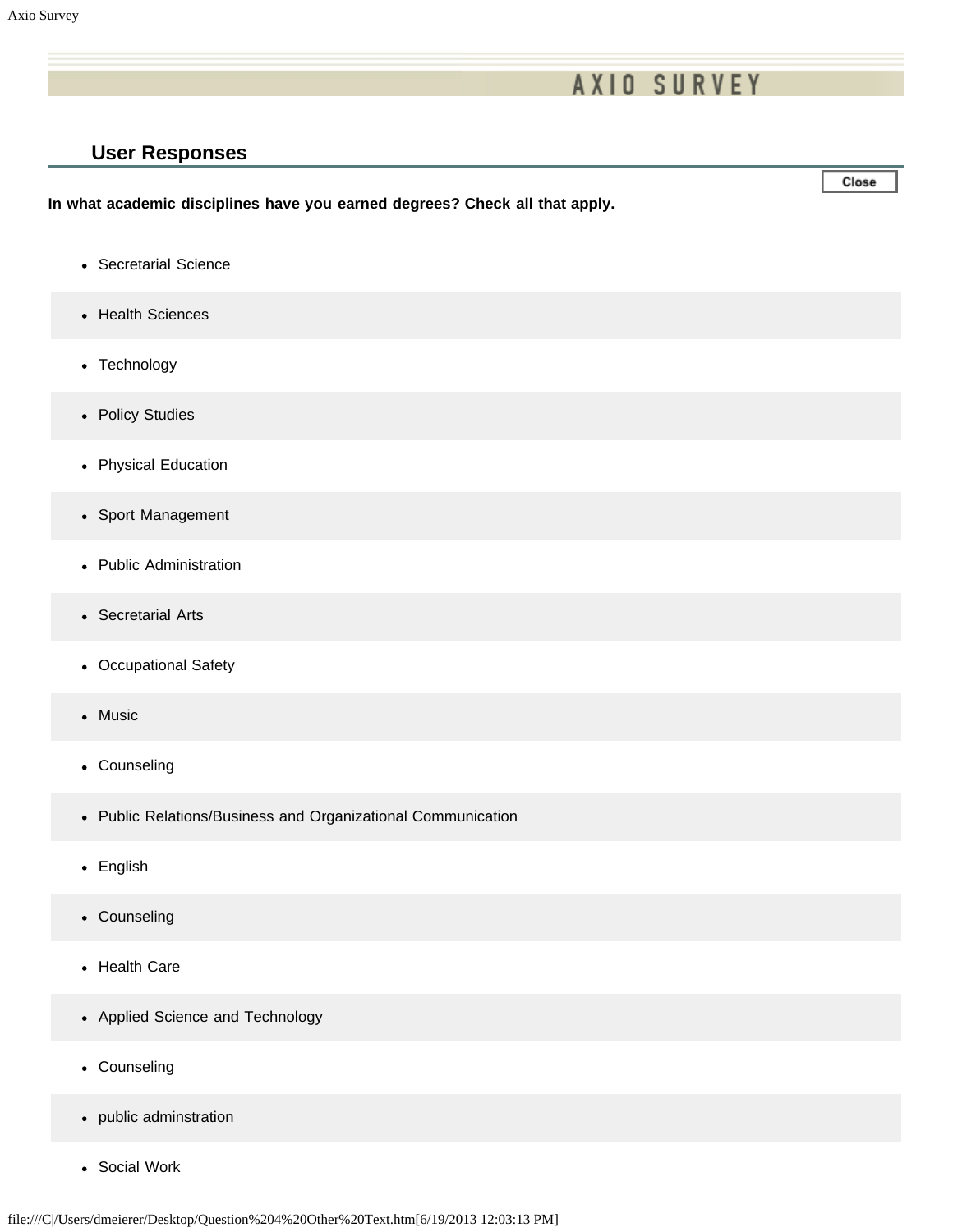- No Response
- Theology
- Counseling
- BS Economics
- Student Affairs
- Nursing
- Social Work
- law
- Media Producation
- Communication
- Public Relations
- Human Ecology
- History
- Engineering
- Allied Medicine
- Religion & Women's Studies
- Journalism
- Radio-TV-Film
- Human Services
- All
- Communications
- Organizational Management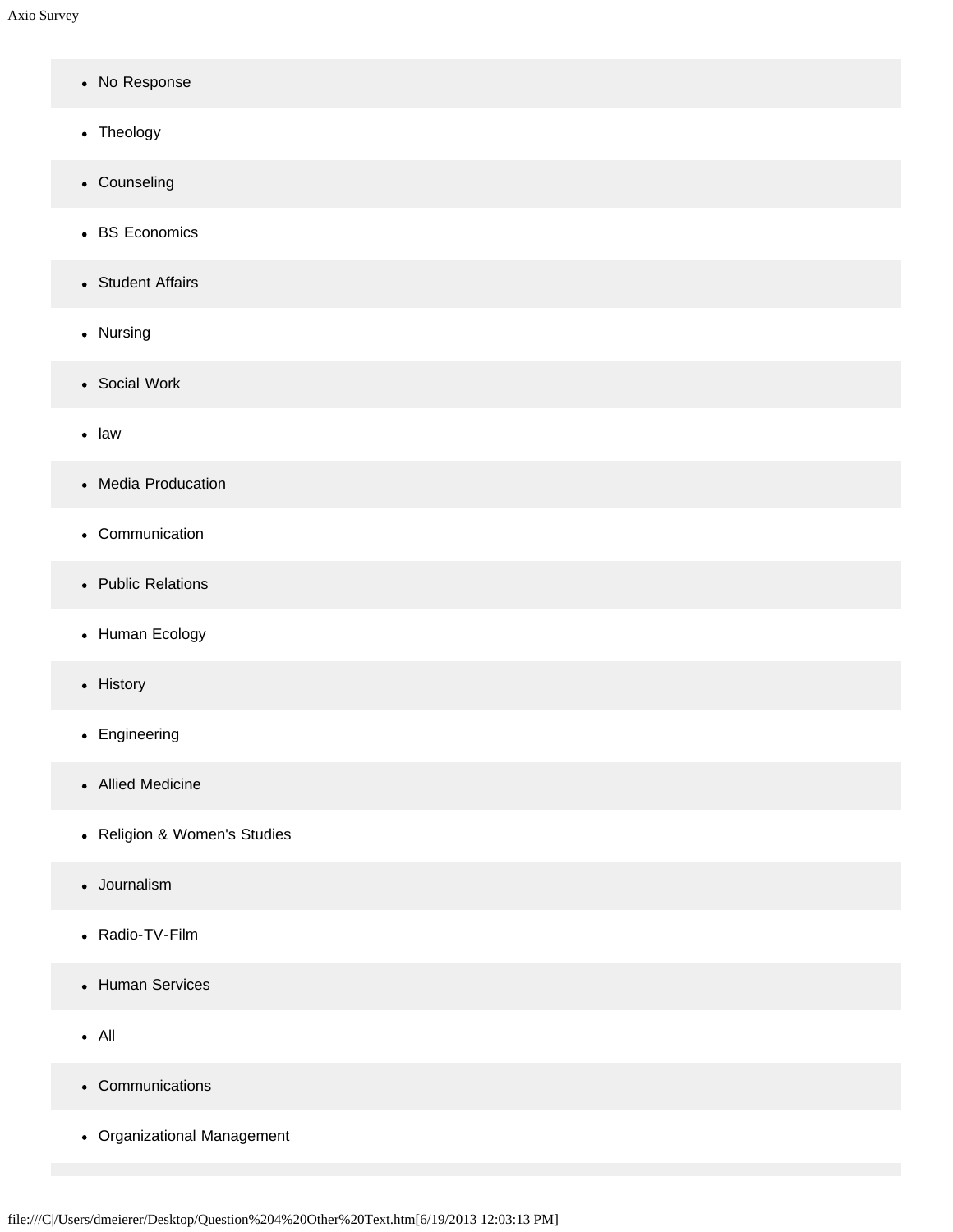- Communication
- Information Systems
- Social Work
- Divinity/Theology
- Exercise Science
- engineering, business
- Mathematics
- Theology
- law
- Law
- communications
- journalism
- Communications
- Applied Educational Psychology
- Communications
- Counseling (MA) Mass Communications (BS)
- Landscape Architecture
- Library Science
- Journalism
- Journalism and Communication
- Occupational Therapy
- Public Affairs
- Human Kinetics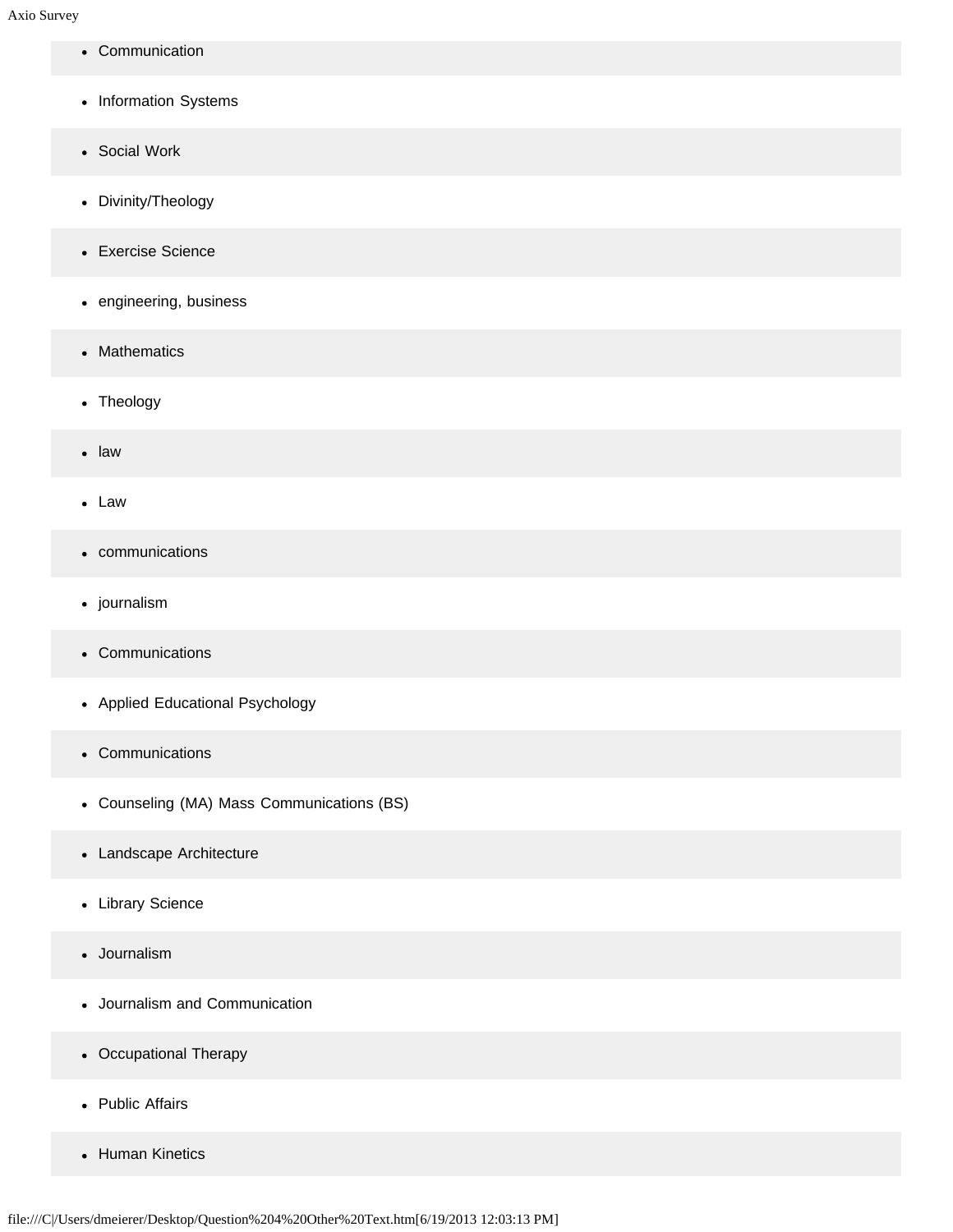- Physical Education
- Theology/Religious Studies
- Graduate Certificate in Academic Advising
- Community Service & Public Administration
- Nursing
- Dental Hygiene, Counseling
- Student Personnel Admin
- Counselor Education
- Agriculture
- Agriculture
- Electrical Engineering
- social work
- Sports Management
- Mathematics
- Legal Studies B.A.
- Nursing
- Hospitality and Restaurant Management
- Human Environmental Sciences
- No Response
- Sports Management
- Human Ecology
- Communication Studies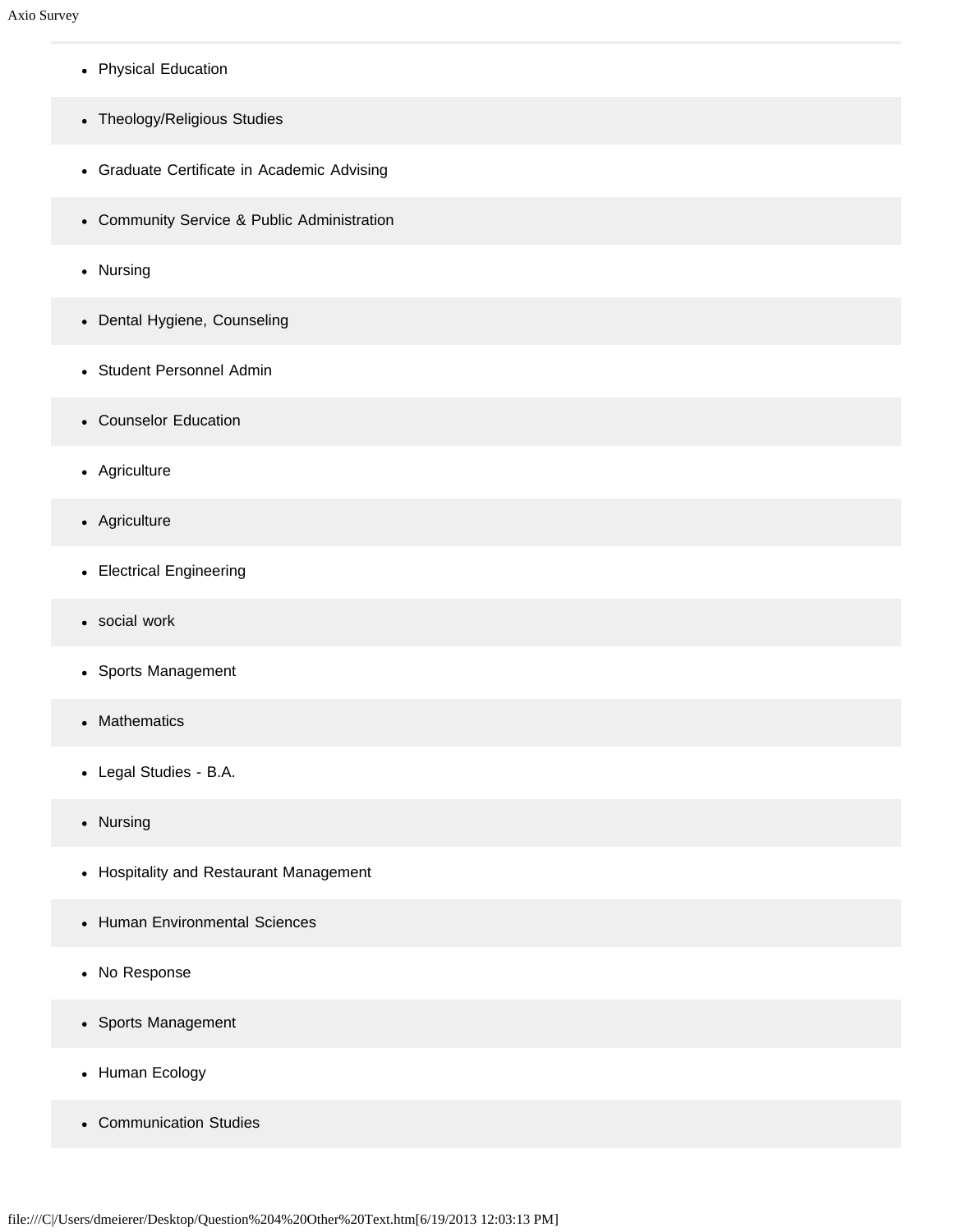- counseling
- Communication
- Public Policy
- Nursing
- Engineering
- Pastoral Ministry
- Public Health
- College Student Personnel and Rehab. Counseling
- Liberal Arts
- Counseling
- Art Studio
- mechanical engineering
- Nursing
- Applied Arts
- Counseling
- miltary
- Counselling
- Interdisciplinary Studies
- MSTS Technology
- Communications
- Nursing
- Nursing/Community health
- Communication Media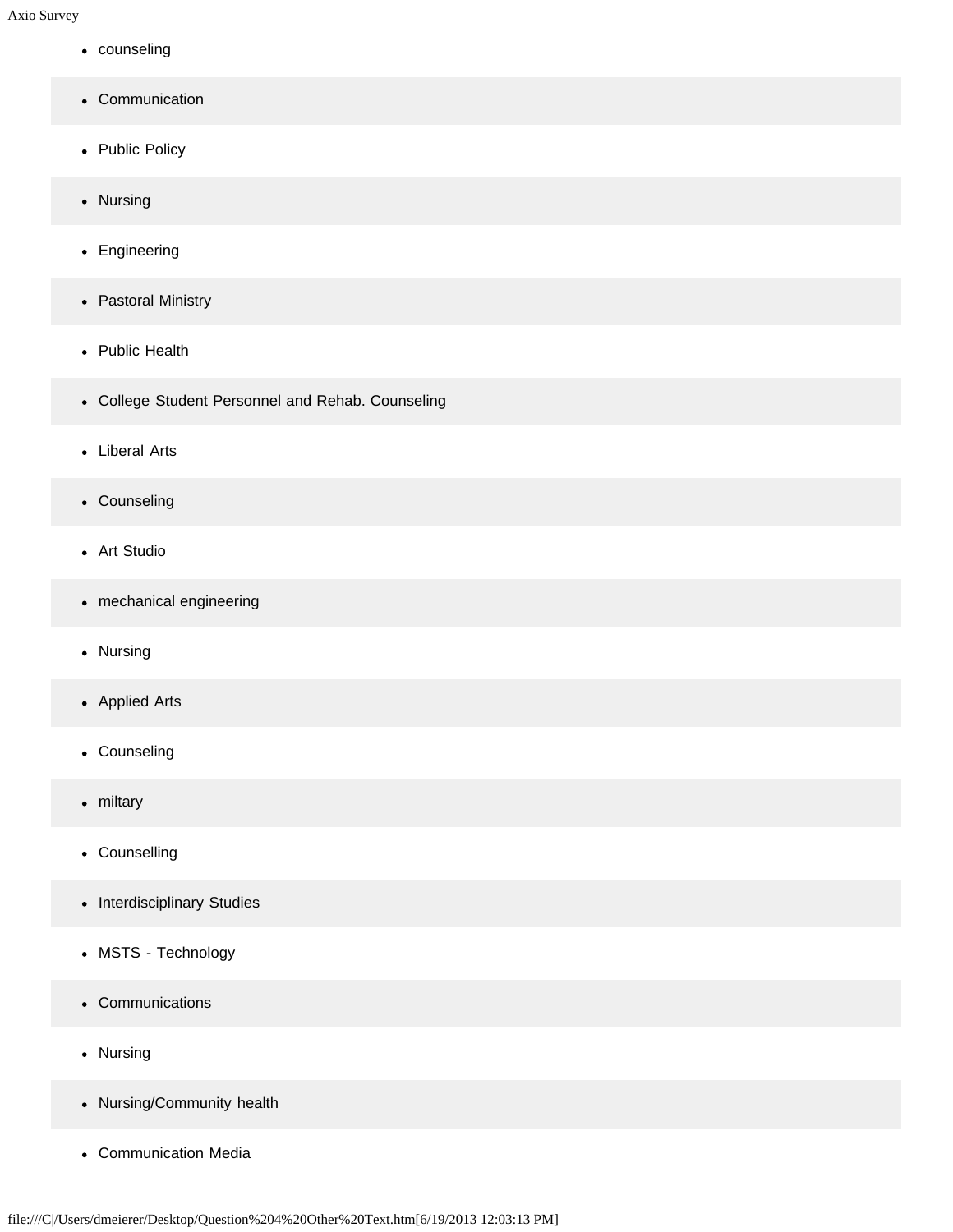- Counseling
- Public Administration
- Rehabilitation Counseling
- Allied Health
- Law
- English
- Journalism
- Bachelor in Fine Arts of Interior Design
- Architecture
- Social Work
- Public Administration
- health science
- counseling
- engineering
- studied econ, German
- advertising
- Mathematics  $\bullet$
- none
- Liberal studies
- Public Administration
- Nursing
- Communication (Public Relations/Advertising)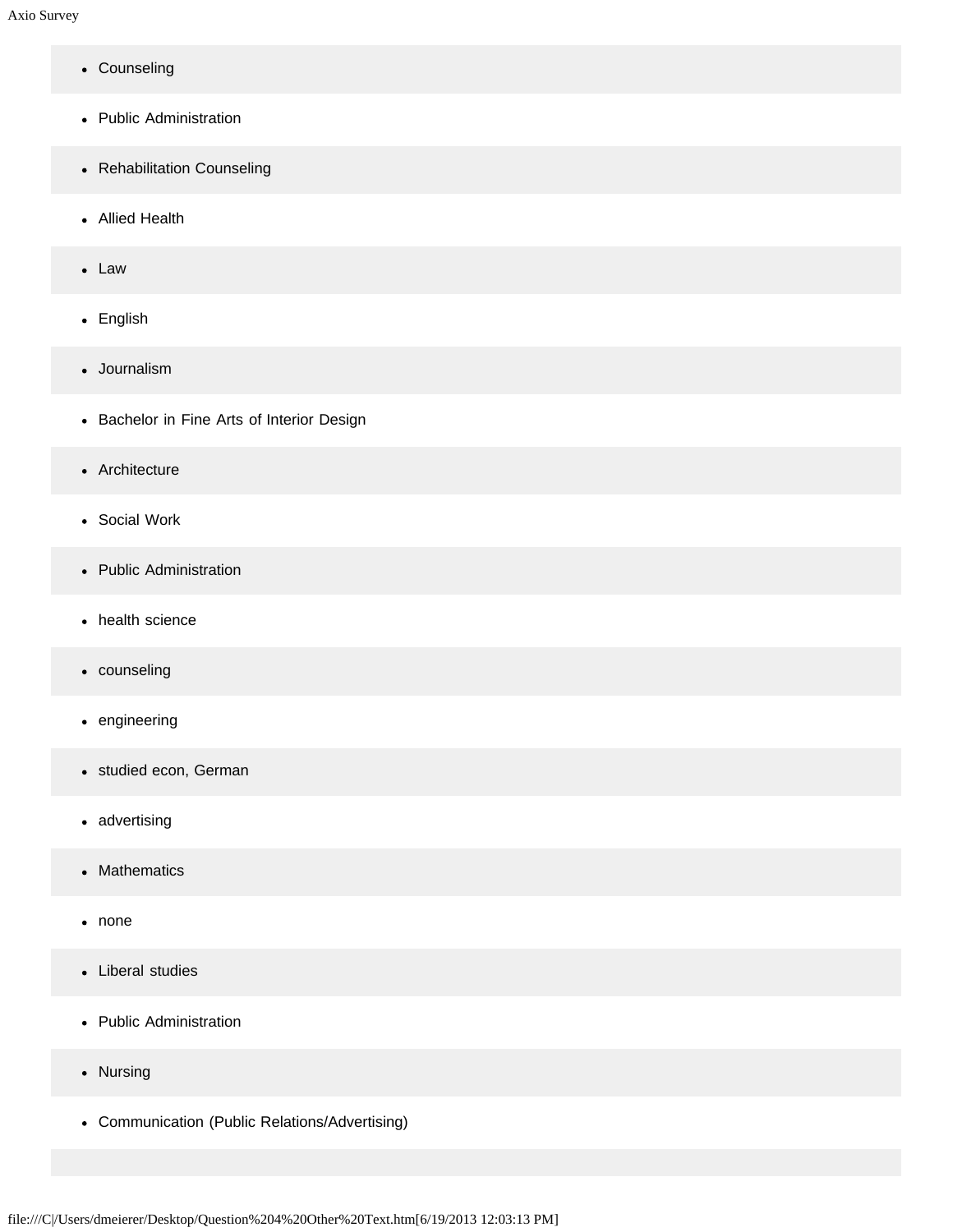### No Response

- Information Systems
- Student Personnel Administration
- Recreation
- counseling
- Marriage Family therapy
- Religious Education
- Guidance and counseling
- Liberal Studies
- Human Resources
- No Response
- technical
- Interdisciplinary Studies
- Hawaiian Studies
- Exercise Science
- Higer Education Administration: Enrollment Management
- JD
- Spanish
- Math  $\bullet$
- MA Leadership
- Speech Language Pathology & Audiology
- Medicine
- Communication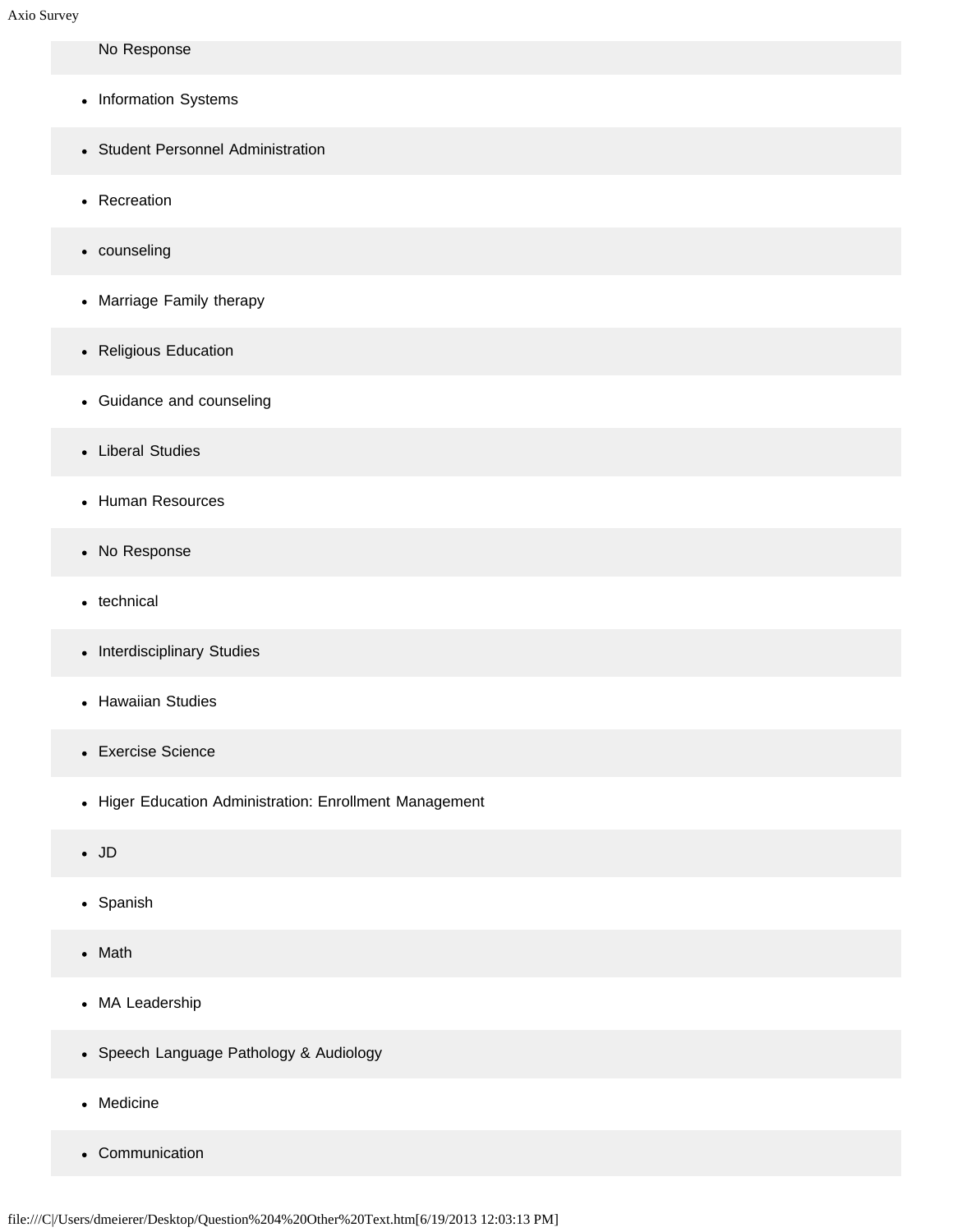- public management
- communication
- Agriculture
- Mass Communication
- public administration
- interdisciplinary
- Divinity
- Kinesiology
- Agricultural Journalism
- Engineering Technology
- Communication
- ministry
- Communications
- Counseling
- Psychology
- Health
- Health Sciences
- Bachelor in Geography, MA in Economics
- health and human services
- Recreation and Leisure Services
- Child Development
- Rehabilitation Counseling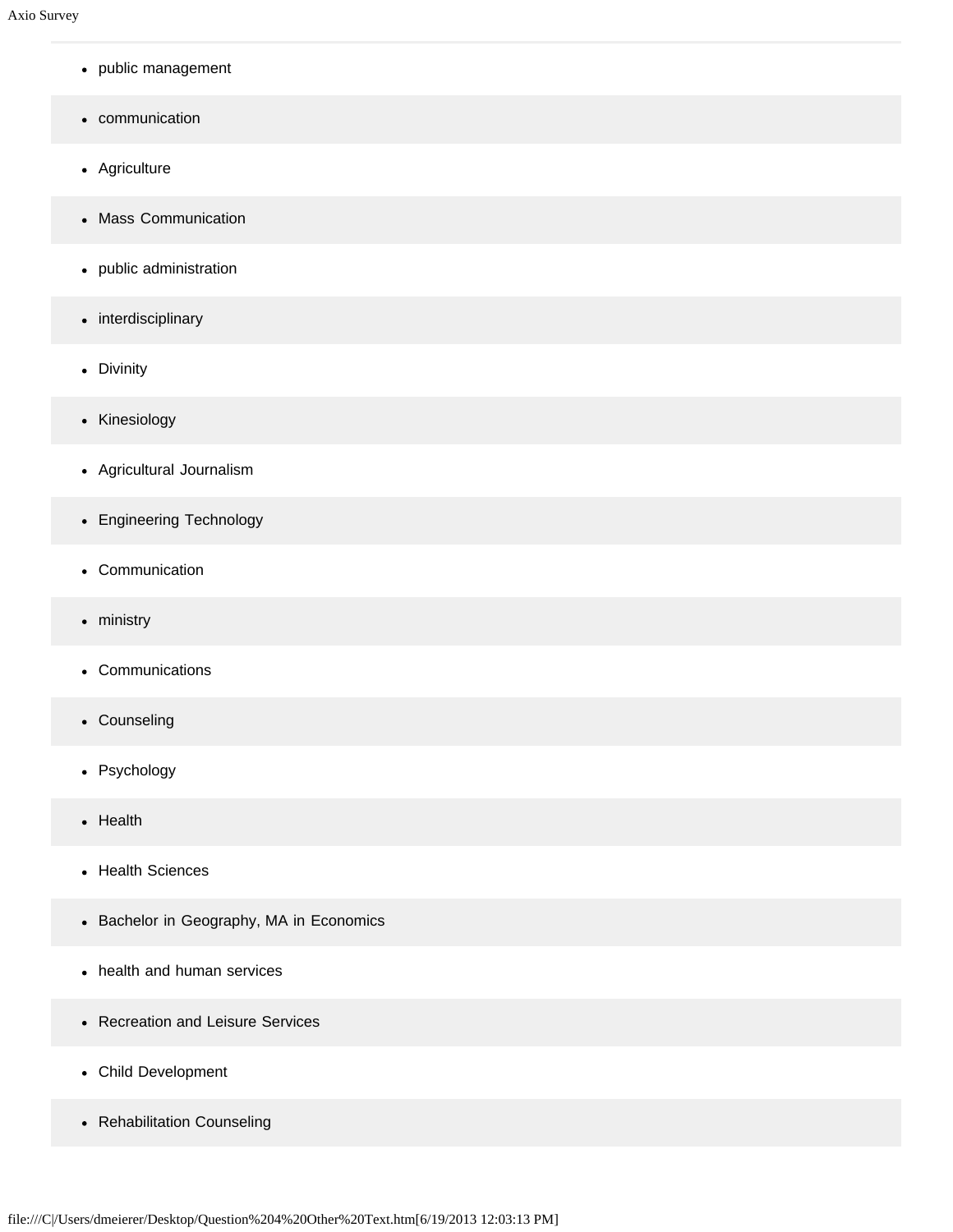Court Reporting

- Communications
- Organization Developement
- Library Science MLS
- Mass Comm
- Liberal Arts
- Occupational Therapy
- Leadership in Student Affairs
- English
- Human Development
- Information Science
- English and Interdisciplinary Studies
- Business

**[Feedback](https://online.ksu.edu/Survey/public/feedback.jsp) | [Privacy](https://online.ksu.edu/Survey/public/privacy.jsp) | [Contact Us](https://online.ksu.edu/Survey/public/plain_about_us.jsp) © 2013 Axio Learning. All Rights Reserved.** Close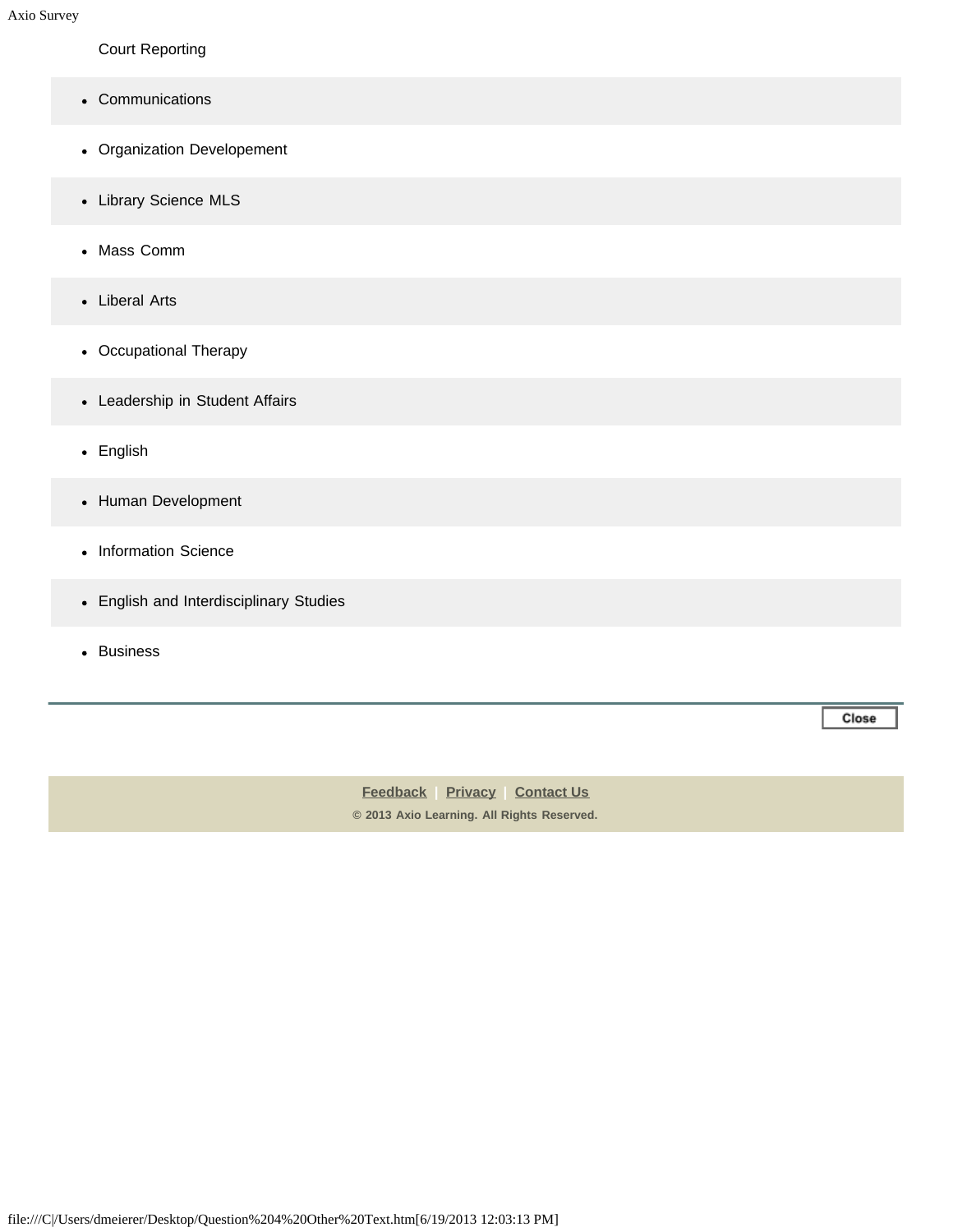| 1- Northeast Region (ME, VT, NY, NH, MA, RI, CT,<br>Quebec, New Brunswick, Maritime provinces) | 194<br>(10.03%) |
|------------------------------------------------------------------------------------------------|-----------------|
| 2- Mid-Atlantic (PA, NJ, DE, MD, VA, DC)                                                       | 216<br>(11.17%) |
| 3- Mid-South (WV, KY, TN, NC, SC)                                                              | 148<br>(7.65%)  |
| 4- Southeast (MS, AL, GA, FL, Caribbean)                                                       | 147 (7.6%)      |
| 5- Great Lakes (WI, IL, MI, IN, OH, Ontario)                                                   | 424<br>(21.92%) |
| 6- North Central (NE, IA, SD, ND, MN, Saskatchewan,<br>Manitoba)                               | 110<br>(5.69%)  |
| 7- South Central (KS, MO, OK, AR, TX, LA)                                                      | 256<br>(13.24%) |
| 8- Northwest (AK, WA, OR, ID, MT, British Columbia,<br>Alberta)                                | 147 (7.6%)      |
| 9- Pacific (CA, NV, HI)                                                                        | 103<br>(5.33%)  |
| 10- Rocky Mountain (AZ, CO, NM, UT, WY)                                                        | 183<br>(9.46%)  |
| International (other than Canada)                                                              | $4(0.21\%)$     |
| N/R                                                                                            | $2(0.1\%)$      |

# **Question 6**

| The institution where you work would best be described as: |                  |
|------------------------------------------------------------|------------------|
| Public 2-year                                              | 270<br>(13.96%)  |
| Private 2-year                                             | 10 (0.52%)       |
| Public 4-year                                              | 1245<br>(64.37%) |
| Private 4-year                                             | 326<br>(16.86%)  |
| Proprietary (for profit)                                   | 41 (2.12%)       |
| Agency or Firm (not an institution of higher education)    | $2(0.1\%)$       |
| Other:                                                     | 33 (1.71%)       |
| N/R<br><b>View Other Text</b>                              | 7 (0.36%)        |

| <b>Question 7</b>                                                          |                   |
|----------------------------------------------------------------------------|-------------------|
| The institution you work for has how many UNDERGRADUATE students enrolled? |                   |
| Less than $2,500$                                                          | 171<br>$(8.84\%)$ |
| 2,500 - 4,999                                                              | 227<br>(11.74%)   |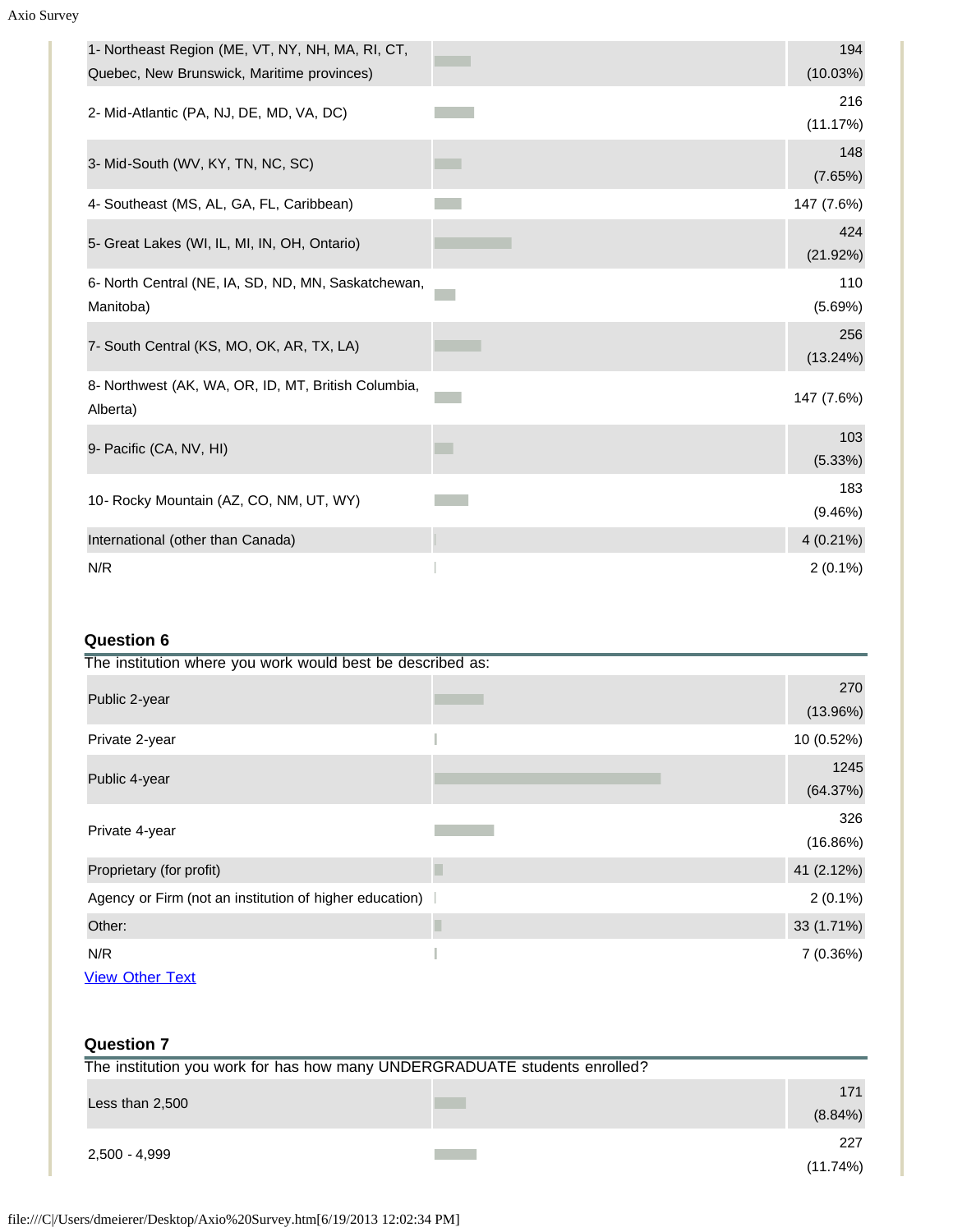# **User Responses**

#### **The institution where you work would best be described as:**

- State-related 4-year
- public 2 year upper divisional school
- Combined public-private 4 year university
- Public 4- year Research 1
- also offers graduate degrees
- 2-year and 4-year together in one institute
- Private 4yr on Campus/BA/BS/MS On Line
- Upper Division only
- co-op program
- Div of Continuing Ed
- Public 3 year
- Regional campus: 2 & 4 yr
- 2 year branch of a 4 year public
- public-junior/senior level and master's level
- public 4-year and graduate university
- public university  $\bullet$
- No Response
- coninuing ed school at large university
- public R1

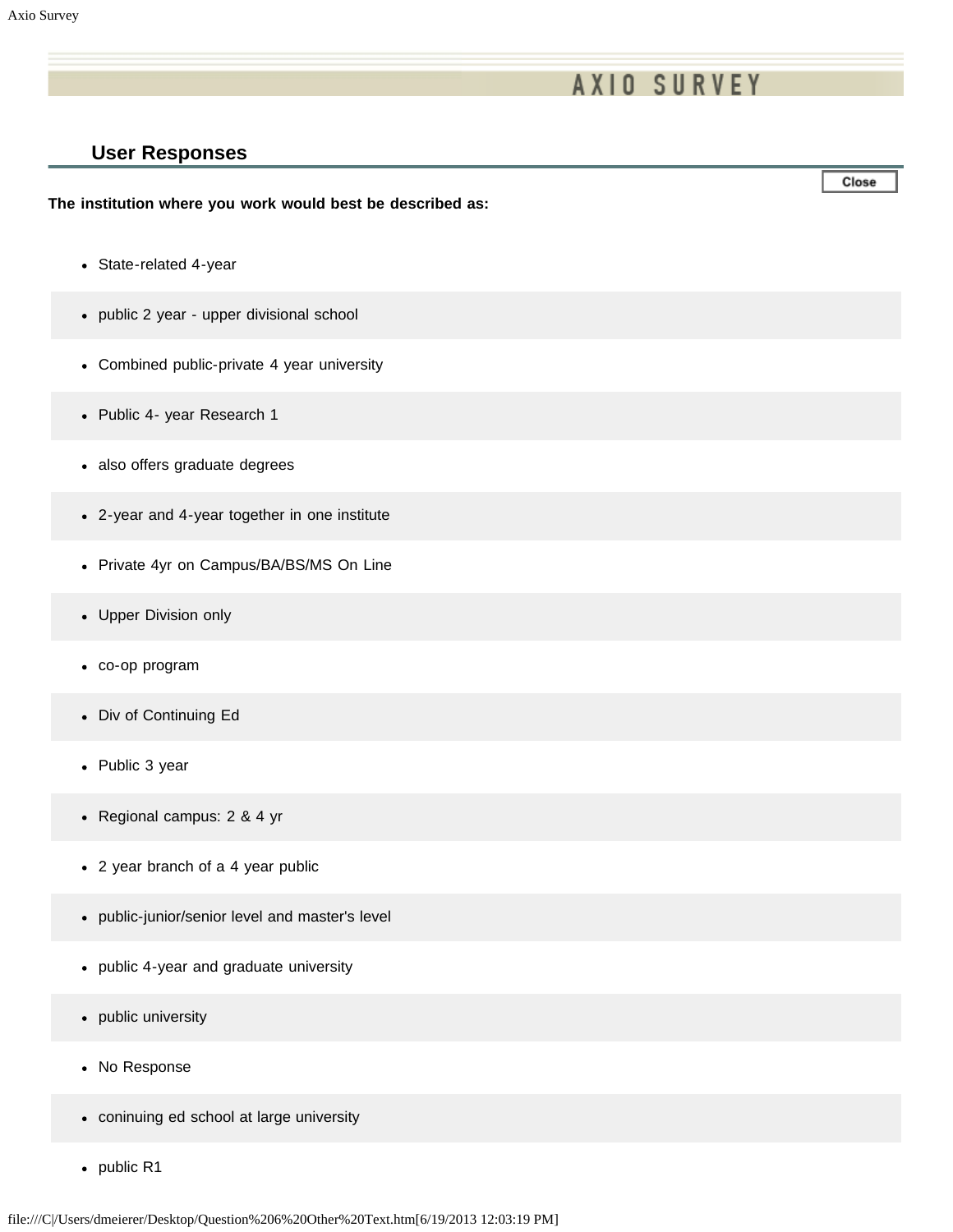- Canadian Research, Public 3/4 years
- received 4 year status in last 6 weeks
- Public 3- or 4-year
- private first professional degree
- Public 4 AND 2 year (no comm. college system in Alaska)
- public 2 year with 4 year applied degrees
- Public Upper Level
- certficiates, diplomas and degrees, 1 masters, Trades certificates, academic upgrading, ESL
- Public, four-year
- Non-profit Independent 4 year +
- Public 2 year transfer college with 8 degrees with more being looked at
- Public 4-Year/Doc Inst.
- No Response
- private 4-year not-for-profit

Close

**[Feedback](https://online.ksu.edu/Survey/public/feedback.jsp) | [Privacy](https://online.ksu.edu/Survey/public/privacy.jsp) | [Contact Us](https://online.ksu.edu/Survey/public/plain_about_us.jsp) © 2013 Axio Learning. All Rights Reserved.**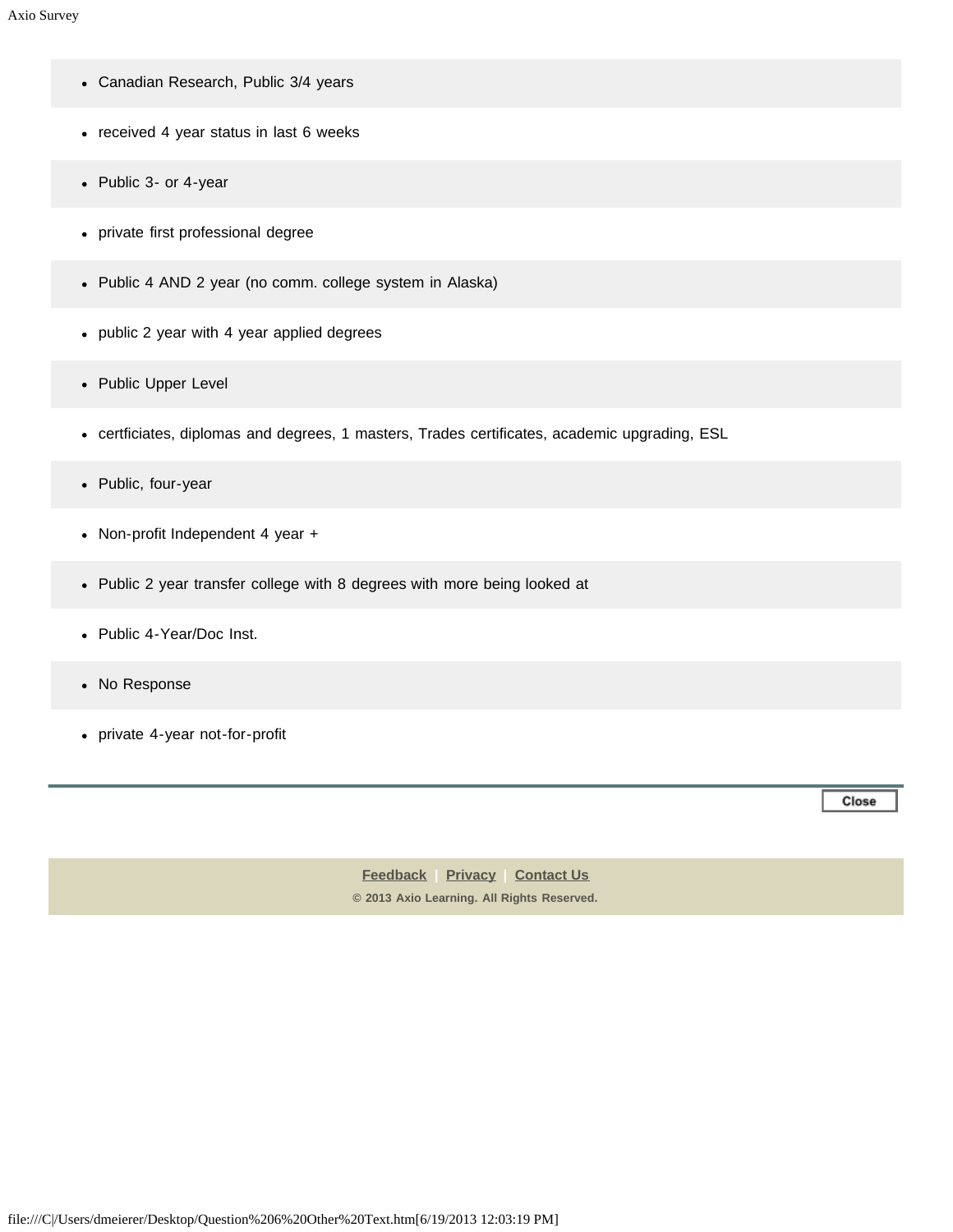| $5,000 - 9,999$  | 302         |
|------------------|-------------|
|                  | (15.62%)    |
|                  | 488         |
| 10,000 - 19,999  | (25.23%)    |
| 20,000 - 29,999  | 418         |
|                  | (21.61%)    |
| 30,000 - 39,999  | 167         |
|                  | (8.63%)     |
|                  | 153         |
| more than 40,000 | $(7.91\%)$  |
| N/R              | $8(0.41\%)$ |
|                  |             |

#### **Question 8**

Have you attended a NACADA Summer Institute, Regional or National Conference or other NACADA-sponsored training?

| Yes | 1409      |
|-----|-----------|
|     | (72.85%)  |
| No  | 520       |
|     | (26.89%)  |
| N/R | 5 (0.26%) |

## **Question 9**

| Are you employed full-time as an academic advisor? |  |             |
|----------------------------------------------------|--|-------------|
|                                                    |  | 1579        |
| Yes                                                |  | (81.64%)    |
| <b>No</b>                                          |  | 351         |
|                                                    |  | (18.15%)    |
| N/R                                                |  | $4(0.21\%)$ |

### **Question 10**

If you responded "no" to the previous question, what percentage of time do you spend advising students? [Hide Responses](javascript:showHideResponses(428918);) 50% N/A 40% I answered yes. N/A 50%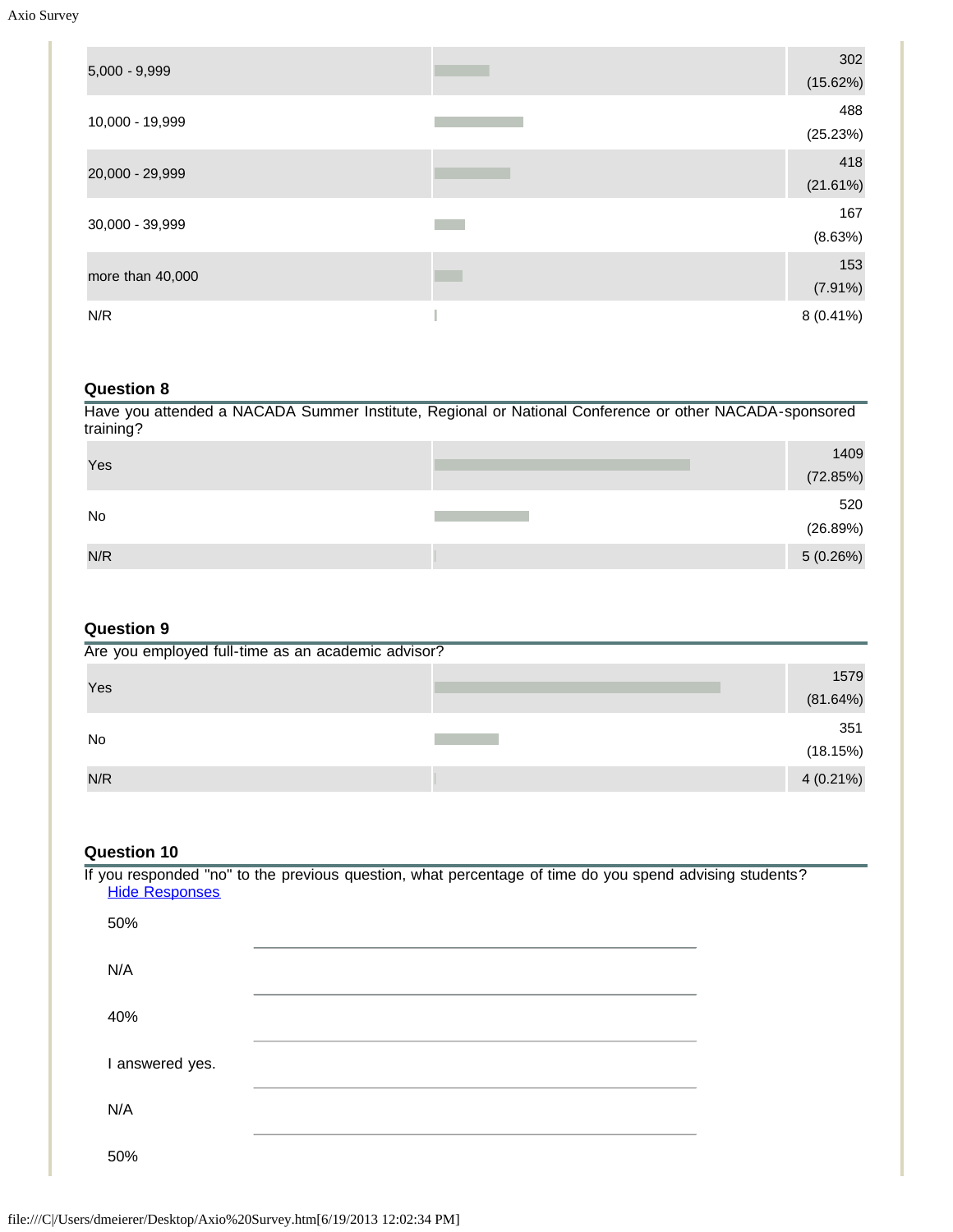| 100                                                                                                                                                                            |
|--------------------------------------------------------------------------------------------------------------------------------------------------------------------------------|
| n/a                                                                                                                                                                            |
| 60%                                                                                                                                                                            |
| As Coordinator for the Office of Academic Services, I spend 50% of my time advising.                                                                                           |
| I was a full-time advisor for six years and now I am a graduate assistant for student success which is also<br>advising.                                                       |
| about 50%<br>the control of the control of the control of the control of the control of the control of                                                                         |
| 60%                                                                                                                                                                            |
| 30 hours a week as a graduate assistant in a higher ed program.                                                                                                                |
| n/a                                                                                                                                                                            |
| 50%                                                                                                                                                                            |
| 35%                                                                                                                                                                            |
| I spend about 50% of my time advising students; the other 50% is spent coordinating the peer tutoring<br>program and study skills workshops.                                   |
| Overloadapproximately 10%                                                                                                                                                      |
| 50%                                                                                                                                                                            |
| the control of the control of the control of the control of the control of the control of<br>I am an advising manager, so I only spend about 10% of my time advising students. |
| n/a                                                                                                                                                                            |
| 75%                                                                                                                                                                            |
| 50% Advising & Retention and 50% Event Planning                                                                                                                                |
| 25%                                                                                                                                                                            |
| <b>NA</b>                                                                                                                                                                      |
| 40%                                                                                                                                                                            |
| 40%                                                                                                                                                                            |
| part time professional advising students about 20% of the time.                                                                                                                |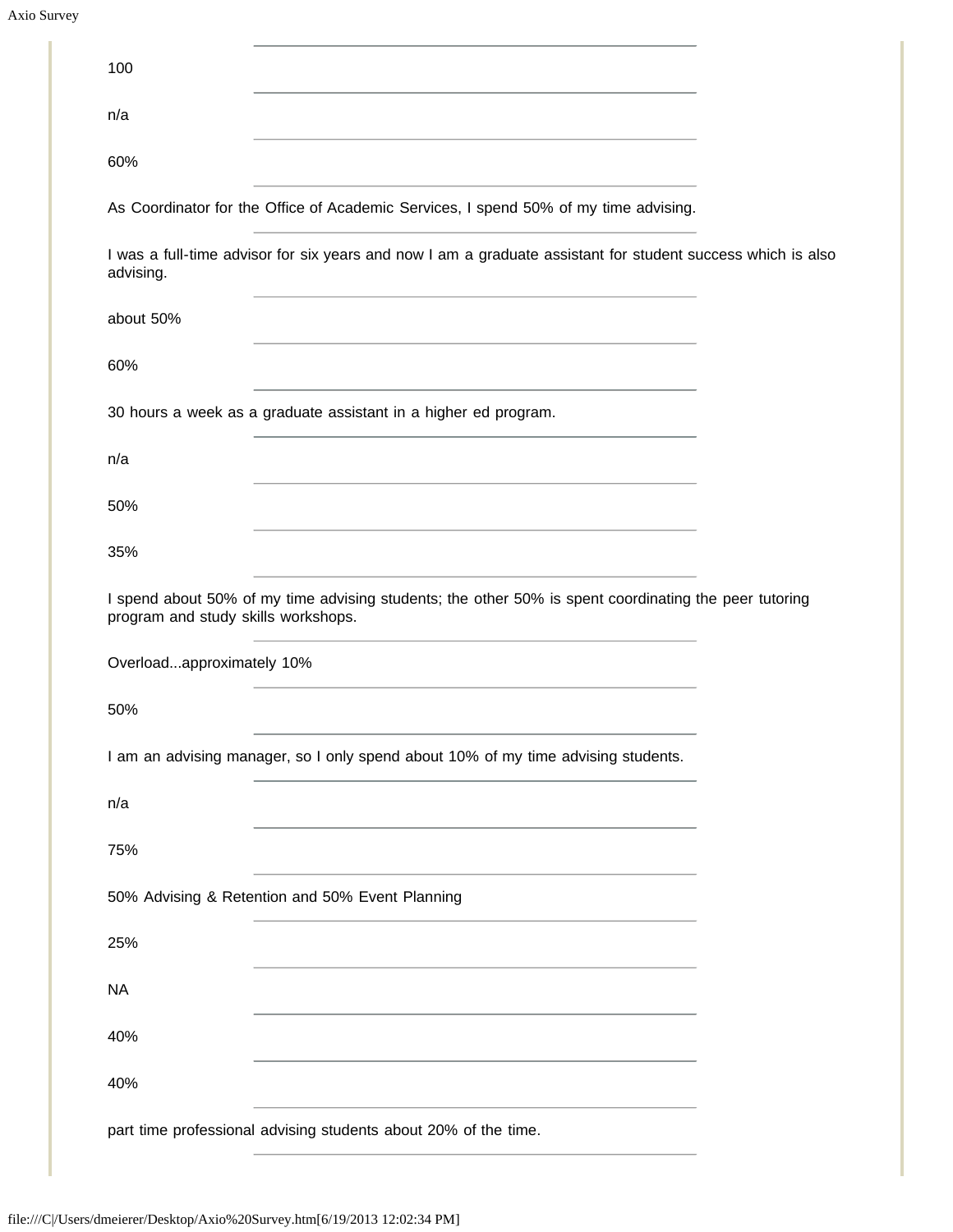```
Axio Survey
```

| 50%<br><u> 1980 - Johann Stein, marwolaethau a bhann an t-Amhair an t-Amhair an t-Amhair an t-Amhair an t-Amhair an t-A</u>                                                                                                                         |  |
|-----------------------------------------------------------------------------------------------------------------------------------------------------------------------------------------------------------------------------------------------------|--|
| n/a                                                                                                                                                                                                                                                 |  |
| Approximately 80%. My other part-time job is Area Coordinator. Essentially, I'm responsible for eight<br>dormitorys (male and female) but I have dormitory directors.<br>the control of the control of the control of the control of the control of |  |
| 50%                                                                                                                                                                                                                                                 |  |
| 50%<br><u> 1980 - Johann Barbara, martxa alemaniar a</u>                                                                                                                                                                                            |  |
| I spend about 75% of my time advising students. I spend the other time planning special events for the<br>College.                                                                                                                                  |  |
| 90%<br>the control of the control of the control of the control of the control of the control of                                                                                                                                                    |  |
| 80                                                                                                                                                                                                                                                  |  |
| About 2/3 of my time is spent advising students. Another 1/3 is counseling.                                                                                                                                                                         |  |
| 95%                                                                                                                                                                                                                                                 |  |
| <b>NA</b>                                                                                                                                                                                                                                           |  |
| about 30%                                                                                                                                                                                                                                           |  |
| n/a                                                                                                                                                                                                                                                 |  |
| I administer the advising program, and spend at least half of my time with individual advisees.                                                                                                                                                     |  |
| 35%                                                                                                                                                                                                                                                 |  |
|                                                                                                                                                                                                                                                     |  |
| 80%                                                                                                                                                                                                                                                 |  |
| I spend about 50% of my time advising. I also teach 3 classes and do PR for our program.                                                                                                                                                            |  |
| 100%                                                                                                                                                                                                                                                |  |
| 50 % Director of Dual Enrollment Program - Running Start - for 700 high school students who earn college<br>credit Direct admissions, orientation and advising services for these students.                                                         |  |
| n/a                                                                                                                                                                                                                                                 |  |
| 50%                                                                                                                                                                                                                                                 |  |
| 20                                                                                                                                                                                                                                                  |  |
|                                                                                                                                                                                                                                                     |  |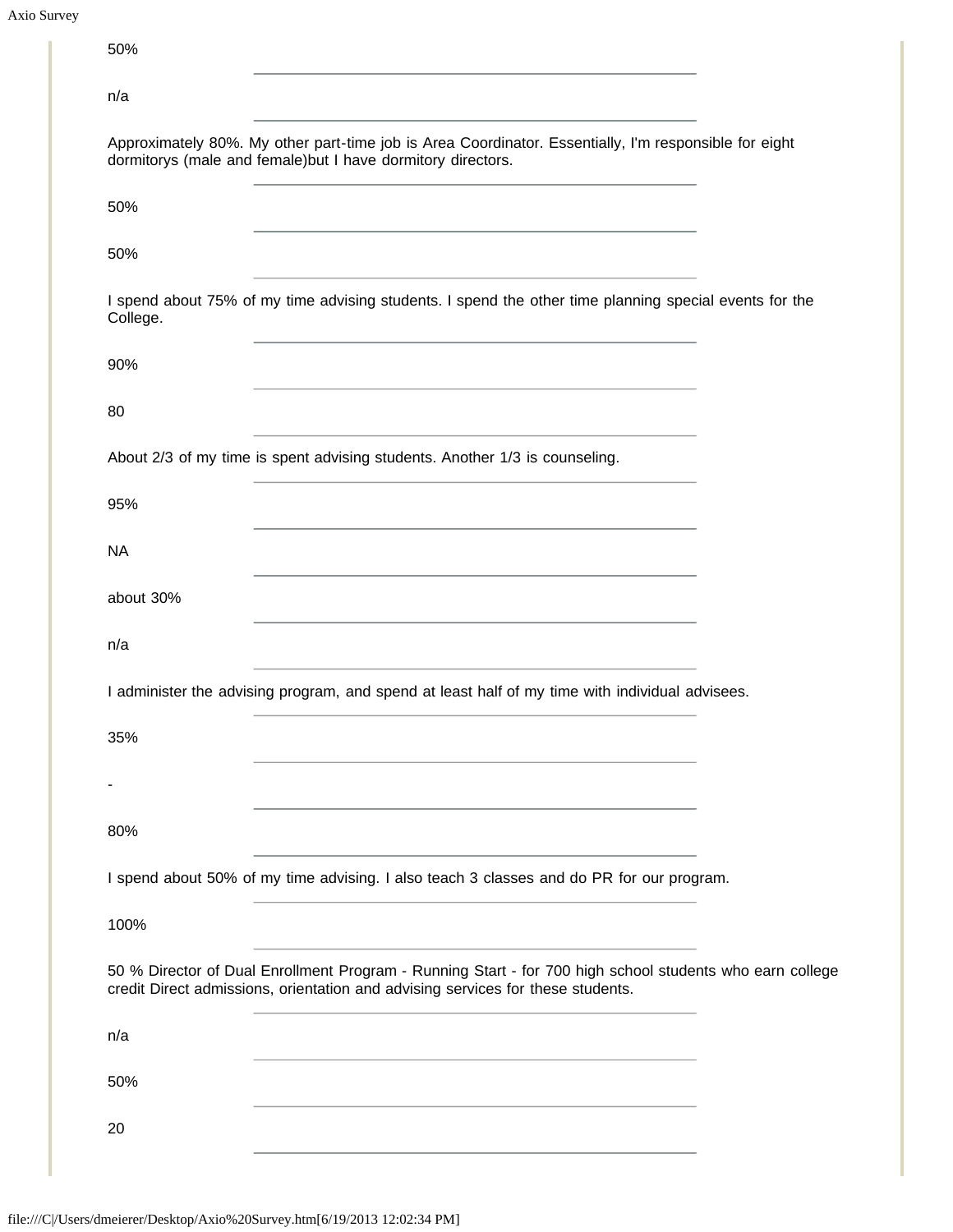| 25%                                       |                                                                                                                                                                                                       |  |
|-------------------------------------------|-------------------------------------------------------------------------------------------------------------------------------------------------------------------------------------------------------|--|
| 80%                                       |                                                                                                                                                                                                       |  |
| fifty percent                             |                                                                                                                                                                                                       |  |
| n/a                                       |                                                                                                                                                                                                       |  |
| 75%                                       |                                                                                                                                                                                                       |  |
| n/a                                       |                                                                                                                                                                                                       |  |
| 50                                        |                                                                                                                                                                                                       |  |
| 50%                                       |                                                                                                                                                                                                       |  |
| 50                                        |                                                                                                                                                                                                       |  |
| n/a                                       |                                                                                                                                                                                                       |  |
| 40%                                       |                                                                                                                                                                                                       |  |
| 100% in a part-time advisor position      |                                                                                                                                                                                                       |  |
| I spend 90% of my time advising students. |                                                                                                                                                                                                       |  |
| 80%                                       |                                                                                                                                                                                                       |  |
| as academic advising.                     | I'm a part-time community college counselor. I work 20 hours per week (50%) and consider all of that time                                                                                             |  |
| 75%                                       |                                                                                                                                                                                                       |  |
| Approximately 30-40%                      |                                                                                                                                                                                                       |  |
| 10-20%                                    | and the control of the control of the control of the control of the control of the control of the control of the                                                                                      |  |
| 70% advising                              |                                                                                                                                                                                                       |  |
| about 15% of my time                      |                                                                                                                                                                                                       |  |
| I am a part time academic advisor.        |                                                                                                                                                                                                       |  |
|                                           | As the Director of the Student Services Center, I have a light advising load, supervise advising, do all<br>degree audits, coordinate tutoring, freshmen seminar and class schedules/room assigments. |  |
| 50%                                       |                                                                                                                                                                                                       |  |
|                                           |                                                                                                                                                                                                       |  |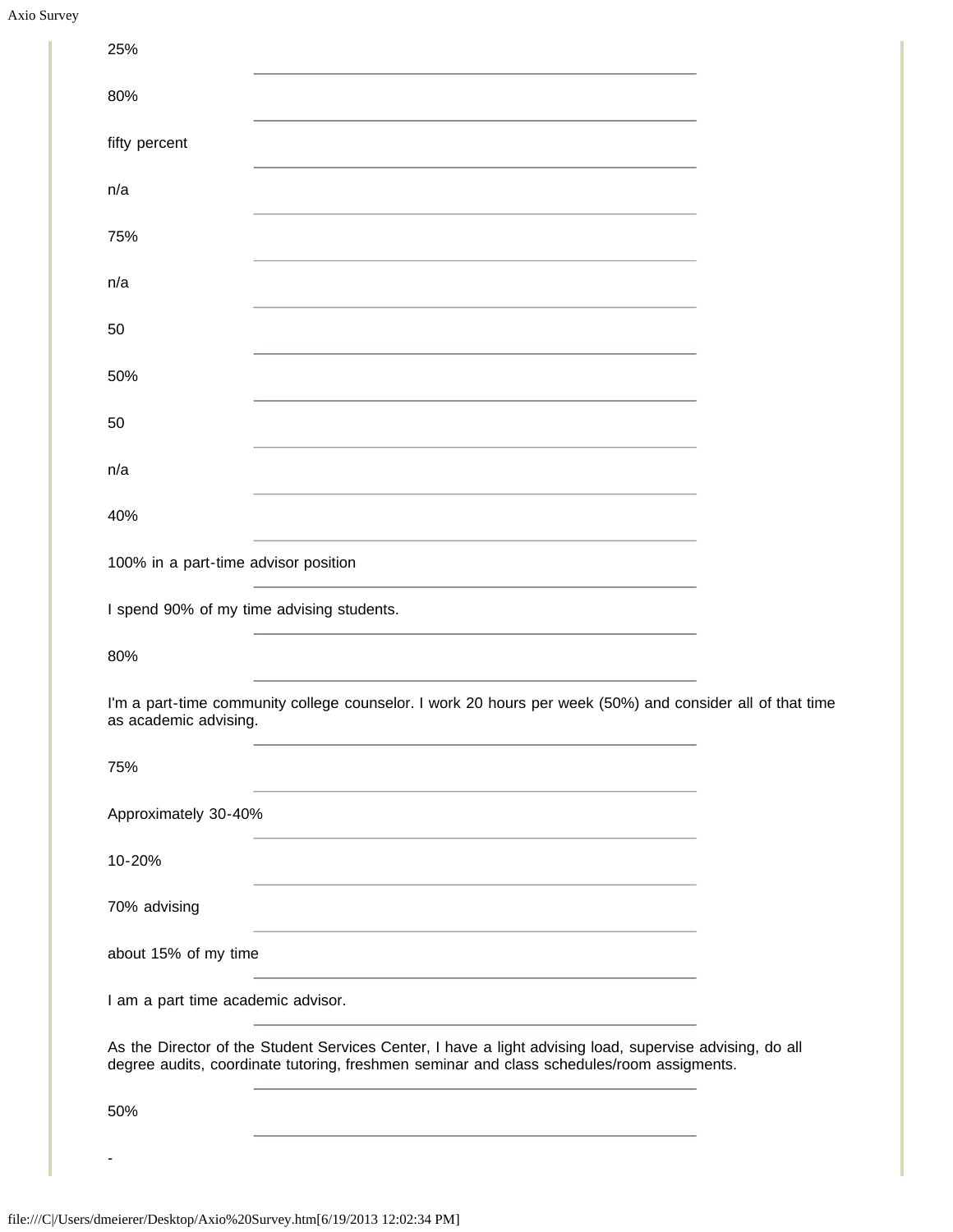| About 30% of overall workload.                                                                                                                                            |
|---------------------------------------------------------------------------------------------------------------------------------------------------------------------------|
| It fluctuates depending on the time of year, but on average about 30 % of my job is dealing with my<br>advisees                                                           |
| 30%                                                                                                                                                                       |
| about 25%                                                                                                                                                                 |
| N/A                                                                                                                                                                       |
| 50%                                                                                                                                                                       |
| N/A                                                                                                                                                                       |
| I spend approximately 60% of my time as an advisor.                                                                                                                       |
| Maybe 40%. I'm a career counselor as well and I think they go together seamlessly.                                                                                        |
| Half-time during Main Enrollment advising periods.                                                                                                                        |
| 0% Advising Administrator                                                                                                                                                 |
| Advise 100% of the time                                                                                                                                                   |
| I spend close to 30 hrs.                                                                                                                                                  |
| 10%                                                                                                                                                                       |
| About 25%                                                                                                                                                                 |
| 25%                                                                                                                                                                       |
| 20%                                                                                                                                                                       |
| 3/4 time academic advising, 1/4 advising scholarship applicants for big name scholarships (Fulbright,<br>Truman, etc). Still advising, but not exactly academic advising. |
| 100%                                                                                                                                                                      |
| 30%                                                                                                                                                                       |
| About 75%                                                                                                                                                                 |
| 20% - 25%                                                                                                                                                                 |
| I supervise 2 academic advisors and therefore spend approx 5-10 hours per week advising students                                                                          |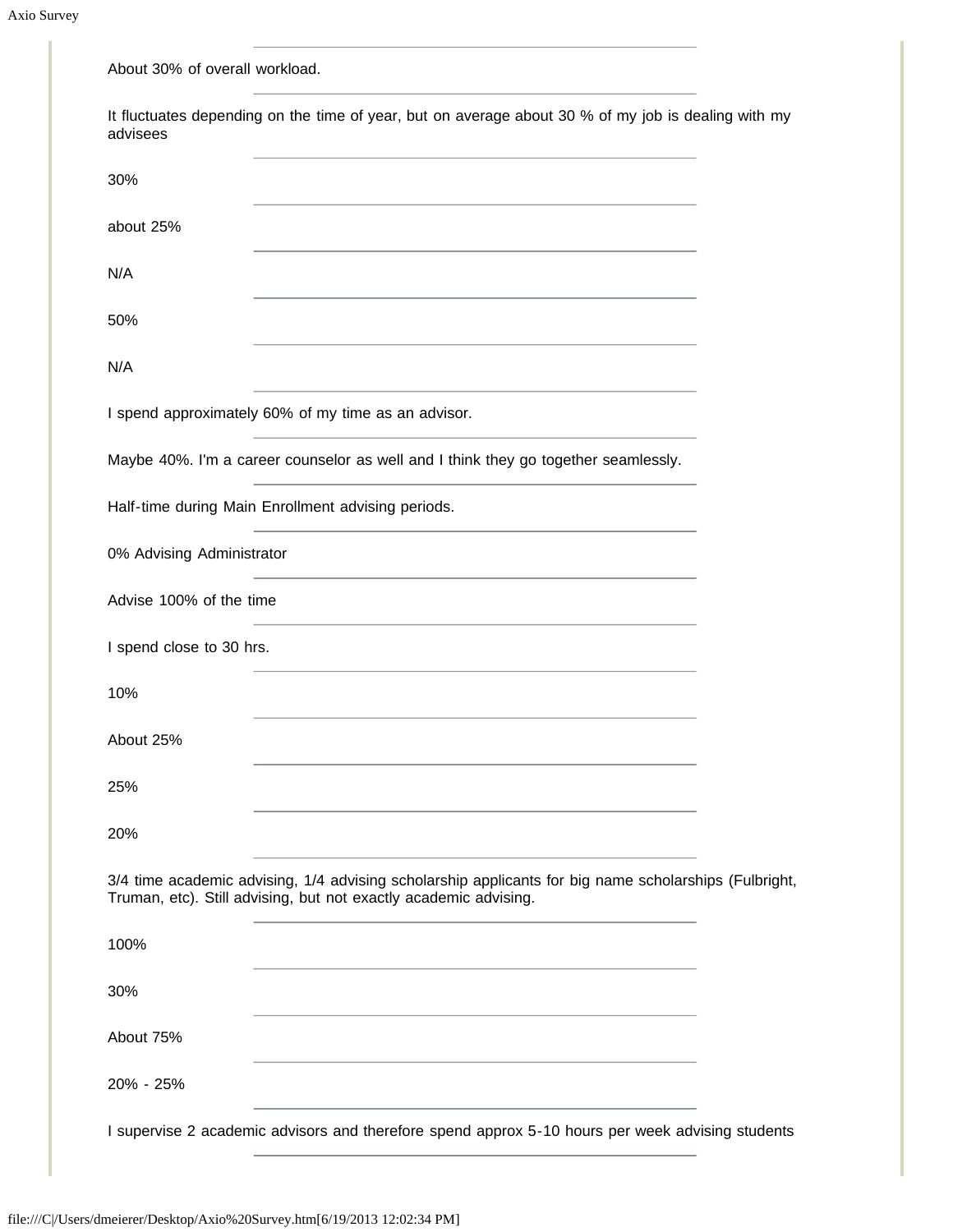| 50%                                                                                                                                                                                                                                  |  |
|--------------------------------------------------------------------------------------------------------------------------------------------------------------------------------------------------------------------------------------|--|
| 75 percent                                                                                                                                                                                                                           |  |
| 20%                                                                                                                                                                                                                                  |  |
| I currently have 16 freshman to advise and about 30 study abroad students to advise each semesters.                                                                                                                                  |  |
| 75%                                                                                                                                                                                                                                  |  |
| 50%                                                                                                                                                                                                                                  |  |
| N/A                                                                                                                                                                                                                                  |  |
| About 30%                                                                                                                                                                                                                            |  |
| 50%                                                                                                                                                                                                                                  |  |
| 50%. I am an academic and career counselor. I also help students with the job search process and<br>interpret assessments.                                                                                                           |  |
| About 50%.                                                                                                                                                                                                                           |  |
| n/a<br>the control of the control of the control of the control of the control of the control of the control of the control of the control of the control of the control of the control of the control of the control of the control |  |
| 35%                                                                                                                                                                                                                                  |  |
| I am a full time academic advisor administrator. I advise about 40% of my time (over all, during registration<br>advising is the only thing I can do).                                                                               |  |
| Although not in my job description and not recognized as an adviser, I spend approximately 60-75% of my<br>time advising undergraduate students.                                                                                     |  |
| 70%<br>the control of the control of the control of the control of the control of the control of                                                                                                                                     |  |
| n/a                                                                                                                                                                                                                                  |  |
| n/a<br>the control of the control of the control of the control of the control of the control of                                                                                                                                     |  |
| Fifty percent.                                                                                                                                                                                                                       |  |
| %10                                                                                                                                                                                                                                  |  |
| Approximately 50%, although I normally don't refer to myself as anything except an advisor. I supervise<br>other advisors and do other departmental tasks, but they're all related to advising.                                      |  |
| Not applicable.                                                                                                                                                                                                                      |  |
| 50%                                                                                                                                                                                                                                  |  |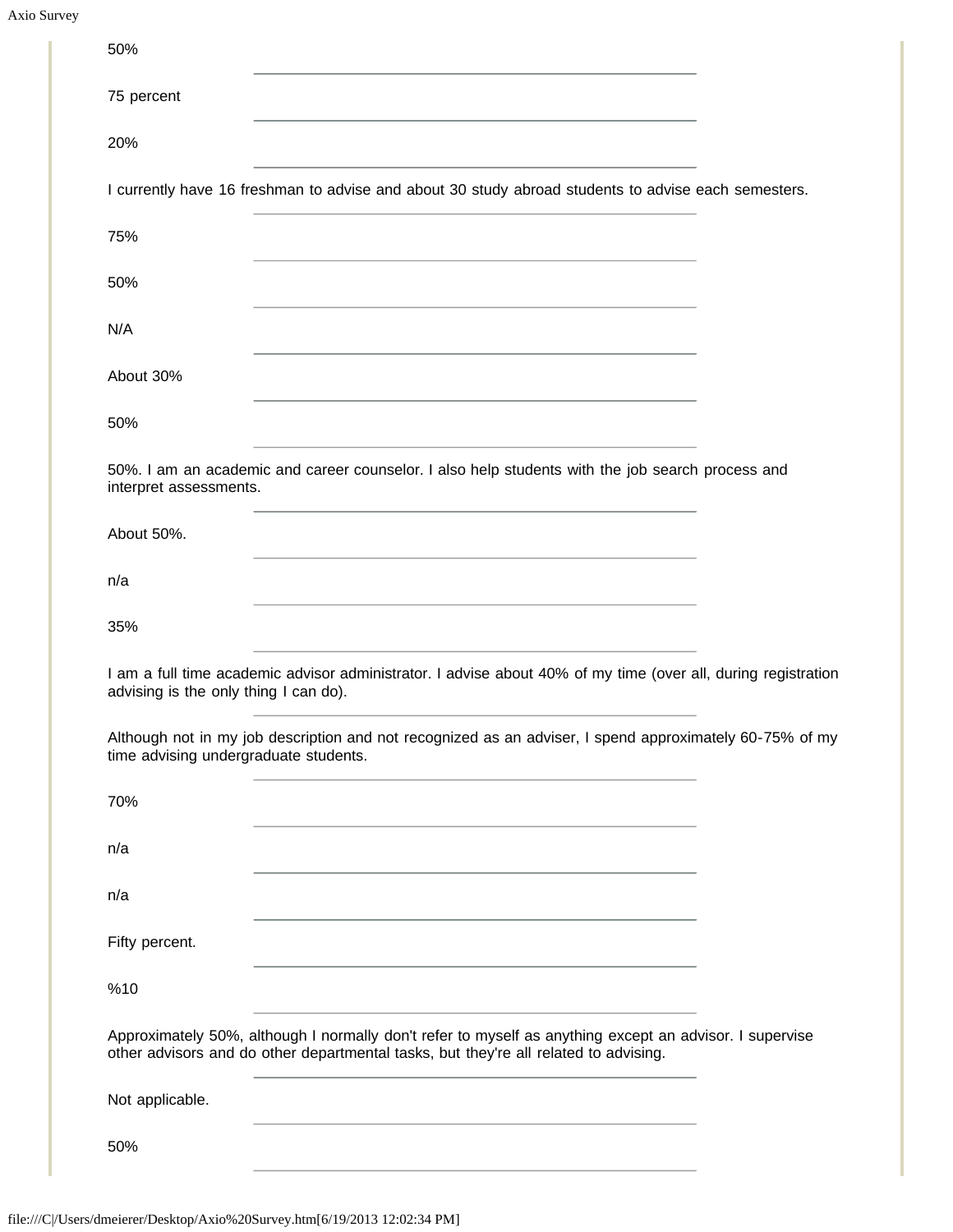| 25%                               |                                                                                                                                                                                    |  |
|-----------------------------------|------------------------------------------------------------------------------------------------------------------------------------------------------------------------------------|--|
| 75                                |                                                                                                                                                                                    |  |
| approximately 20%                 |                                                                                                                                                                                    |  |
| na                                |                                                                                                                                                                                    |  |
|                                   | 50%. I also certify our students for graduation.                                                                                                                                   |  |
| 60%                               |                                                                                                                                                                                    |  |
| <b>NA</b>                         | <u> 1989 - Johann Barn, mars an t-Amerikaansk politiker (</u>                                                                                                                      |  |
| 25 - 50 depending on time of year |                                                                                                                                                                                    |  |
| 50%                               |                                                                                                                                                                                    |  |
| 30%                               |                                                                                                                                                                                    |  |
| <b>NA</b>                         |                                                                                                                                                                                    |  |
| na                                |                                                                                                                                                                                    |  |
| 50%                               |                                                                                                                                                                                    |  |
| 75                                |                                                                                                                                                                                    |  |
| 87.5%                             |                                                                                                                                                                                    |  |
| 80%                               | <u> 1980 - Johann Barbara, martxa alemaniar amerikan a</u>                                                                                                                         |  |
| 80%                               |                                                                                                                                                                                    |  |
| I didn't.                         | <u> 1980 - Andrea Station Barbara, actor a component de la componentación de la componentación de la componentaci</u>                                                              |  |
| N/A                               |                                                                                                                                                                                    |  |
| Manager/Webmaster                 | 50-75% of my time. the remaining time is spent as Program Coordinator/Office & Budget<br>the control of the control of the control of the control of the control of the control of |  |
| academic advising (70%)           | My title is Instructor/Counselor and I do a combination of career and personal counseling along with my                                                                            |  |
|                                   | Director of Advising - direct advising time 25%                                                                                                                                    |  |
| <b>NA</b>                         |                                                                                                                                                                                    |  |
| About 25%                         |                                                                                                                                                                                    |  |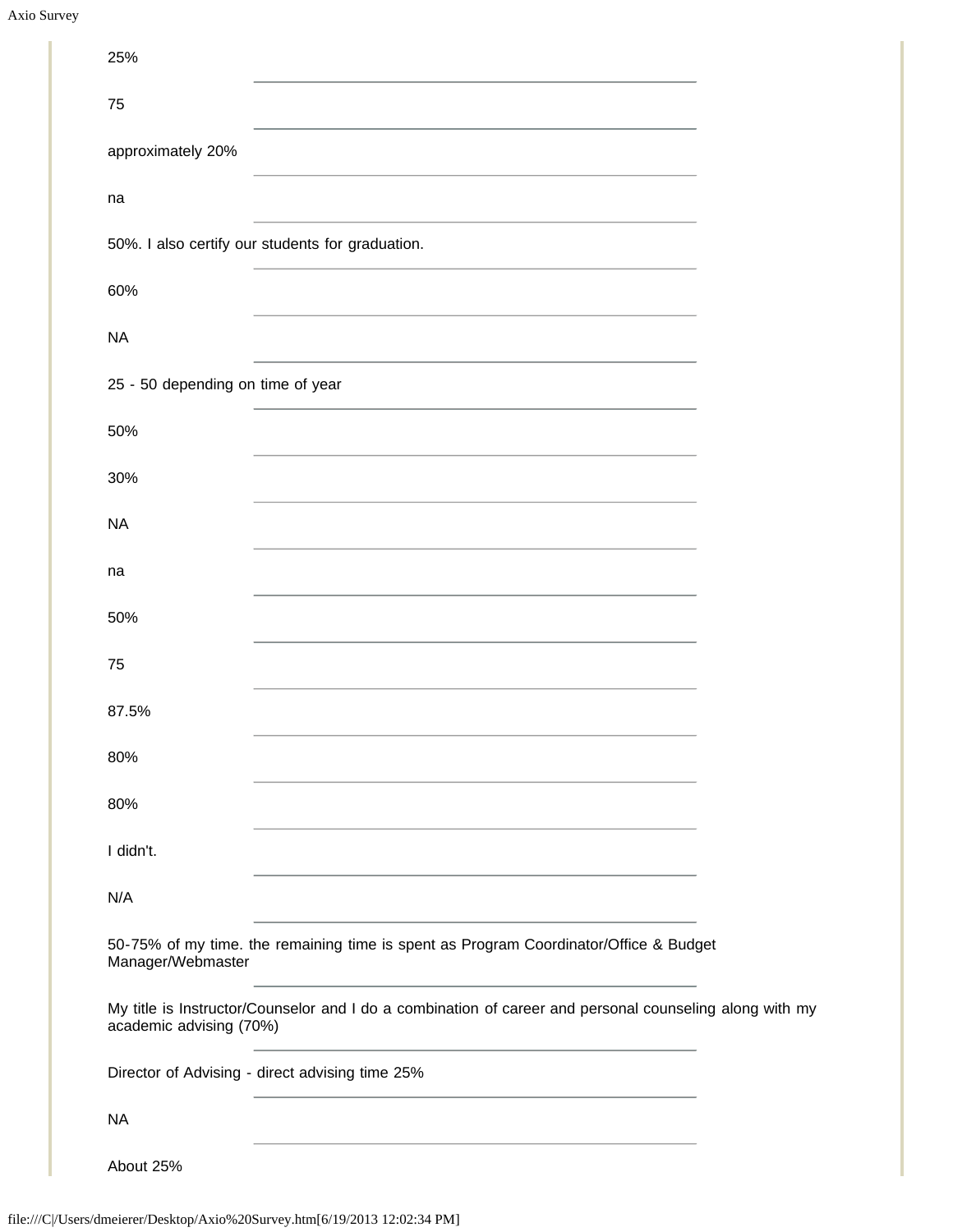| 50%                                                                                                                                                                                                         |  |
|-------------------------------------------------------------------------------------------------------------------------------------------------------------------------------------------------------------|--|
| 75% time (30 hrs per week)                                                                                                                                                                                  |  |
| n/a                                                                                                                                                                                                         |  |
| 20 hours/week (75% advising)                                                                                                                                                                                |  |
| N/A                                                                                                                                                                                                         |  |
| 40%                                                                                                                                                                                                         |  |
| Eighty percent                                                                                                                                                                                              |  |
| 50%                                                                                                                                                                                                         |  |
| I did not respond no to question #9.                                                                                                                                                                        |  |
| Director and instructor of freshman year experience courses for the School of Management                                                                                                                    |  |
| About 30 to 40%                                                                                                                                                                                             |  |
| roughly 60%; I have other administrative duties in curriculum, scholarships & other administration                                                                                                          |  |
| 15%                                                                                                                                                                                                         |  |
| 50%                                                                                                                                                                                                         |  |
| 10 hours/week                                                                                                                                                                                               |  |
| na                                                                                                                                                                                                          |  |
| 30%                                                                                                                                                                                                         |  |
| 85%                                                                                                                                                                                                         |  |
| Maybe 20% of my time.                                                                                                                                                                                       |  |
| I responded yes/                                                                                                                                                                                            |  |
| n/a                                                                                                                                                                                                         |  |
| 50% also-direct College wide intake advising programs (new freshman and transfer students), faculty<br>advisor training coordinator, pre-admission advising coordinator, instructor student success courses |  |
| 75%                                                                                                                                                                                                         |  |
|                                                                                                                                                                                                             |  |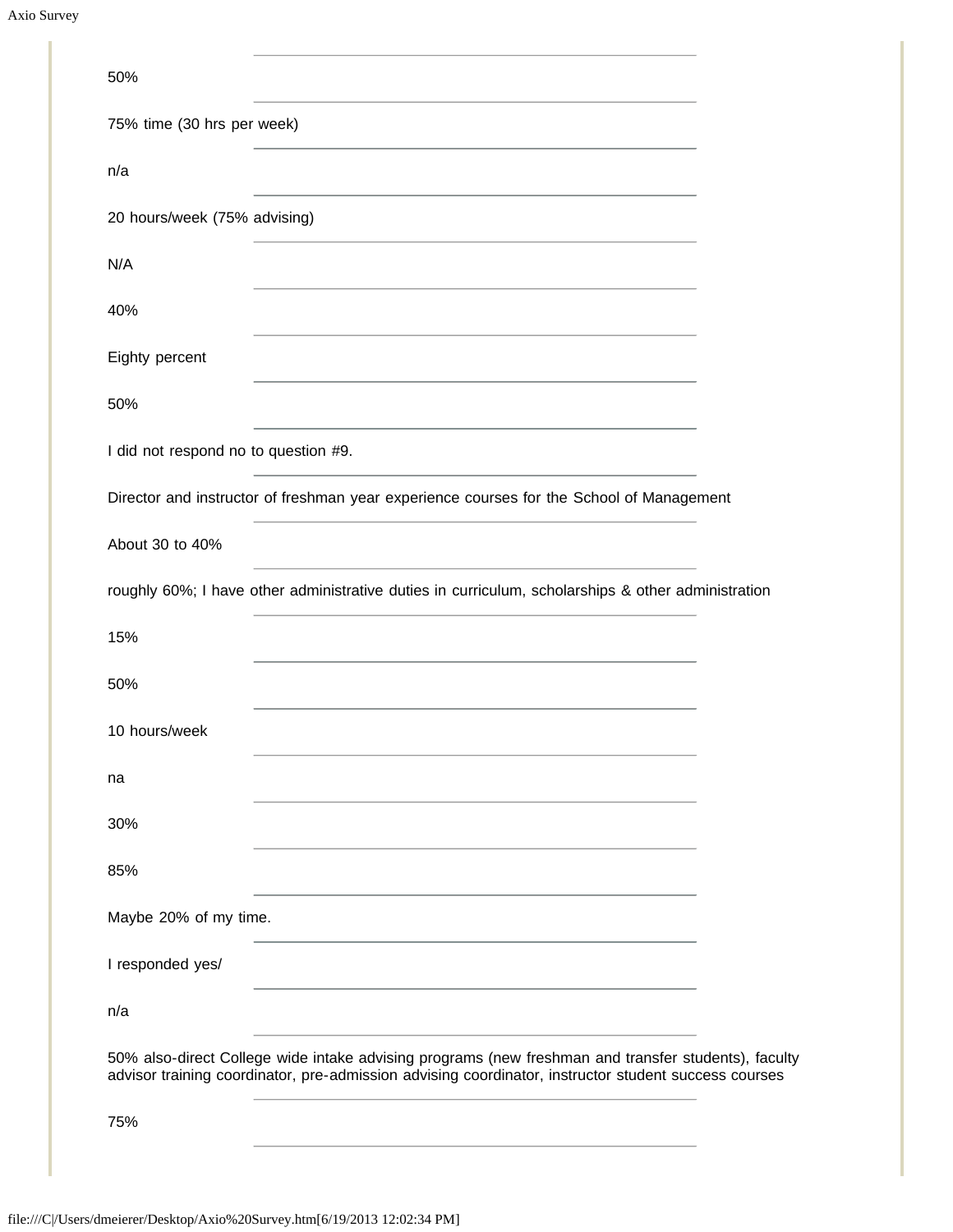Axio Survey

| N/A                                                                                                                                                        |
|------------------------------------------------------------------------------------------------------------------------------------------------------------|
| Currently listed as faculty, but in previous position (part-time coordinator of advisor development), spent @<br>60% of time with students.                |
| not applicable<br><u> 1980 - Johann Stein, marwolaethau a bhann an t-Amhair ann an t-Amhair an t-Amhair an t-Amhair an t-Amhair an</u>                     |
| na                                                                                                                                                         |
| I am the director of a program for adult learners. Half of my job is devoted to advising the other half to<br>administrative duties.                       |
| N/A<br>and the control of the control of the control of the control of the control of the control of the control of the                                    |
| 50%<br>and the control of the control of the control of the control of the control of the control of the control of the                                    |
| 50% position = 20 hours per week                                                                                                                           |
| 60% of my time is advising; the remaining 40% is in Admissions/Recruitment                                                                                 |
| Part time - 14+ hours per week<br>and the control of the control of the control of the control of the control of the control of the control of the         |
| n/a                                                                                                                                                        |
| I am a half time advisor in University Division and the other half of my time is spent coordinating services<br>for students with disabilities.            |
| n/a                                                                                                                                                        |
| I spend 40% of my time as an academic adviser.                                                                                                             |
| n/a                                                                                                                                                        |
| n/a                                                                                                                                                        |
| Recruitment                                                                                                                                                |
| <b>NA</b><br>and the control of the control of the control of the control of the control of the control of the control of the                              |
| 75 perecent                                                                                                                                                |
| 80%- I teach two sections of an academic skills class.                                                                                                     |
| N/A                                                                                                                                                        |
| I am a part time advisor at 30 hrs/week. My sole responsibility is advising students. Basically, I spend<br>100% of my 3/4 part time position in advising. |
| <b>NA</b>                                                                                                                                                  |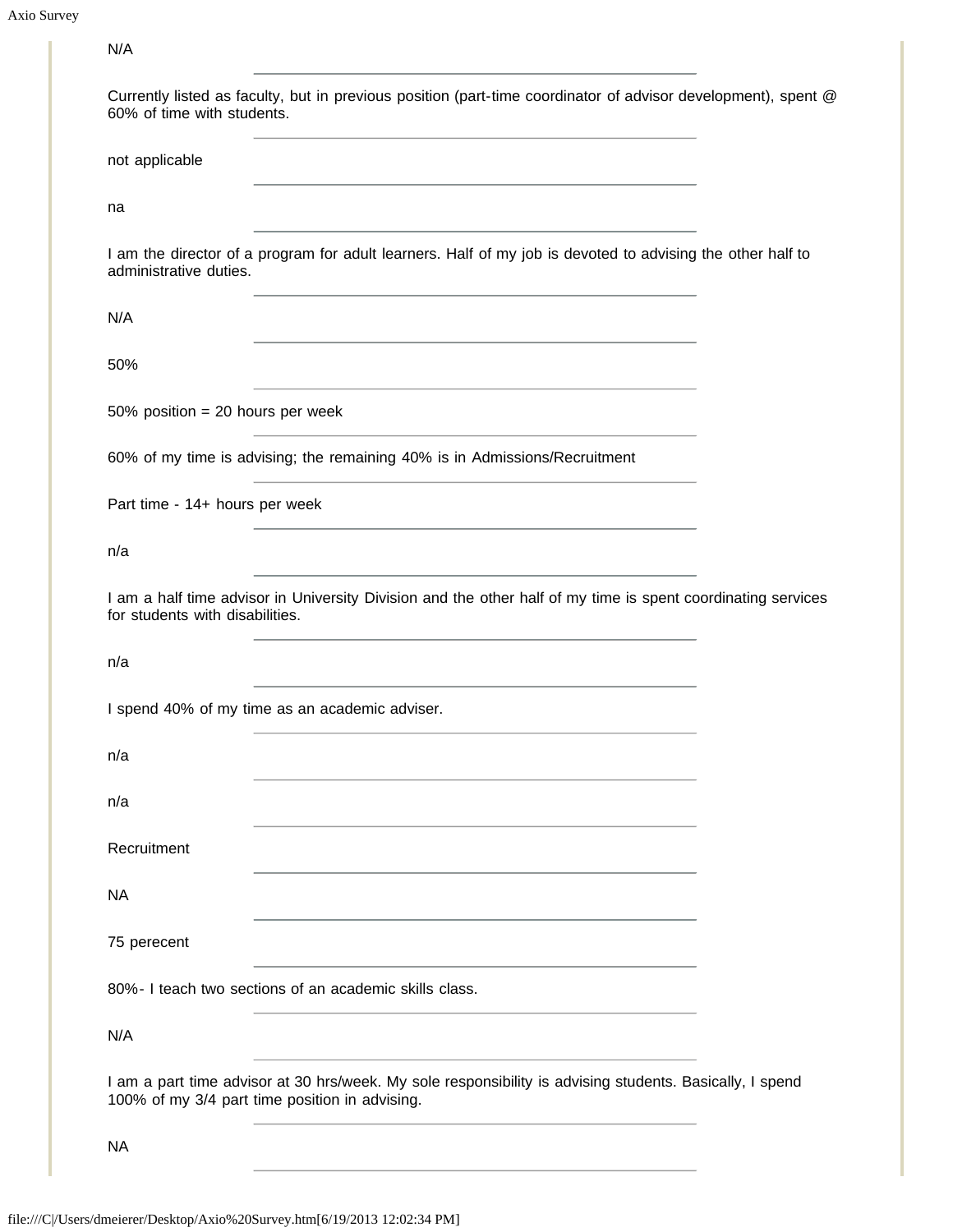| I spend 80 percent of my time advising and the remaining 20 percent as teaching two on-line courses.                                                                                                 |
|------------------------------------------------------------------------------------------------------------------------------------------------------------------------------------------------------|
| 20%                                                                                                                                                                                                  |
| I spend about 80% of my time.<br>the control of the control of the control of the control of the control of the control of                                                                           |
| 85%                                                                                                                                                                                                  |
| Not applicable<br>the control of the control of the control of the control of the control of the control of                                                                                          |
| 100%<br><u> 1989 - Johann Stoff, amerikansk politiker (d. 1989)</u>                                                                                                                                  |
| About 35 percent.                                                                                                                                                                                    |
| 20%<br>the control of the control of the control of the control of the control of the control of                                                                                                     |
| 75%                                                                                                                                                                                                  |
| Your survey has a flaw. When I clicked "done" at the end, the computer responded that I had not<br>answered Question 10. The survey only requires me to answer #10 if I answered "No" to Question 9. |
| 33                                                                                                                                                                                                   |
| 50% I am a graduate Assistant.                                                                                                                                                                       |
|                                                                                                                                                                                                      |
| I am an Adjunct Educational Planner and work 20 hours per week.                                                                                                                                      |
| 80% advising; 20% teaching and administration                                                                                                                                                        |
| N/A                                                                                                                                                                                                  |
| 50%                                                                                                                                                                                                  |
| 60% probably, we are in a combined office that does academic advising and career services                                                                                                            |
| About 50% As an admisistrative adviser and other fuctions, it is hard to say.                                                                                                                        |
| 28%                                                                                                                                                                                                  |
| About 60%                                                                                                                                                                                            |
| .75 FTE                                                                                                                                                                                              |
| 10% advising; 20% advising admin                                                                                                                                                                     |
| 50%                                                                                                                                                                                                  |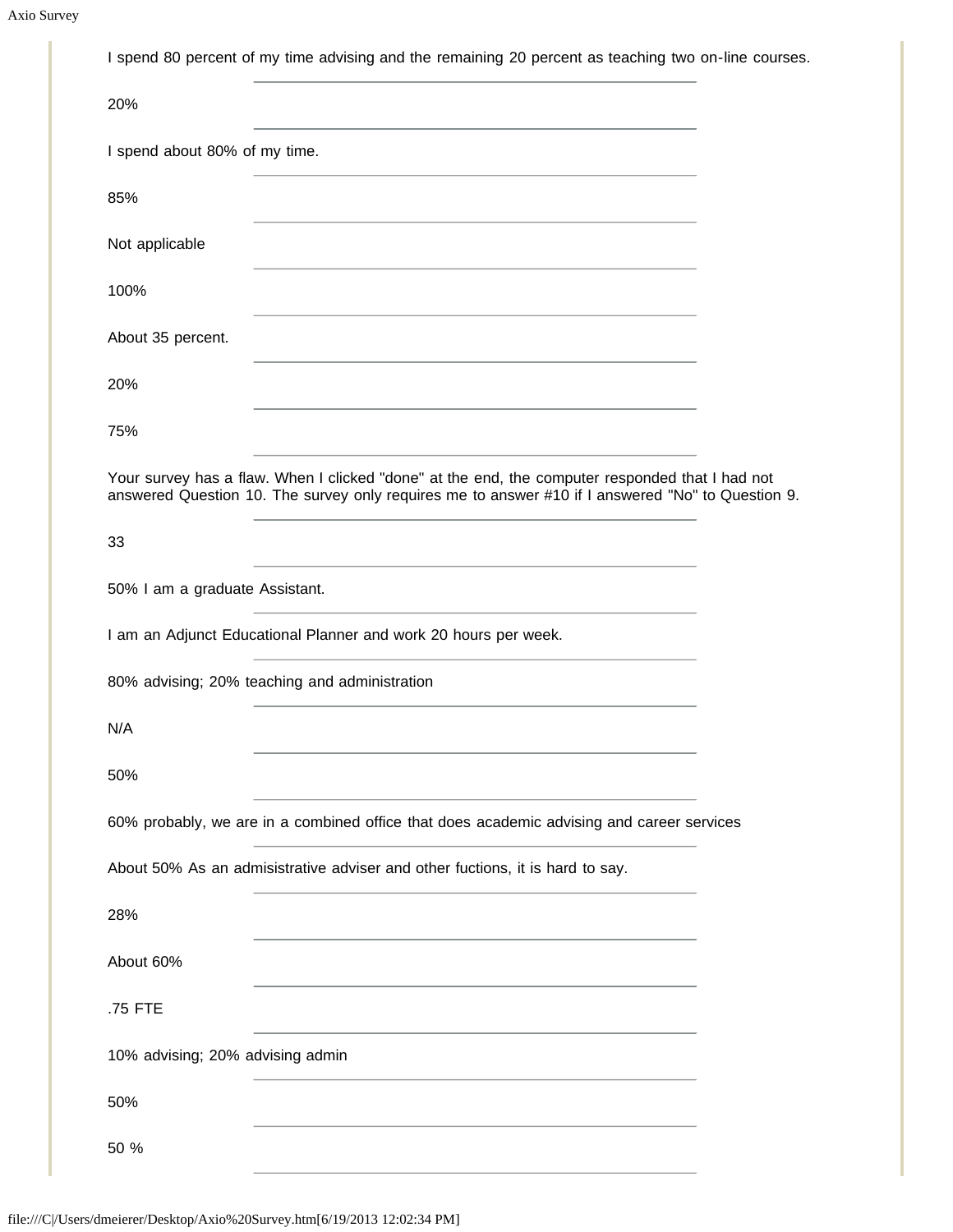| As a graduate student academic advising is meant to occupy 10 hours a week but often goes more than<br>that based on student need.                                                                                                   |  |
|--------------------------------------------------------------------------------------------------------------------------------------------------------------------------------------------------------------------------------------|--|
| 50%                                                                                                                                                                                                                                  |  |
| 5-10% of my week<br><u> 1980 - An Dùbhlachd ann an Dùbhlachd ann an Dùbhlachd ann an Dùbhlachd ann an Dùbhlachd ann an Dùbhlachd ann </u>                                                                                            |  |
| 70\$                                                                                                                                                                                                                                 |  |
| 50%<br><u> 1980 - Johann Stoff, amerikansk politiker (d. 1980)</u>                                                                                                                                                                   |  |
| 50%<br>the control of the control of the control of the control of the control of the control of the control of the control of the control of the control of the control of the control of the control of the control of the control |  |
| 80% advising, 20% administrative work<br>the control of the control of the control of the control of the control of the control of                                                                                                   |  |
| 50%                                                                                                                                                                                                                                  |  |
| I am a director of advising. About 2/3 contact with students<br>the control of the control of the control of the control of the control of                                                                                           |  |
| 50%<br>the control of the control of the control of the control of the control of the control of                                                                                                                                     |  |
| 60%                                                                                                                                                                                                                                  |  |
| I am an academic counselor for the Grant funded TRIO program.                                                                                                                                                                        |  |
| n/a                                                                                                                                                                                                                                  |  |
| About 60 percent total, with 40 of that total working with graduate students, and 20 with undergraduate<br>students.                                                                                                                 |  |
| 50% time advising students; 50% time developing programs and administration                                                                                                                                                          |  |
| 100%                                                                                                                                                                                                                                 |  |
| I spend approximately 50% of my time advising.                                                                                                                                                                                       |  |
| I am employed at 60%; my position is all Academic Advising and related activities.                                                                                                                                                   |  |
| 50%                                                                                                                                                                                                                                  |  |
| yes                                                                                                                                                                                                                                  |  |
| n/a                                                                                                                                                                                                                                  |  |
| <b>NA</b>                                                                                                                                                                                                                            |  |
| 100%                                                                                                                                                                                                                                 |  |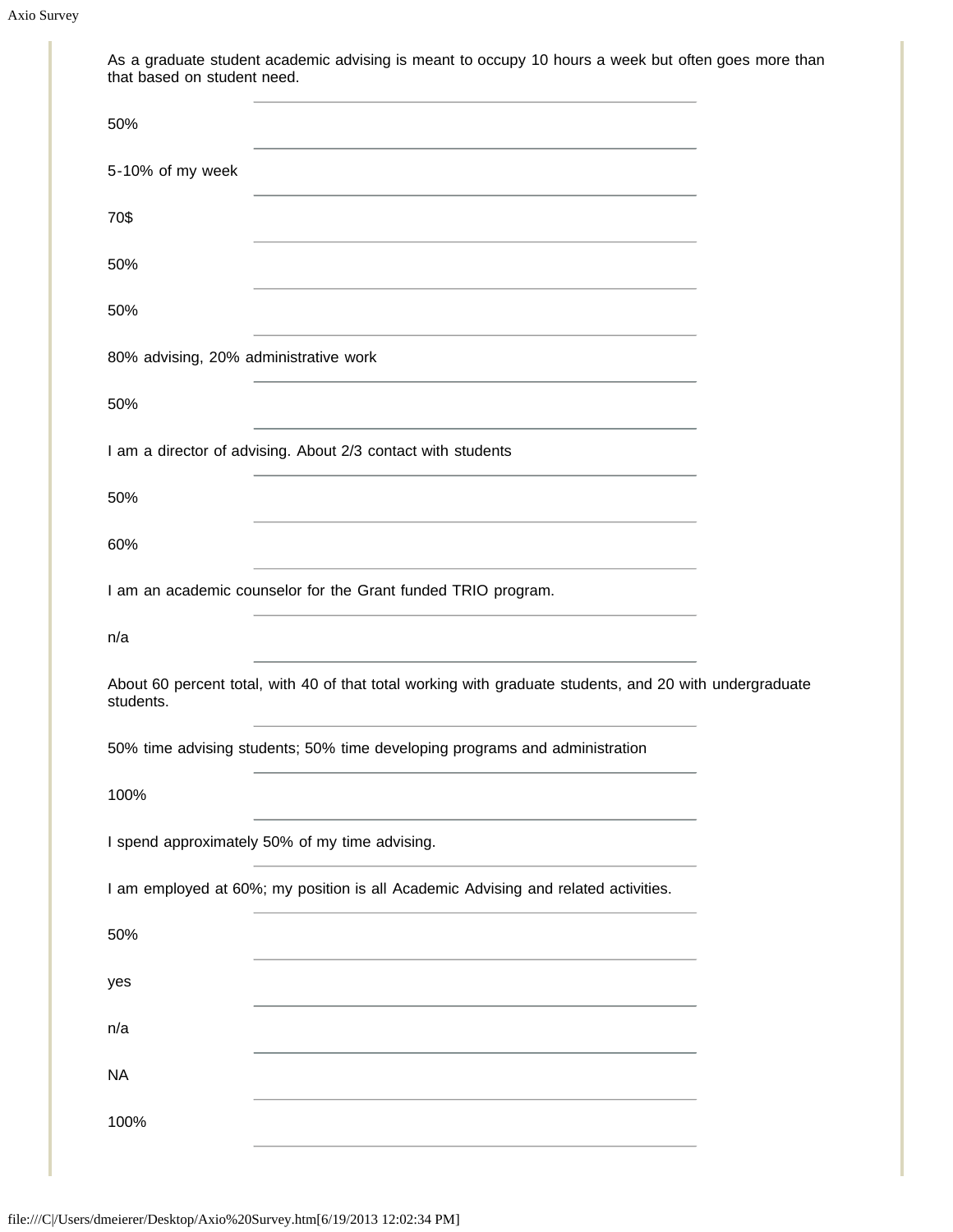| 50%                                     |                                                                                                                                                                                                                                                   |  |
|-----------------------------------------|---------------------------------------------------------------------------------------------------------------------------------------------------------------------------------------------------------------------------------------------------|--|
| 85%                                     |                                                                                                                                                                                                                                                   |  |
| 20%                                     |                                                                                                                                                                                                                                                   |  |
| program as a general advisor.           | I advise 10 hrs/week in the Dept of Poli Sci as concentration advisor, and 10 hrs/week in the Honors                                                                                                                                              |  |
| n/a                                     |                                                                                                                                                                                                                                                   |  |
| 15 percent                              |                                                                                                                                                                                                                                                   |  |
| 20%                                     | <u> 1980 - Johann Stein, marwolaethau a bhann an t-Amhair an t-Amhair an t-Amhair an t-Amhair an t-Amhair an t-A</u>                                                                                                                              |  |
| <b>NA</b>                               |                                                                                                                                                                                                                                                   |  |
| 100%.                                   | Depends on your defination of advising. Chosing classes - not much. Helping them be successful, almost                                                                                                                                            |  |
| 75%                                     |                                                                                                                                                                                                                                                   |  |
| 60%                                     |                                                                                                                                                                                                                                                   |  |
| 20%, the rest is as the ADA coordinator |                                                                                                                                                                                                                                                   |  |
| 20%                                     | academic advising to supplement faculty advisors: 50%, administration 30% counseling and consultation                                                                                                                                             |  |
| none                                    |                                                                                                                                                                                                                                                   |  |
| na                                      |                                                                                                                                                                                                                                                   |  |
|                                         | As the academic counselor, I share advising but many other duties are involved with my job.                                                                                                                                                       |  |
| 60%                                     |                                                                                                                                                                                                                                                   |  |
| less than 10%                           |                                                                                                                                                                                                                                                   |  |
| students.                               | <u> 1980 - Johann Stein, marwolaethau a bhann an t-Amhair ann an t-Amhair an t-Amhair an t-Amhair an t-Amhair an</u><br>I am employed part-time (.625 or 25 hours per week at my request). 80% of my time is spent advising                       |  |
|                                         |                                                                                                                                                                                                                                                   |  |
| degree auditing.                        | Hard to say, I'd guess that about 50% of my time is spent on student support through direct advising and                                                                                                                                          |  |
|                                         | <u> 1980 - Jan Sterling von Berger (* 1950)</u><br>That is my title, but I hold many other responsibilities-recruiting, chair the admissions committee to our<br>limited access program, and keep track to the demographics and statistical info. |  |
|                                         |                                                                                                                                                                                                                                                   |  |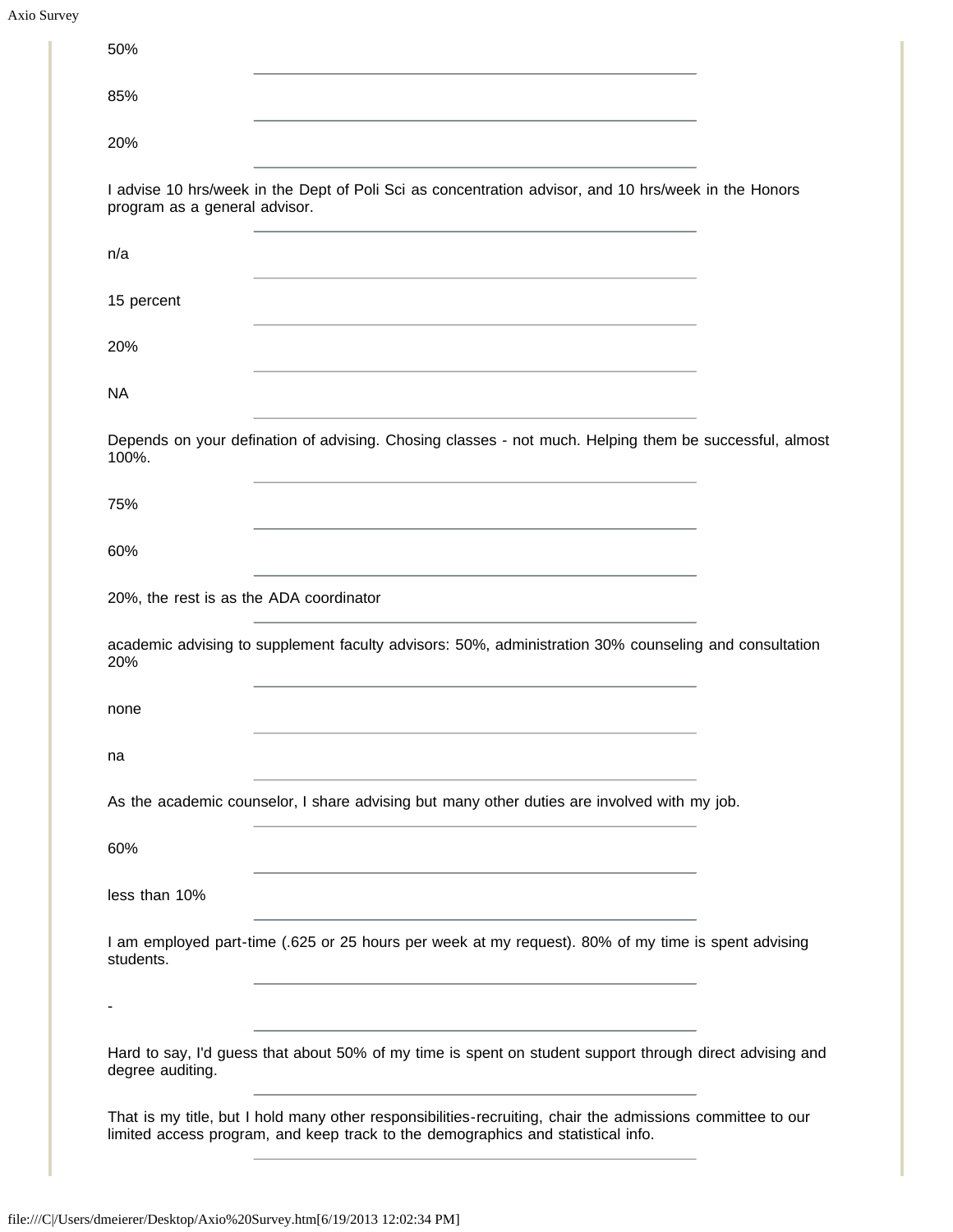| Axio Survey |
|-------------|
|             |

| 80%                                                                                                                                                                                                                                                        |  |
|------------------------------------------------------------------------------------------------------------------------------------------------------------------------------------------------------------------------------------------------------------|--|
| 20                                                                                                                                                                                                                                                         |  |
| 25%                                                                                                                                                                                                                                                        |  |
| 85%                                                                                                                                                                                                                                                        |  |
| 50%                                                                                                                                                                                                                                                        |  |
| 10                                                                                                                                                                                                                                                         |  |
| 70%                                                                                                                                                                                                                                                        |  |
| na                                                                                                                                                                                                                                                         |  |
| 40                                                                                                                                                                                                                                                         |  |
| Half-----I also teach a very large class (330-350 students per semester) and handle special projects<br>(scheduling, etc.) for the department.                                                                                                             |  |
| 25%                                                                                                                                                                                                                                                        |  |
| I was hired full-time as an Academic Advisor but they had a lot of hidden coordinating assignments. The<br>position title was later changed to Student Services Coordinator. (I would not have applied for                                                 |  |
| 50%                                                                                                                                                                                                                                                        |  |
| 50%                                                                                                                                                                                                                                                        |  |
| Between academic and transfer advising, it is close to 35%                                                                                                                                                                                                 |  |
| It depends on the time of year. I'm a generalist so I also help with the admissions process. During<br>registration periods I work as an adivsor.                                                                                                          |  |
| 35%                                                                                                                                                                                                                                                        |  |
| N/A                                                                                                                                                                                                                                                        |  |
| 65                                                                                                                                                                                                                                                         |  |
| Approximately 40-50%<br><u> 1980 - Johann Barbara, marka a shekara tsa 1980 - An tsa 1980 - An tsa 1980 - An tsa 1980 - An tsa 1980 - An</u>                                                                                                               |  |
| na                                                                                                                                                                                                                                                         |  |
| <u> 1989 - Johann Harry Harry Harry Harry Harry Harry Harry Harry Harry Harry Harry Harry Harry Harry Harry Harry</u><br>I spend approximately 30% of my time advising freshman, sophomore and transfer students with less than<br>60 earned credit hours. |  |
| 0 only because I have a new position. I few weeks ago I did advise students.                                                                                                                                                                               |  |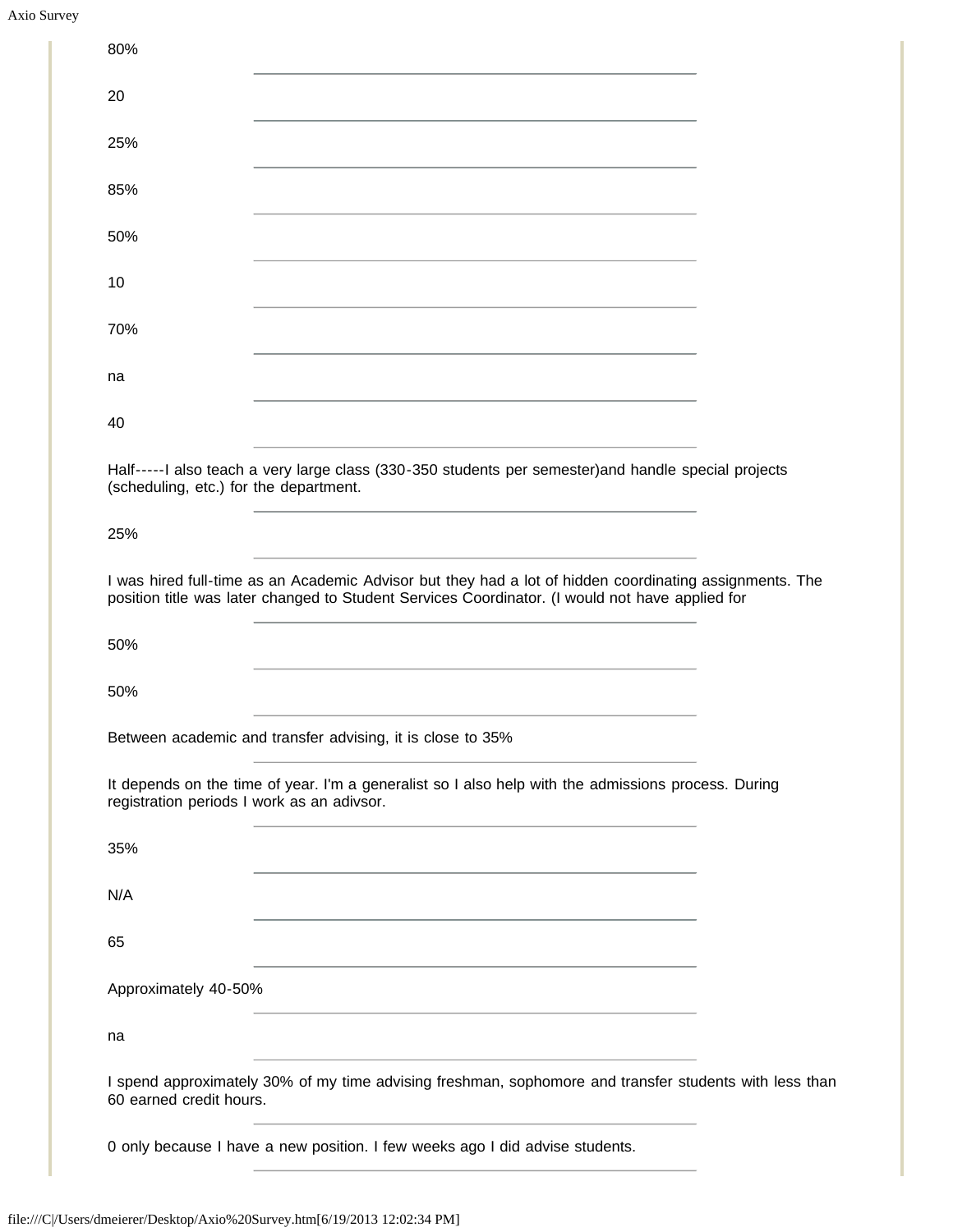| 50%                                    |                                                                                                                                                                                                                               |  |
|----------------------------------------|-------------------------------------------------------------------------------------------------------------------------------------------------------------------------------------------------------------------------------|--|
| n/a                                    |                                                                                                                                                                                                                               |  |
| 12-20 hours per week                   |                                                                                                                                                                                                                               |  |
| 50% or more                            |                                                                                                                                                                                                                               |  |
| 100%                                   |                                                                                                                                                                                                                               |  |
|                                        | the survey forced me to answer this question! I am a staff advisor but spend about half my time working<br>with students, the other half on various projects for my college.                                                  |  |
| 3/4                                    | <u> 1980 - Johann Barn, amerikansk politiker (</u>                                                                                                                                                                            |  |
| 10                                     |                                                                                                                                                                                                                               |  |
| position as Retention Coordinator.     | I was the only academic advisor at an off campus location for over 17 years. I have just recently taken the                                                                                                                   |  |
| 50%                                    |                                                                                                                                                                                                                               |  |
| N/A                                    |                                                                                                                                                                                                                               |  |
| n/a                                    |                                                                                                                                                                                                                               |  |
| N/A                                    |                                                                                                                                                                                                                               |  |
| 70%                                    |                                                                                                                                                                                                                               |  |
| Overall, 50-55%                        |                                                                                                                                                                                                                               |  |
| 60-70%                                 | the control of the control of the control of the control of the control of the control of the control of the control of the control of the control of the control of the control of the control of the control of the control |  |
| na                                     |                                                                                                                                                                                                                               |  |
|                                        | 12-20 hours per week. I work PT for 2 colleges (Community College & Private four year university)                                                                                                                             |  |
| 70%                                    |                                                                                                                                                                                                                               |  |
| 50                                     |                                                                                                                                                                                                                               |  |
| 30%                                    | the control of the control of the control of the control of the control of the control of                                                                                                                                     |  |
| 95% of my 29 hours a week that I work. |                                                                                                                                                                                                                               |  |
| Not Applicable                         |                                                                                                                                                                                                                               |  |
|                                        | I am employed on a part-time, 20 hour per week basis. My job is as an academic advisor.                                                                                                                                       |  |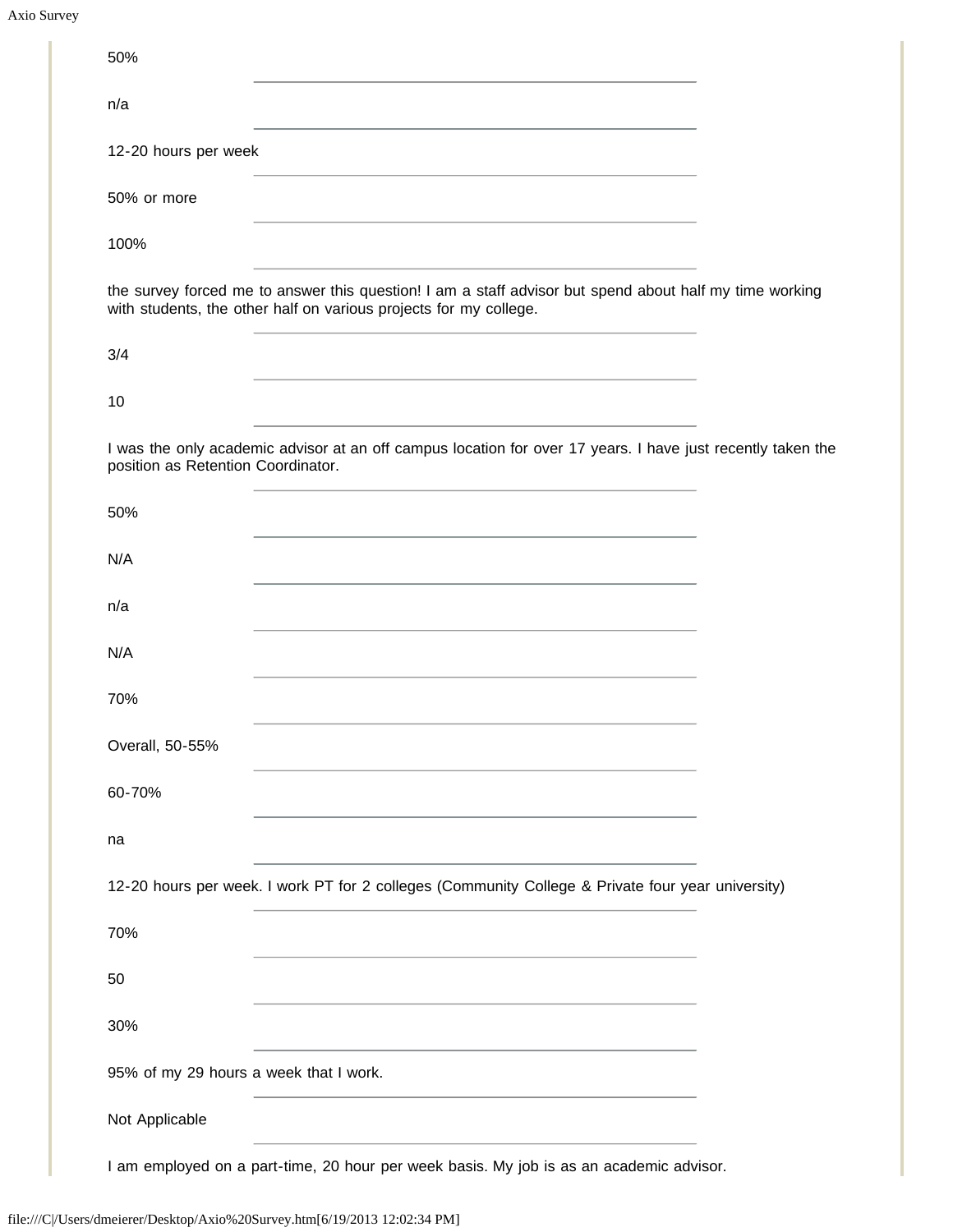Axio Survey

| n/a       |                                                                                                                                                                                                            |  |
|-----------|------------------------------------------------------------------------------------------------------------------------------------------------------------------------------------------------------------|--|
| 25-50%    |                                                                                                                                                                                                            |  |
| 50%       |                                                                                                                                                                                                            |  |
| 25%       |                                                                                                                                                                                                            |  |
| 75%       |                                                                                                                                                                                                            |  |
| 75%       |                                                                                                                                                                                                            |  |
| 75%       |                                                                                                                                                                                                            |  |
| 30%       |                                                                                                                                                                                                            |  |
| N/A       |                                                                                                                                                                                                            |  |
|           | Contracted for 300 hours per semester, breaks down to approximately 20 hours per week                                                                                                                      |  |
|           | I work 50% and spend all of my time as an academic advisor.                                                                                                                                                |  |
| 75%       |                                                                                                                                                                                                            |  |
| N/A       |                                                                                                                                                                                                            |  |
| 50%       |                                                                                                                                                                                                            |  |
| 75%       |                                                                                                                                                                                                            |  |
| 10%       |                                                                                                                                                                                                            |  |
| 10%       |                                                                                                                                                                                                            |  |
| 75%       |                                                                                                                                                                                                            |  |
| 100       |                                                                                                                                                                                                            |  |
|           | I'm the Assistant to the Dean so advising is inherent in most I do. I spend maybe 1/3 of my time face to<br>face with students (and another percentage on email and phone!)                                |  |
|           | I am in "phased retirement" so I work 20 hours a week, all is academic advising with undeclared students<br>and non-matrics; includes traditional & adults; international (exchange & permanent residents) |  |
| 25%       |                                                                                                                                                                                                            |  |
| <b>NA</b> | the control of the control of the control of the control of the control of the control of                                                                                                                  |  |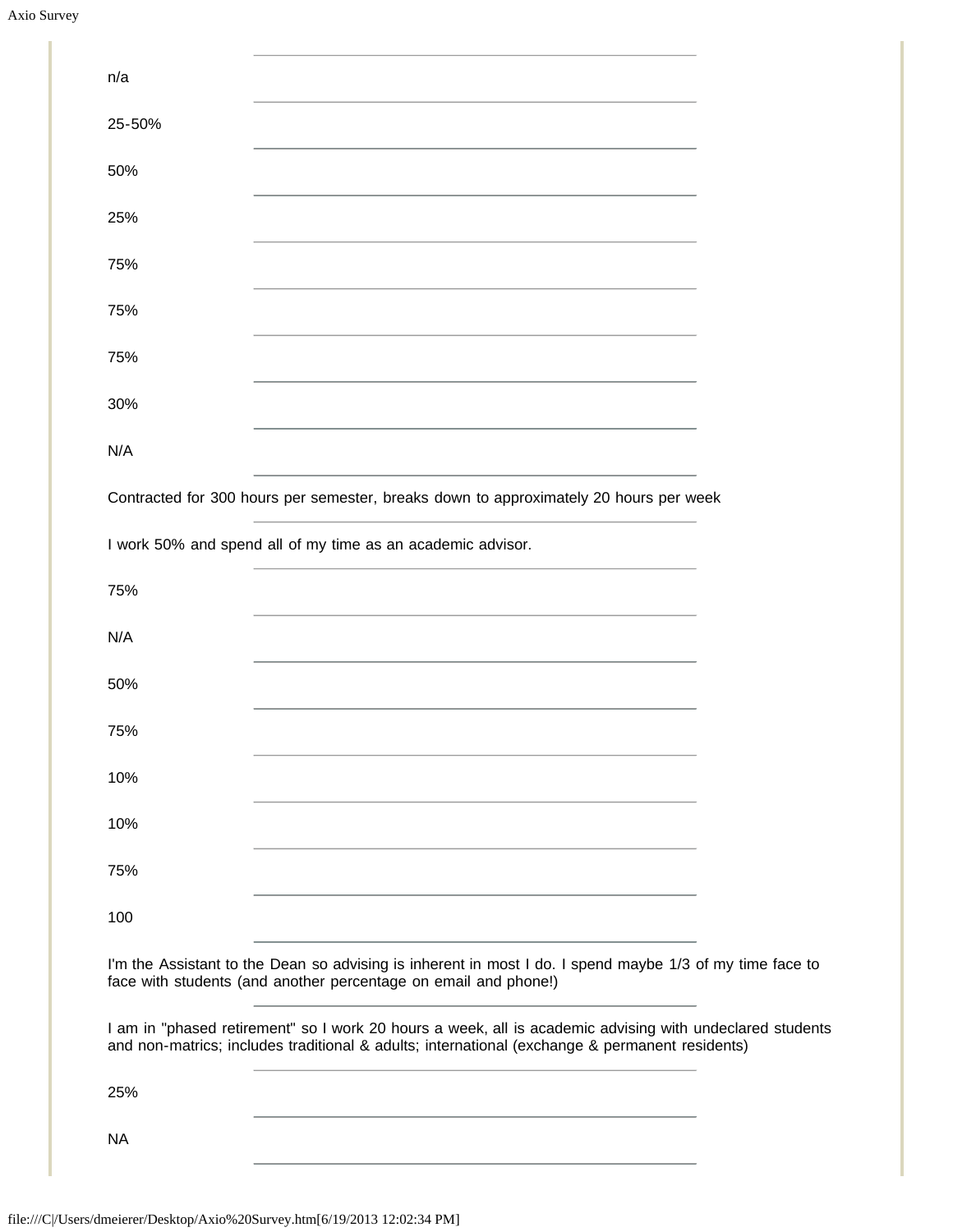| 50                                      |                                                                                                                                                                                                                                                                                                                                                                                                                                           |  |
|-----------------------------------------|-------------------------------------------------------------------------------------------------------------------------------------------------------------------------------------------------------------------------------------------------------------------------------------------------------------------------------------------------------------------------------------------------------------------------------------------|--|
| 80%                                     |                                                                                                                                                                                                                                                                                                                                                                                                                                           |  |
|                                         | 50% of my time is spent advising students. 50% is spent planning programmatic activities.                                                                                                                                                                                                                                                                                                                                                 |  |
| n/a                                     |                                                                                                                                                                                                                                                                                                                                                                                                                                           |  |
| 60%                                     | the control of the control of the control of the control of the control of the control of                                                                                                                                                                                                                                                                                                                                                 |  |
| N/A                                     |                                                                                                                                                                                                                                                                                                                                                                                                                                           |  |
|                                         | the control of the control of the control of the control of the control of the control of the control of the control of the control of the control of the control of the control of the control of the control of the control<br>As coordinator of advising in an academic department I spend approximately 50% time in direct service<br>advising; the rest is administrative work (e.g., scholarship selection), research, programming. |  |
| working 20 hours per week.              | My main responsibility is advising students, but I work for a small program and am on part-time status,                                                                                                                                                                                                                                                                                                                                   |  |
| 50%                                     | <u> 1989 - Johann Stein, mars an deutscher Stein und der Stein und der Stein und der Stein und der Stein und der</u>                                                                                                                                                                                                                                                                                                                      |  |
| 50%                                     |                                                                                                                                                                                                                                                                                                                                                                                                                                           |  |
|                                         | I spend approximately 50% of my time advising students.                                                                                                                                                                                                                                                                                                                                                                                   |  |
|                                         | I am employed on a 3/4 time contract all of which is spent on advising.                                                                                                                                                                                                                                                                                                                                                                   |  |
| 100% of my part time job, 20 hours/week |                                                                                                                                                                                                                                                                                                                                                                                                                                           |  |
| 25%                                     |                                                                                                                                                                                                                                                                                                                                                                                                                                           |  |
| 70%                                     |                                                                                                                                                                                                                                                                                                                                                                                                                                           |  |
| About 50%                               |                                                                                                                                                                                                                                                                                                                                                                                                                                           |  |
| n/a                                     |                                                                                                                                                                                                                                                                                                                                                                                                                                           |  |
| n/a                                     |                                                                                                                                                                                                                                                                                                                                                                                                                                           |  |
| n/a                                     |                                                                                                                                                                                                                                                                                                                                                                                                                                           |  |
| 25%, the rest as a career advisor       |                                                                                                                                                                                                                                                                                                                                                                                                                                           |  |
|                                         | I am now retired after a 22 year career in academic advising.                                                                                                                                                                                                                                                                                                                                                                             |  |
|                                         | I am currently interim director of Academic Advising. Time spent with students equals about 40%.                                                                                                                                                                                                                                                                                                                                          |  |
| 25%                                     |                                                                                                                                                                                                                                                                                                                                                                                                                                           |  |
| 40hrs a week                            |                                                                                                                                                                                                                                                                                                                                                                                                                                           |  |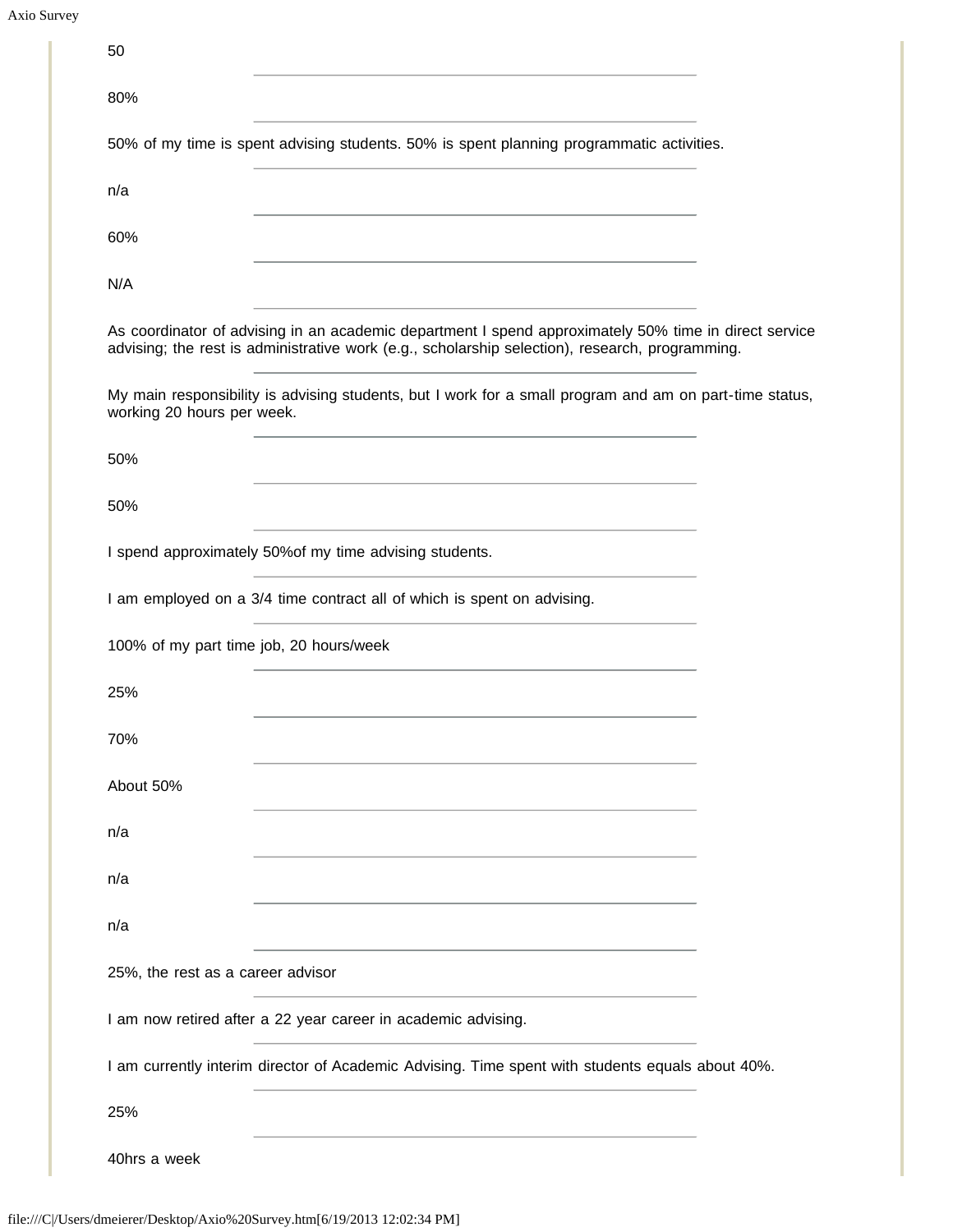| I am employed as a .60 FTE academic advisor. Advising students is my main duty and responsibility; I just<br>do it part-time.<br>the control of the control of the control of the control of the control of the control of |
|----------------------------------------------------------------------------------------------------------------------------------------------------------------------------------------------------------------------------|
| 50% of my time                                                                                                                                                                                                             |
| 100% but I work part-time, 20 hrs per week                                                                                                                                                                                 |
| I work 24 hours/week and advise and average of 12 hours/week                                                                                                                                                               |
| 60% advising, 40% student organizations and leadership programs                                                                                                                                                            |
| 40%                                                                                                                                                                                                                        |
| 75-100%                                                                                                                                                                                                                    |
| 15-20 hours/week, part time basis                                                                                                                                                                                          |
| I am a Career and Academic advisor - it's hard to separate outbut I would say advising may be 30%                                                                                                                          |
| I also advise on career matters, but do work 100% of the time in an advising/programming capacity.                                                                                                                         |
| 20%                                                                                                                                                                                                                        |
| 90%                                                                                                                                                                                                                        |
| 20%                                                                                                                                                                                                                        |
| N/A                                                                                                                                                                                                                        |
| I am a graduate assistant, and have a 50% appointment (20 hrs./week).                                                                                                                                                      |
| 50%                                                                                                                                                                                                                        |
| Until this year I was a full time advisor; now only full time faculty are advising, so I guess I am only an<br>unoficial advisor. I will answer for past years.                                                            |
| About 50% of the time I am a student adviser, the other 50% I am the tutoring coordinator.                                                                                                                                 |
| I answered yes                                                                                                                                                                                                             |
| N/A                                                                                                                                                                                                                        |
| 50%                                                                                                                                                                                                                        |
| 50%                                                                                                                                                                                                                        |
| not applicable                                                                                                                                                                                                             |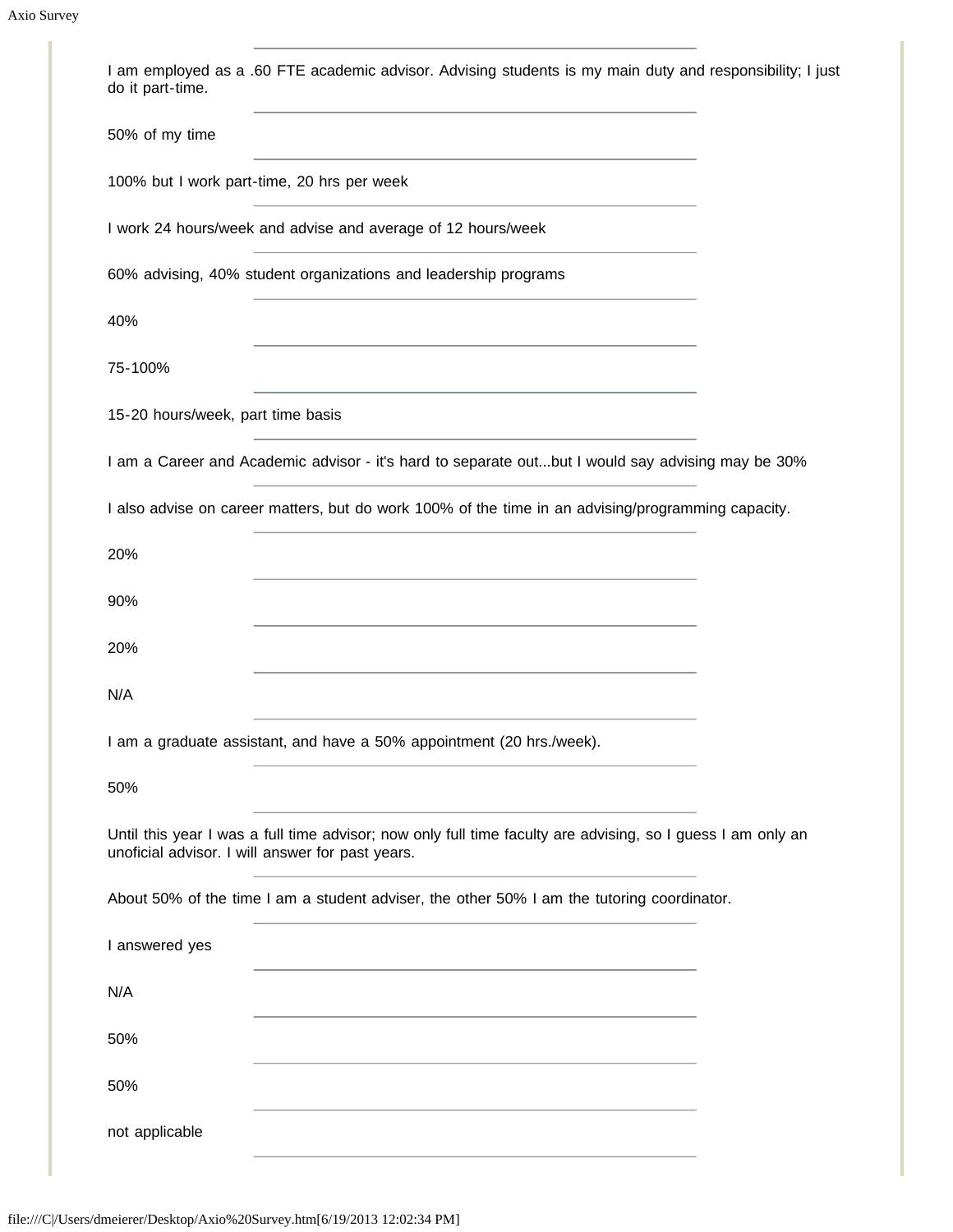| Axio Survey |
|-------------|
|             |

| 100%                                                                      |                                                                                                                                                                                                       |
|---------------------------------------------------------------------------|-------------------------------------------------------------------------------------------------------------------------------------------------------------------------------------------------------|
| 40%                                                                       |                                                                                                                                                                                                       |
| 60%                                                                       |                                                                                                                                                                                                       |
| 40%                                                                       |                                                                                                                                                                                                       |
| I am a part-time advisor; 16 hours/week.                                  |                                                                                                                                                                                                       |
| Approximately 50%                                                         |                                                                                                                                                                                                       |
| 80%                                                                       |                                                                                                                                                                                                       |
| 75-80%                                                                    |                                                                                                                                                                                                       |
| 75%                                                                       |                                                                                                                                                                                                       |
| credit, verify enrollment etc.                                            | I am the assistant registrar for my college, I advise, help with the graduation process, articulate transfer                                                                                          |
| 50%                                                                       |                                                                                                                                                                                                       |
| 50%                                                                       |                                                                                                                                                                                                       |
| 100%                                                                      |                                                                                                                                                                                                       |
| <b>YES</b>                                                                |                                                                                                                                                                                                       |
| N/A                                                                       |                                                                                                                                                                                                       |
|                                                                           | For questions 17 and 18: I think rating "importance" in advising appointments may be contradictory as<br>there are things there I find very important, but may not touch upon during my appointments. |
|                                                                           | 60% of my time is with academic advising, 20% is supervising other advisors (both grad students and<br>undergraduate peers), the other 20% is spent on curriculum developments for my unit.           |
| incorporates the many facets of academic advising.                        | I am on staff of the Trio Student Support Services program. Advising our students is my job. Our program                                                                                              |
| I am an academic counselor and I do not advise students for registration. |                                                                                                                                                                                                       |
| 60%                                                                       | <u> 1989 - Johann Stein, marwolaethau a bhann an t-Amhair an t-Amhair an t-Amhair an t-Amhair an t-Amhair an t-A</u>                                                                                  |
| N/A                                                                       |                                                                                                                                                                                                       |
| 50%                                                                       | <u> 1980 - Johann Barbara, martxa alemaniar arg</u>                                                                                                                                                   |
| 50 PERCENT                                                                |                                                                                                                                                                                                       |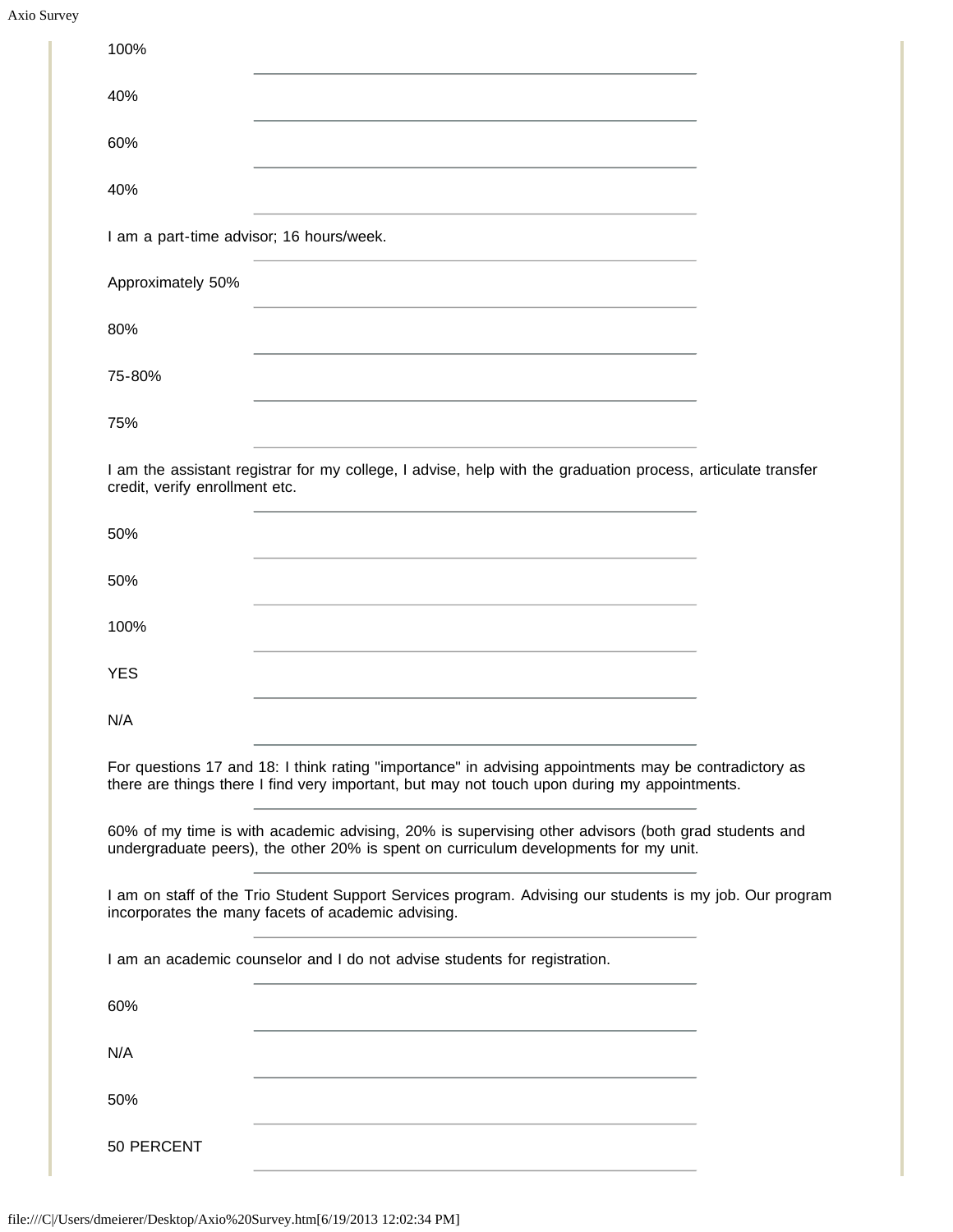| 75% advising, 25% Teaching      |                                                                                                                                                                                 |  |
|---------------------------------|---------------------------------------------------------------------------------------------------------------------------------------------------------------------------------|--|
| as advising, it's probably 80%. | It depends on how advising is defined. If transfer exploration and course and degree preparation is defined                                                                     |  |
| 60%                             | <u> 1989 - Johann Barn, amerikansk politiker (d. 1989)</u>                                                                                                                      |  |
| About 50% of my time.           | <u> 1980 - Johann John Stein, mars an deus Amerikaansk kommunister (</u>                                                                                                        |  |
|                                 | 20% of my workload is teaching 80% is advising<br>the control of the control of the control of the control of the control of the control of                                     |  |
| 20%                             | and the control of the control of the control of the control of the control of the control of the control of the                                                                |  |
|                                 | I spend more than half of my time advising - it's cyclical - at times, I advise for 100% of the time                                                                            |  |
| 60%                             |                                                                                                                                                                                 |  |
| 20%                             | <u> 1980 - Johann Barbara, martxa alemaniar argumento este alemaniar alemaniar alemaniar alemaniar alemaniar al</u>                                                             |  |
| 50%                             | <u> 1989 - Johann Stoff, amerikansk politiker (d. 1989)</u>                                                                                                                     |  |
|                                 | I am a 100% advisor, but my position is graduate and professional school advising - part of that entails<br>academic advising, but certainly not full time.                     |  |
| and 30% with Peer Tutoring      | <u> 1989 - Johann Harry Barn, mars an t-Amerikaansk kommunist (</u><br>I am also responsible for Peer Tutoring at my institution. I probably spend 70% of my time with advising |  |
| 50%-75%                         | <u> 1989 - Johann Stein, marwolaethau a bhann an t-Amhain an t-Amhain an t-Amhain an t-Amhain an t-Amhain an t-A</u>                                                            |  |
| 50%                             |                                                                                                                                                                                 |  |
| N/A                             |                                                                                                                                                                                 |  |
| 5%                              |                                                                                                                                                                                 |  |
| 1/2 time - 20 hours per week    |                                                                                                                                                                                 |  |
| <b>NA</b>                       |                                                                                                                                                                                 |  |
| .25 of week                     |                                                                                                                                                                                 |  |
| 20%                             |                                                                                                                                                                                 |  |
| 80%                             |                                                                                                                                                                                 |  |
| 40%                             |                                                                                                                                                                                 |  |
|                                 | I'm a have a "job share" position. I am a 50% academic advisor.                                                                                                                 |  |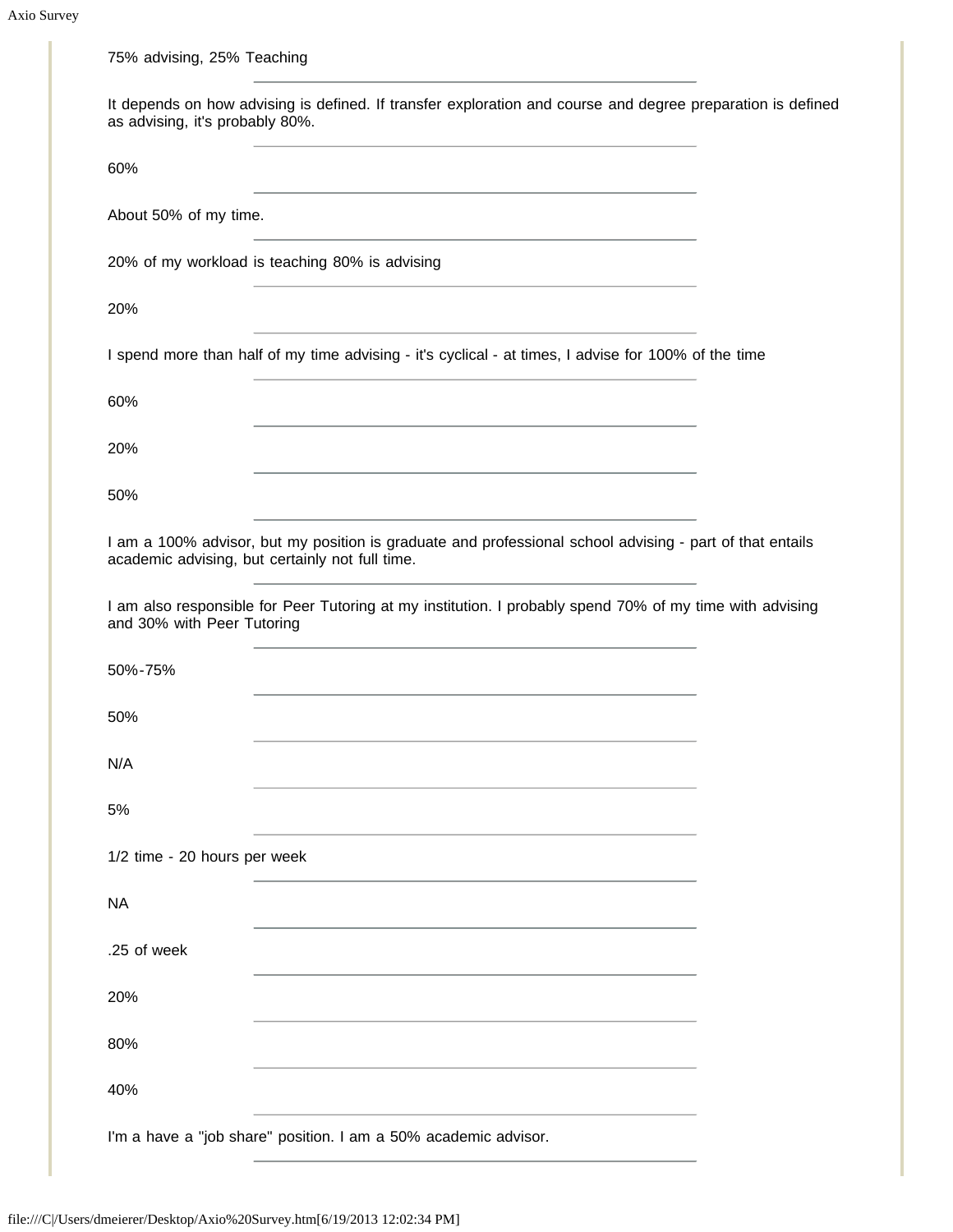| Axio Survey |
|-------------|
|             |

| 25-30%<br>the control of the control of the control of the control of the control of the control of the control of the control of the control of the control of the control of the control of the control of the control of the control |
|-----------------------------------------------------------------------------------------------------------------------------------------------------------------------------------------------------------------------------------------|
| 60%<br><u> 1989 - Johann Stein, mars an deutscher Stein und der Stein und der Stein und der Stein und der Stein und der</u>                                                                                                             |
| 40%<br>and the control of the control of the control of the control of the control of the control of the control of the                                                                                                                 |
| 80<br><u> 1989 - Johann Stein, marwolaethau a bhann an t-Amhair ann an t-Amhair an t-Amhair an t-Amhair an t-Amhair an</u>                                                                                                              |
| 75%                                                                                                                                                                                                                                     |
| 90%<br><u> 1989 - Andrea Stadt Britain, amerikansk politik (* 1908)</u>                                                                                                                                                                 |
| None at this time.                                                                                                                                                                                                                      |
| n/a<br><u> 1980 - Johann Barbara, martxa al-</u>                                                                                                                                                                                        |
| Most of my time is spent interacting with students, but they are assigned faculty advisors. I'd guess 50% of<br>my time is interacting with students.                                                                                   |
| 100%<br><u> 1980 - Johann Barn, fransk politik (f. 1980)</u>                                                                                                                                                                            |
| 50<br>the control of the control of the control of the control of the control of the control of the control of the control of the control of the control of the control of the control of the control of the control of the control     |
| I also admit students to the Faculty of Arts and Science - maybe a third of my time (my position changed<br>about 5 years ago from full-time advisor to admissions/advising                                                             |
|                                                                                                                                                                                                                                         |
| 50%. I manage 1/5 of our undergrad student population, about 130, and the rest of my work is<br>administrative. The full time advisors manage 2/5 each, about 250 students each.                                                        |
| I am half-time advisor, half-time faculty.                                                                                                                                                                                              |
| 100<br>the control of the control of the control of the control of the control of the control of                                                                                                                                        |
| 60%                                                                                                                                                                                                                                     |
| 50% academic advisor                                                                                                                                                                                                                    |
| 10-30%                                                                                                                                                                                                                                  |
| I spend approximately 90% of my time advising students.                                                                                                                                                                                 |
| 25 hr/week                                                                                                                                                                                                                              |
| I am an admissions advisor for a transfer program. I spend about 50% of my time working directly with<br>students and the other 50% attending meetings and working on administrative tasks.                                             |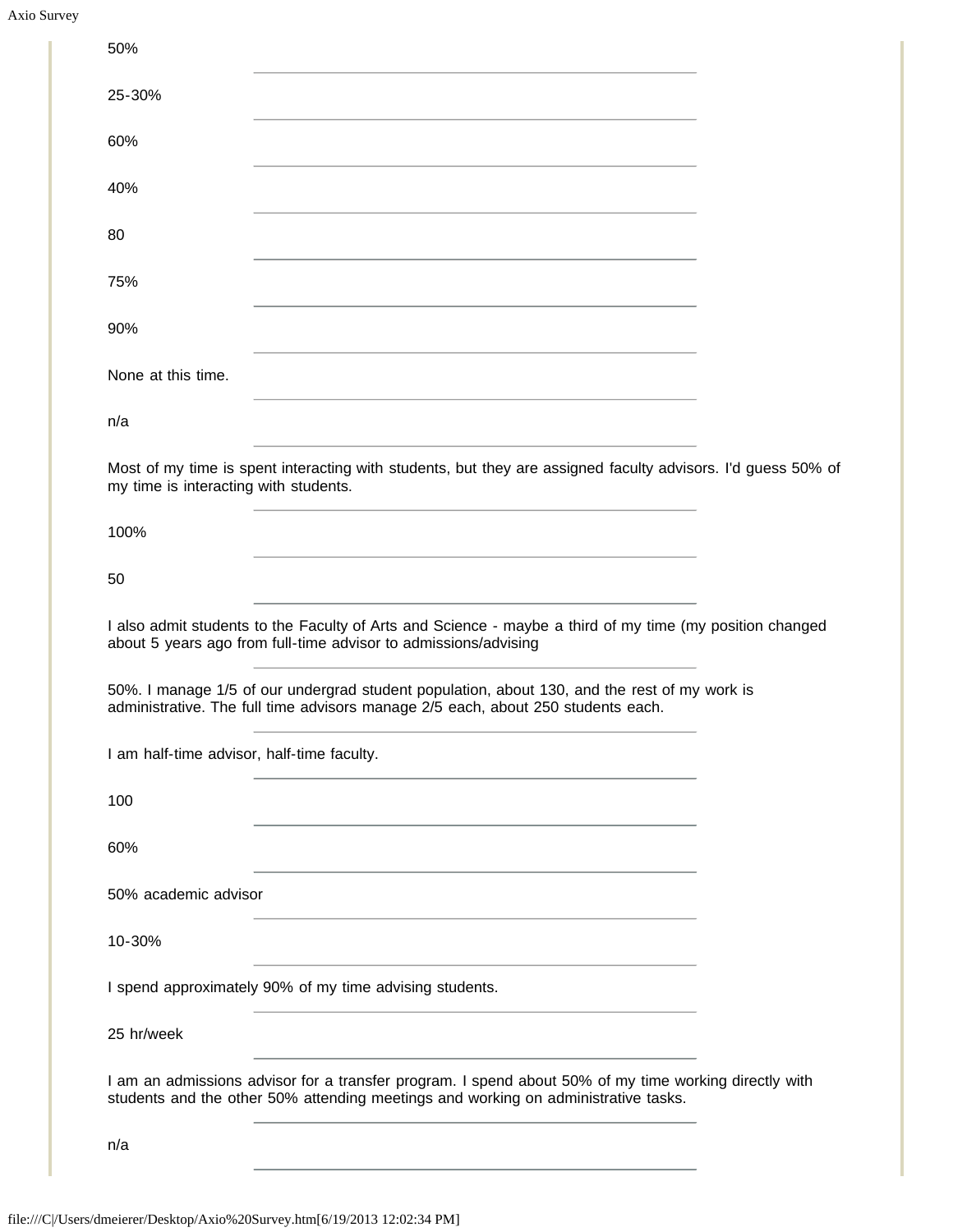Axio Survey

×

| 20 hours per week                      |                                                                                                                                                                |  |
|----------------------------------------|----------------------------------------------------------------------------------------------------------------------------------------------------------------|--|
| I work 100% in SSS. Full time advisor. |                                                                                                                                                                |  |
| 35%                                    |                                                                                                                                                                |  |
| .50FTE                                 |                                                                                                                                                                |  |
| advising students.                     | If you include phone, email, presentations, and face-to-face contacts, I probably spend 70-75% of my time                                                      |  |
| $30 - 35%$                             |                                                                                                                                                                |  |
|                                        | I am currently in a new position. I was an academic advisor for 8 years.                                                                                       |  |
| Full time.                             |                                                                                                                                                                |  |
| I'm employed 60% in this position.     |                                                                                                                                                                |  |
| N/A                                    |                                                                                                                                                                |  |
|                                        | I am listed as 75 % Academic Advisor, 25% Coordinator of Testing                                                                                               |  |
| 50%                                    |                                                                                                                                                                |  |
|                                        | I am a full-time academic advisor and I spend at least 80 percent of my time with students.                                                                    |  |
| 40%                                    |                                                                                                                                                                |  |
| 50%                                    |                                                                                                                                                                |  |
| n/a                                    |                                                                                                                                                                |  |
| about 10 percent                       |                                                                                                                                                                |  |
| <b>NA</b>                              |                                                                                                                                                                |  |
| 60%                                    |                                                                                                                                                                |  |
|                                        |                                                                                                                                                                |  |
| x                                      |                                                                                                                                                                |  |
|                                        | I meet with my advisees in 2 group sessions and an individual registration appointment in the fall and an<br>individual registration appointment in the spring |  |
| I answered yes                         |                                                                                                                                                                |  |
|                                        |                                                                                                                                                                |  |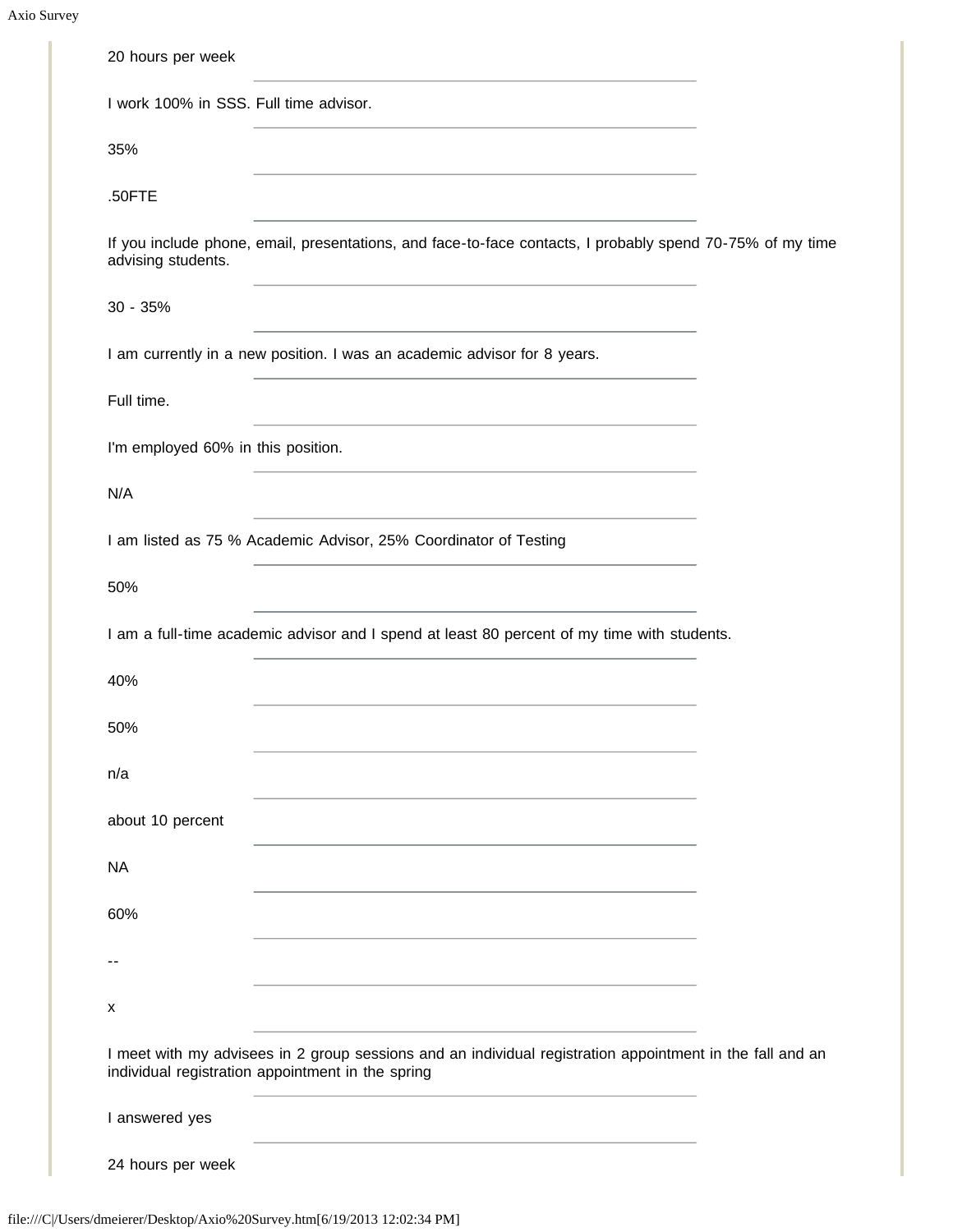| 85%, including the time spent on registration and scheduling activities.                                                                                                                                                             |
|--------------------------------------------------------------------------------------------------------------------------------------------------------------------------------------------------------------------------------------|
| 25%                                                                                                                                                                                                                                  |
| n/a<br>the control of the control of the control of the control of the control of the control of the control of the control of the control of the control of the control of the control of the control of the control of the control |
| n/a                                                                                                                                                                                                                                  |
| 50%<br><u> 1980 - Johann Stein, marwolaethau a bhann an t-Amhair an t-Amhair an t-Amhair an t-Amhair an t-Amhair an t-A</u>                                                                                                          |
| 99                                                                                                                                                                                                                                   |
| 70%<br>the control of the control of the control of the control of the control of the control of                                                                                                                                     |
| Just this week became Registrar at another NC community college. Will still spend part of time advising<br>(unsure of percentage).                                                                                                   |
| I work approximately 4 to 5 hours a day, five day a week. I spend 100% of my time advising students.                                                                                                                                 |
| 75% advising students and 25% meetings with administrators and faculty.                                                                                                                                                              |
| 70                                                                                                                                                                                                                                   |
| 50%                                                                                                                                                                                                                                  |
| I am an adjunct faculty memeber who assists with advising.                                                                                                                                                                           |
| 50-75%                                                                                                                                                                                                                               |
| I oversee many student programs, but direct advising is probably 25%.                                                                                                                                                                |
| 50%                                                                                                                                                                                                                                  |
| 25%                                                                                                                                                                                                                                  |
| About 25%                                                                                                                                                                                                                            |
| Not applicable.                                                                                                                                                                                                                      |
| 20%                                                                                                                                                                                                                                  |
| Yes response to question 9.                                                                                                                                                                                                          |
| n/a                                                                                                                                                                                                                                  |
| I am a graduate advisor and work 20 hours per week, 12 months a year.                                                                                                                                                                |
| 25%                                                                                                                                                                                                                                  |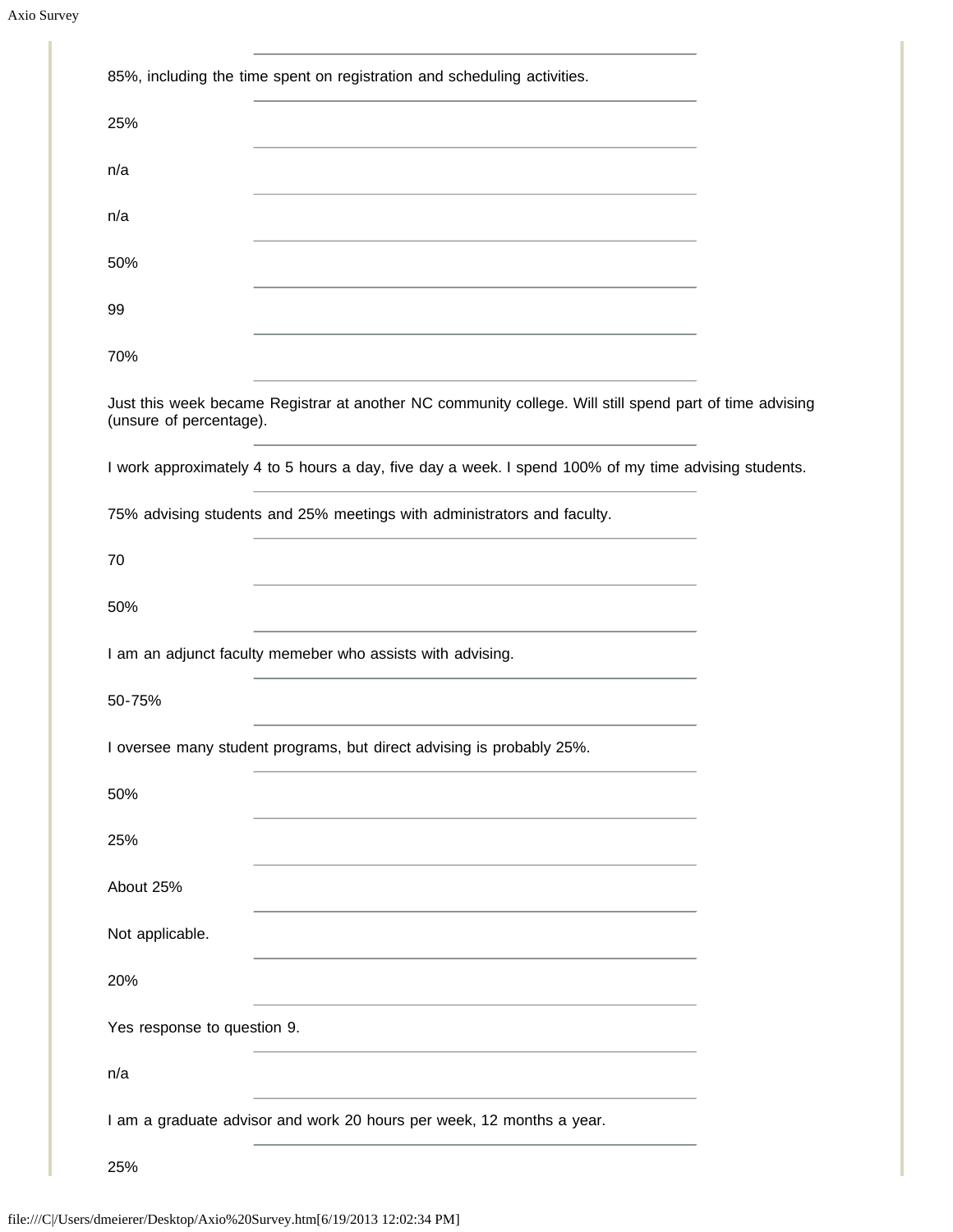| 50%                                                            |                                                                                                               |                  |
|----------------------------------------------------------------|---------------------------------------------------------------------------------------------------------------|------------------|
| about 30% of my time advising students.                        | I've just changed jobs, so my answers are based on my previous job as an Admissions officer. I spent          |                  |
| time is paid for advising.                                     | I am a 30-hour employee; only two lead advisors are full-time (40-hr/wk) at our institution. 27.5 hr/wk of my |                  |
| 25-50%                                                         |                                                                                                               |                  |
| 75% is dedicated to advising                                   |                                                                                                               |                  |
| activities, serving on committees, and in other capacities.    | I am a full-time academic advisor but devote about 25% of my time to coordinating transfer-related            |                  |
| I work as an academic advisor as permanent part time 30 a week |                                                                                                               |                  |
| <b>Hide Responses</b>                                          |                                                                                                               |                  |
|                                                                |                                                                                                               |                  |
| <b>Question 11</b>                                             |                                                                                                               |                  |
| What is your job title?                                        |                                                                                                               |                  |
| <b>Academic Advisor</b>                                        |                                                                                                               | 1217<br>(62.93%) |
| Academic Counselor                                             |                                                                                                               | 128<br>(6.62%)   |
| <b>Student Services Specialist</b>                             | П                                                                                                             | 38 (1.96%)       |
| <b>Educational Planner</b>                                     |                                                                                                               | 7 (0.36%)        |
| Other:                                                         |                                                                                                               | 512<br>(26.47%)  |
| N/R                                                            | $\mathbb{R}^2$                                                                                                | 32 (1.65%)       |
| <b>View Other Text</b>                                         |                                                                                                               |                  |
|                                                                |                                                                                                               |                  |
| <b>Question 12</b>                                             |                                                                                                               |                  |
| Do you work in a:                                              |                                                                                                               |                  |
| Institutional Advising Office                                  |                                                                                                               | 330<br>(17.06%)  |
| <b>College Advising Office</b>                                 |                                                                                                               | 813<br>(42.04%)  |
| <b>School Advising Office</b>                                  |                                                                                                               | 143<br>(7.39%)   |
| Departmental Advising Office                                   |                                                                                                               | 384<br>(19.86%)  |

N/R  $\blacksquare$  13 (0.67%)

251 (12.98%)

Other: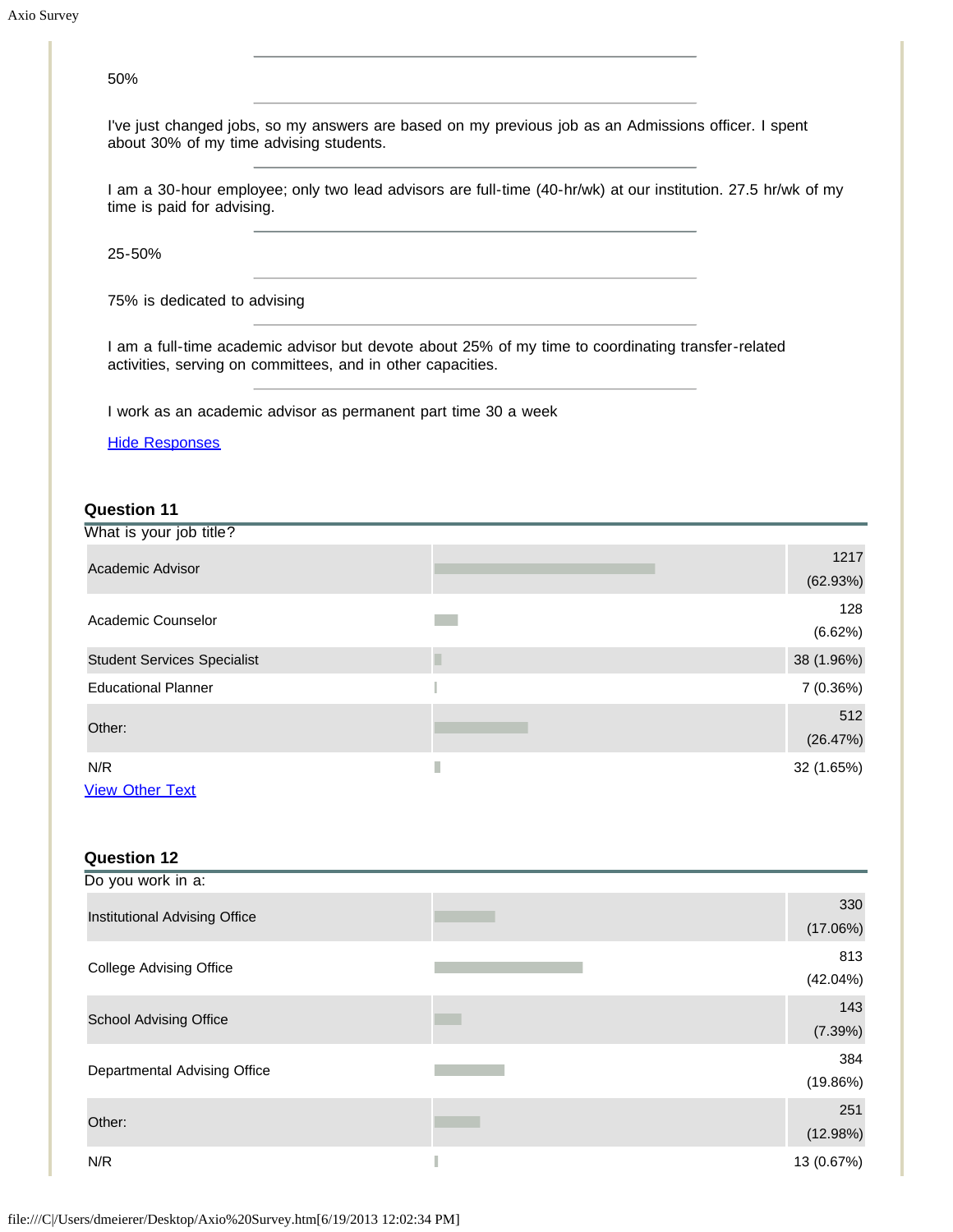# **AXIO SURVEY**

### **User Responses**

#### **What is your job title?**

- Asst Dir Undergrad Transfer Students
- Academic Support Services Coordinator
- Academic Advisor and Budget Officer
- Coordinator of Intentional Advising
- Administrative Assistant
- Assistant Dean of Academic Advising
- Manager of Undergraduate Programs
- assistant to the chair  $\bullet$
- Director of Academic Advising
- Professional Services Specialist
- Credit Advisement Manager
- Academic Support Coordinator
- College Advisor, DSO
- Student Services Coordinator  $\bullet$
- Assistant Director for Distance Learning and Outreach
- Advising Manager  $\bullet$
- Academic Advisor/Admissions Coordinator  $\bullet$
- retention specialist  $\bullet$
- Assistant Director of Advising, Coordinator of Disability Services

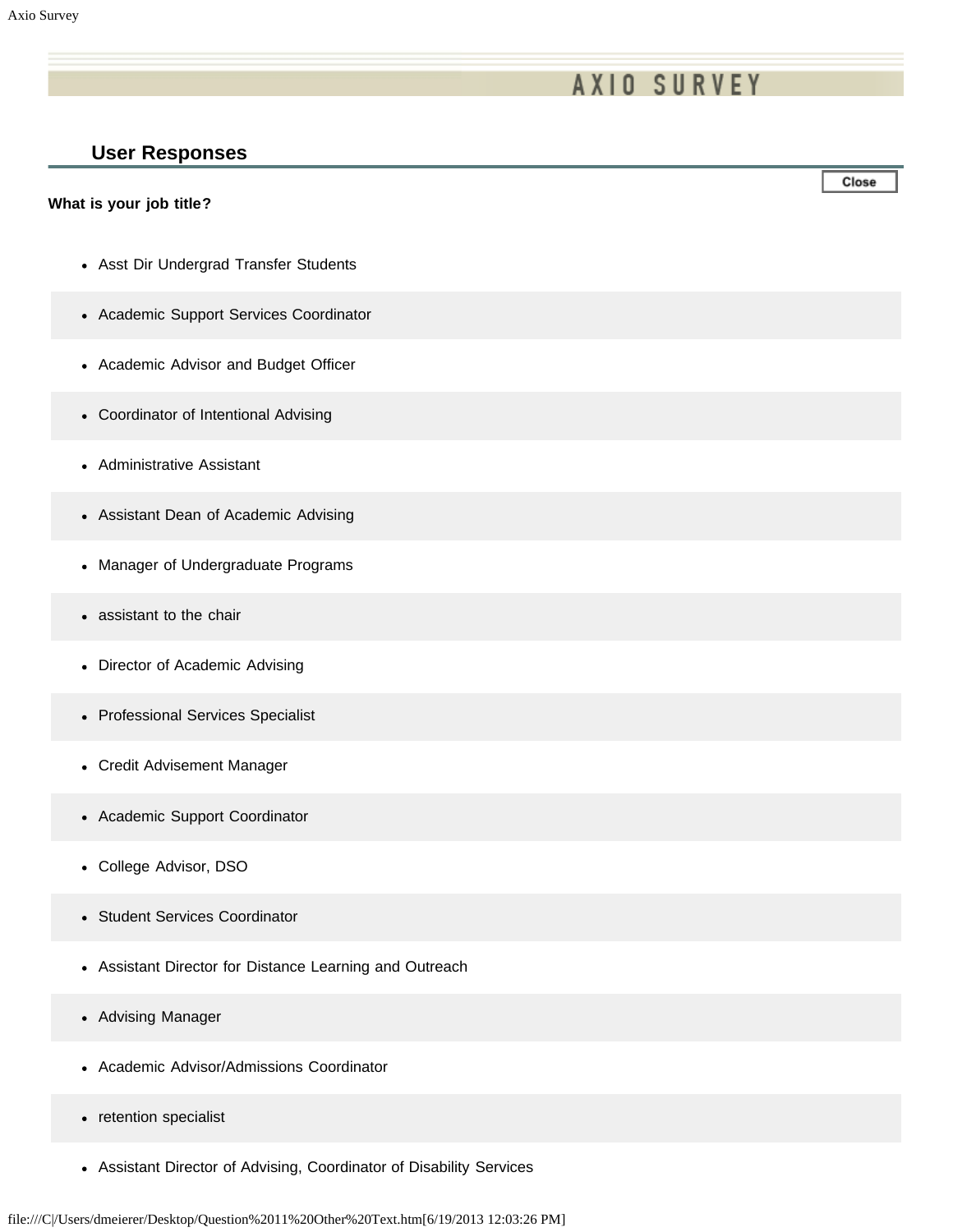- Education Advisor
- Program Assistant II
- Program Coordinator
- Retention Coordinator
- Program Coordinator
- Associate Director for Undergraduate Studies
- Academic Advisor/Assistant Cross Country & Track and Field Coach
- Departmental Advisor
- Program Coordinator
- Advising Services Coordinator
- Academic advisor and career counselor
- Counselor
- Counselor/Advisor
- Coordinator of Academic Advisement
- Coordinator of Undergraduate Services
- Director of advising services
- Assistant Dean  $\bullet$
- Retention Coordinator
- Assistant Director of Advising
- asst. professor
- Coordinator, Student Success Program
- Director of Running Start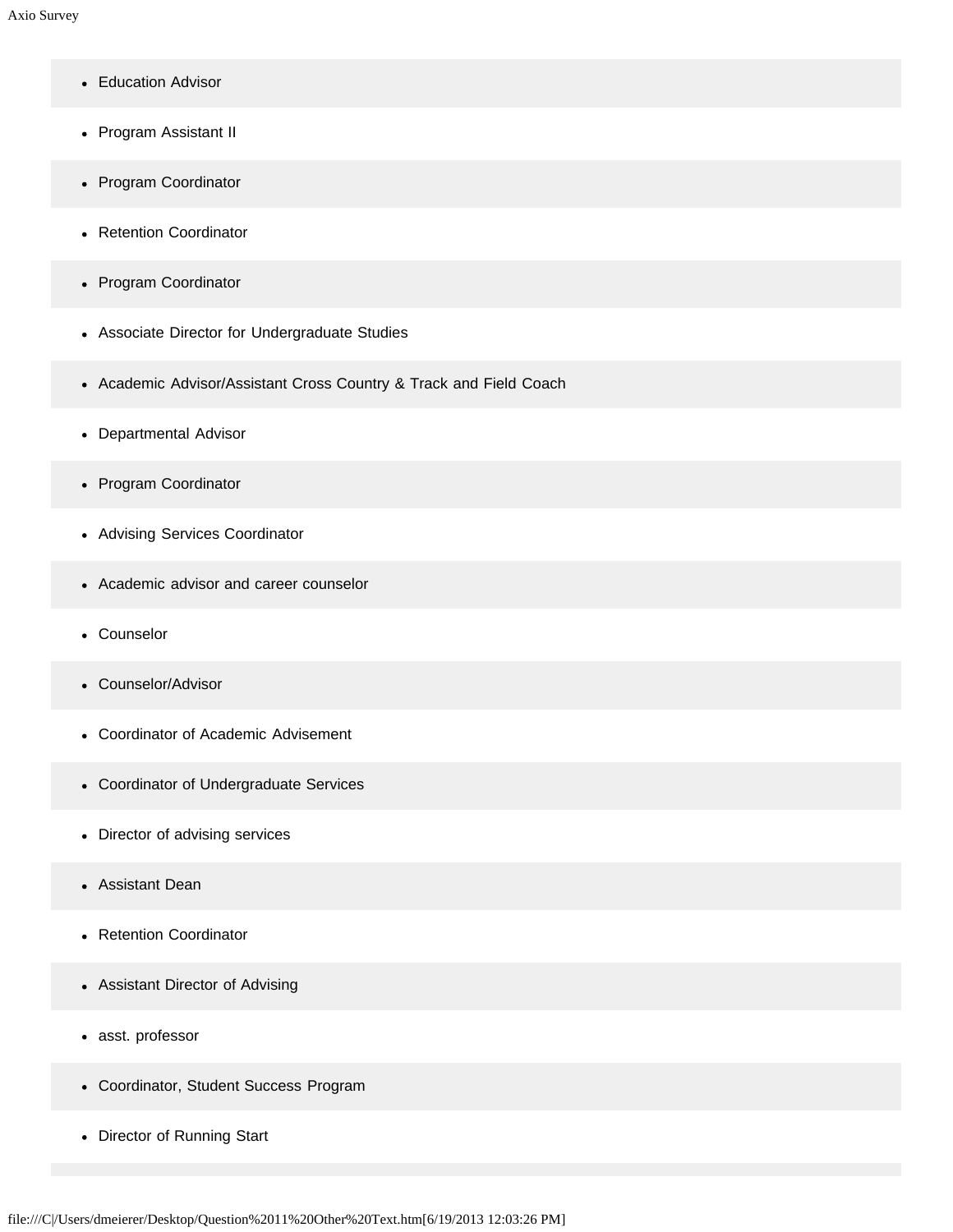- Student Services Officer
- Associate Director
- Lecturer and Undergraduate Coordinator
- Counselor
- Assistant Dean for Academic Affairs for Academic and Career Advising
- Acad/Career Counselor
- Program Coord
- Transfer Admissions & Articulation Coordinator
- Educational Advisor
- Counseling Faculty
- Lead Counselor
- Director
- Student Advocate  $\bullet$
- Assistant Dean
- Enrollment Management and Student Services Advisor
- Exec Assistant to the Dean  $\bullet$
- Advising Administrator
- Graduate Assistant  $\bullet$
- Advising Services Coordinator
- Student Success Specialist
- Support Services Coordinator
- Associate Registrar
- Program Coordinator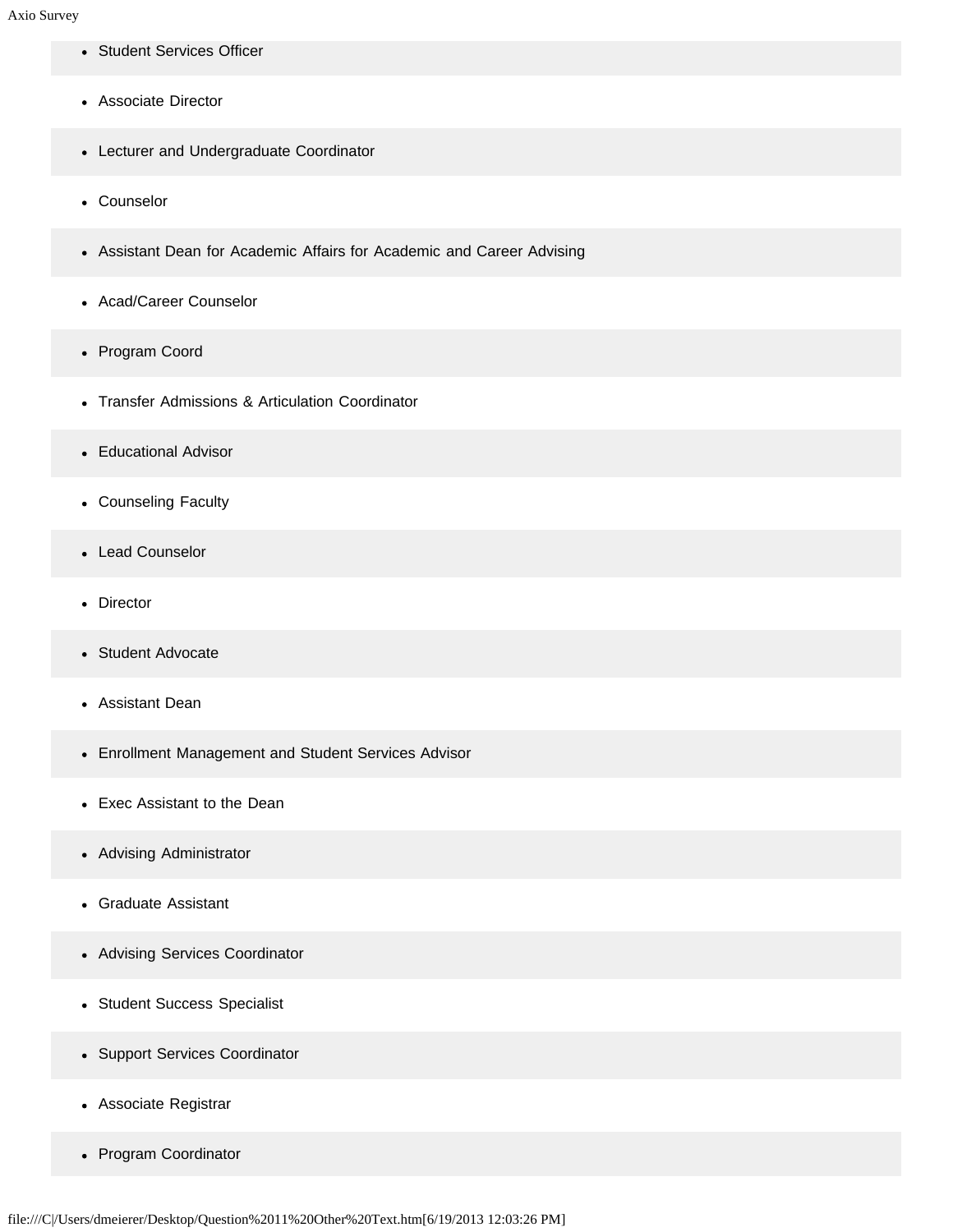- Assistant Director, Academic Advising
- Career Counselor
- Director, Student Services
- Graduate Program Coordinator
- Director of Academic Advising
- Program Manager
- Director
- Career Advisor
- Director
- Assistant Academic Dean
- Honors & Prestigious Scholarships Advisor
- Coordinator Academic Advising
- Director of Graduate Admissions
- Counselor (Significantly different than
- Academic Advisor, Career Coordinator
- Learning Center Director/Coordinator of Developmental Studies
- Advisor Training and Development Coordinator
- Assistant Director, Academic Advisement Center
- Coordinator of Undergraduate Advising
- International Progarms Advisor
- Student/Academic Advisor  $\bullet$
- Program Coordinator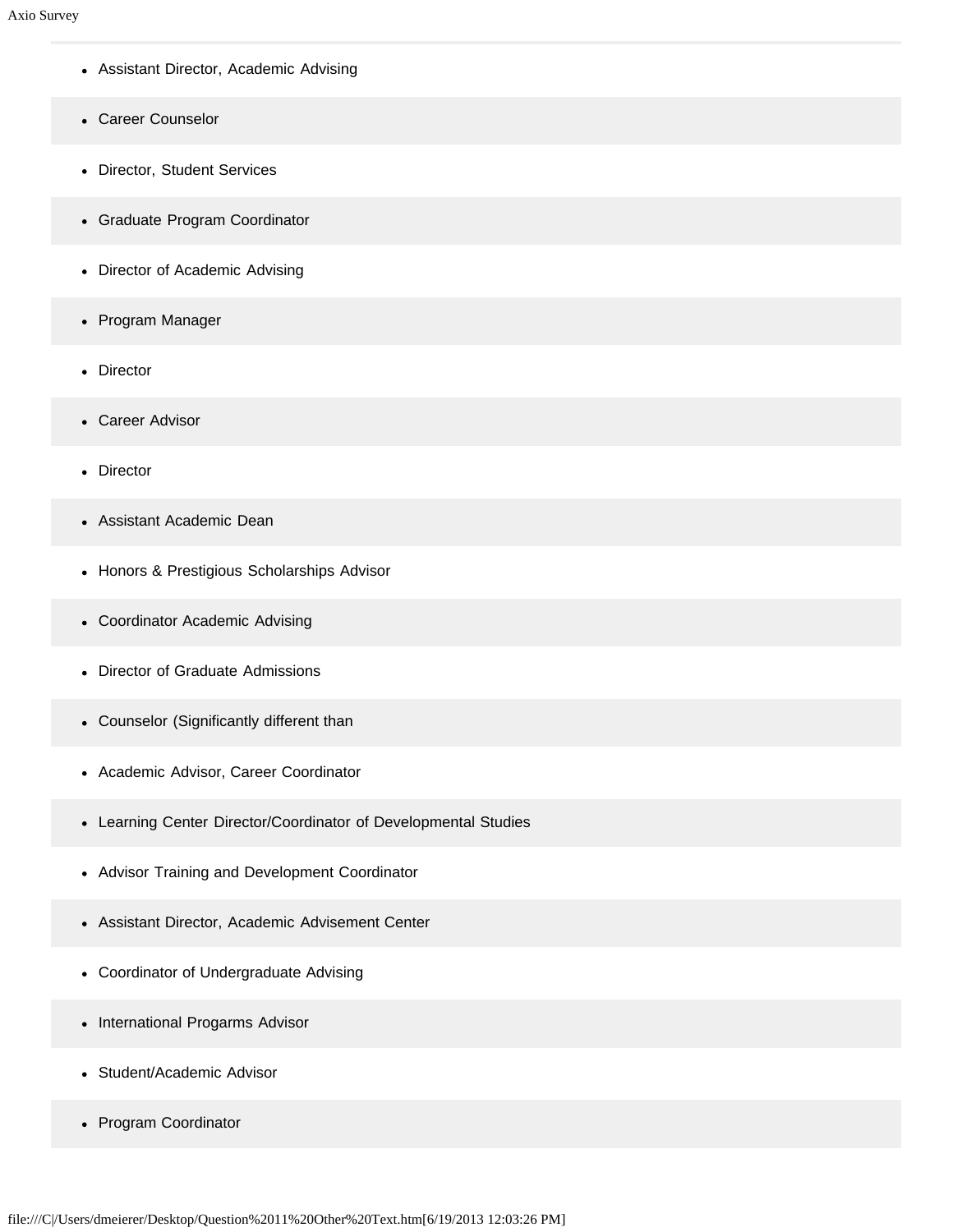- Associate Director for Advising
- Associate Director
- Program Coordinator Sr.
- Site Manager/Academic Advisor
- Undergraduate Programs Advisor/Recruitment Officer
- Director of Advising
- Director of Student Services
- Counselor
- College advisor
- Advising Specialist
- Transfer Counselor/advisor
- Academic Advisor Counselor
- Academic Advising Coordinator
- Academic Program Coordinator
- Advanced Learner Doctoral Advisor  $\bullet$
- Coordinator of Undergraduate Services
- Career Specialist Advising
- Advisor
- Associate Director
- director of biology counseling
- Advising Specialist
- Director of Academic Advising
- Director of Undergraduate Studies, Dept. of Sociology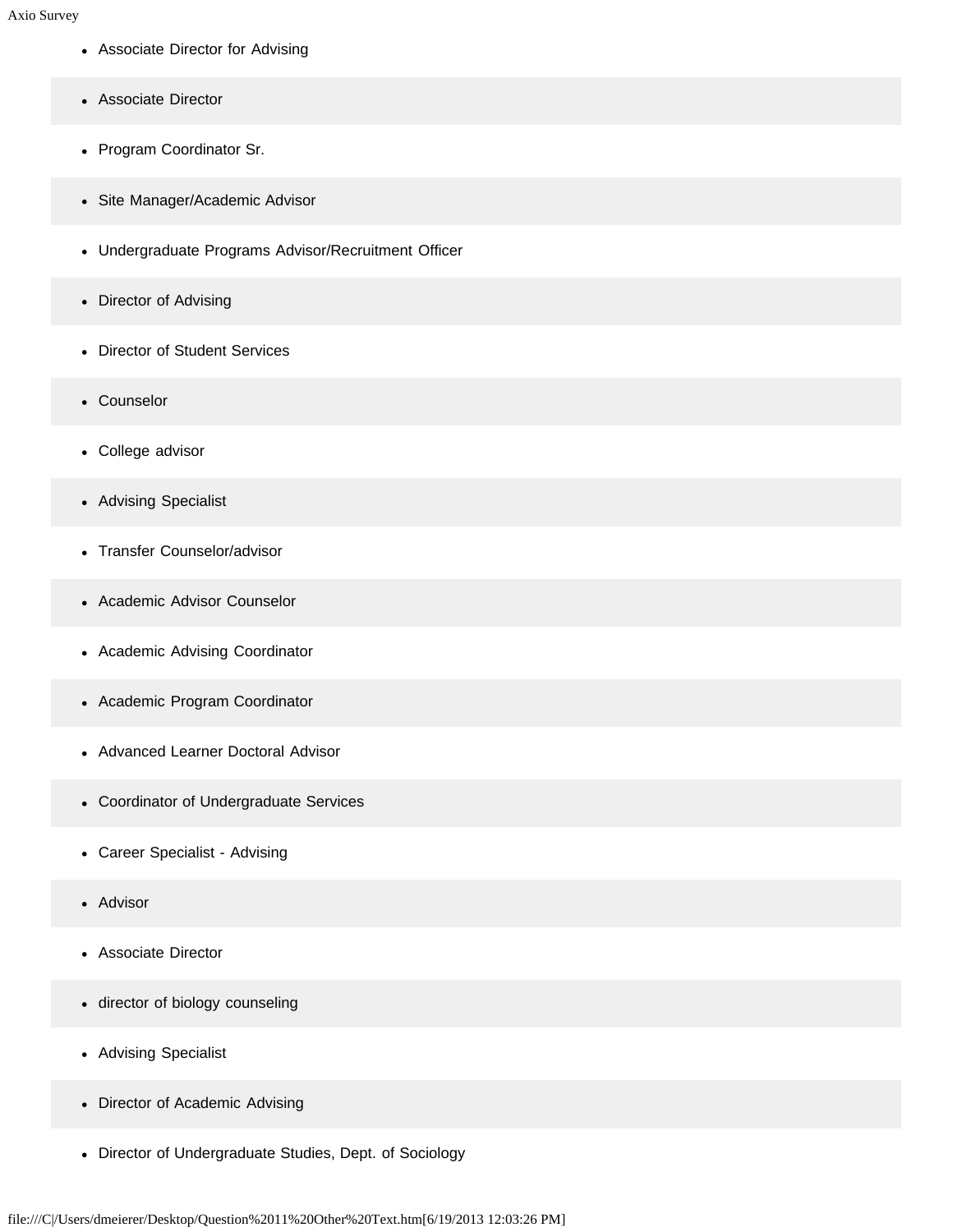- Coordinator Distance Education
- Coordinator of Student Services
- Senior Academic Advisor
- Assistant Dean
- Student Success Coach
- Assistant Director of Advising
- Assistant Dean
- Academic/Career Advisor
- Assistant Director of Academic & Pre-Proofessional Advising Center
- Director of Student Services
- Coordinator of Advising
- Doctoral Academic Advisor
- Assistant Director for Freshman Affairs
- Administrative Advisor
- Academic Coordinator
- Program Coordinator/Academic Advisor
- Counselor
- Asst. Dir. Engr. Student Success Center
- Director of Academic Advising
- Advising Specialist
- Life Directions Advisor
- Couseling Faculty/Counselor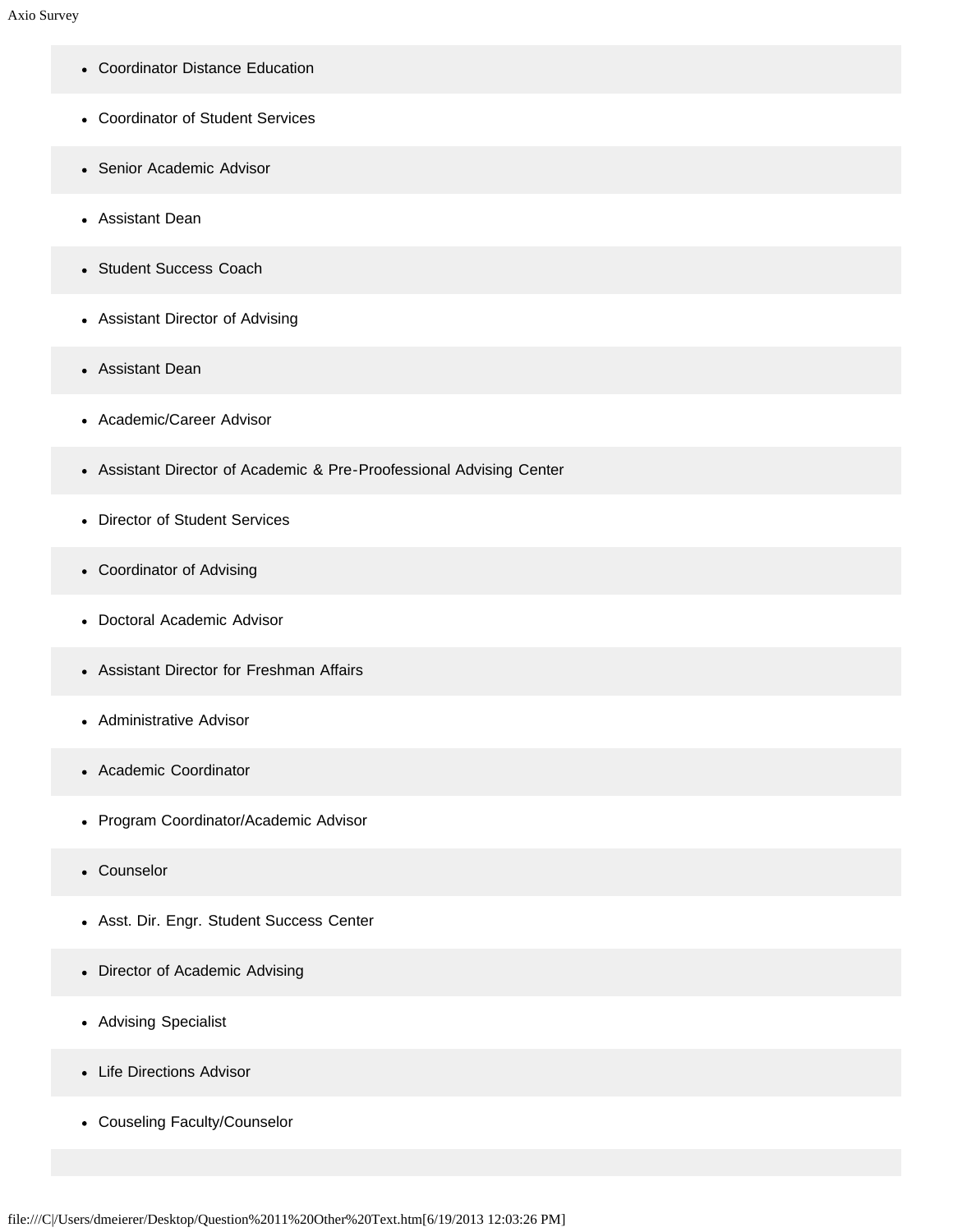## Assistant Dean

- Director of Advising, Counseling & Testing
- Senior Undergraduate Studies Adviser
- Director, Academic Services
- Administrative Assistant
- Assistant to the Chair
- Placement Director
- Coordinator of Advisement/Chief Academic Advisor
- Director, FYE for SOM
- Assistant Dean for Student Services
- Academic Specialist Coordinator
- Director of Advising
- Assistant Director
- Director
- Assistant Dean  $\bullet$
- Director of Individualized Degrees
- Student Coordinator  $\bullet$
- Student Services Adviser  $\bullet$
- Senior Undergraduate Studies Adviser
- Professional Expert
- Assistant Academic Director/ Sr. Academic Advisor
- Administrative Director, Honors Program, and Scholarship Administrator
- Assistant Dean of Academic Advisement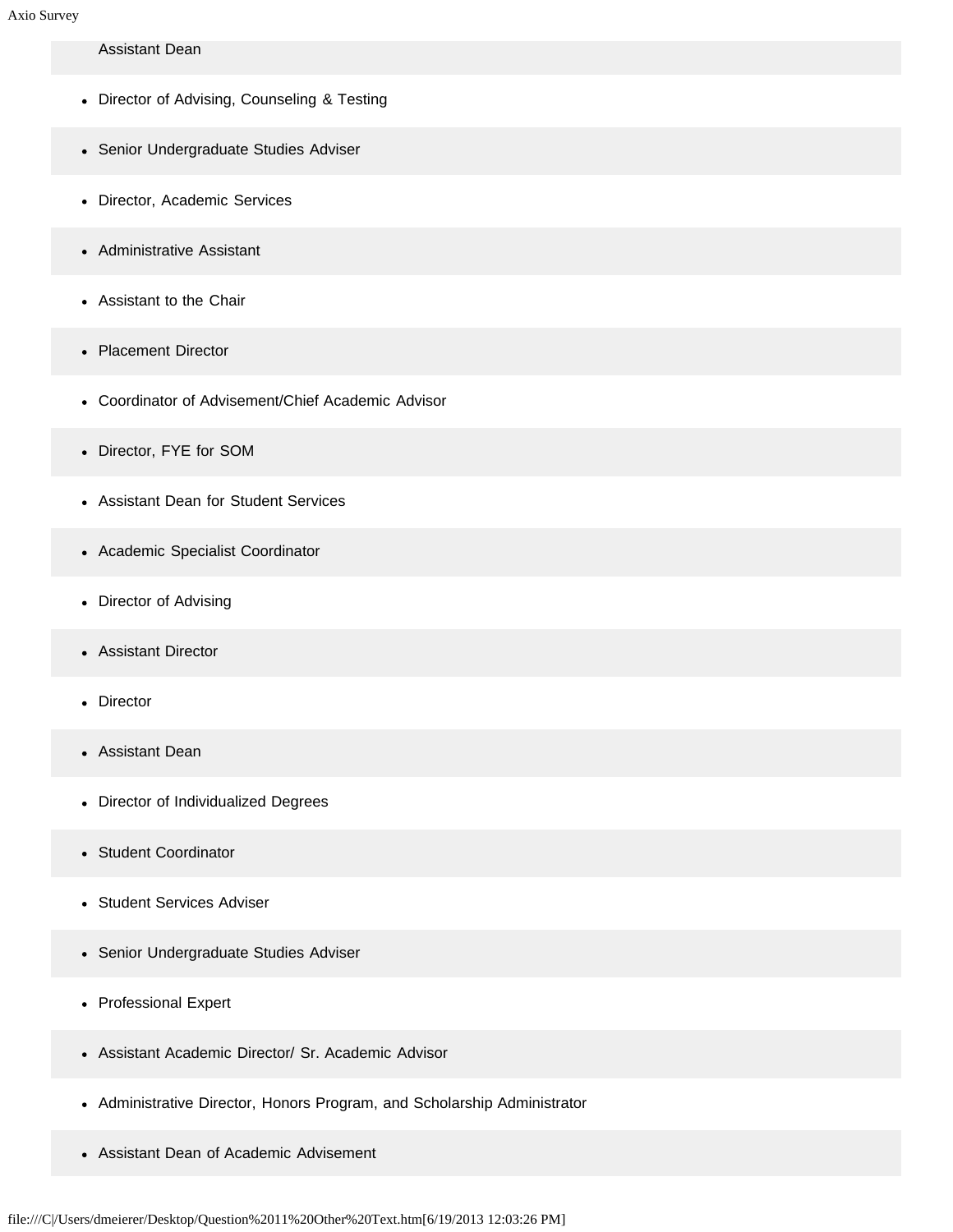- Career and Academic Advisor
- Coordinator, Special Projects
- Assistant Dean
- Academic Success Center Coordinator
- Director, Academic Support and Disability Services
- Instructor
- Asst Dir Advising
- Director of PACE
- lecturer/advisor
- Health Professions Advisor
- Professional Advisor
- Academic Advisor- University Division/Coordinator of Disability Services
- Director of Freshman Programs
- Office Manager/Advisor
- Student Development Specialist  $\bullet$
- Director of Admissions  $\bullet$
- Coordinator  $\bullet$
- Academic Success Specialist
- Student Development Specialist II
- Military Academic Advisor and Outreach
- Academic Success Specialist
- Student Athlete Academic Coordinator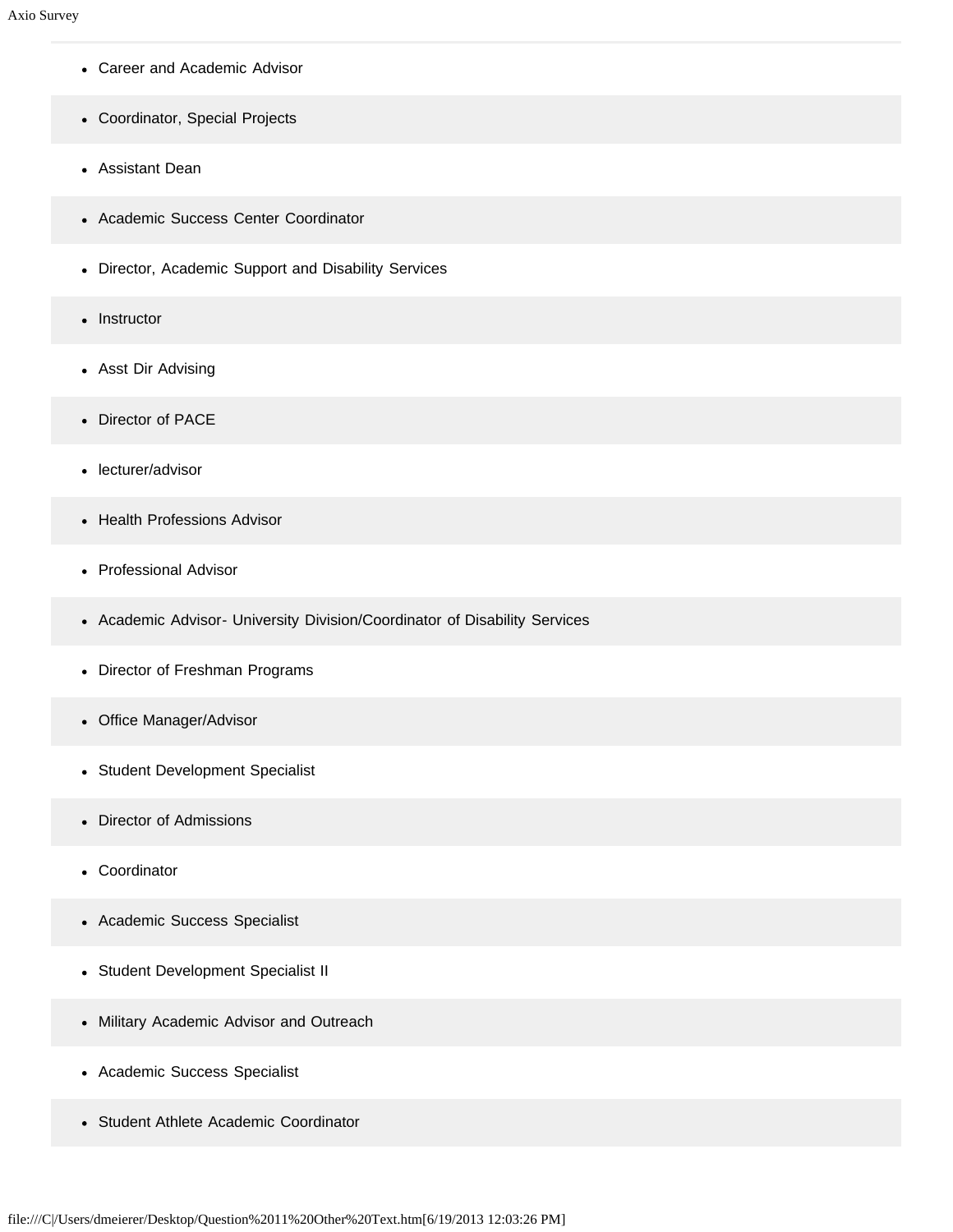Developmental Advising Specialist

- Learning Strategies Coordinator
- Academic and Career Advisor
- Assistant Director of Undergraduate Programs
- Coordinator of Freshman Academic Support
- Assistant Director of Student Services
- Transfer Coordinator
- Advising/Student Services Specialist
- Coordinator for Provisional Studies
- Sr. Enrollment Management Coordinator
- Matriculation Advisor
- Assistant Dean
- Professor
- Senior Academic Advisor
- Asst. Athletic Director for Student Development
- Academic Recorder
- career & academic advisor  $\bullet$
- Program Coordinator
- Director  $\bullet$
- Adinistrative Adviser Outreach  $\bullet$
- Coordinator
- Assistant Director
- Program Coordinator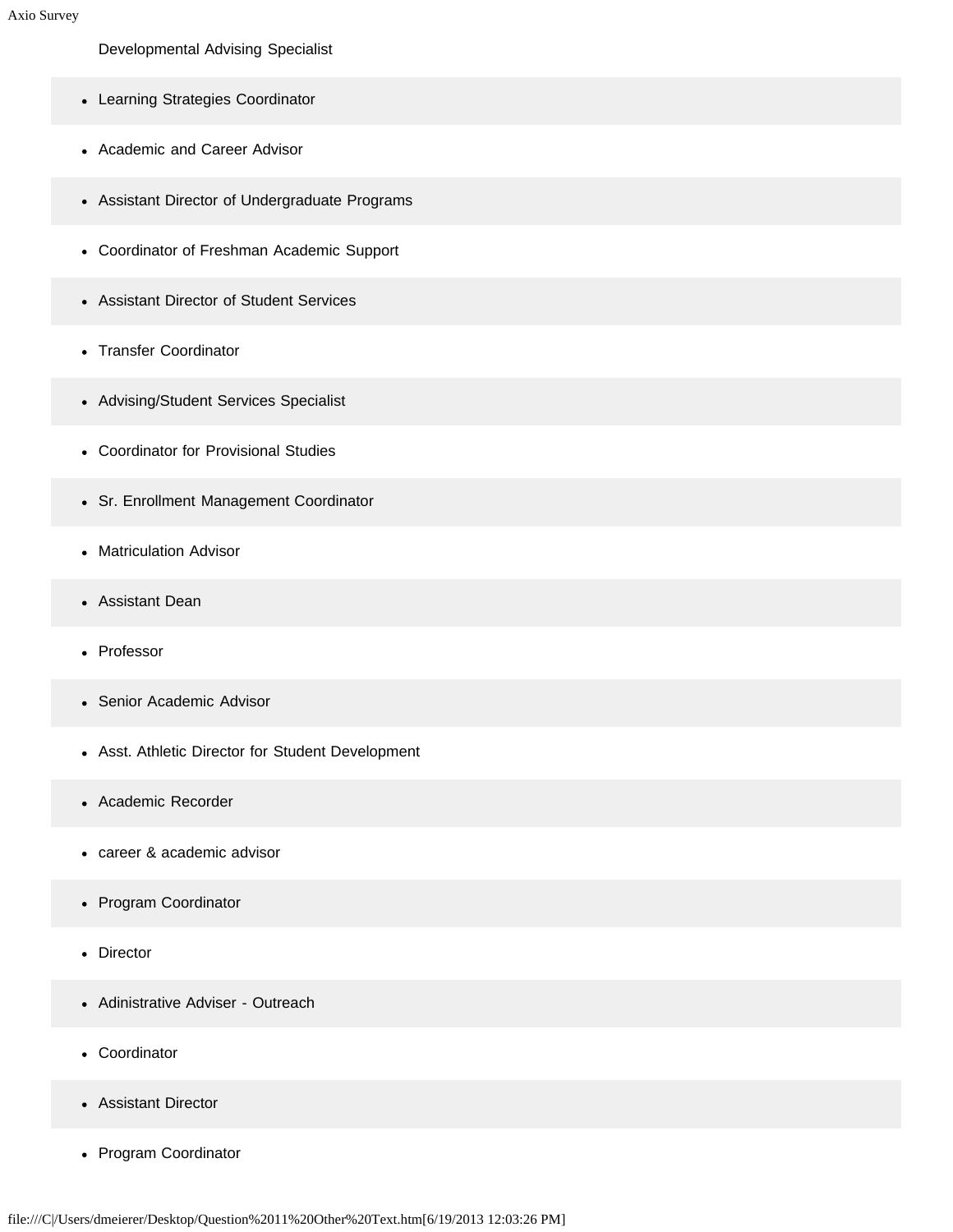- Learner Services Coordinator
- Associate Director of Advising
- Lead Facutly Advisor
- Program Coordinator
- Retention Advisor
- Coordinator, enrollment and retention
- Transfer Advising Coordinator
- TRiO Guidance Coordinator
- Director of Transfer Advising and Orientation
- No Response
- Assoc VP
- Academic Services Officer
- Coordinator of Student Services & Records
- Graduate Program Coordinator
- Associate Director
- Academic Adviser/Lecturer  $\bullet$
- Academic Program Co-Ordinator
- Director of advising
- Blackboard Certified Trainer/Academic Advisor
- Academic Specialist
- Assistant Director/Retention Coordinator
- Director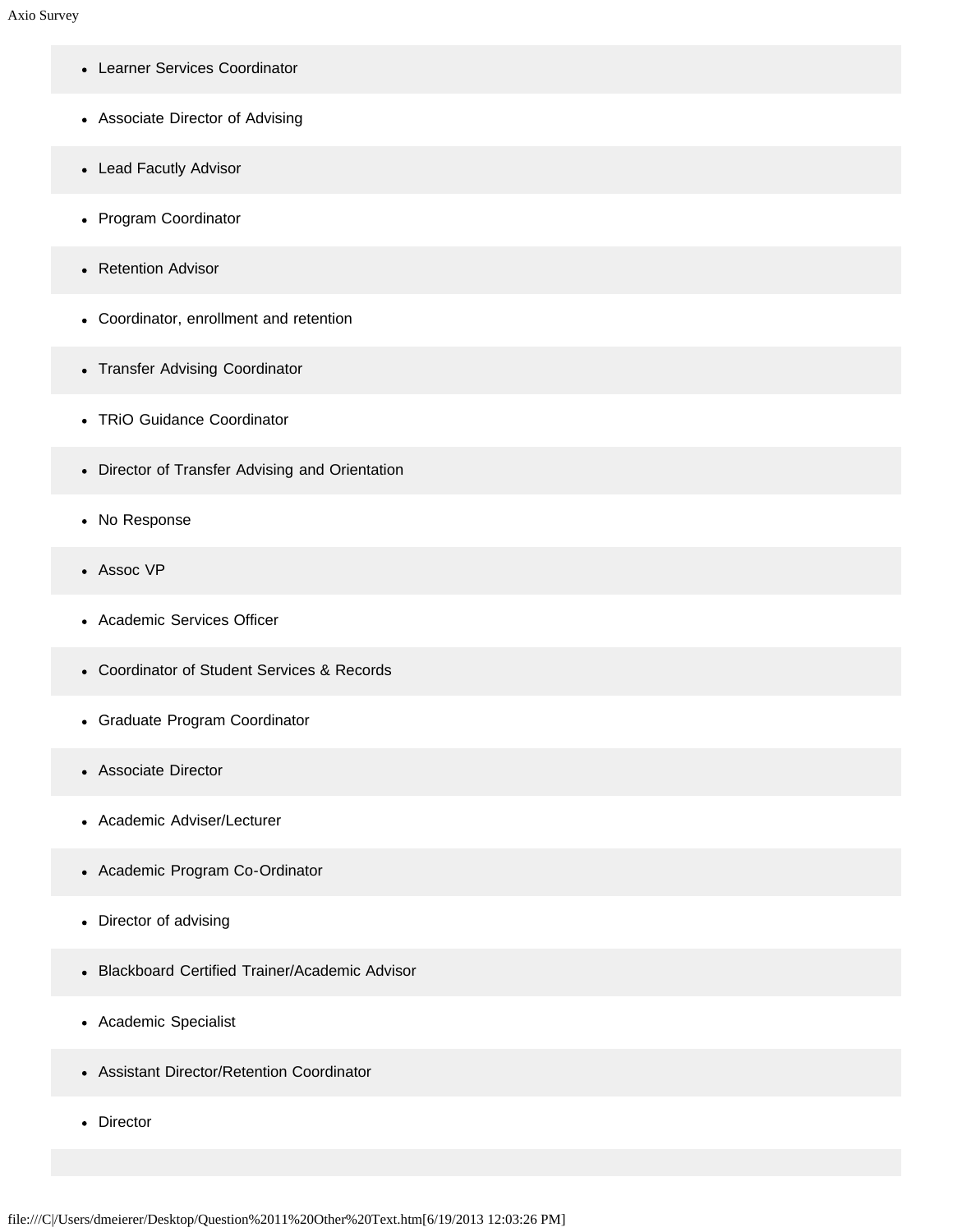career/transfer services coordinator

- First Year Adviser
- Undergraduate Program Advisor
- Degree Plan Specialist
- Advisor/Lecturer
- Advisor/Recruiter
- Academic/Career Advisor
- Program Coordinator
- director of student services
- Advising Center Supervisor
- Associate Director
- Career Services Director
- Advisor/Recruiter
- Professional & Career Development and Academic Achievement Coordinator
- Academic and Administrative Services Coordinator
- Academic Support Coordinator
- Assistan to the Dean  $\bullet$
- Student Development Advisor  $\bullet$
- Coordinator  $\bullet$
- Program Advisor
- Student Success Advisor
- director counseling and advising
- Undergraduate Advisor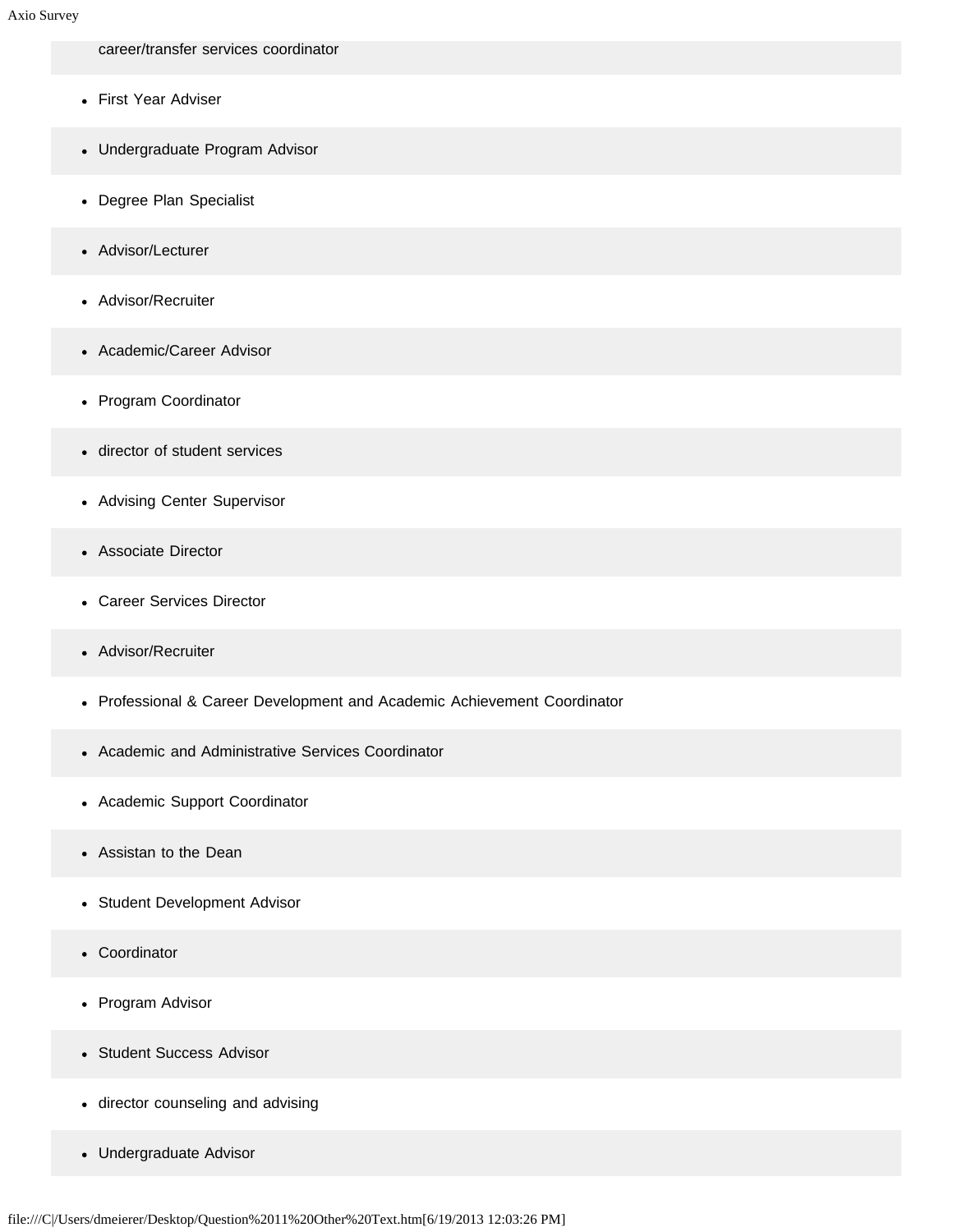- Student Success Specialist
- Program Coordinator
- Student Success Coach
- Assistant Undergraduate Coordinator
- Academic Advisement Specialist!
- Director Support Services:Academic
- Senior Academic Advisor I
- Director Academic Advising
- Coordinator
- academic coordinator
- Program Advisor
- career counselor
- Academic Advising Coordinator
- Senior Student Services Coordinator
- Assistant Dean
- Academic Coordinator  $\bullet$
- Assistant Dean
- Admin. Assistant
- Academic Success Specialist
- Student Coordinator
- Senior Tutor
- Academic Specialist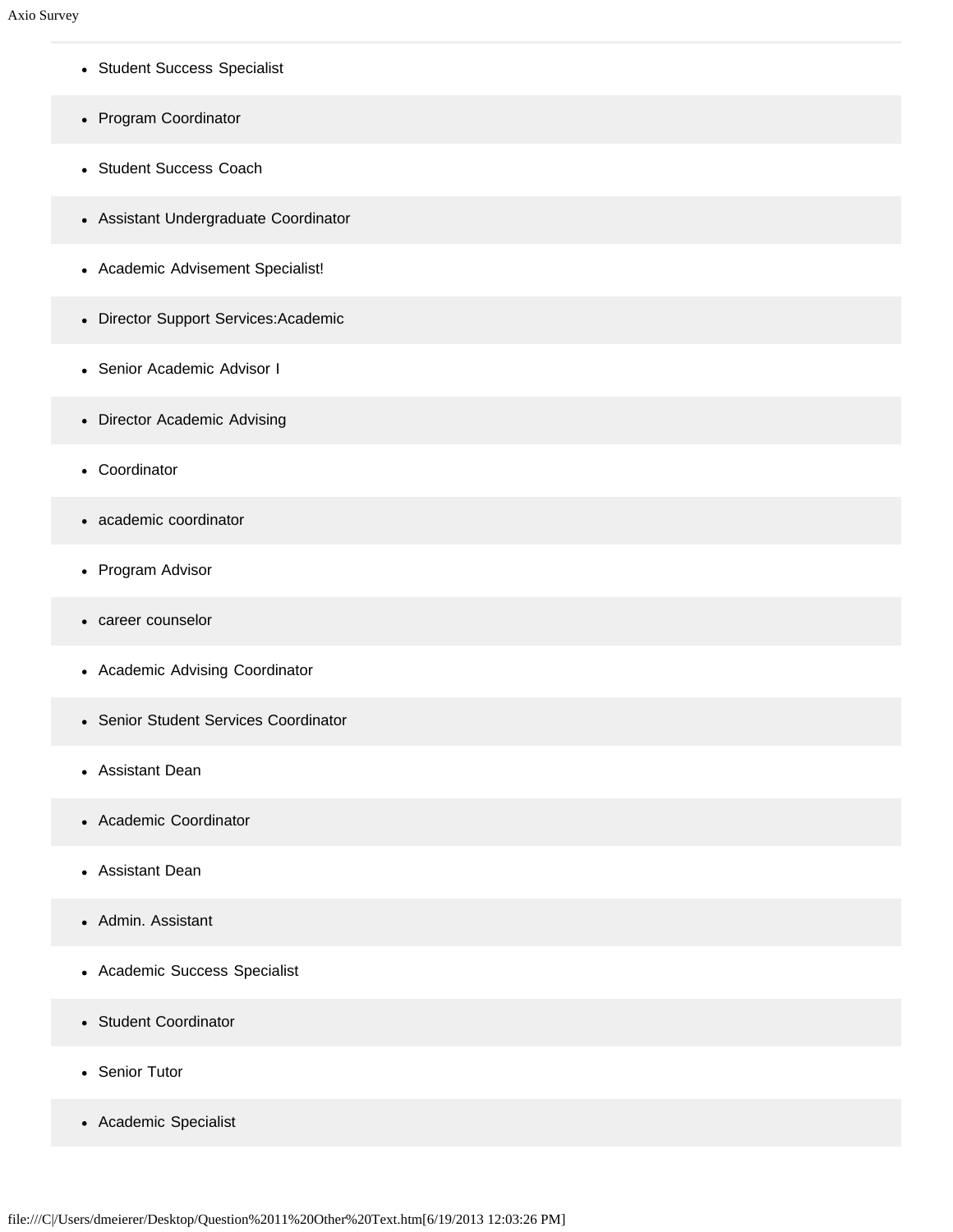Student Services Coordinator

- Adult Transition Coordinator
- Academic Specialist
- Counselor/Associate Professor
- counselor
- Coordinator, Student Advising
- Graduation/Academic Advisor
- Advisor/Recruiter
- Academic & Career Advisor
- Advising Generalist
- Director of Guidance and Placement/ADA Coordinator
- Advisor
- Academic Services Coordinator
- academic coordinator
- Asst. Dir. of Compliance & Academic Support Svcs
- Dir. of FYE & Special Assistant to the Dean of Undergraduate Studies
- No Response
- Associate Director
- College Advisor
- Student Success Advisor
- Course and Curriculum Officer
- Assistant Director
- Executive Secretary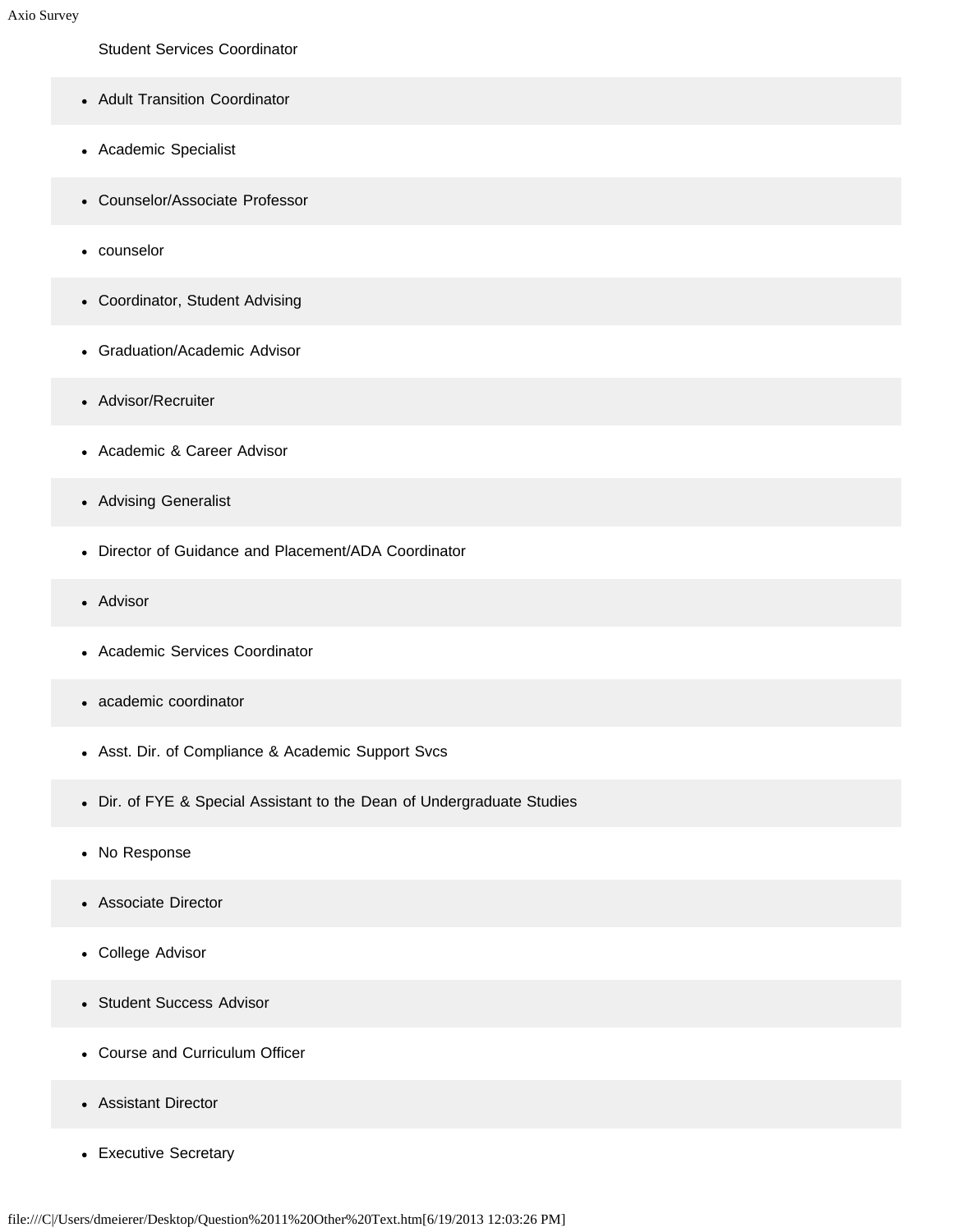- Advising Associate
- Dean of Instruction
- Director Retention Coordination
- Advisor/Recruiter
- Assistant Director/Advisor
- Program Director
- Academic Specialist
- Assistant Director
- Advisor/Recruiter
- Student Success Manager
- educational advisor
- Academic Success Specialist
- Transfer Counselor / Academic Adviser
- Program Coordinator
- Regional Director/Advisor
- Coordinator of Second-Year Initiatives  $\bullet$
- Academic Advisor Intern
- Academic Coordinator
- Associate Director for Student Development
- Associate Academic Advisor
- Academic Counselor/Advisor for Student-Athletes
- central academic advisor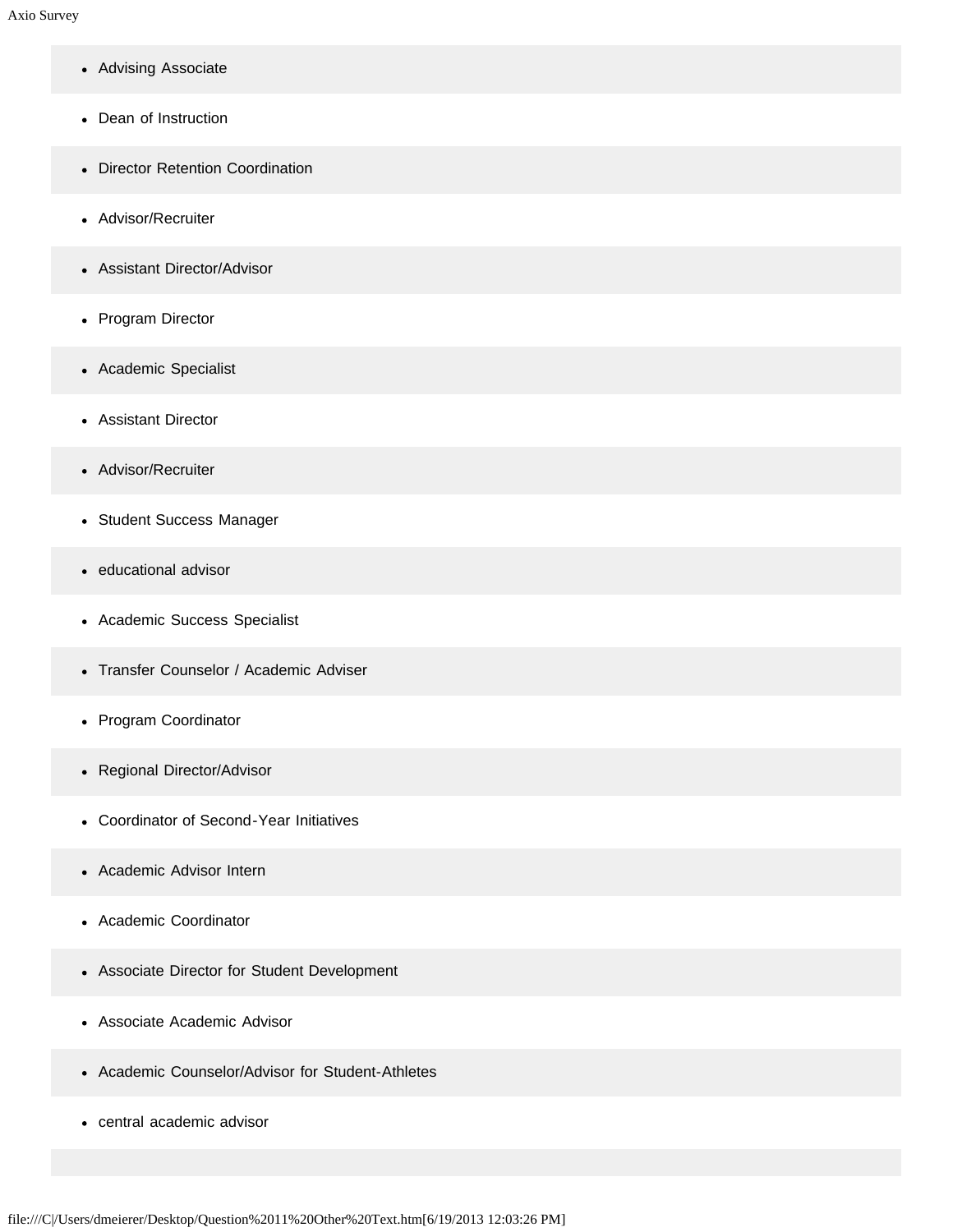Academic Success Specialist

- Student Counselor III Academic
- Academic Coordinator
- Assistant Director
- Advising Associate
- Coordinator of Recruitment and Advising
- Academic Advisor and Associate for Prior Learning Assessment
- Academic Coordinator
- Advisement Assistant  $\bullet$
- Director
- Student Affairs Officer
- Director of Educational Support Services
- Student Academic Support
- Associate Director, Advising
- Advising Coordinator
- Student Services Administrator
- Administrative Program Specialist
- Academic Coordinator  $\bullet$
- Acacademic and Career Advisor  $\bullet$
- Transfer Coordinator  $\bullet$
- Student Services Counselor
- Director of Undergraduate Advising, School of Music
- Student Affairs Asst.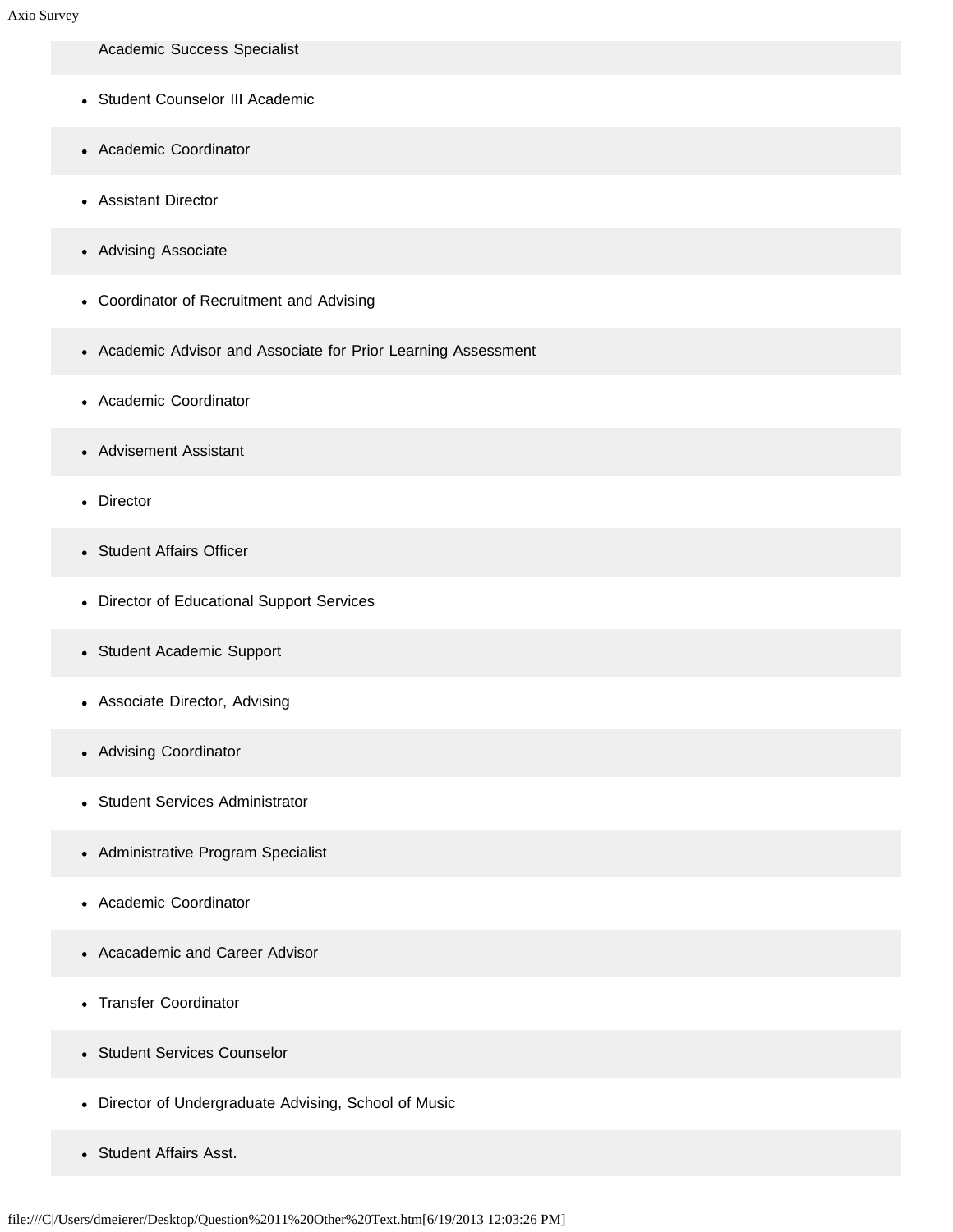- Student Development Specialist
- Academic Success Specialist
- Counselor
- Student Success Facilitator
- Asst. Professor/Counselor
- College Advisor
- Student Advisor  $\bullet$
- Coordinator of Academic Programs
- Assistant Director
- Associate Director Advising Office
- Career Counselor
- Student Services Coordinator  $\bullet$
- career planning manager
- Student Services Coordinator
- Student Development Specialist
- Coordinator of Academic Advising
- Coordinator of Athletic Advising
- Interim Director  $\bullet$
- coordinator, academic success programs
- Academic Services Officer
- Retention Advisor
- Student Development Specialist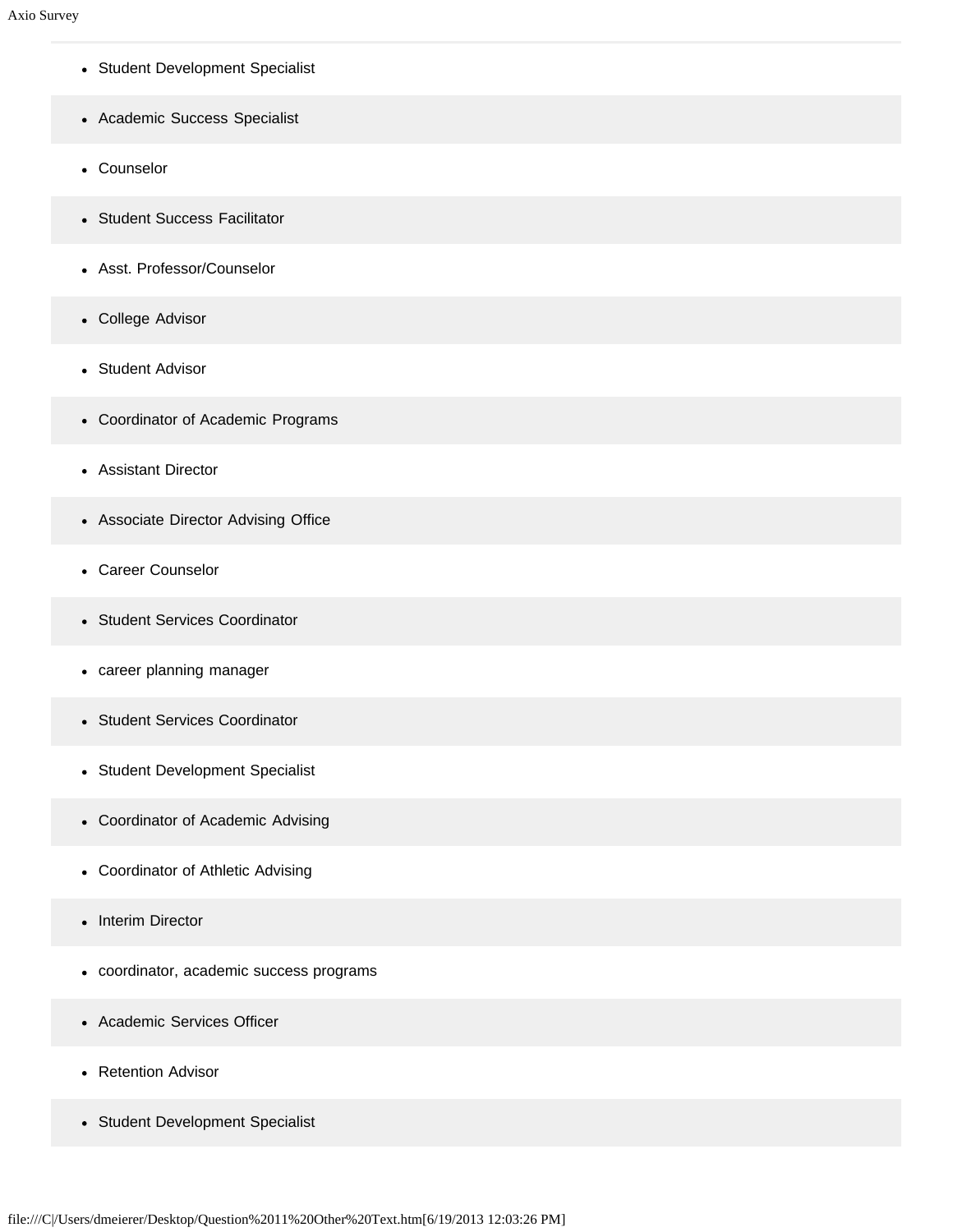Assistant Director, Student Organizations and Leadership

- Dean of Academic Support
- Advising Coordinator
- Student Success Coordinator
- Assistant Director of Advising
- Academic and Career Advisor
- Professional Advisor
- Academic and Career Advisor
- Student Activities Coordinator
- Academic Advisor/Counselor
- Student Dean
- Student Development Advisor
- Assistant Advising Coordinator
- Achievement Coach
- Adminstrative Academci advisor  $\bullet$
- Not yet determined
- Transfer Resource Specialist
- Admissions Advisor
- Associate Director, Student Affairs
- Educational Advisor
- Academic Success Coordinator
- educational advisor
- Program Counsellor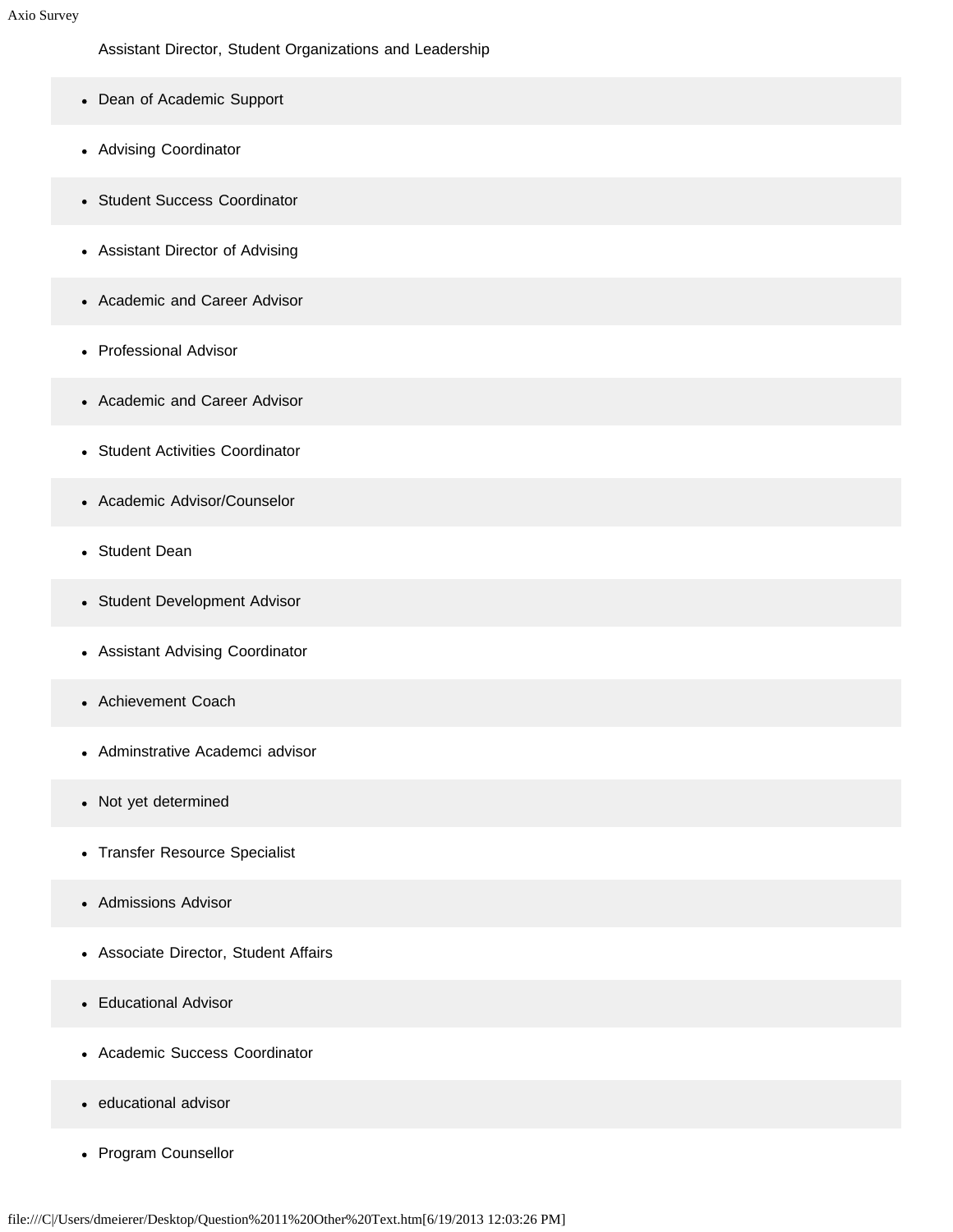- Student Development Specialist
- Developmental Advising Specialist
- Associate Administrative Director
- Transfer Counselor/Advisor
- Director of Admission & Recruitment for a department
- Assistant Director
- No Response
- Director of Student Services and Enrollment Management
- Educational Assistant
- Program Manager
- Advising Coordinator
- Undergraduate Coordinator
- Director Student Support Services
- Program Coordinator/Academic Advisor
- Student Support Advisor
- Director of the Advising Center
- Academic Advising Coordinator
- Academic & Career Advisor  $\bullet$
- Assistant Registrar
- Associate Director of Academic Advising
- Coordinator (Advising)
- Retention & Assessment Coordinator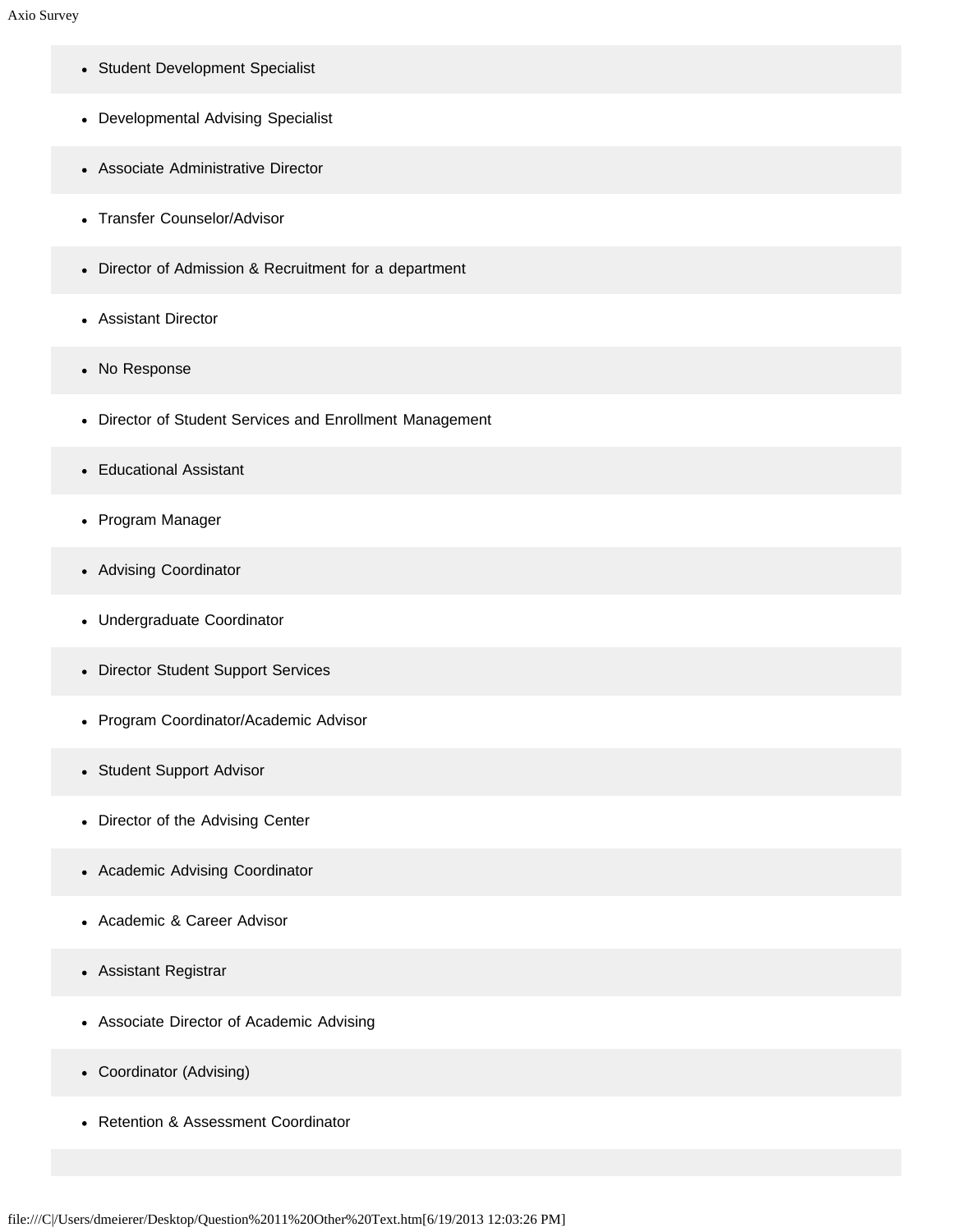- Academic/Financial Aid Advisor
- Admissions Advisor
- Academic Advising Specialist
- Educational Advisor
- Assistant Director
- TSI Coordinator
- Advising Coordinator
- Director, Academic Advising
- educational advisor
- Lecturer in Business and Academic Advisor
- Assistant Director
- Academic Advising Coordinator
- Student Services Coordinator
- Counselor
- Associate Director of Advising
- Program Coordinator
- Assistant Director  $\bullet$
- Lecture/Advisor
- Assistant Director of Advising
- Assistant Head of School
- under grad administrator
- Senior Academic Advisor
- Academic Services Coordinator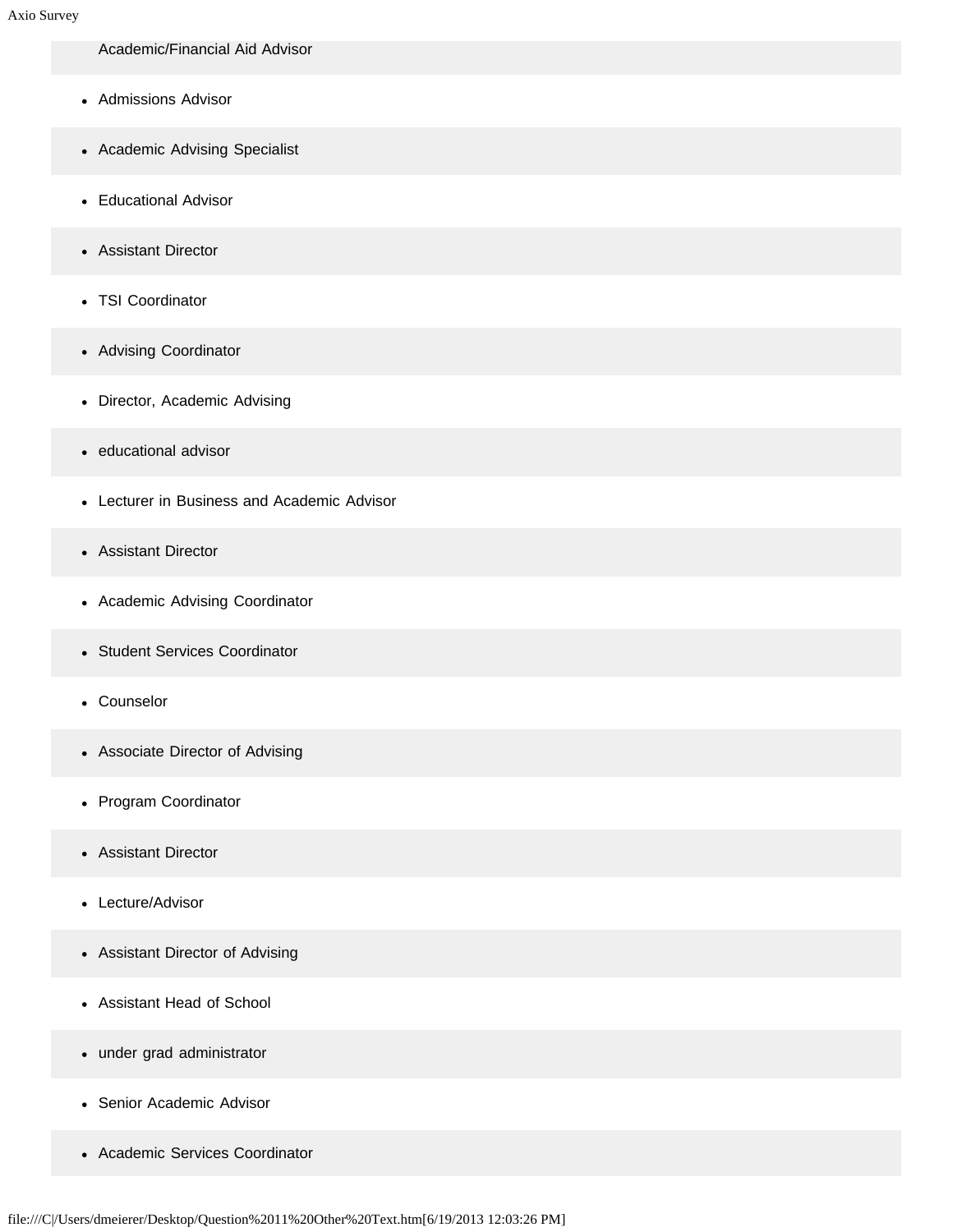- Assistant Director of Advising
- lead advisor
- Assistant to the Dean
- Career Counselor/Grad School Prep
- Advising Center Coordinator
- Student Advisor
- Associate Dean  $\bullet$
- Senior Academic Advisor
- marketing & recruiting coordinator
- Associate Director for Transfer Academic Programs
- Advisement Center Supervisor
- advisor and outreach specialist
- Student Success Specialist
- Student Services Coordinator  $\bullet$
- Career Counselor/Advisor
- Assistant Director  $\bullet$
- Director of Student Services  $\bullet$
- Student Success Coordinator
- Director of Undergraduate Student Development
- Assistant Academic Advisor
- Coordinator, Undergraduate Studies Program
- Program Manager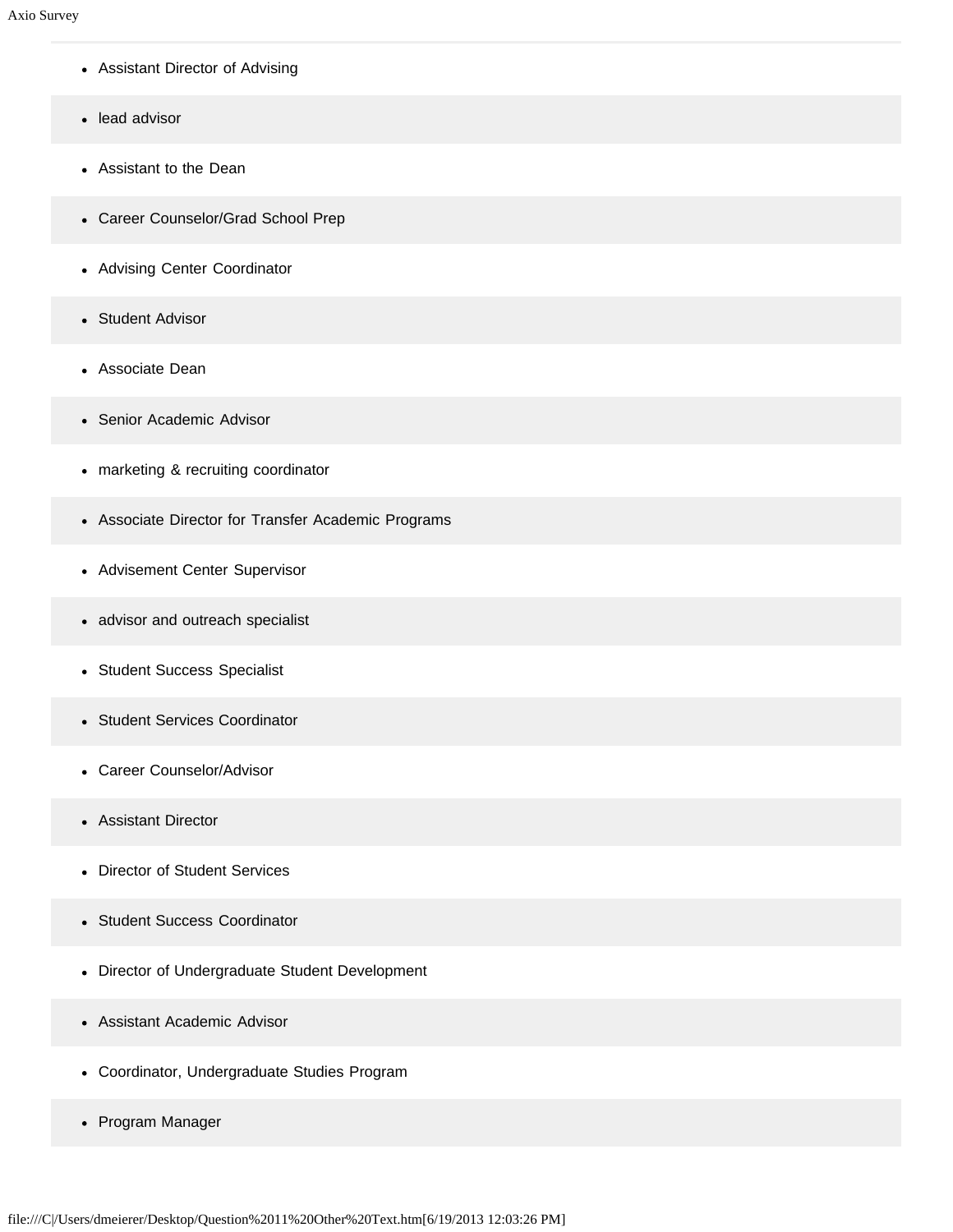#### **Student**

- Associate Director
- Undergraduate Program Coordinator
- Academic Advisor/Counselor
- Head Academic Advisor
- Coordinator of Interdisciplinary Programs
- Director, Academic Programs
- Academic Success Specialist
- Student Success Advisor
- Academic Advising Coordinator
- Director of Administration
- Director, Advising Recruiting, & Retention
- Advising Coordinator
- Cohort advisor
- Staff Assistant/Advisor  $\bullet$
- Academic Transition Coordinator and Student Ombudsman
- Academic and Student Services Advisor
- Coordinator for Students in Transition  $\bullet$
- Advising Coach
- Admissions Coordinator  $\bullet$
- Transfer Specialist/Advisor
- Director of Academic Advising
- Student Advisor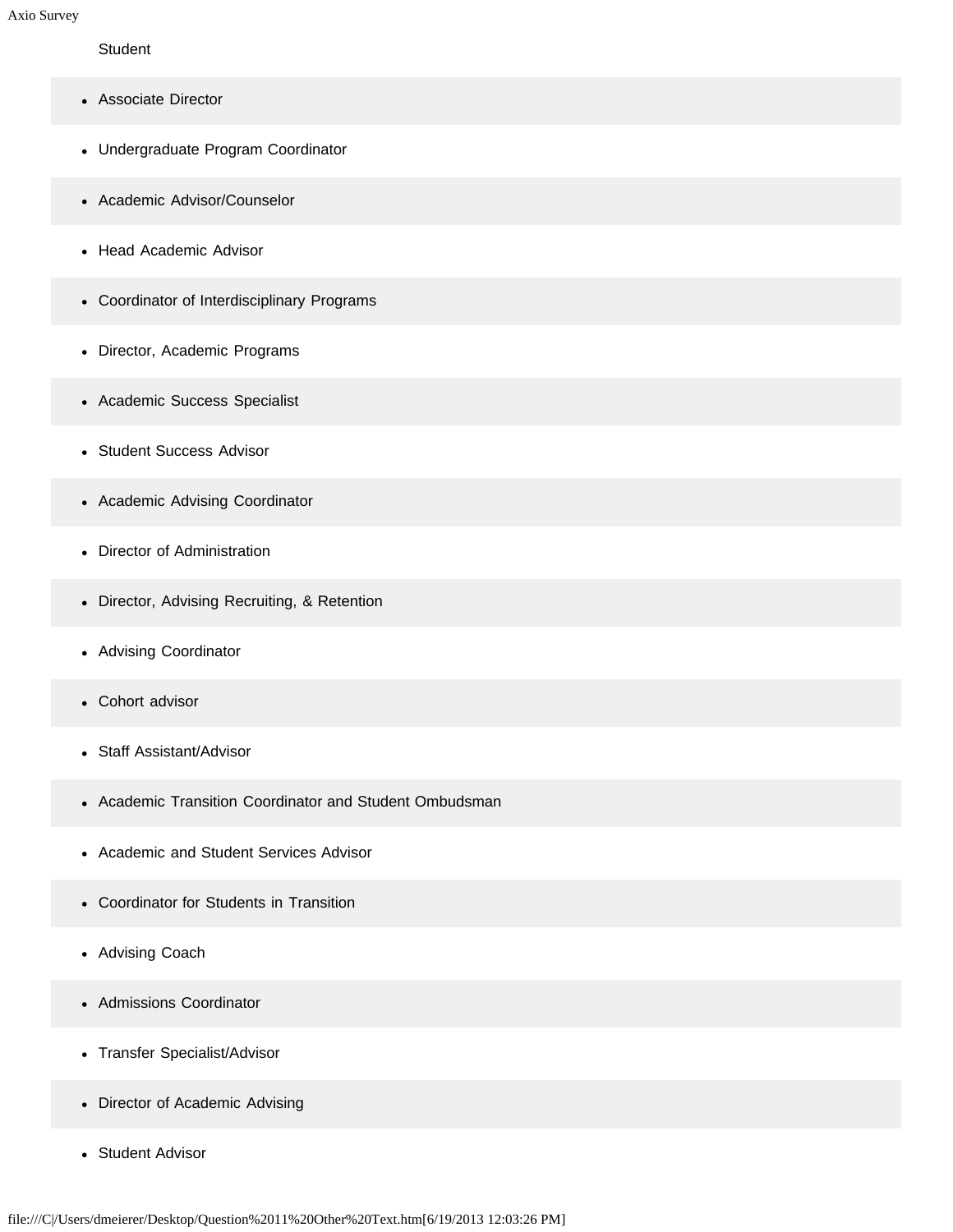- Academic Success Specialist
- Teacher Education Admissions Administrator
- Associate Provost
- Assistant Director
- Program Representative
- Academic Success Specialist
- Extension Program Coordinator
- Asst. Academic Director
- Career Services
- Coordinator of Special Projects
- Coordinator of Student Services
- Assistant Director Academic Advising
- Coordinator of Academic Services
- Program Officer for Academic Empowerment
- Director of Counseling and Advising
- Academic Success Specialist
- Coordinator of Information Management (Division of Academic Support Services) / Assistant Director (University Freshman Center)
- Academic/Career Counselor
- PreLaw Coordinator
- Academic Counselor, Sr.
- Academic Services Officer
- Registrar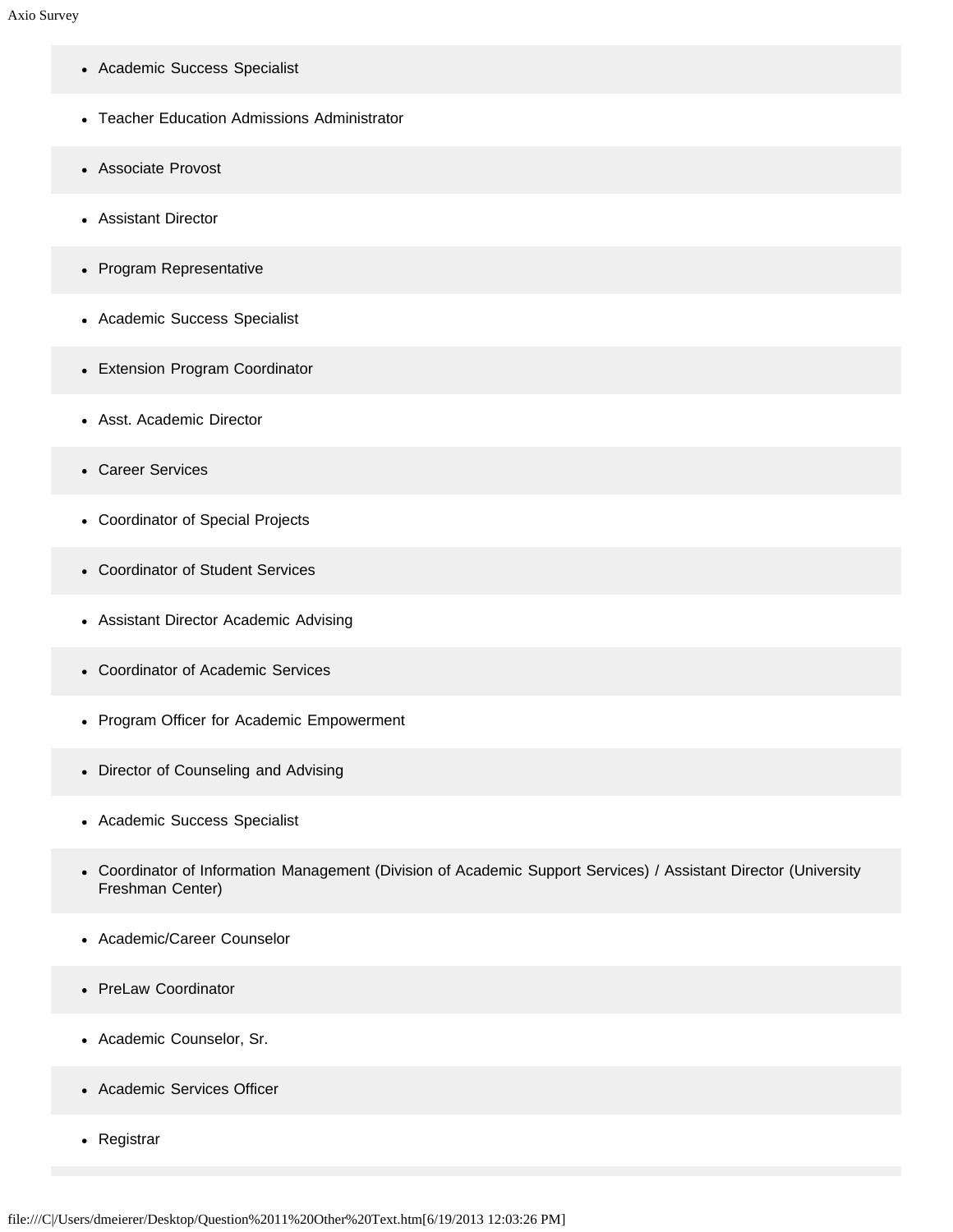- Assistant Director/Academic advisor
- Advising Coordinator
- Director of Student Retention and Success Programs
- Director, Advising Center
- adjunct faculty member
- Assistant Director for Academic Programs
- Analyst/Prog. Coord.
- Doctoral Academic Advisor
- Education/Articulation Advisor
- Associate Registrar-Records
- Academic Success Coordinator
- Graduate Advisor
- Student Advisor  $\bullet$
- Director of Advising Outreach
- Asst. Director, Undergraduate Programs
- Admissions Officer
- Student Affairs Officer
- Assistant Coordinator of Pre-Major Advising
- Counselor
- Academic Specialist
- Registrar

Close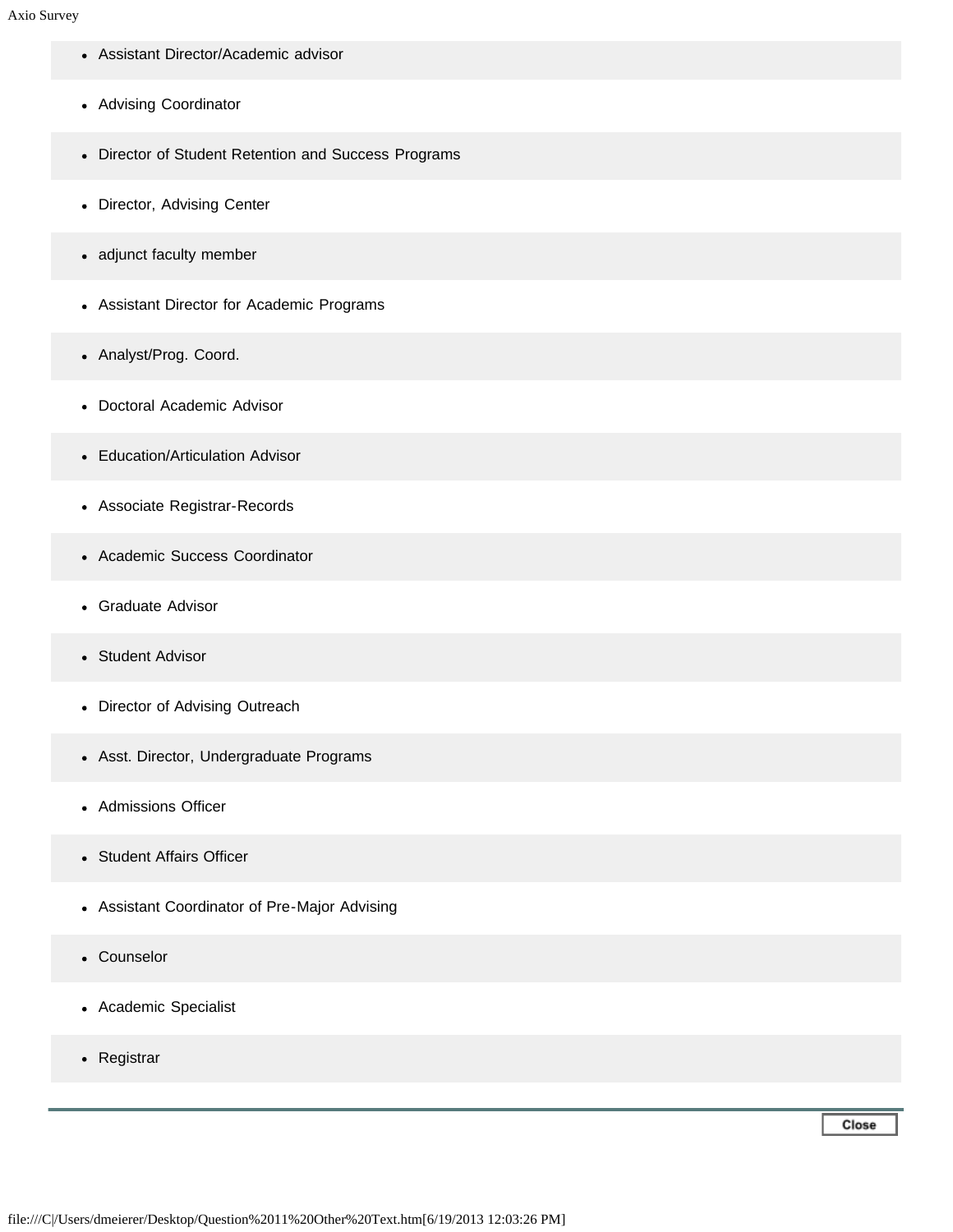**[Feedback](https://online.ksu.edu/Survey/public/feedback.jsp) | [Privacy](https://online.ksu.edu/Survey/public/privacy.jsp) | [Contact Us](https://online.ksu.edu/Survey/public/plain_about_us.jsp) © 2013 Axio Learning. All Rights Reserved.**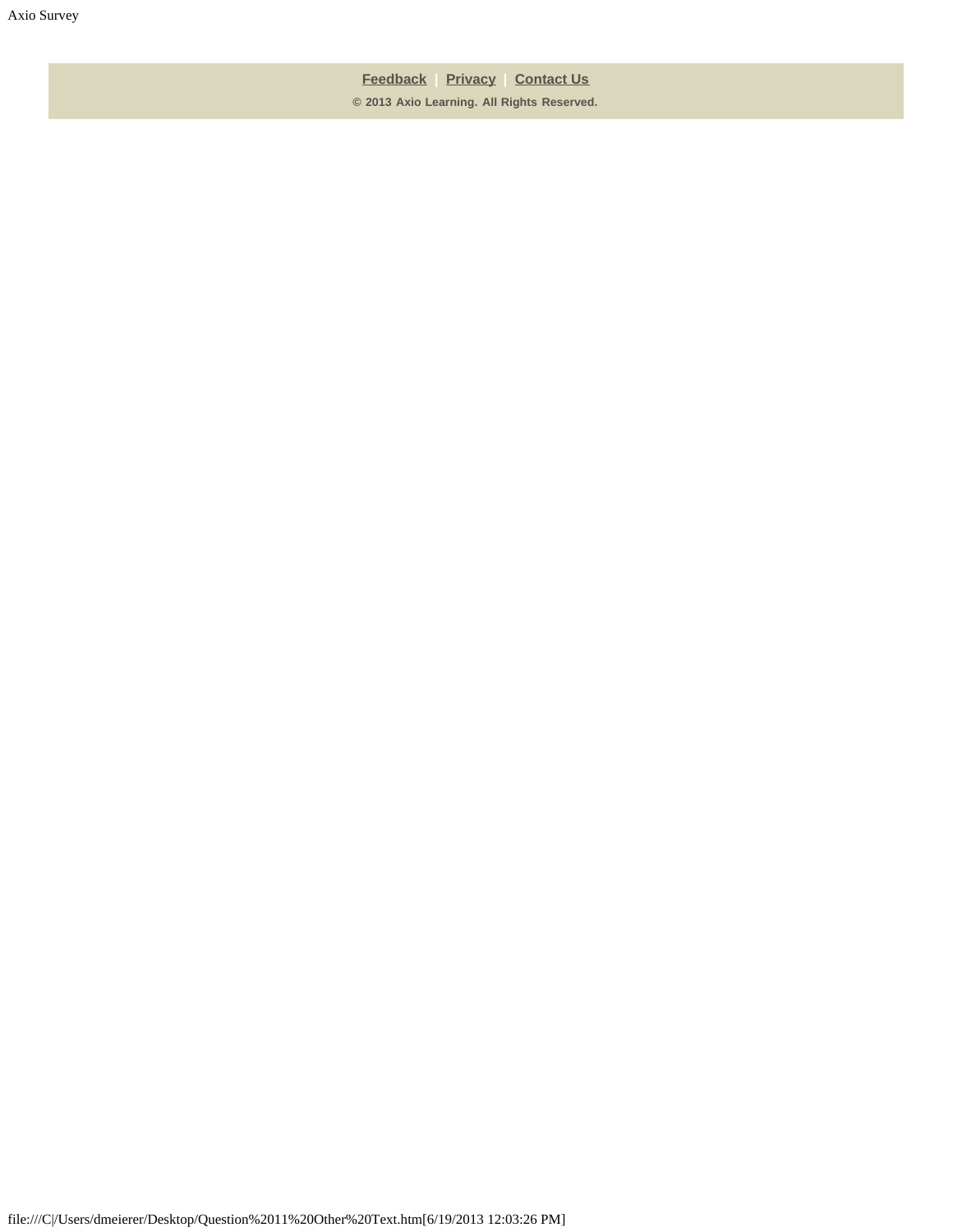# **AXIO SURVEY**

### **User Responses**

#### **Do you work in a:**

- Academic Ctr for Exploratory Students
- School of Nursing
- Student Affairs
- Student Success Center
- Departmental Administrative Office
- Faculty of Business
- Grant sponsored program
- Student Affairs
- Freshman Division
- Admissions and Advising Office
- No Response
- College Advising Office for Distance Education
- Personal Office
- Faculty Office
- student retention office
- Dean's office  $\bullet$
- Support Services office
- Not sure how to answer this...it's an Advisement Center for Exploratory Studies
- Counseling and Advising Center

Close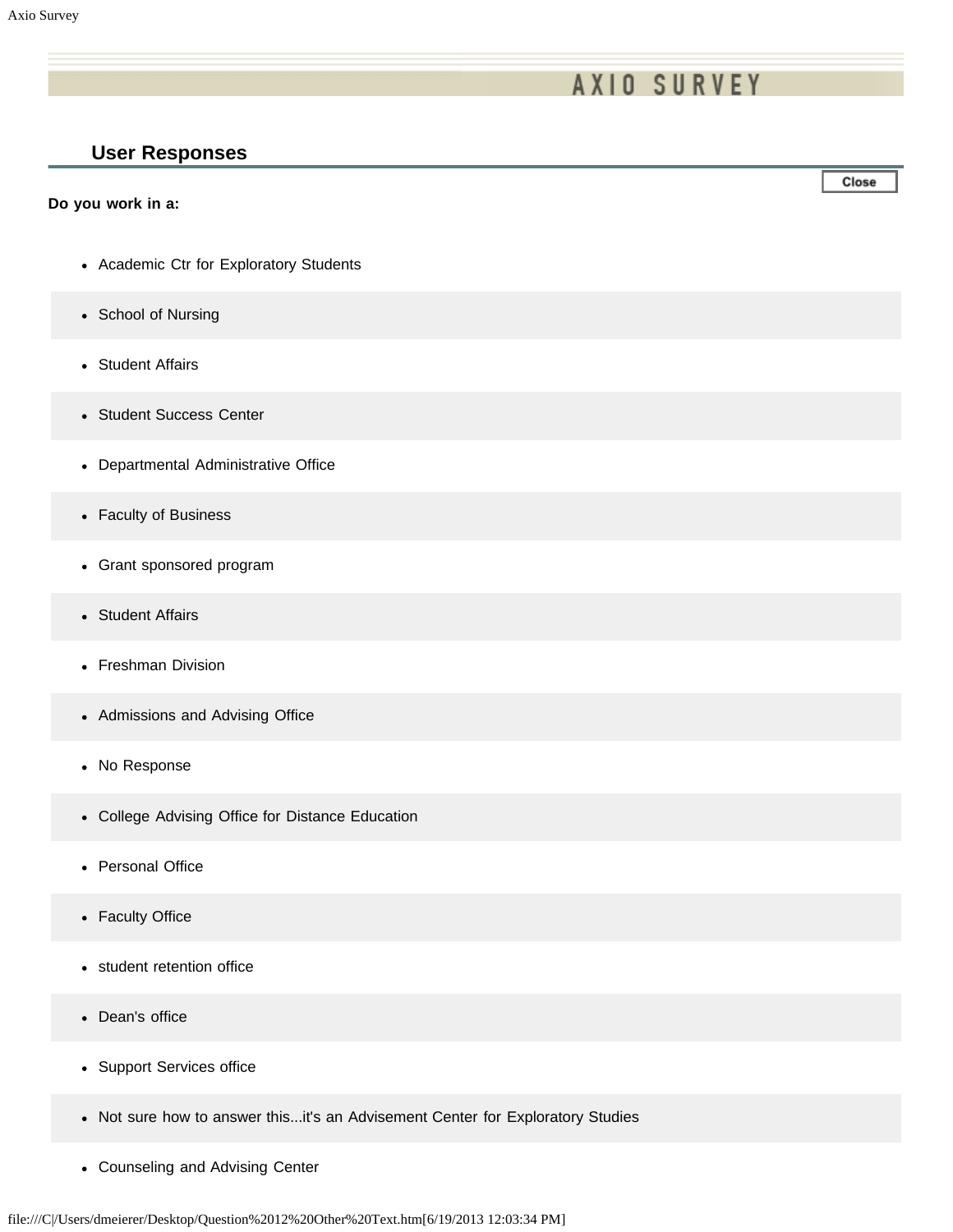- Student Services Office
- Student Resource Center
- my own office in dept.
- Academic Affairs
- No Response
- First year Program
- Deparment Office
- Counseling Center
- Combined Academic Advising/Career Development Office
- Undeclared and Probation
- Office of Academic Advisment
- Freshmen only
- Student Success Center
- Registrar's Office
- Transfer Center at a community college
- Student Support Services Program office
- Satellite location of a major university
- Dean's Office
- Dev Ed program
- First Year Office
- Academic & Career Services
- Student Services Office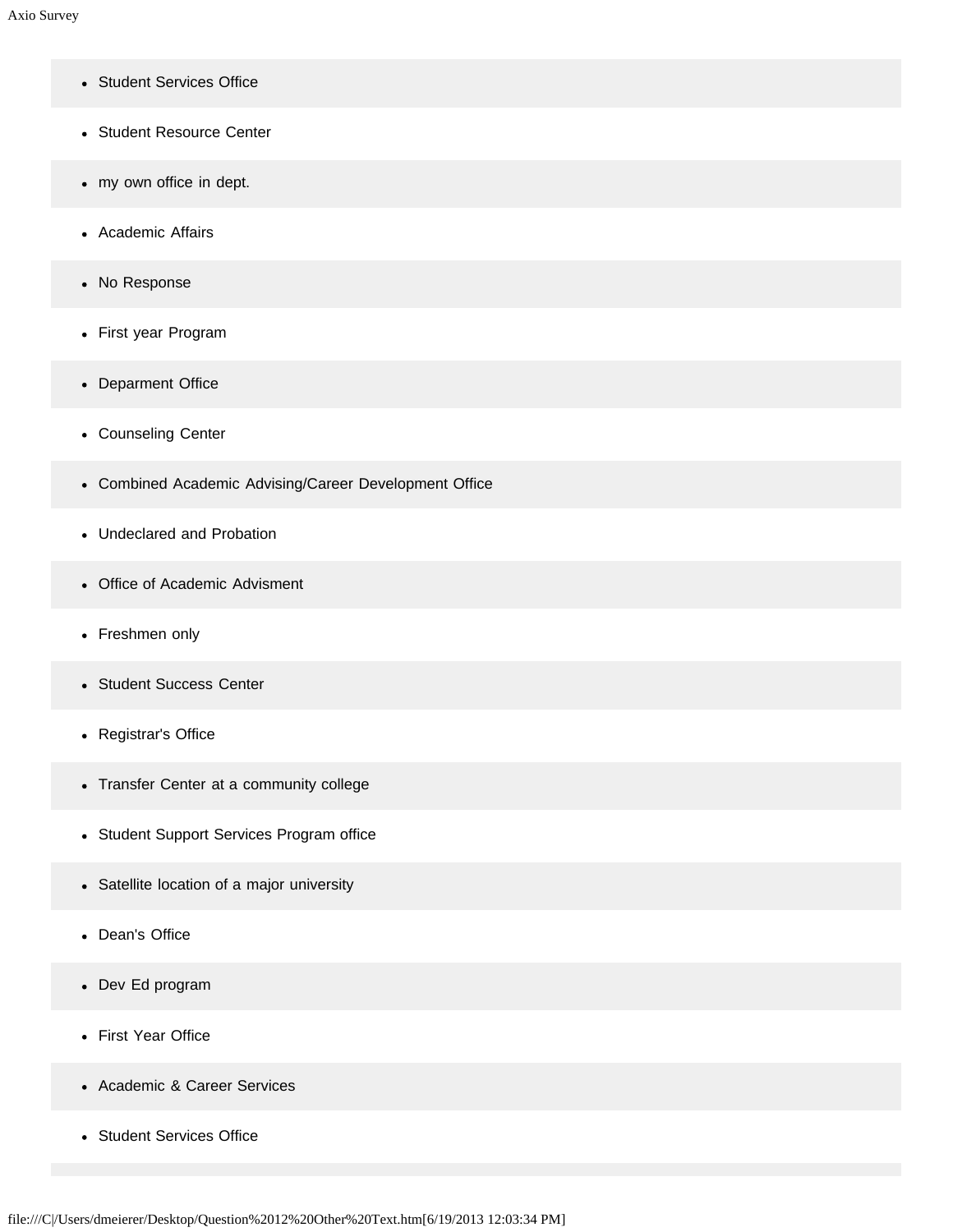- Branch Campus
- University access program
- Career Development Center
- Student Academic Success Services
- Academic Resource Center
- Academic Support Program
- Graduate Admissions Office
- Counseling Center
- Academic & Career Advising Office
- No Response
- Learning Enhancement Center
- Offsite branch military post
- Division for exploratory students
- Study Abroad Office
- Enrollment Support Services
- Distance Learning
- Departmental/Offsite
- Faculty Advising Office
- Distance Degree Programs
- Residence Hall
- Distance Learning campus
- Career Services
- Counseling Center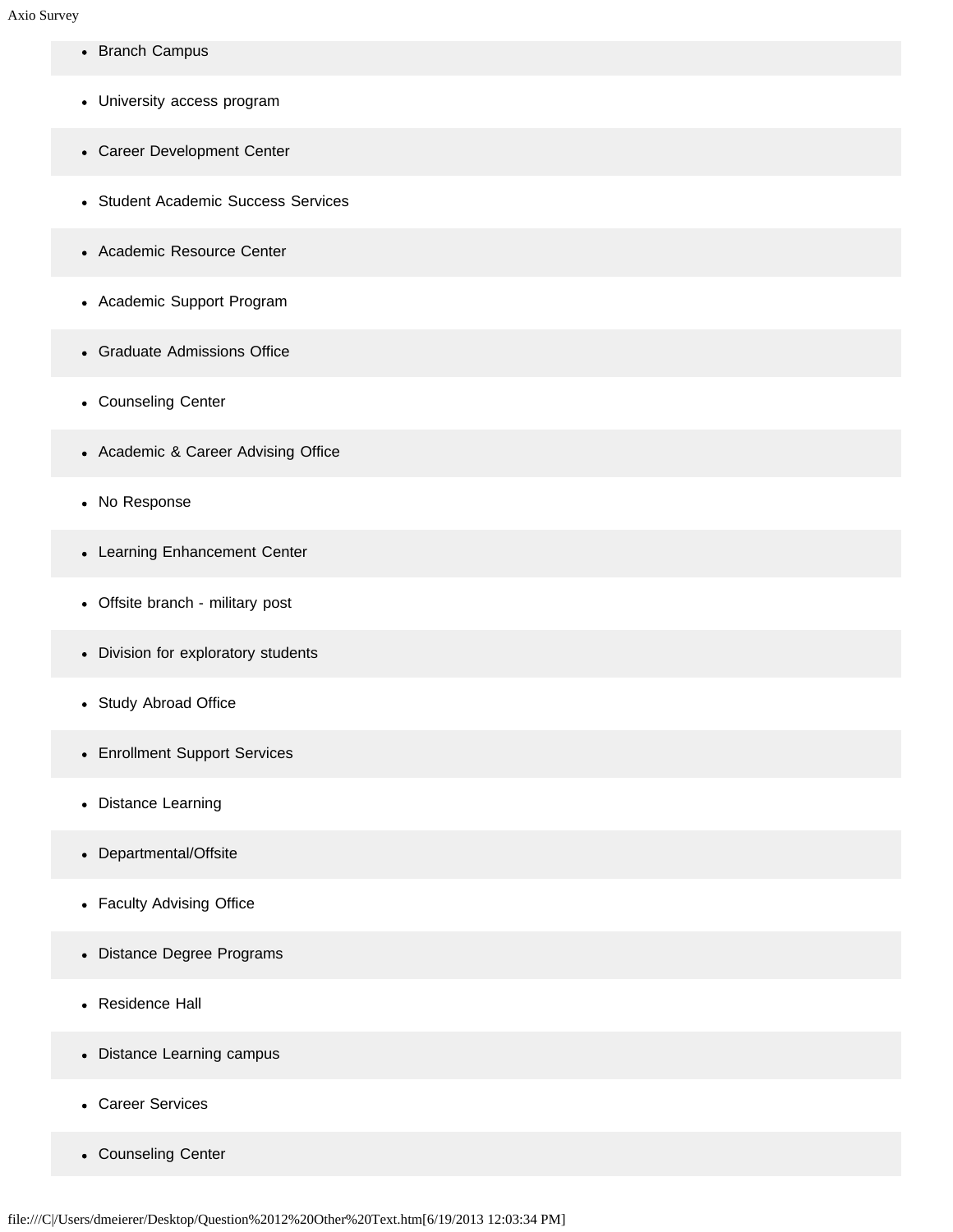- Office of Student Life and Retention
- Division for exploratory students
- Centralized Program / Satellite Office
- Counsleing & Advising Center
- Solo advisor serving two academic departments
- Dean's Office
- Student Affairs Office
- Student Services Office
- Learning Resource Center
- Academic Support Department
- Athletics
- Counseling Department
- Dean of Students Office
- Academics  $\bullet$
- Learning Center
- Dean;s Office
- Student Services Dept.
- athletic advising office
- Athletics
- Extended Campus Office
- regional campus advising office
- Student Support Office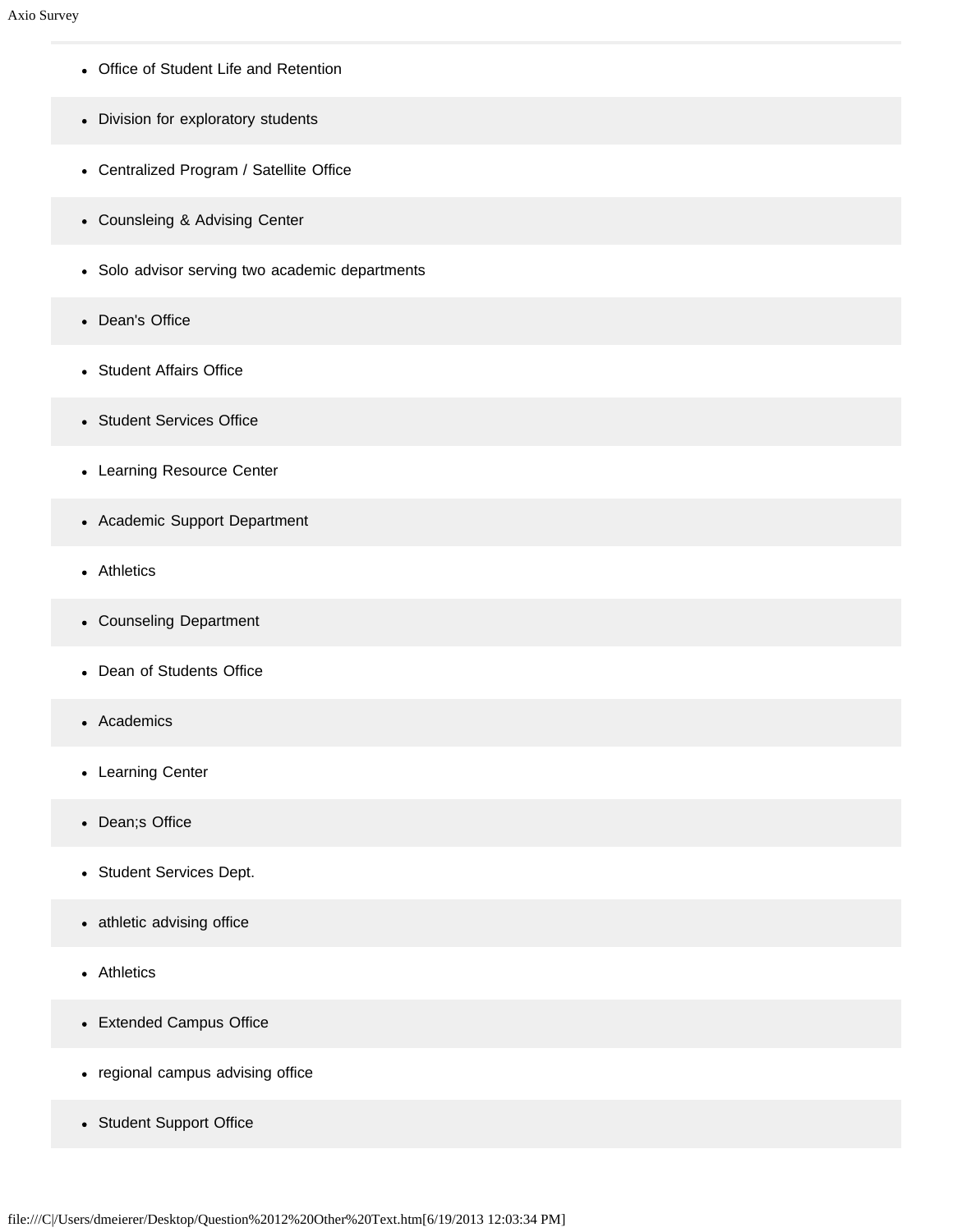- Counseling Center
- School office that is private for each individual occupant
- Both Department and School/College
- No Response
- Undergraduate Education Office
- Student support center for probationary students
- Center for Academic Support and Advising
- Honors Program
- Program Advising
- Educational Opportunity Fund Program
- Student Services
- Center Advising
- Athletic Advising
- Center for Military Education
- Institutional only-Center for Distance Learning-We do not have a separate advisement office.
- Faculty Office
- Experiential Programs Office
- Academic Services  $\bullet$
- Multicultural Academic and Support Services
- Academic Services Office  $\bullet$
- Retention Office
- Special Program
- athletic department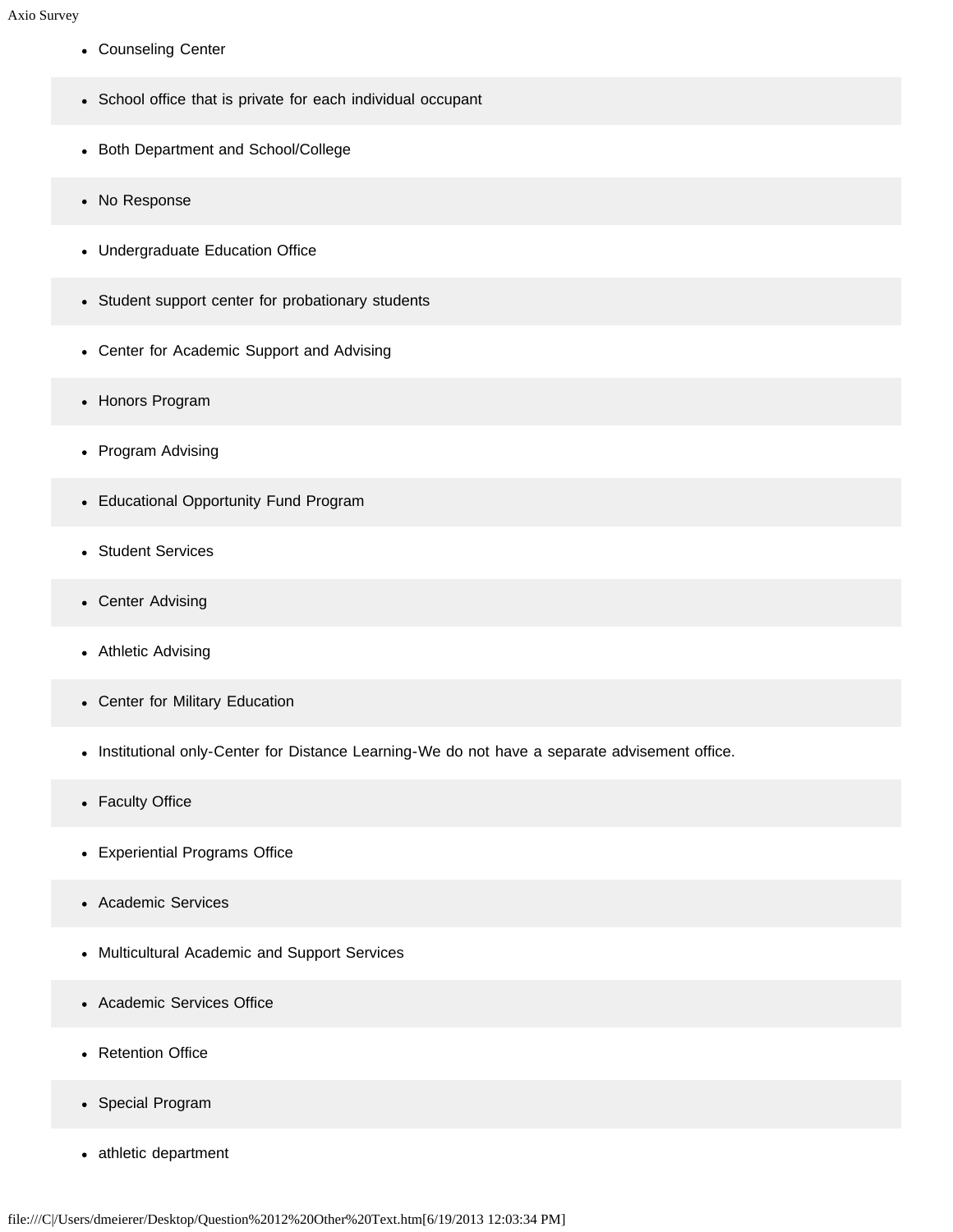- Registrar
- off-campus center
- Multicultural Student Services
- Academic Program
- Athletic Advising
- Exec Dir, Acad Innov & CE
- TRiO Studetnt Support Services Office
- TRIO
- Faculty
- Athletic Department
- University College
- from Home
- First Year Residence Hall
- Dept of Admissions
- Satellite Campus
- Counseling Center
- University Honors Program
- Career Services
- Academic Office
- satalite campus one-stop
- Academic Achievement Office
- Center/Division Office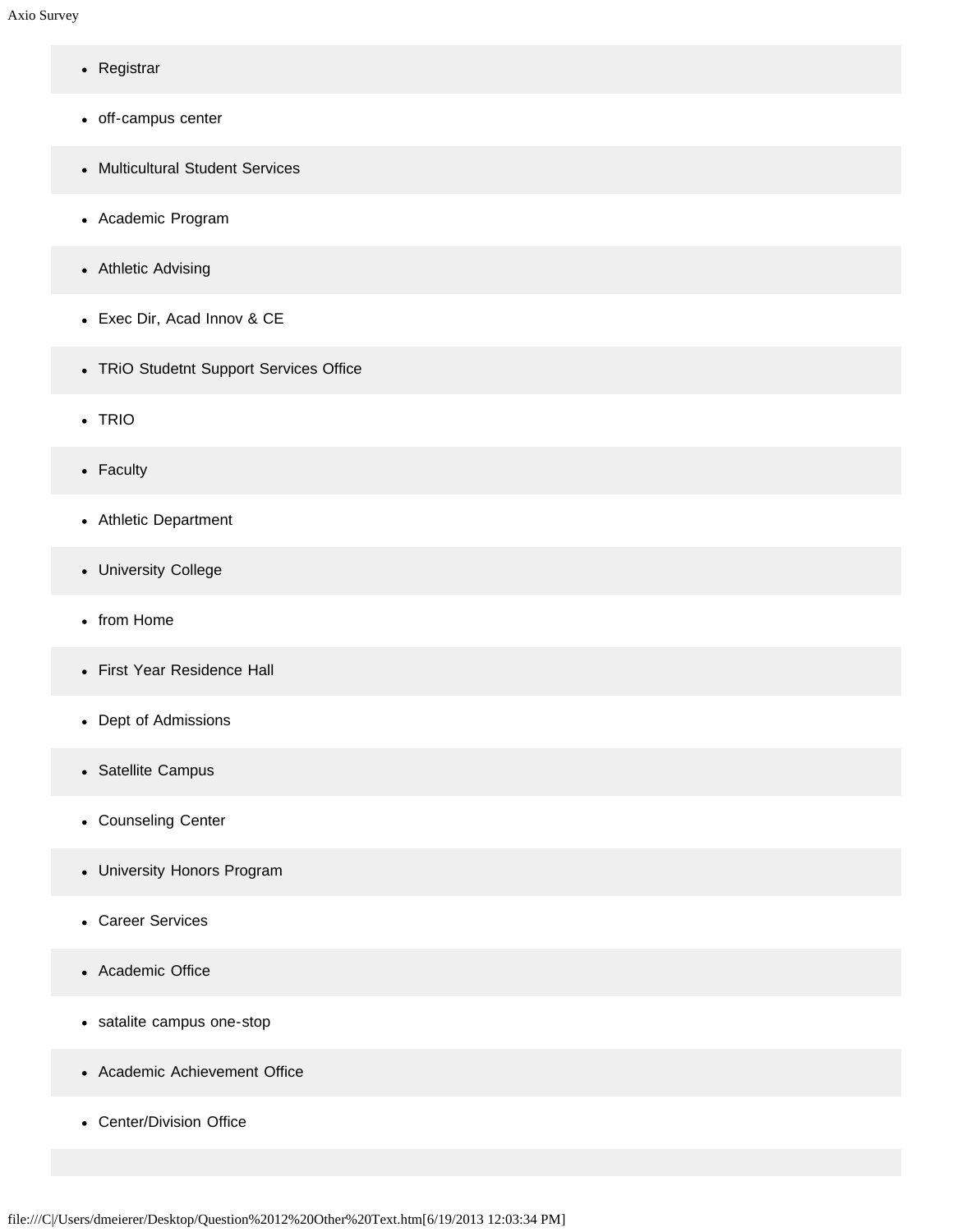Academic Support

- Off Campus Office
- Academic Dean's Office
- Counseling Department
- Student Success Center
- Distance Learning student services office
- First Year Advising
- Honors Program
- Continuing Education
- Dean's Office
- Adult Student Services
- Office of Student Services
- career development and counseling center
- one stop Student Services office area
- TRiO SSS  $\bullet$
- Department of Athletics
- Division of Undergraduate Studies
- No Response
- Adult Evening undergrad program
- Student Affairs Disabilities Office
- Academic Affairs
- Off campus site
- Accelerated Degree office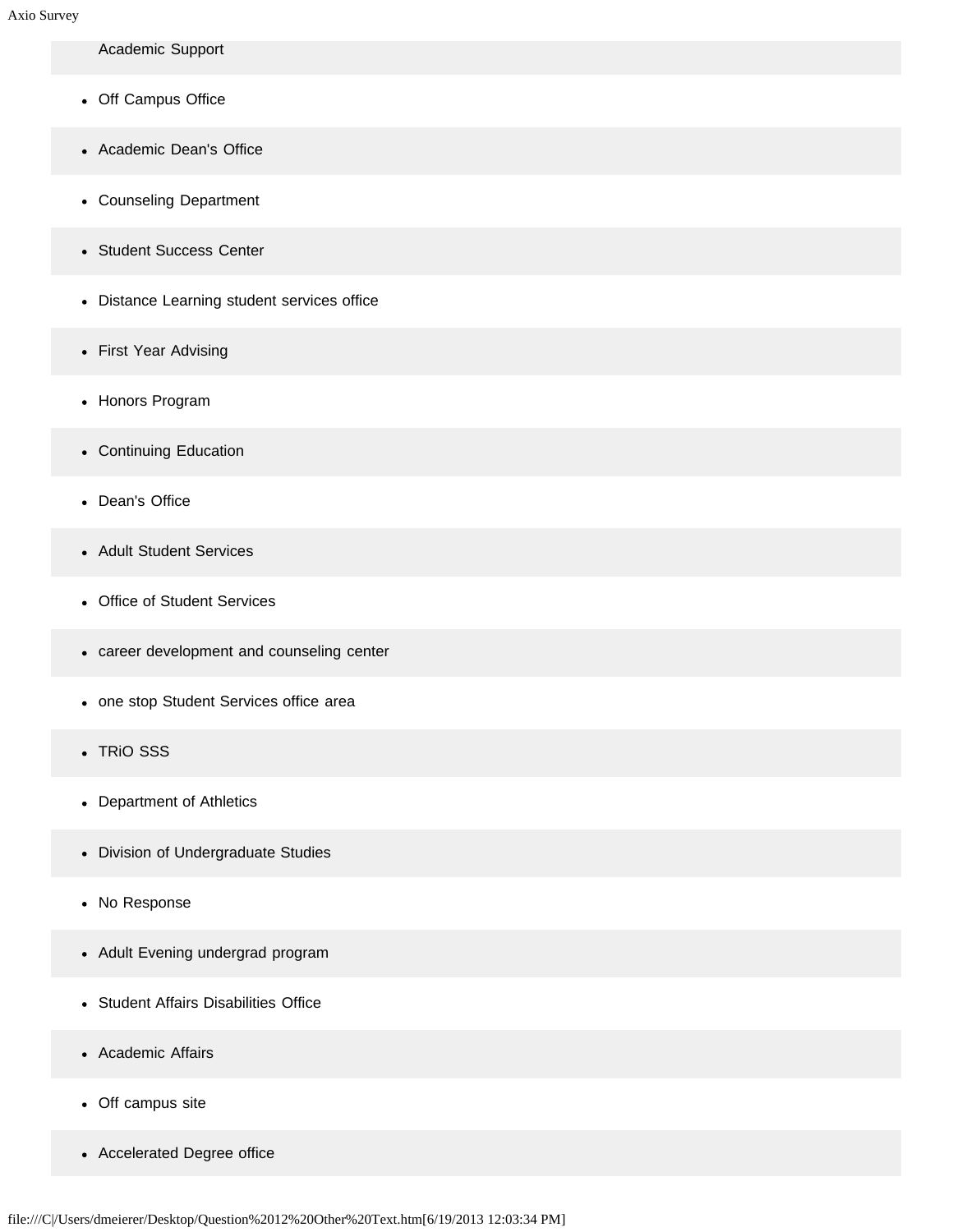- Trio Student Support Services
- Counseling Services
- TRiO Advising Office
- No Response
- off campus center
- Honors & Scholars Program
- First Year of Studies a college advising office if you consider us to be a college
- University College Academic Advising Center
- Department of Learning Services
- Divisional Advising Office
- First Year of university students
- Student Services  $\bullet$
- Office of Student Development / Counseling and Health Services
- Major Specific Advising Office
- College Dean's Office
- Campus Student Services  $\bullet$
- COLLEGE ASSISTANCE MIGRANT PROGRAM (GRANT)
- School of Music  $\bullet$
- A First Year Experience College for Undecided Students
- Department
- Advising Office within Registrar's Office
- Disability Support and Academic Advising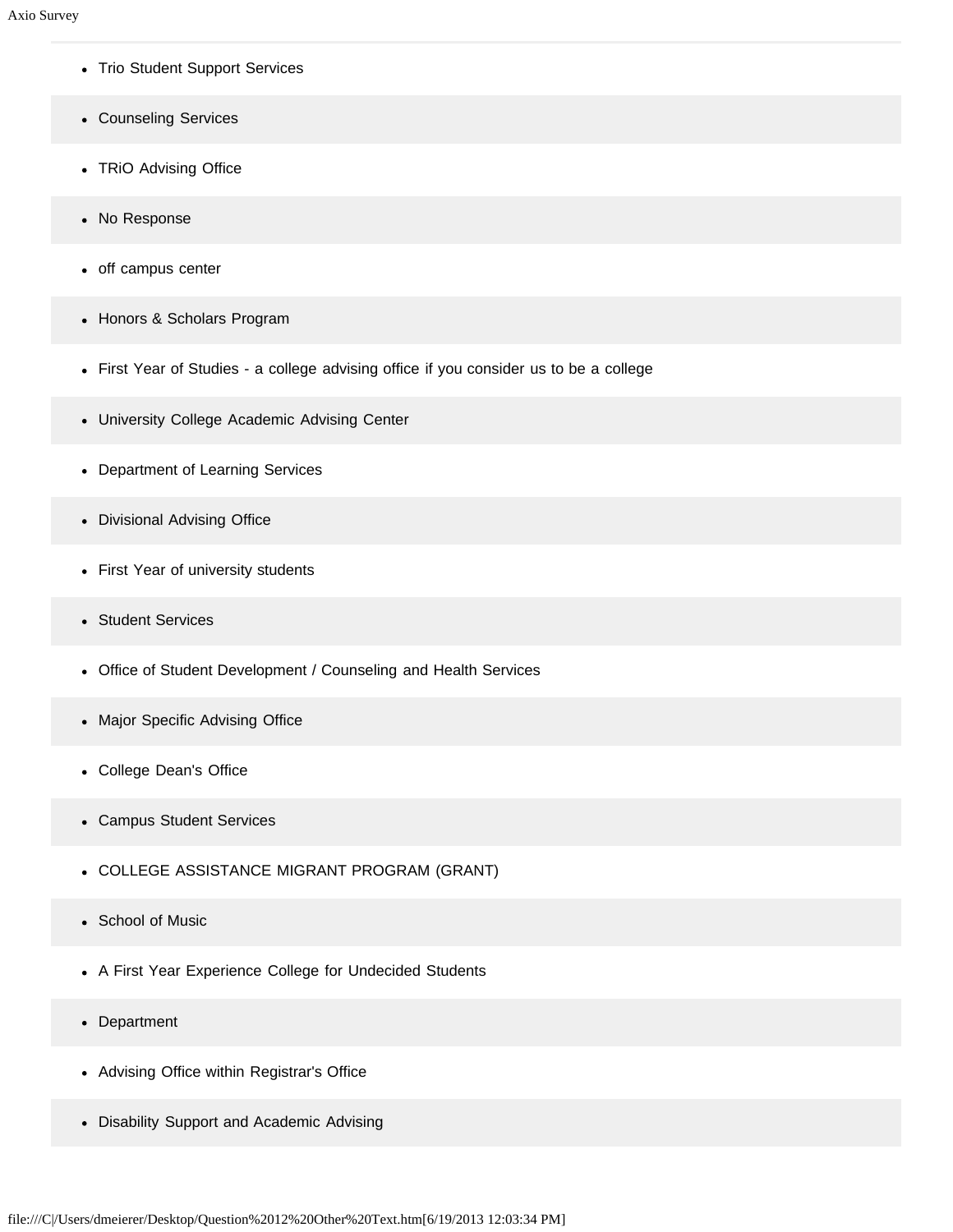Retention Office

- Regional Campus
- outreach site
- career center  $\bullet$
- Advising Center
- Testing Center
- Registrar's Office
- Adult Degree program
- outreach center
- Academic Support
- TRIO program
- Student Educational Center for NSU (another campus)
- Enrollment Services
- School of Communication, Humanities, and Social Sciences
- Separate dept. for undeclared students
- Student Services
- advising office for all freshman
- Freshman Advising Center
- federal grant program
- Student Support Services
- Preprofessional Advising
- Registrar's Office
- Honors Programs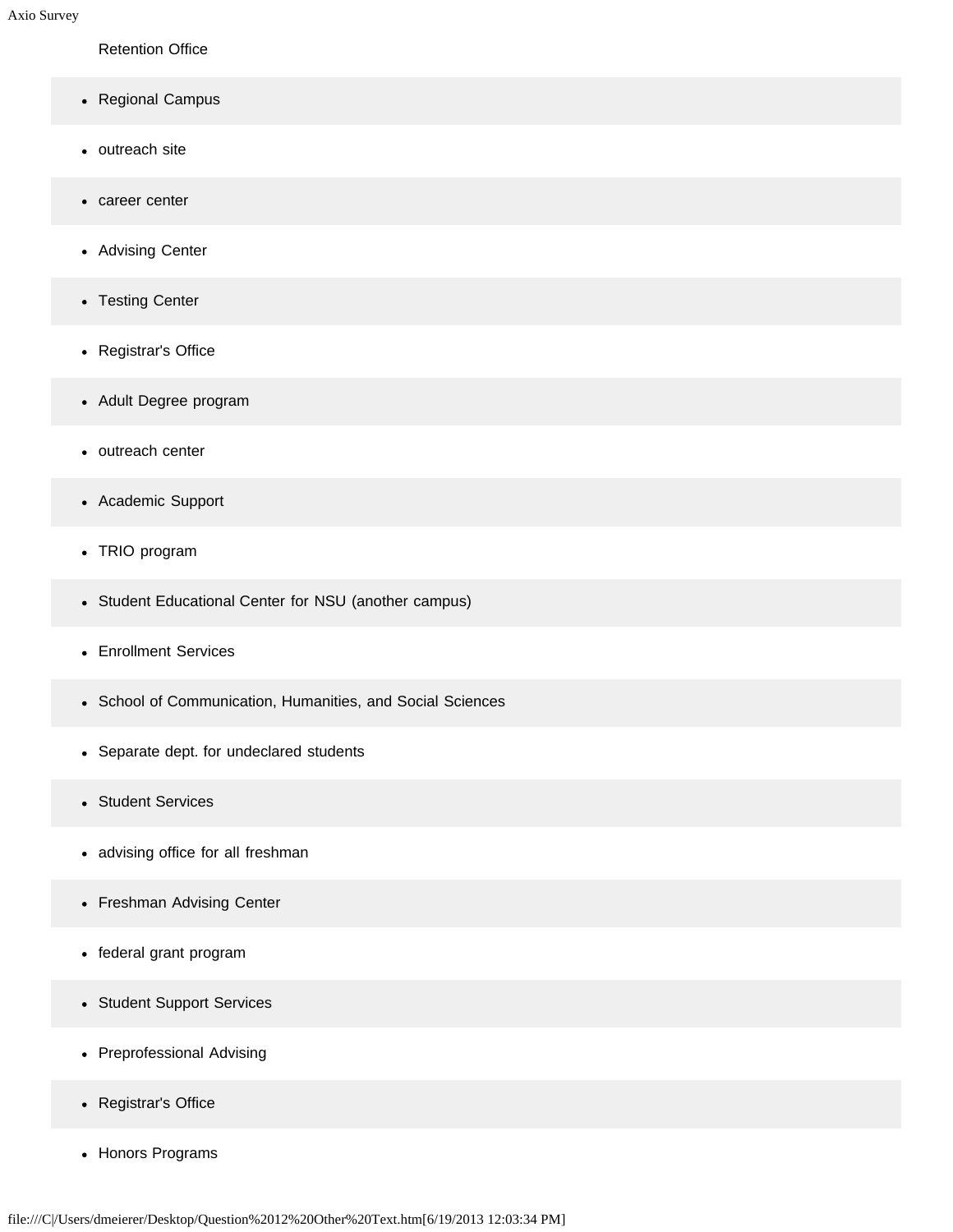- Center for Student Success
- College and Institutional
- Branch Campus-Student Services
- University Student Services
- Honors Program (like a department but without dedicated faculty)
- Trio; Student Support Services Office.
- Testing Services
- Counseling Dept.
- Branch Office
- Academic Department
- No Response
- Campus Advising Office
- Career Center
- stand alone program for undecided students at the university
- GE Program office
- Academic Department
- Student Development
- Undergraduate Studies
- Adult student office within Admissions
- Career Services
- Student Services
- None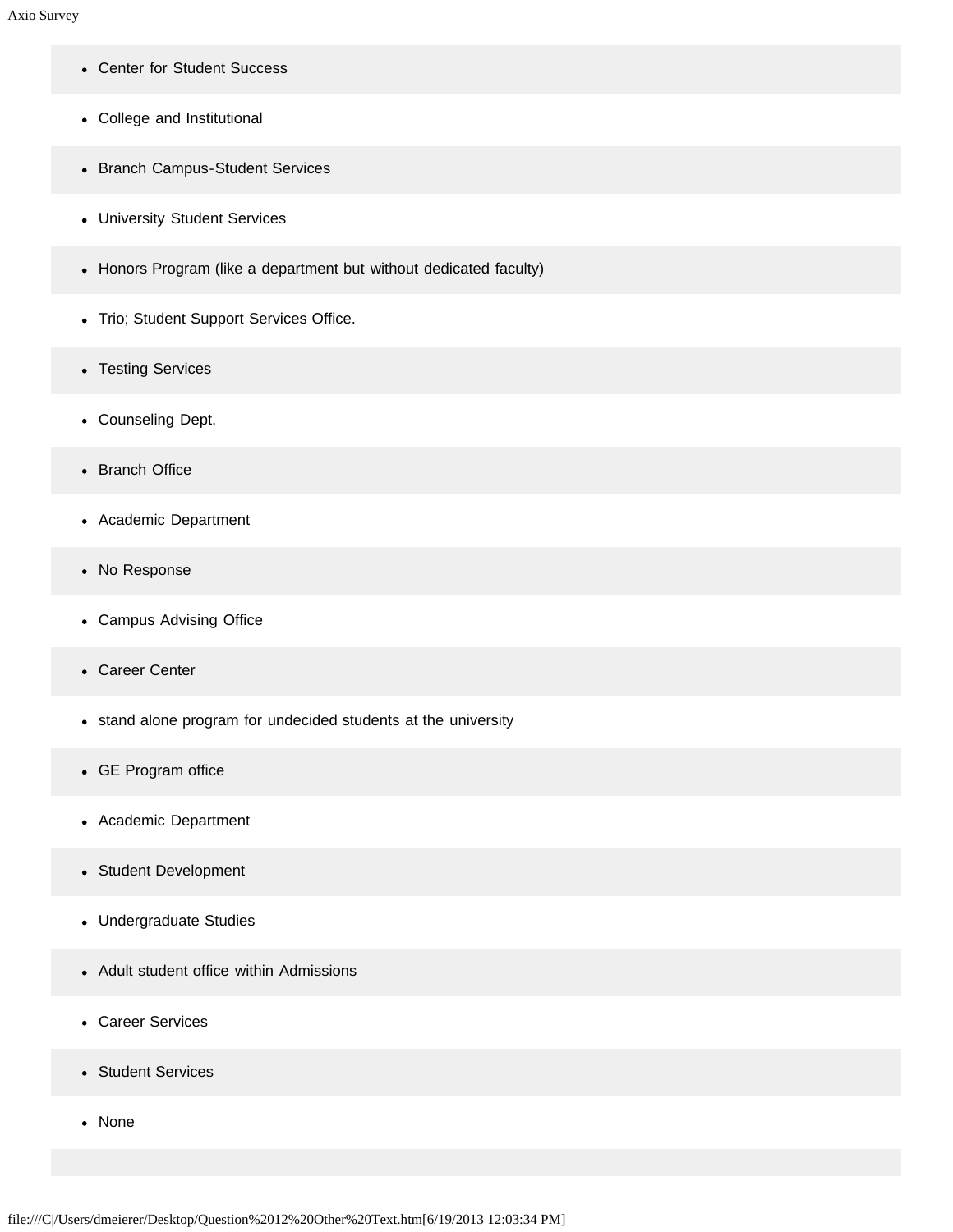Undergraduate Program Assistance office

- Student services
- Faculty
- Academic and Career Advising (merged 5 years ago)
- No Response
- Student Success Center
- Department Office
- Enrollment Services
- HEOP Program
- . ?
- Teacher Education Admissions
- Provost's Office
- Dean's Office
- University College (home for first year, second year and transfer students)
- programming advising office  $\bullet$
- Student Support Office
- scholarship provider office  $\bullet$
- Counseling Center
- Targeted program for undecided/exploring students
- University Freshman Center
- TRIO Program
- Student Services Division
- Outreach Advising Office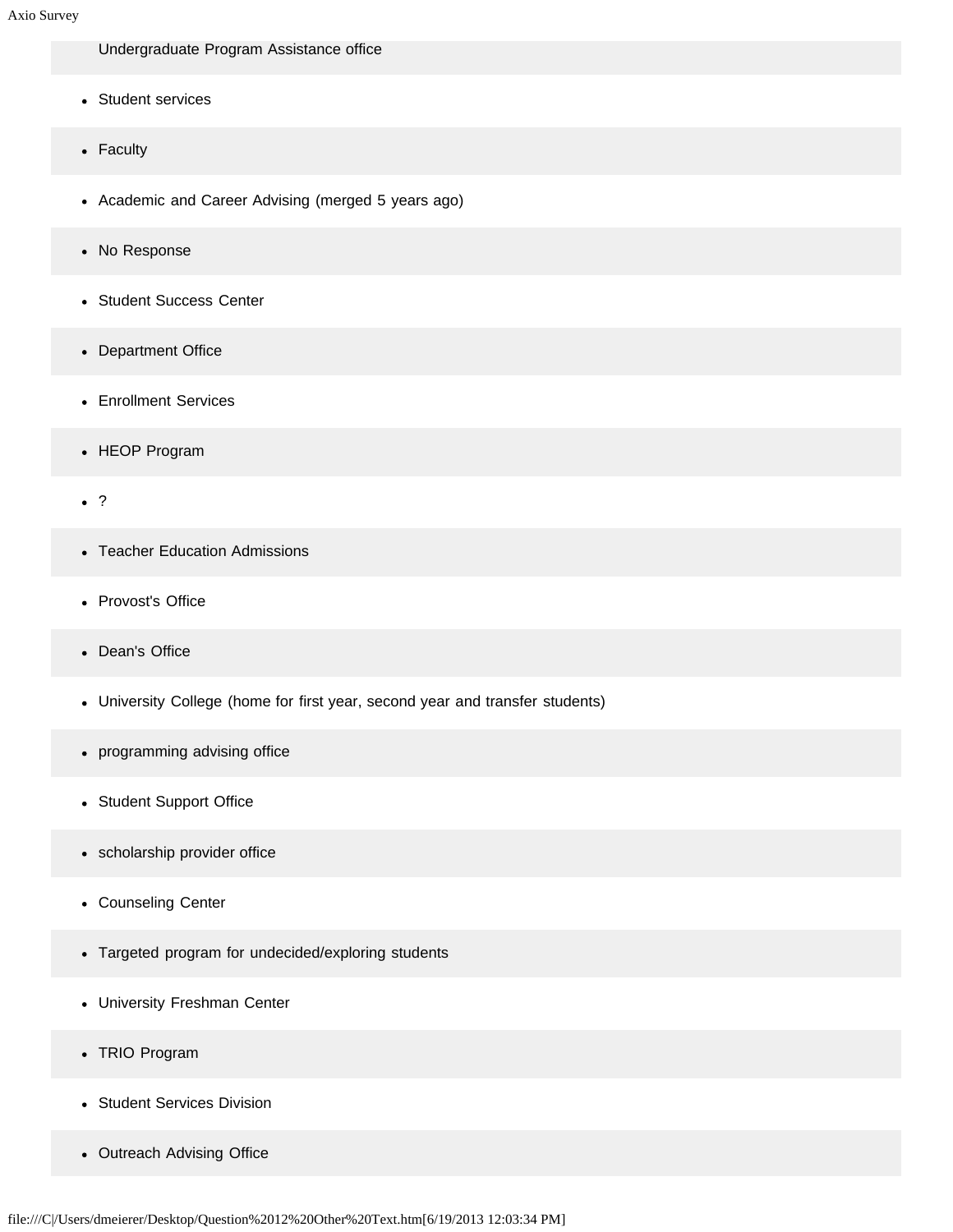- Pre-Major
- Registrar's Office
- scholarship office
- Dean's Office
- Registrar's Office
- blended, dept office but report to institutional office
- Enrolment Officer

Close

**[Feedback](https://online.ksu.edu/Survey/public/feedback.jsp) | [Privacy](https://online.ksu.edu/Survey/public/privacy.jsp) | [Contact Us](https://online.ksu.edu/Survey/public/plain_about_us.jsp) © 2013 Axio Learning. All Rights Reserved.**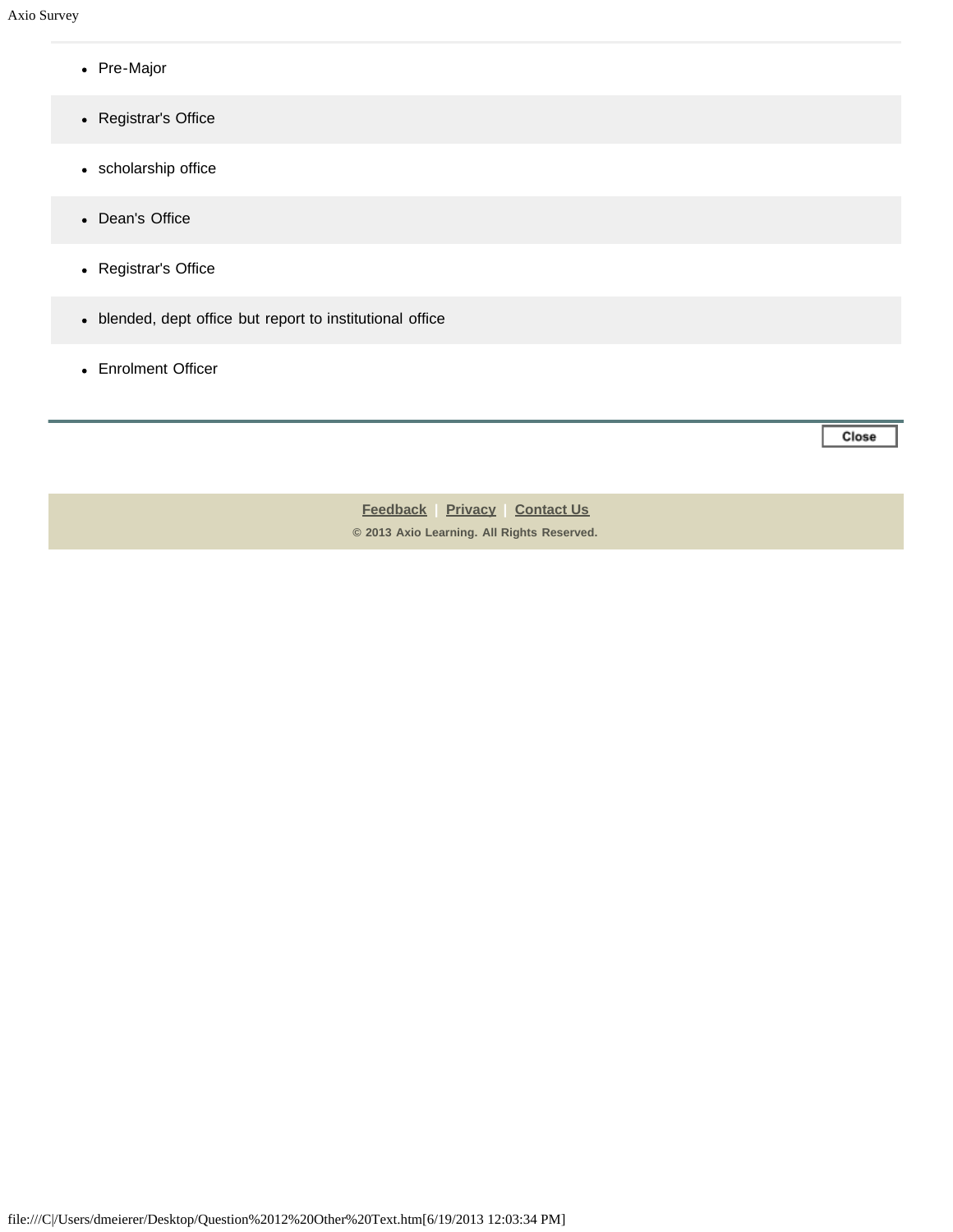# [View Other Text](javascript:openOther(428920);)

## **Question 13**

| If you advise undergraduates, which type of student do you advise? Check all that apply. |            |
|------------------------------------------------------------------------------------------|------------|
|                                                                                          | 711        |
| Any student at the institution                                                           | (36.76%)   |
| Students enrolled in one campus, college, school or                                      | 1039       |
| major within the institution                                                             | (53.72%)   |
|                                                                                          | 348        |
| <b>Distance Learners</b>                                                                 | (17.99%)   |
|                                                                                          | 1015       |
| <b>Transfer Students</b>                                                                 | (52.48%)   |
|                                                                                          | 906        |
| <b>First-Generation Students</b>                                                         | (46.85%)   |
| <b>Pre-Med Students</b>                                                                  | 367        |
|                                                                                          | (18.98%)   |
|                                                                                          | 306        |
| <b>Pre-Law Students</b>                                                                  | (15.82%)   |
|                                                                                          | 469        |
| Other:                                                                                   | (24.25%)   |
| N/R                                                                                      | 32 (1.65%) |
| <b>View Other Text</b>                                                                   |            |

# **Question 14**

|               | What is your caseload (number of students you are responsible for advising) during the current academic year? |                    |
|---------------|---------------------------------------------------------------------------------------------------------------|--------------------|
| Less than 50  |                                                                                                               | 89 (4.6%)          |
| $50 - 149$    |                                                                                                               | 267<br>$(13.81\%)$ |
| 150 - 249     |                                                                                                               | 299<br>(15.46%)    |
| 250 - 349     |                                                                                                               | 303<br>(15.67%)    |
| 350 - 449     |                                                                                                               | 259<br>(13.39%)    |
| 450 - 549     |                                                                                                               | 163<br>(8.43%)     |
| 550 - 649     |                                                                                                               | 122<br>$(6.31\%)$  |
| 650 - 749     |                                                                                                               | 58 (3%)            |
| 750 - 849     |                                                                                                               | 53 (2.74%)         |
| 850 - 949     | П                                                                                                             | 32 (1.65%)         |
| 950 and above |                                                                                                               | 228<br>(11.79%)    |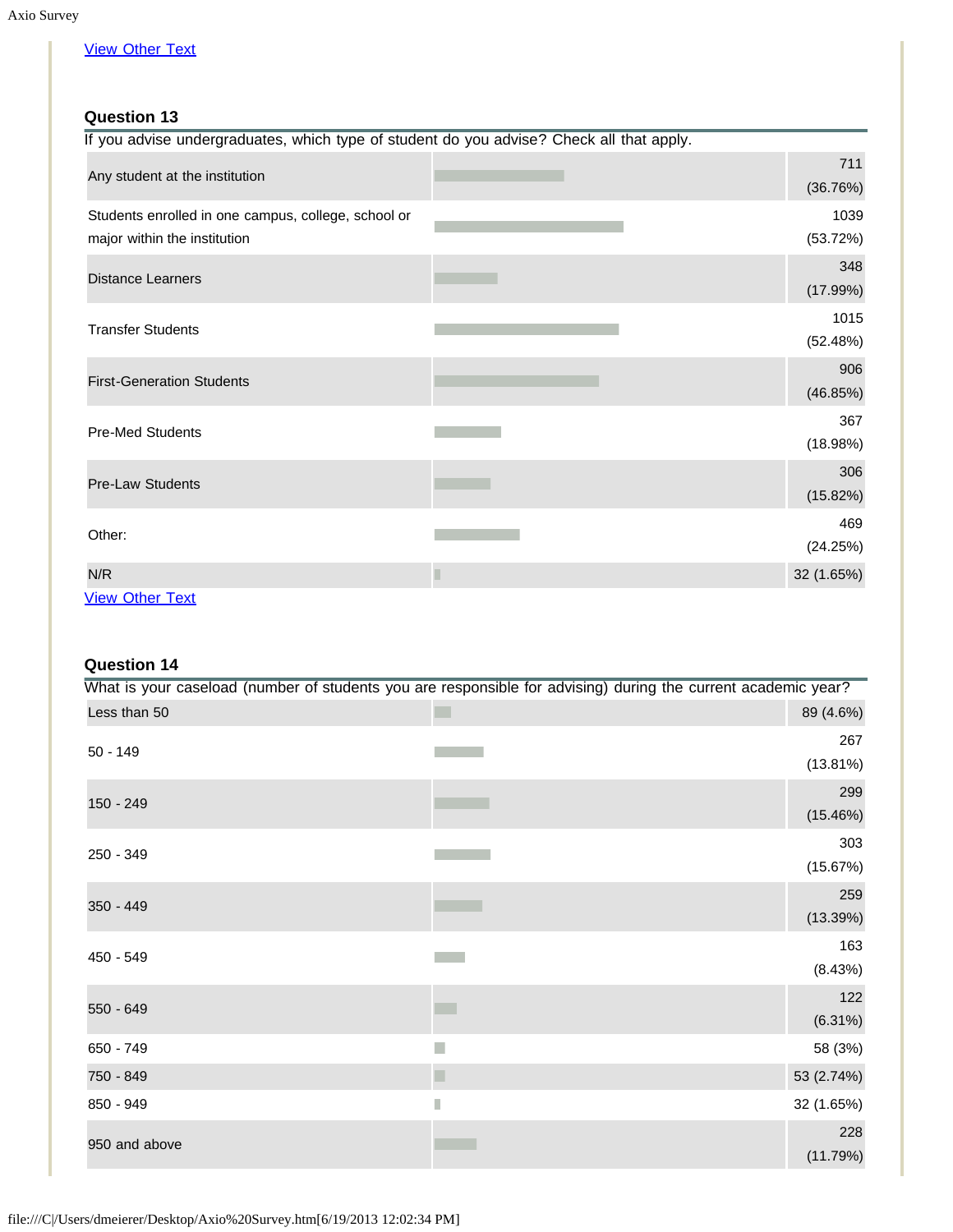# **AXIO SURVEY**

### **User Responses**

### **If you advise undergraduates, which type of student do you advise? Check all that apply.**

- undecided/first year
- Deciding Majors
- You name it--we do it. (Homeschoolers, High School students)
- Sophomores and Seniors (caseload is divided)
- First Year and Pre-Health
- first-year and pre-major students
- Pre-Physical Therapy
- Prospective students
- Undecided Students
- pre-teachers
- TRiO stuents who meet grant critieria of income & FG
- Educationally disadvantaged student
- Accellerated Adult Students at our branch campuses
- First-year students only
- Freshmen Athletes and those with College of Business majors
- military  $\bullet$
- Students that have not met the criteria for admission to their first choice BS or BA program  $\bullet$
- Undecided
- Honors Students

Close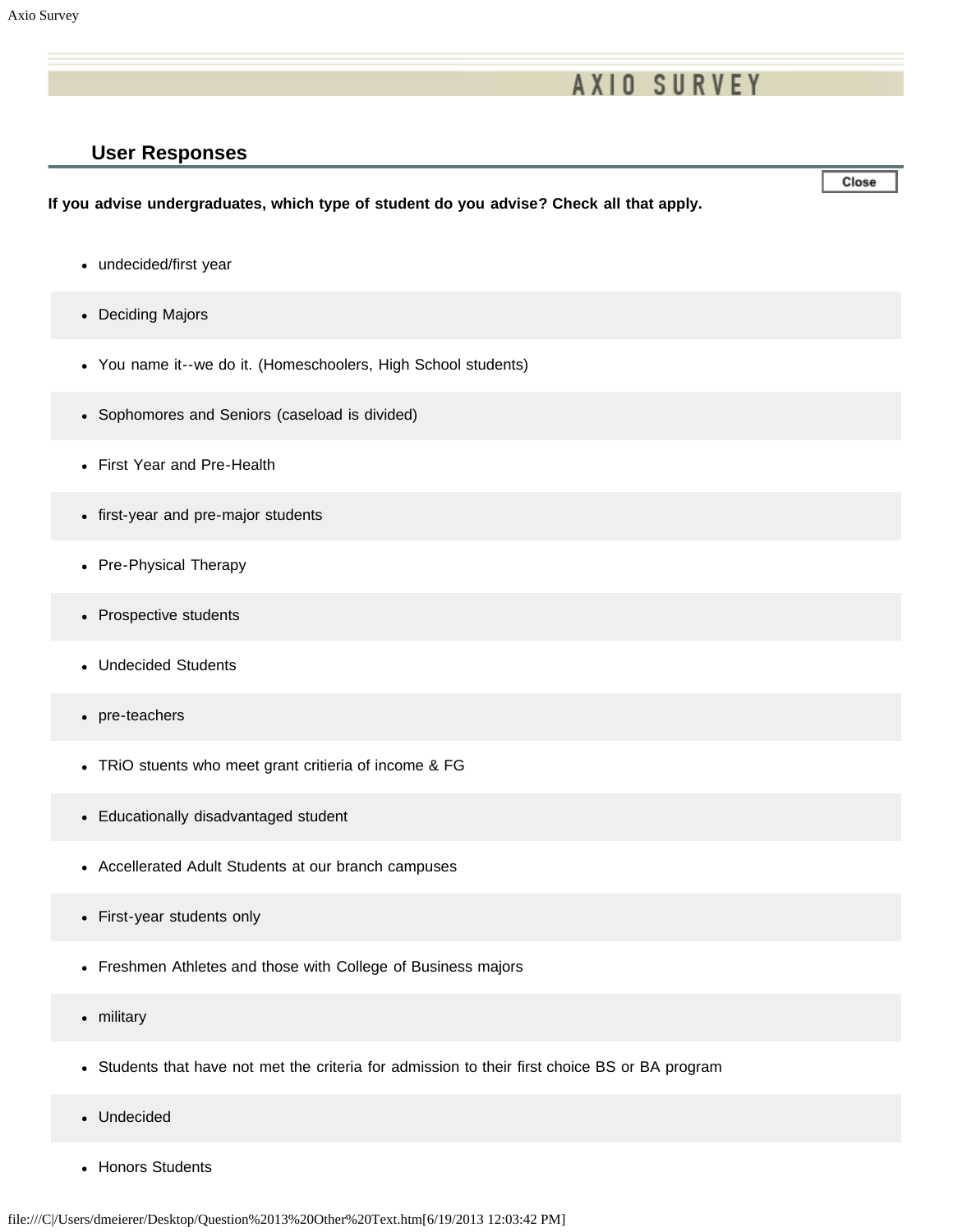- Honors students  $\bullet$
- oenology and viticulture students
- Community College Prosepctive students to my college
- Primarily students with disabilities
- General/Undeclared
- probation students
- Underprepared and Undecided
- All athletes
- First year students & Undeclared students
- suspended students
- Undecided Students
- undeclared first year students and new international students who are either undeclared or in majors
- First and Second Year Students
- undeclared
- first year students
- HS students taking college courses
- Exploring/Undeclared
- New admits
- at-risk  $\bullet$
- Running Start Students 95% are transfer students
- Pre-Environmental
- Science & Engineering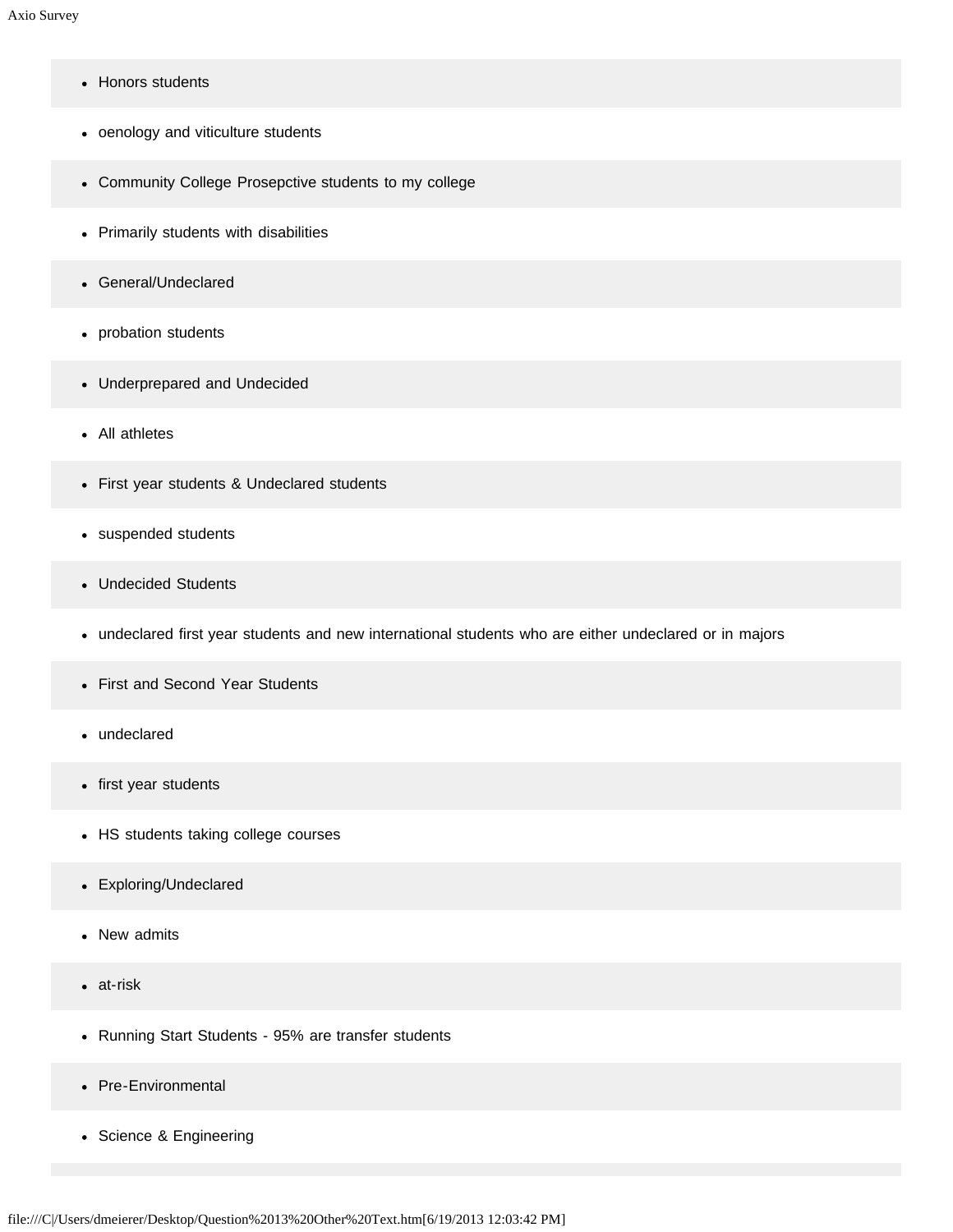- Undeclared Students
- freshmen students
- first year students
- Primarily undeclared students and
- biology, English, math, history, and secondary education
- Freshman, Sophmore, Pre-pharmacy
- Freshmen, all majors
- Graduate
- undeclared
- business
- Probationary
- Pre-Education and Education Students
- Undecided
- Health Professions
- Undecided first and second year students
- Other pre-health professions such as pre-pharm, dent, vet, optometry
- non-traditional students  $\bullet$
- pre-business, pre-engineering, undecided
- Adult Re-Entry, International, Veterans, Students with Disabilities
- students on academic suspension/probation
- special honors program
- Undeclared and Social Sciences
- TRiO Program participants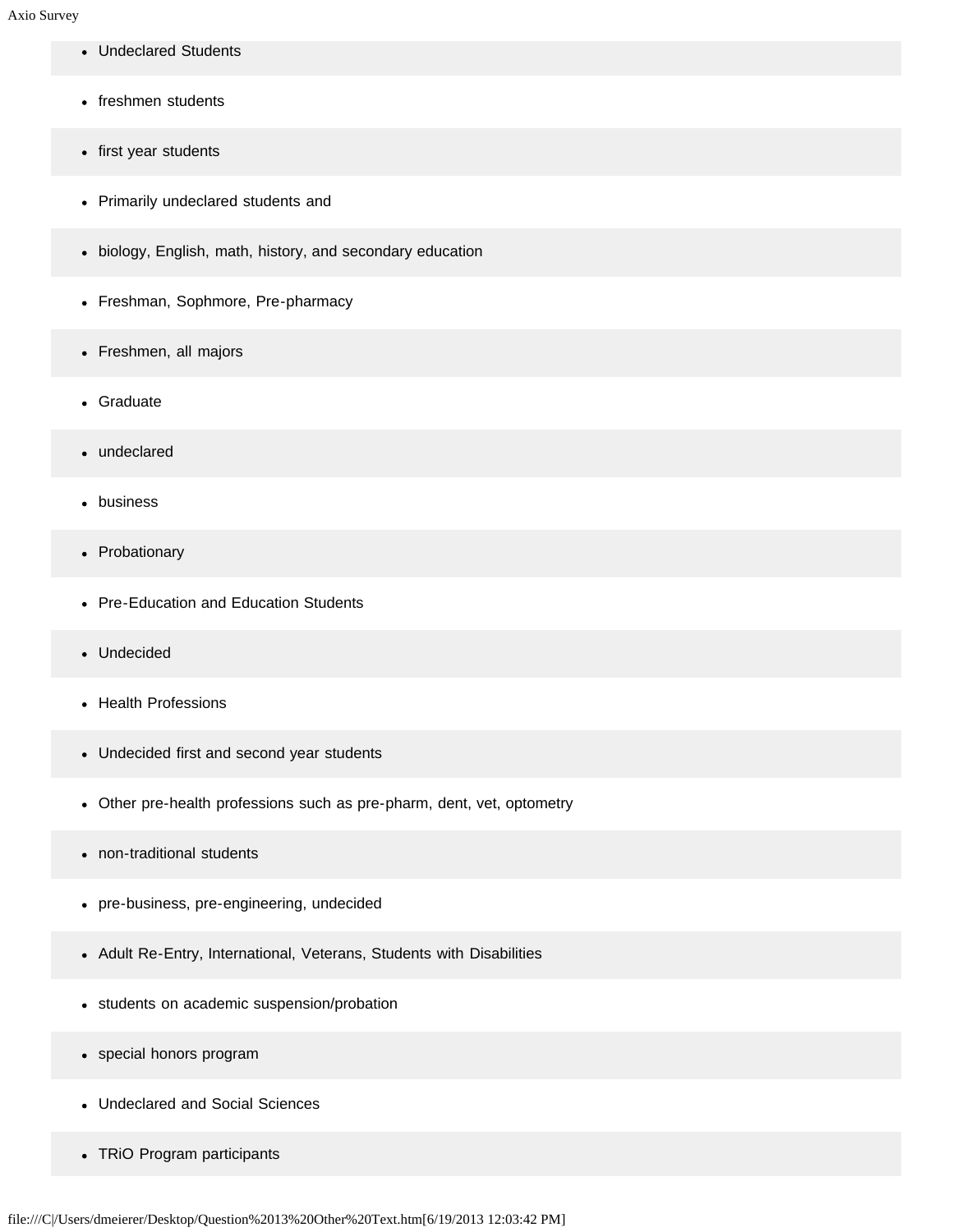- Students who are changing majors
- any student interested in a major in a specific college but who may not yet be enrolled in that college
- Students planning on attending the institution in my college or changing majors.
- At-risk students
- Freshmen primarily
- freshmen
- conditionally admitted students
- Undeclared students
- students enrolled in an access program
- First-Year students  $\bullet$
- Undecided students
- freshman and sophmores only
- No Response
- all majors until 12 credit hours earned and ElEd and Business majors until 60 hours earned  $\bullet$
- Student Athletes  $\bullet$
- Athletes  $\bullet$
- Undeclared and students in transition
- Athletes
- undecided students  $\bullet$
- Honors students
- First Quarter Students
- Dual Enrollment (Running Start)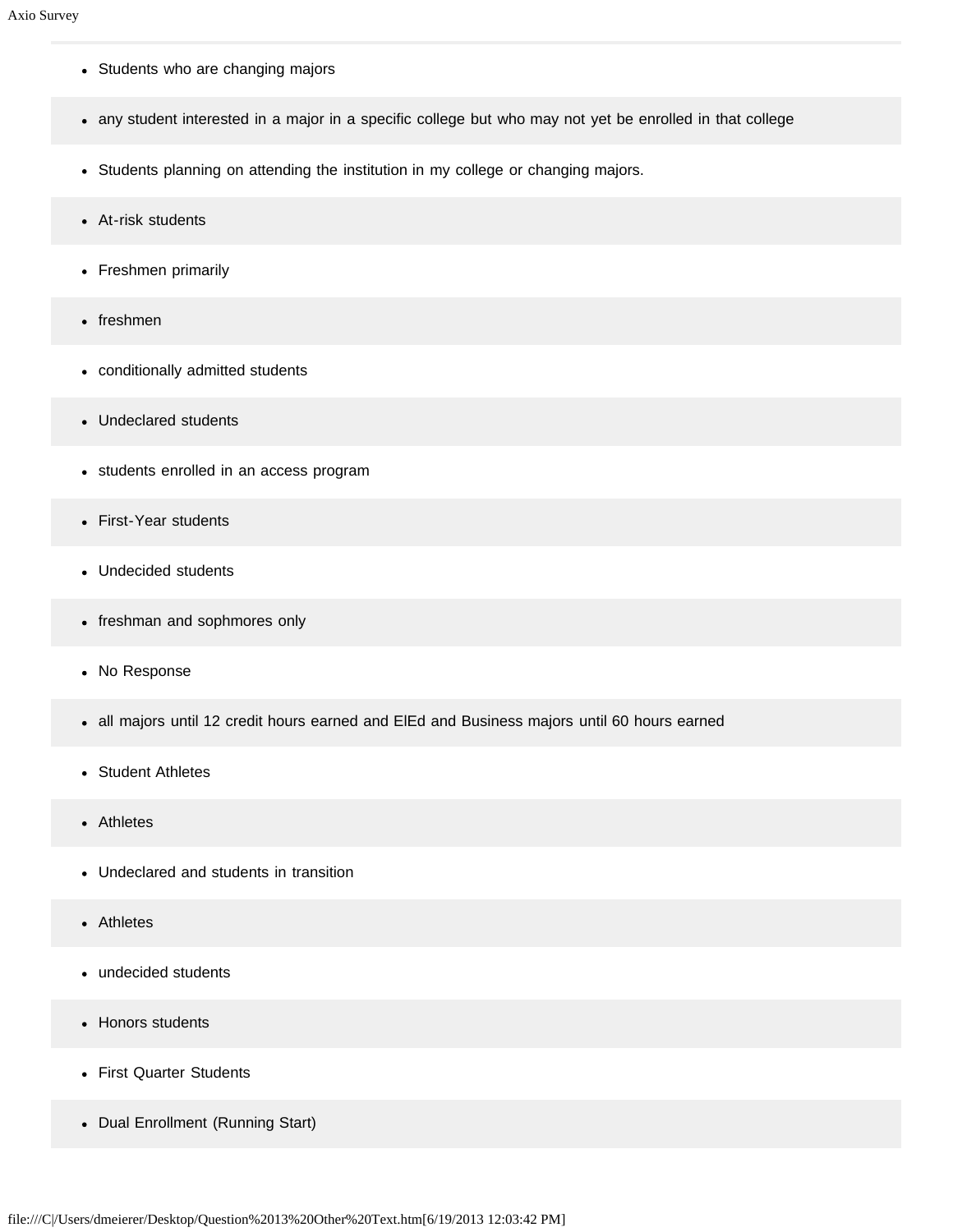- International Students
- Undecided
- Athletes
- Student athletes
- Freshmen
- undecided majors; at risk students
- on line
- first year students only
- Students on Probation
- prospective students
- I advise distance students for 3 colleges and 8 majors
- freshman
- Honors students
- students who need to take remedial classes
- Freshman and pre-vet students
- athletes
- exploratory
- freshmen & 1st semester transfers
- Exploratory/undecided
- Honors College students
- Adult Learners
- Undecided/undeclared majors
- Undecided/Any College and in transition between colleges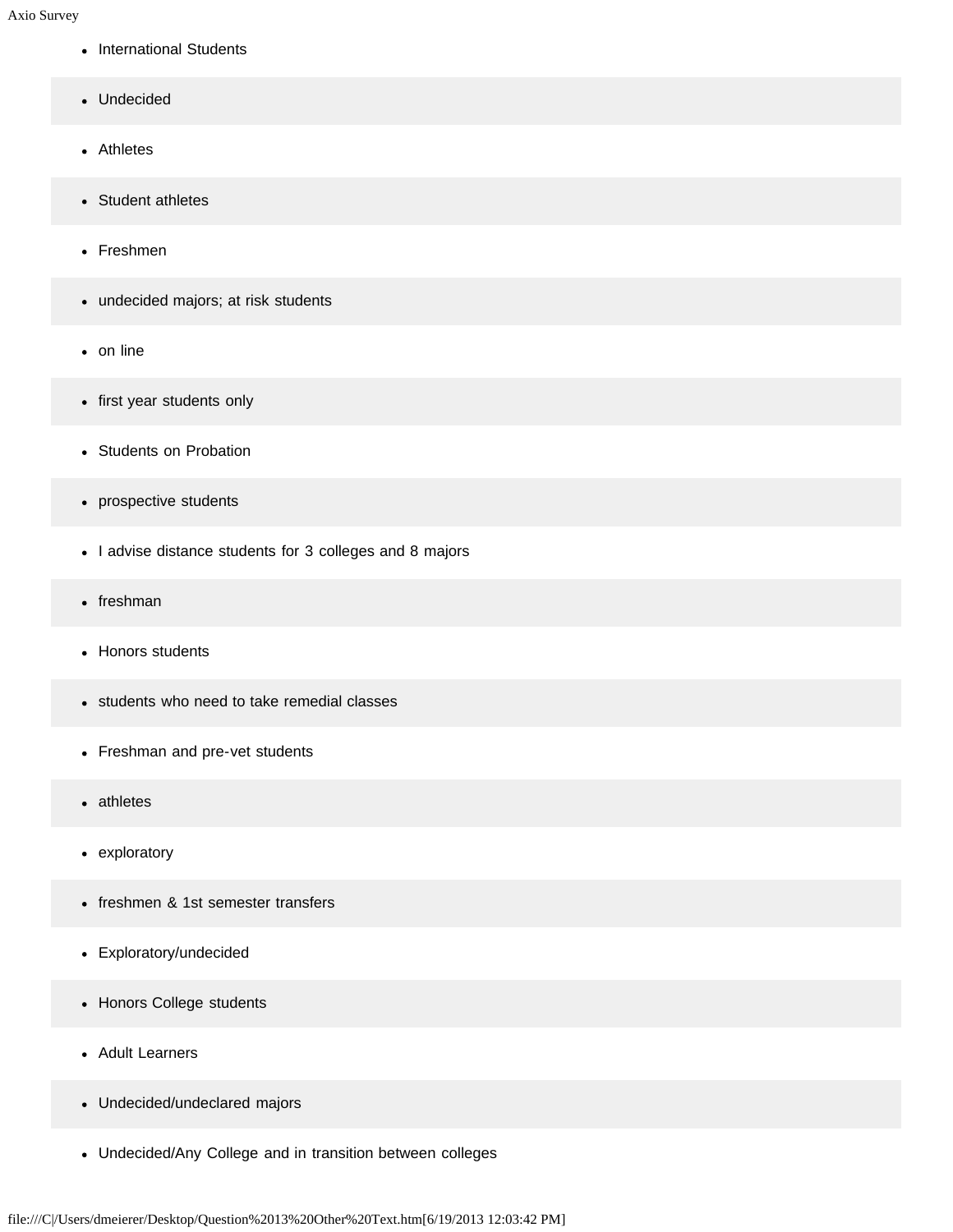- First-Year students
- Athletes
- advise doctoral learners
- undeclared major
- Arts Undergraduates
- business
- undeclared
- pre-engineering
- adult learners
- undeclared/undecided students
- Athletes
- undeclared or changing majors
- Adults
- Pre-Nursing
- first-year students
- Business undergrad
- incoming students
- students interested in the program and those enrolled in it
- First-year students
- Students from a particular geographical area and ethnic group
- extension site students
- Any undergraduate at the institution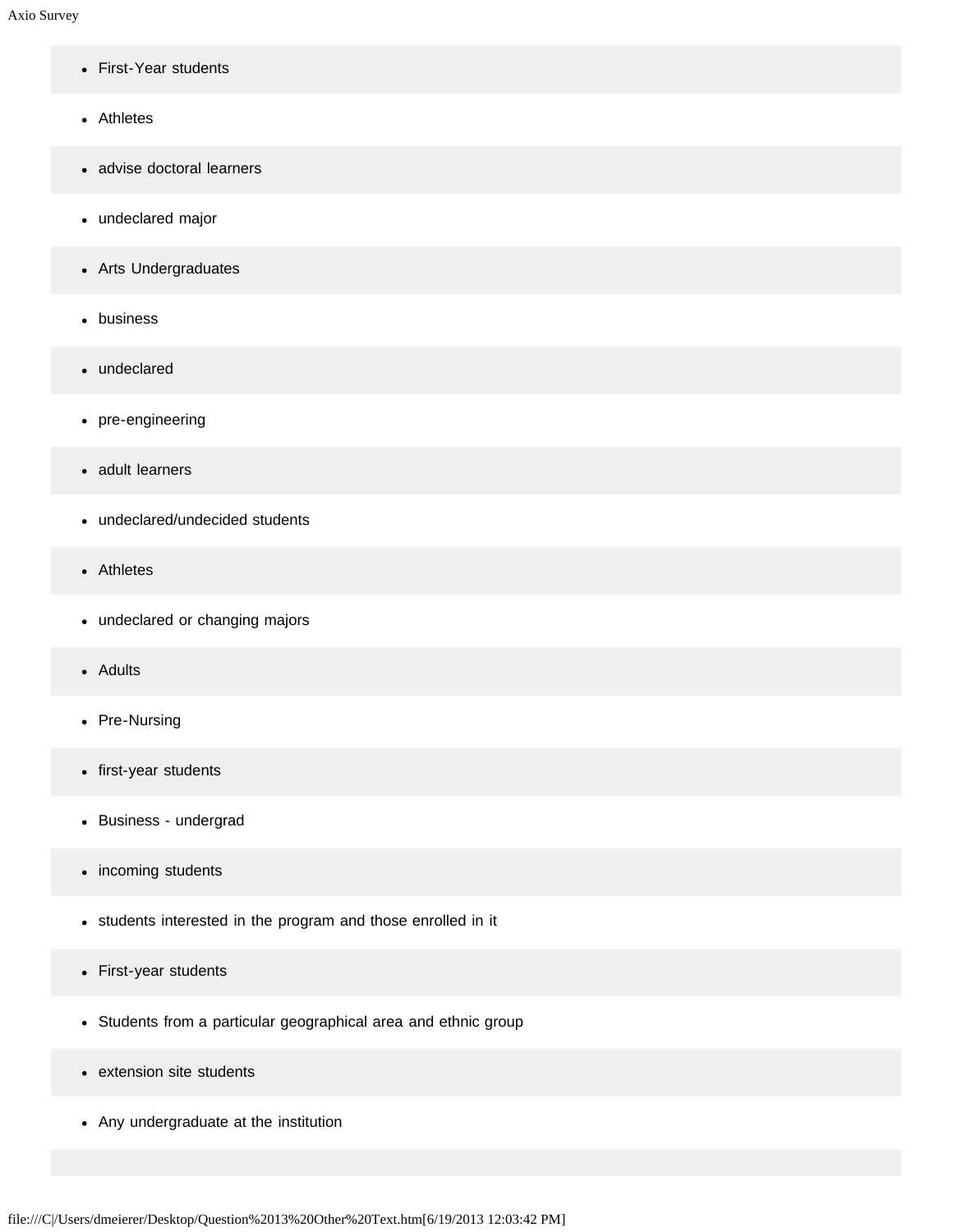Primarily freshmen and sophomores

- Adult & Online, Undeclared
- Athletes
- Undecided Students
- Student athletes
- High school students taking college classes on campus
- undecided students
- Freshmen in the School of Management, especially many fall into several categories
- Student Athletes and Disabled Students
- Undecided Student-Athletes
- undeclared
- undecided
- Military Students (On Military Installation)
- Freshmen Students
- All Health Career related students
- Undecided students
- Pre-Pharmacy Students
- Propsective Students
- Pre-Health Professions  $\bullet$
- Pre-Occupational Therapy
- low-income, disability
- Undeclared
- undeclared and academic difficulty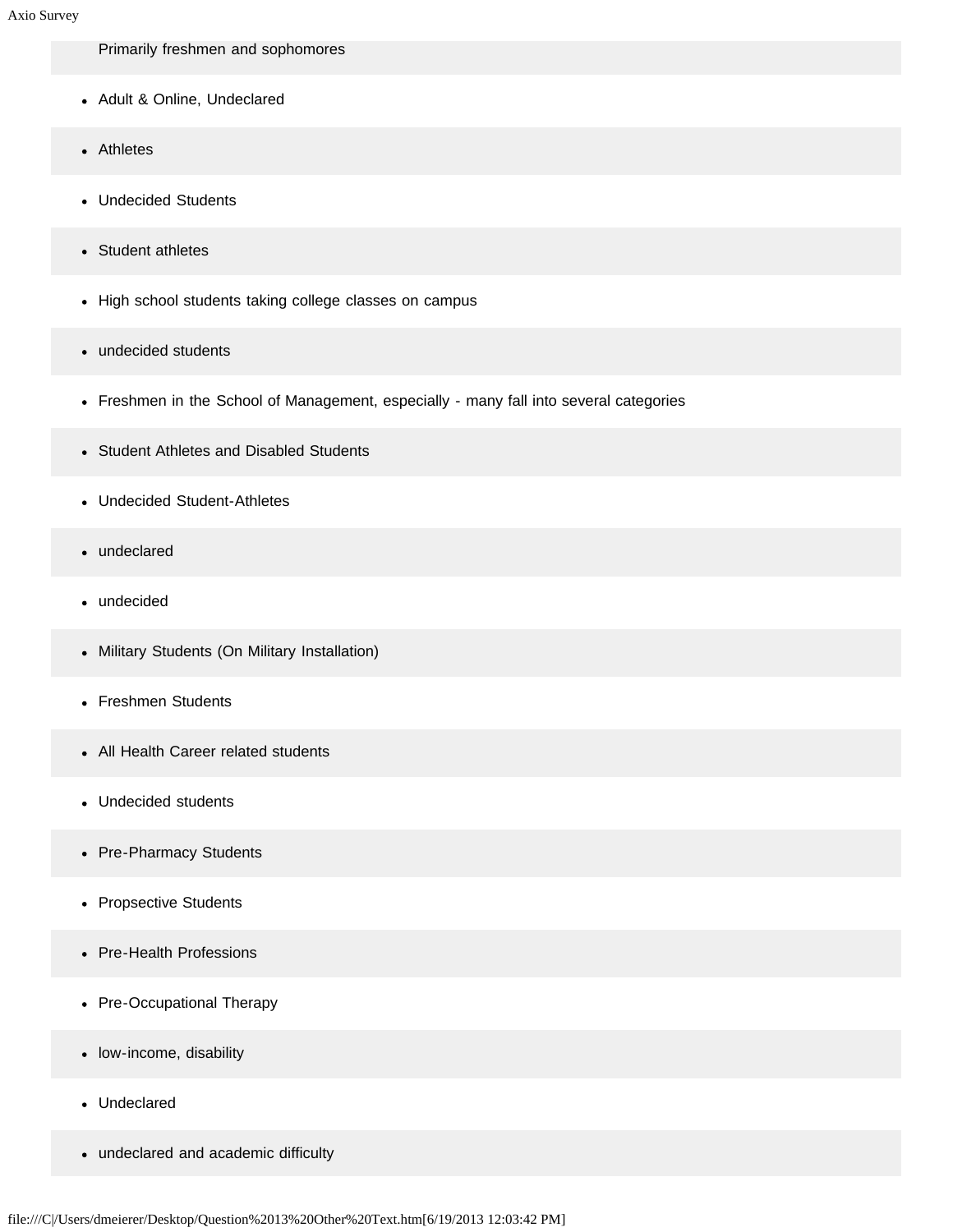- Honors
- Humanities, Liberal Studies, English
- engineering students
- Freshmen
- Primarily Undecided Students
- few science majors and pre-health
- General Studies
- No Response
- Student-athletes
- International students
- First year undecided students
- Probation / At risk students
- Non-traditional, mostly adult learners
- students pursuing interdisciplinary certificates
- Honors Program students
- Underprepared freshmen
- Adult learners enrolled in the PACE program; 4 majors from 3 colleges
- Undecided students
- I specifically work with students with an undecided major.
- international students, adult learners
- Exploratory/Undecided/First-Year Students
- First Year Students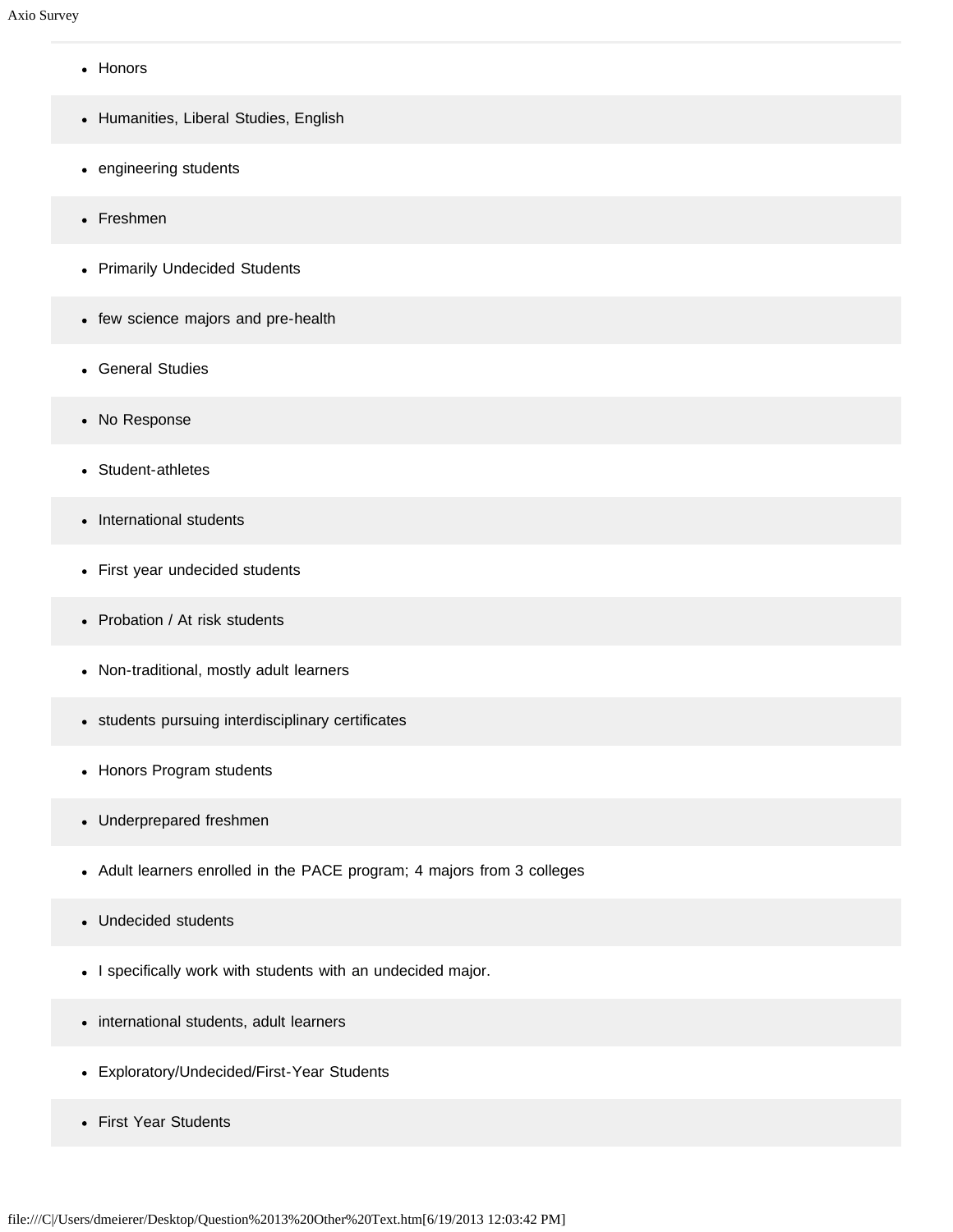### Developmental Ed

- At-Risk
- undeclared; probation
- First-year students
- Athletes
- Military distance students
- students still in high school/prospective students
- I don't advise undergraduates
- Liberal Arts undecided students
- Developmental/underprpepared
- Undeclared, low-ACT, provisional, developmental, high school
- Undeclared/Exploratory Students
- Undeclared/Undecided Undergraduates
- Multicultural students
- Undecided students  $\bullet$
- undeclared
- pre-engineering
- Provisional or Conditionally Admitted Students
- Freshman and Sophomore Students
- Freshmen/sophmore any major
- student athletes  $\bullet$
- pre-nursing & nursing
- undeclared students $\bullet$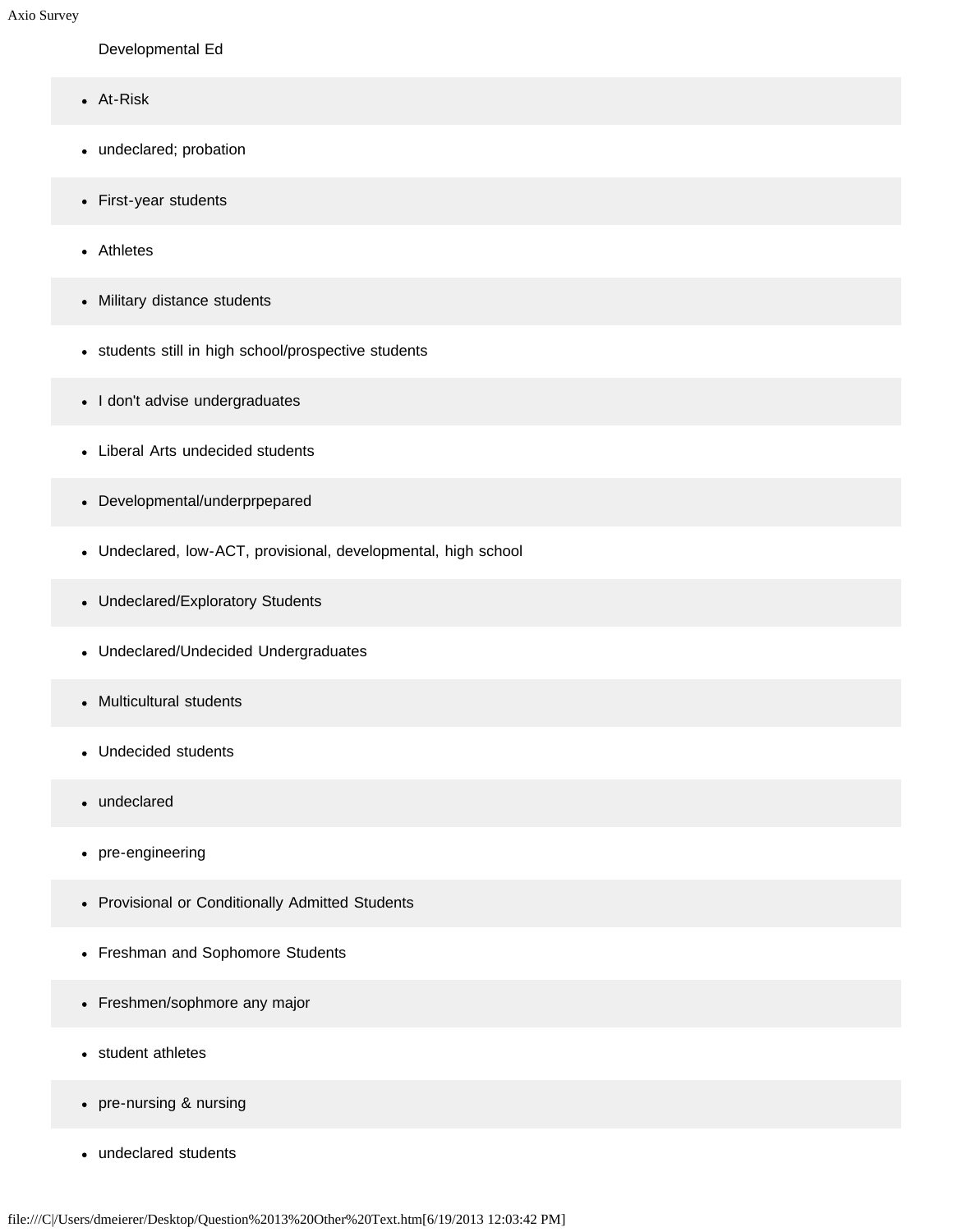- liberal arts
- FTF
- dual enrollment high school students
- Ethnic minority students
- Undecided
- Student-athletes
- Undecided
- trades, short term vocational, health
- low income and disabled students
- No Response
- Grad project: students who are coming back after a lengthly absence to finish a degree
- Probation
- At Risk Students
- Undeclared/Undecided
- undecided
- 1st & 2nd year cohort students plus students from one major program
- undecided  $\bullet$
- athletes
- Students planning to apply to other schools at the University
- First and second year
- No Response
- No Response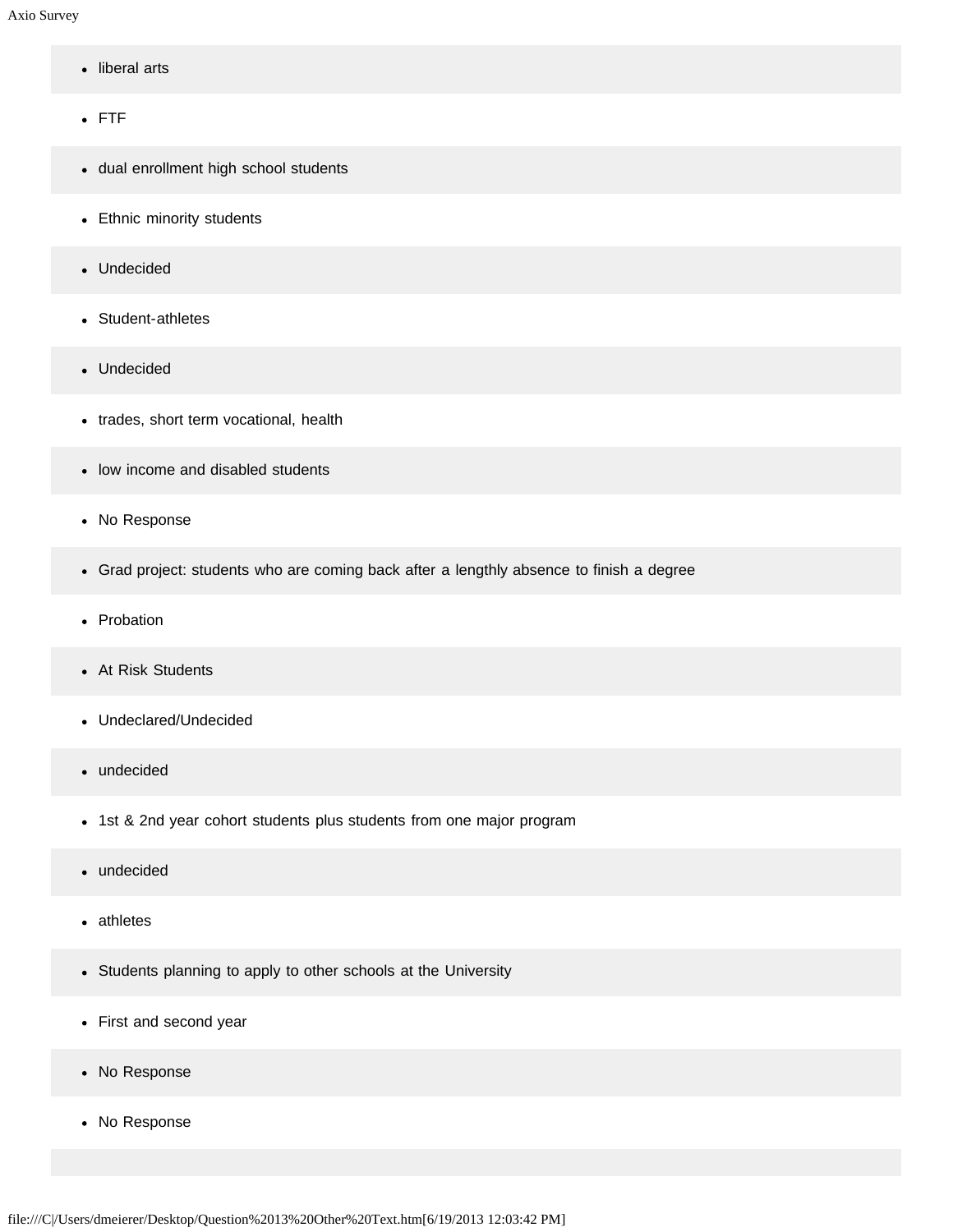#### TRIO grant students variety

- Undeclared
- first semester students, regardless of major
- freshmen / first-year
- First-Year Students
- All Biology students and many Arts students as we direct an Arts Minor Program
- Students in a specific program usually economically disadvantaged and with below-average SAT scores
- First & Second year exploratory students
- Undeclared students (or those changing majors)
- Undeclared students
- Honors Fr/Soph & poli sci
- open majors
- Honors Program students
- undecided, conditional admits
- Undeclared  $\bullet$
- University Open Option
- Academically At-risk students
- honors freshmen mostly
- adult students  $\bullet$
- First Year Students
- Returning Adult Students
- Anyone interested in our academic program, whether at our home institution or elsewhere
- Physics, Geology and Chemistry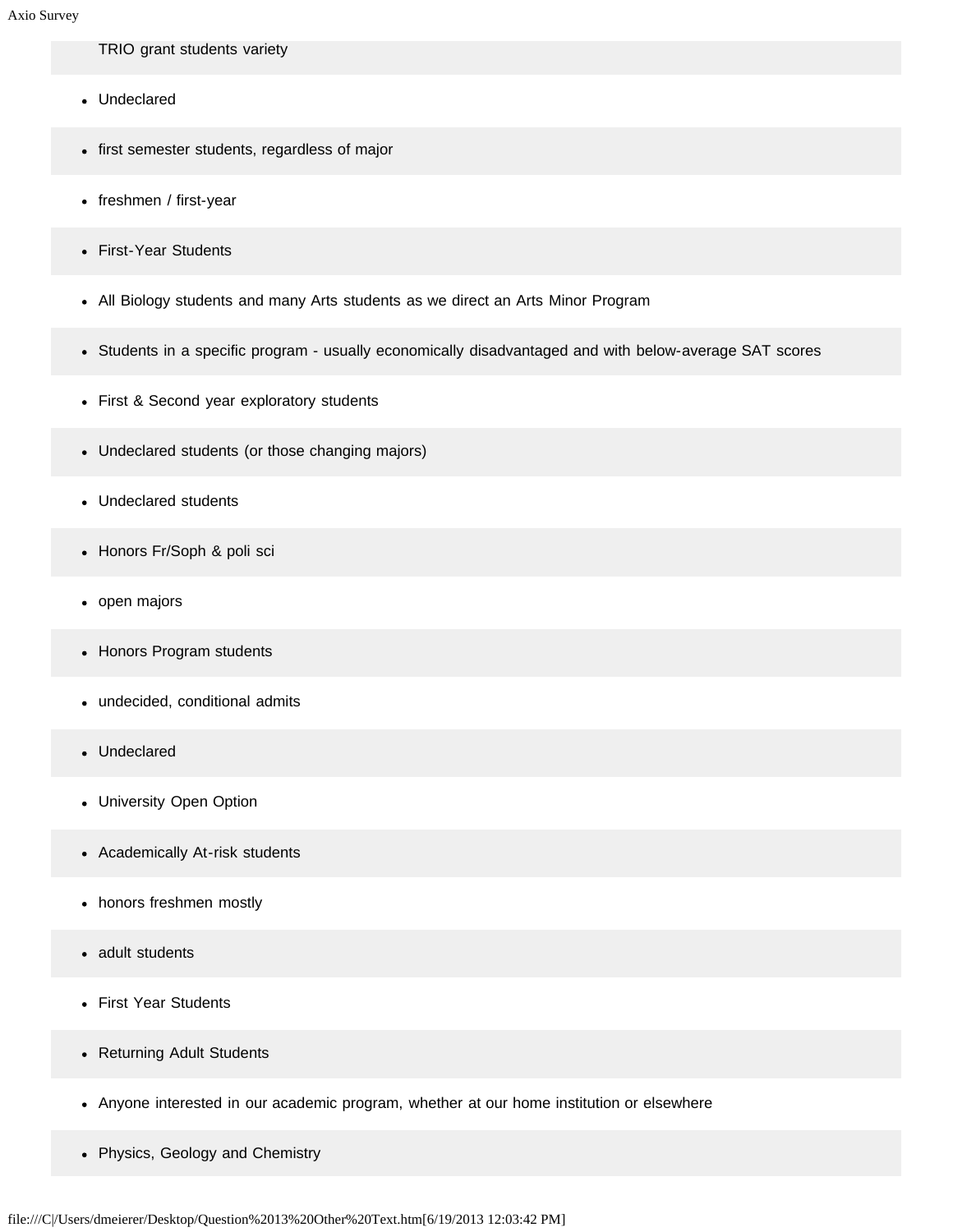- Undeclared students on discipline
- Unideclared, At-Risk, Minority, Probation
- incoming Freshman
- Departmental Honors
- first and second year students only
- student-athletes  $\bullet$
- On queston 2 I would have checked other if you had it. I do not identify with any of the groups you have listed.
- and prospective students
- many undecided/undeclared students
- No Response  $\bullet$
- Honors students in all majors
- dismissed and high schools tudents
- any students taking college-level courses
- Pre-Health  $\bullet$
- Returning, freshman, etc any students interested in our health science majors
- Undecided  $\bullet$
- Business students Change of Major, Internships
- freshman  $\bullet$
- Warning, Probation, etc.
- freshman--pre-nursing and health sciences
- freshmen, sophomore, undeclared, pre-majors
- Student-athletes only (all disciplines)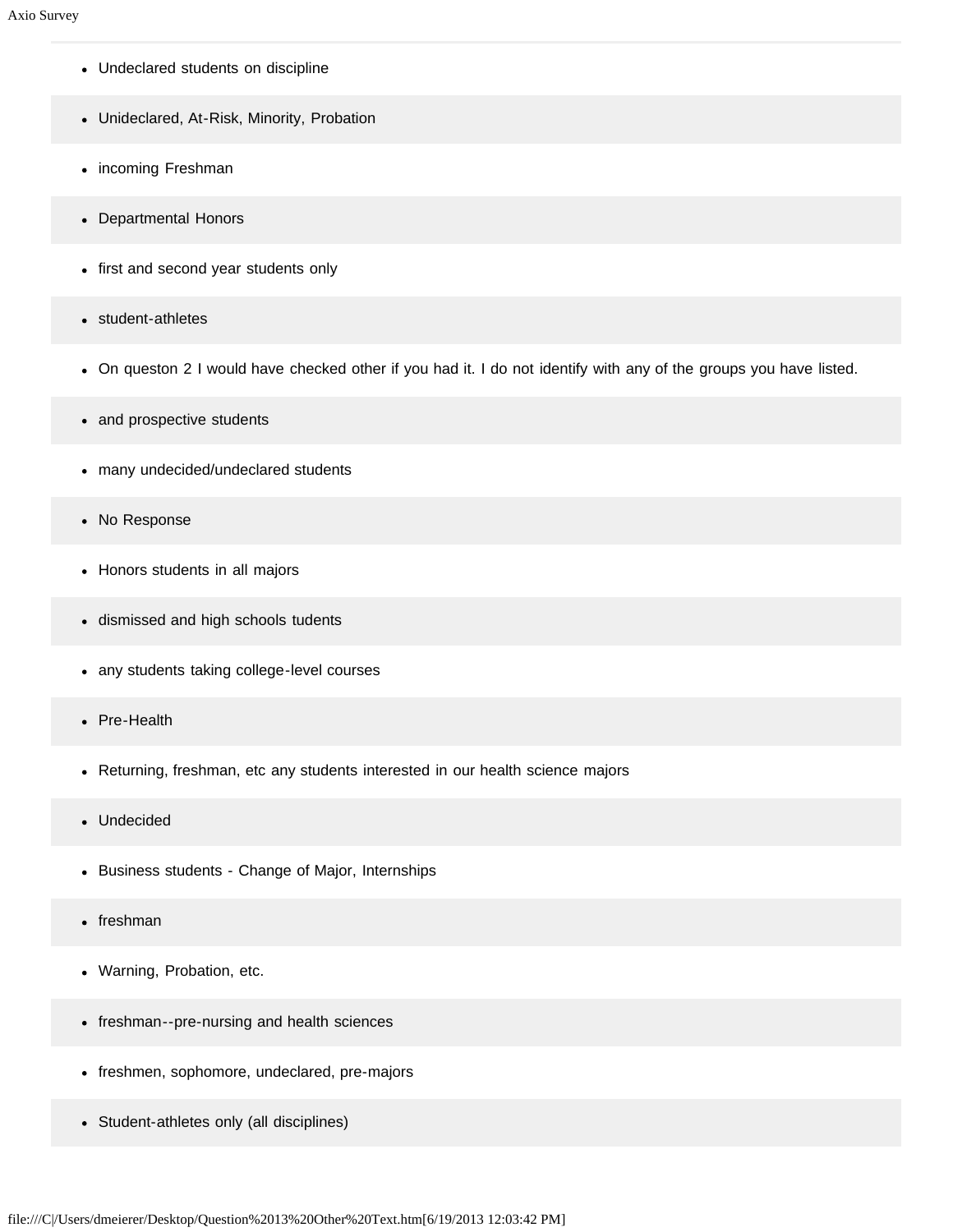Training Advisors

- Freshmen and Sophomores
- Student-Athletes
- Honors students
- sophomores through seniors
- adult students
- Students with disabilities
- Undeclared; Associate Degree...
- pre-nursing students
- New Students
- Undergraduate at an off campus location
- More than one major
- Studens with Disability or low income
- target population: freshmen and sophomores
- adults  $\bullet$
- All TRiO students
- potential applicants
- Adult Students
- Only advisde grad students
- Learning Support; Undecided; pre-Health
- undeclared majors
- Non-traditional; vets
- undecided and pre-certification students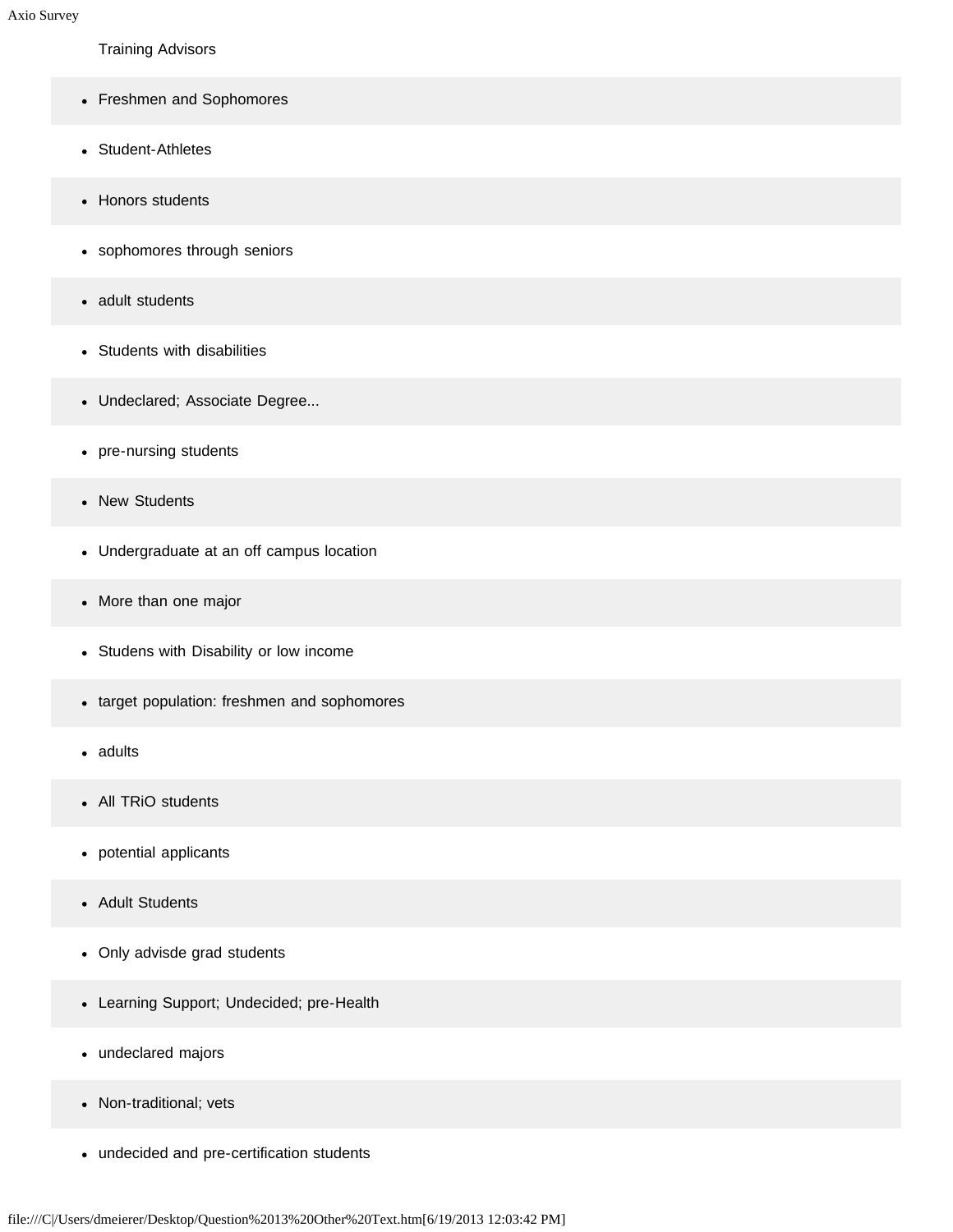- Honors & Scholars Students
- Any Freshmen and Sophomores
- first year students
- Student-Athletes
- Year 1 students only including returing students
- All undeclared majors
- Adults
- all students
- Non-matriculated, military and conditionally admitted
- undecided
- Athletes
- readmitted students
- first year students
- 2 majors
- Prospective students
- math,science, engineering
- Undeclared students
- Direct Admits
- pre-allied health programs
- first year and undeclared
- Conditionally Admitted Students
- UND, & non-degree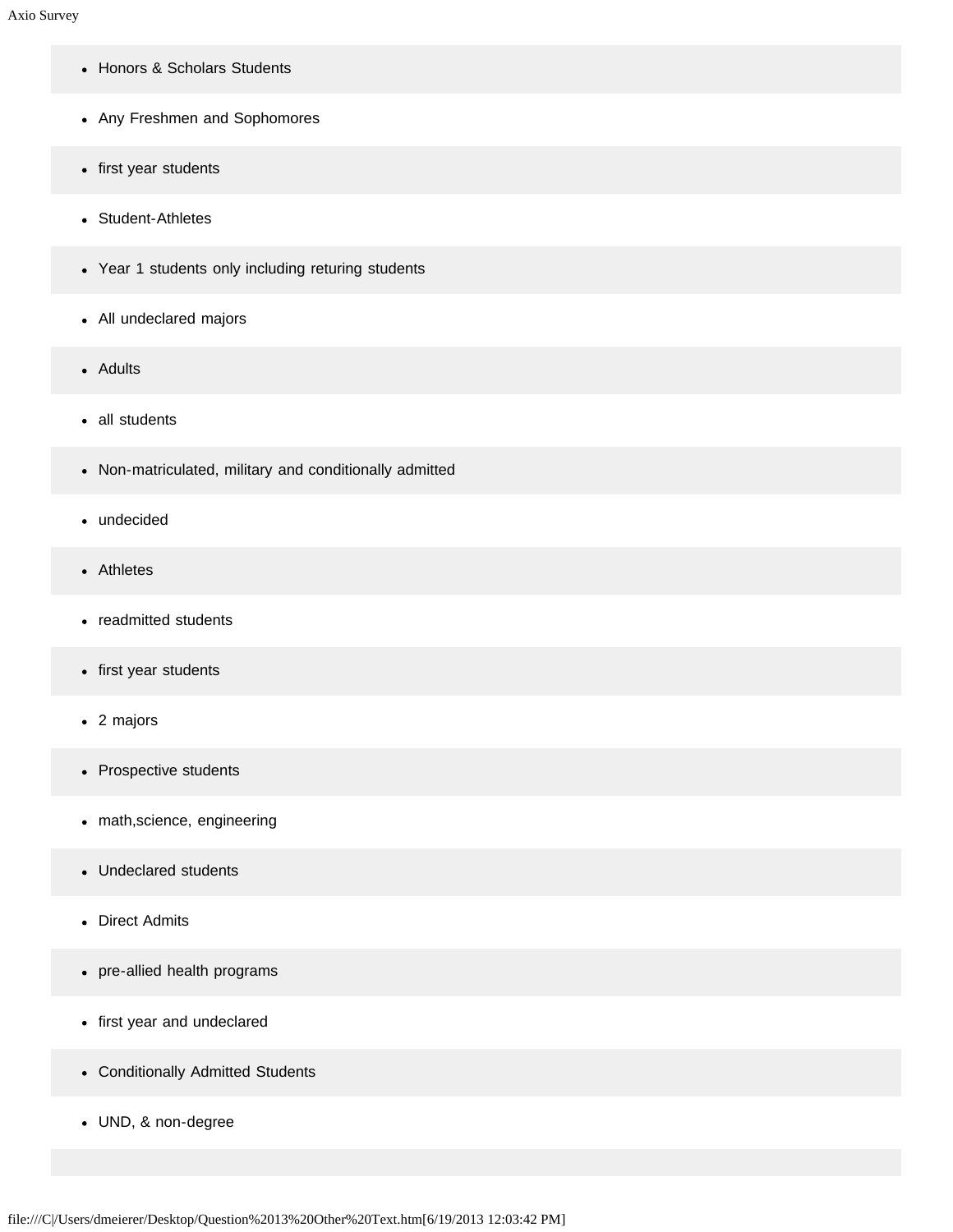Pre-nursing, pre-health professions

- Undecided First-Year Students
- First-year students and changes of major, prospective students
- undeclared
- part-time
- Older, returning students
- Computer Science Majors
- Undeclared
- freshmen
- All of the above, but specifically, any student who wishes to include Sociology in his/her program.
- athletes all majors
- Multicultural Students
- all undergraduate students
- Fine Arts undergrads
- pre-professional health sciences  $\bullet$
- First-Year
- Adult STudents  $\bullet$
- non-traditional  $\bullet$
- Undecided that have chosen not to declare or are not eligible to declare
- Undecided Majors
- We share advising responsibilites with faculty in our College (the College of Arts and Sciences).
- Students in academic difficulty
- undecided students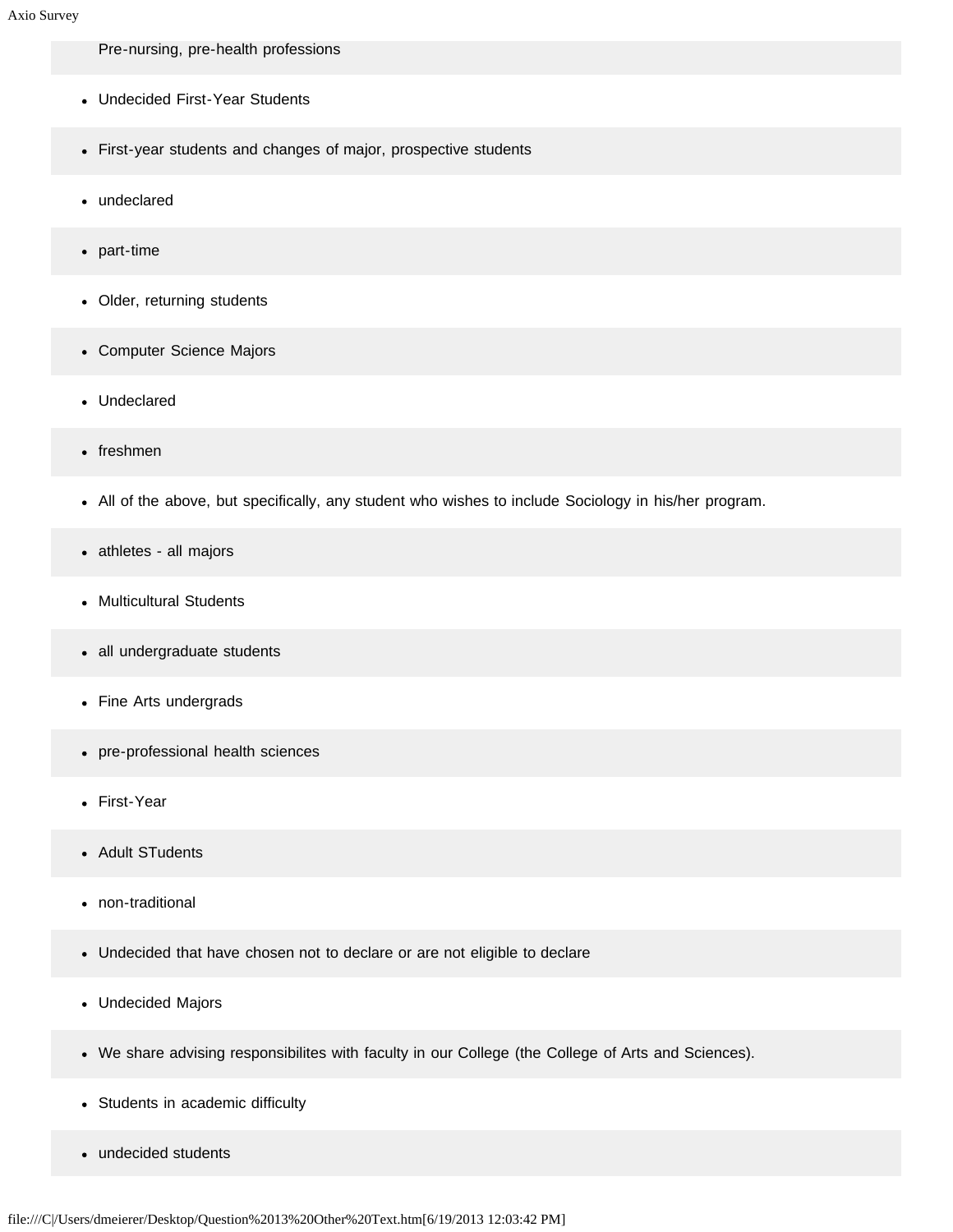- First time freshmen
- Health Occupation Students
- Prospective Students
- Probation/Suspension, not basic skills complete
- Anyone but nursing students
- low income or students with disabilities
- Students before they have been accepted into thier college
- psychology
- First year and undecided
- Undeclared, probation
- ESL Students
- first-year undeclared
- Pre-Major students
- advise graduate students  $\bullet$
- Students enrolled in several majors in the Degree Program  $\bullet$
- Pre-Majors and General Studies/Undecided Students
- Returning Adult Students
- Anyone interested in my department's degree, until they are admitted. Then they go to another advisor.
- All Freshman
- students interested in one major
- No Response
- Scholarship students and probation students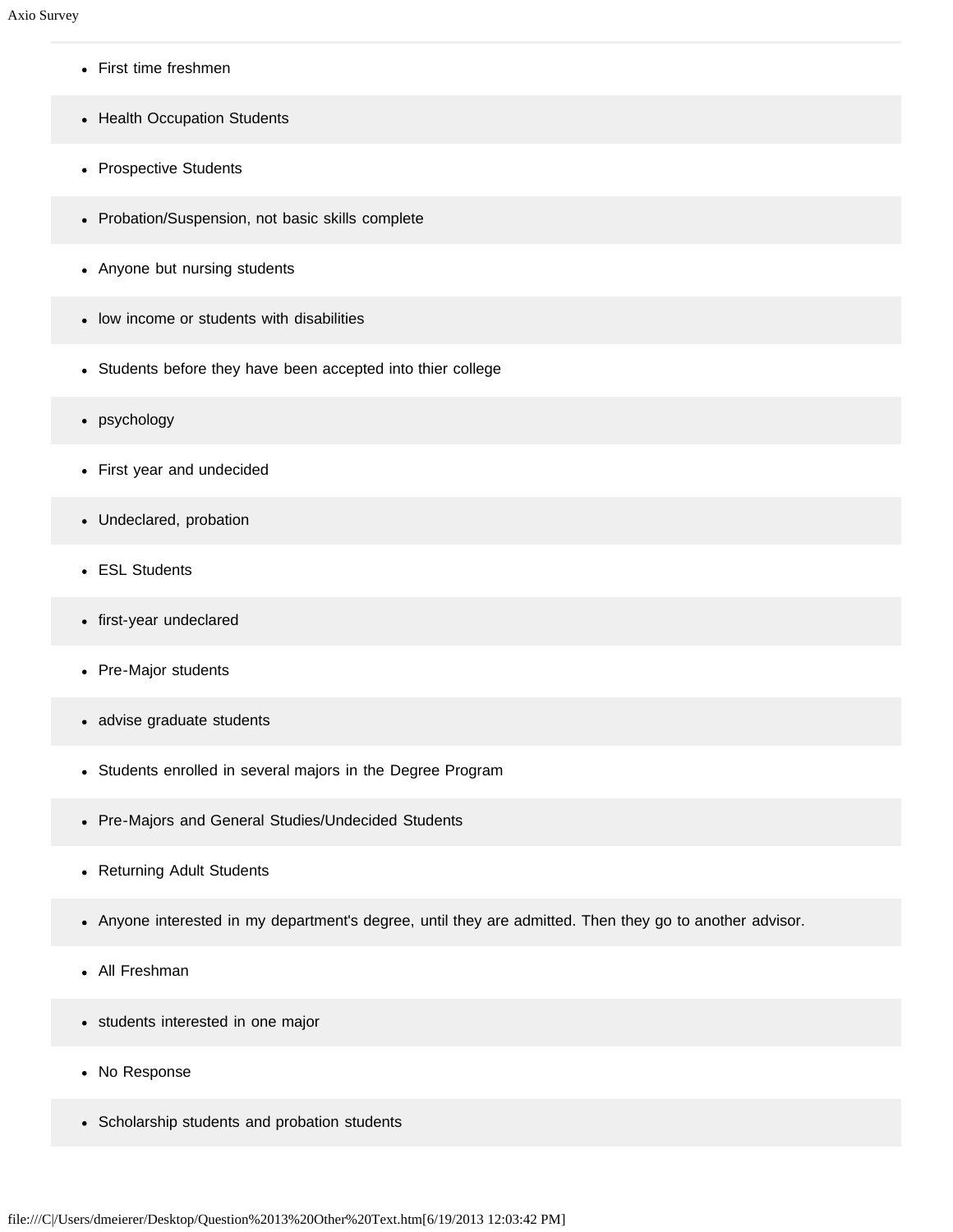scholastic standards, new freshmen, prospective students, major exploration students

- GENL majors with walk-in advising available to all students for additional help and referrals
- exploratory students
- First Year Students
- Undecided students
- First time Freshman and Transfer Students
- all students except graduate students
- Honor
- Undeclared
- Undecided students, students who do not meet all admissions requirements and underprepared students in any major (many of whom are first generation).
- Primarily freshmen and sophomores
- Juniors (60-90 credit hours)
- Honors students
- academic difficulty  $\bullet$
- any undergrad
- degree  $\bullet$
- Mainly all students except School of Music students
- non-traditional  $\bullet$
- Low Income & Disability
- all majors & minors in my School
- students within my dept.
- Freshmen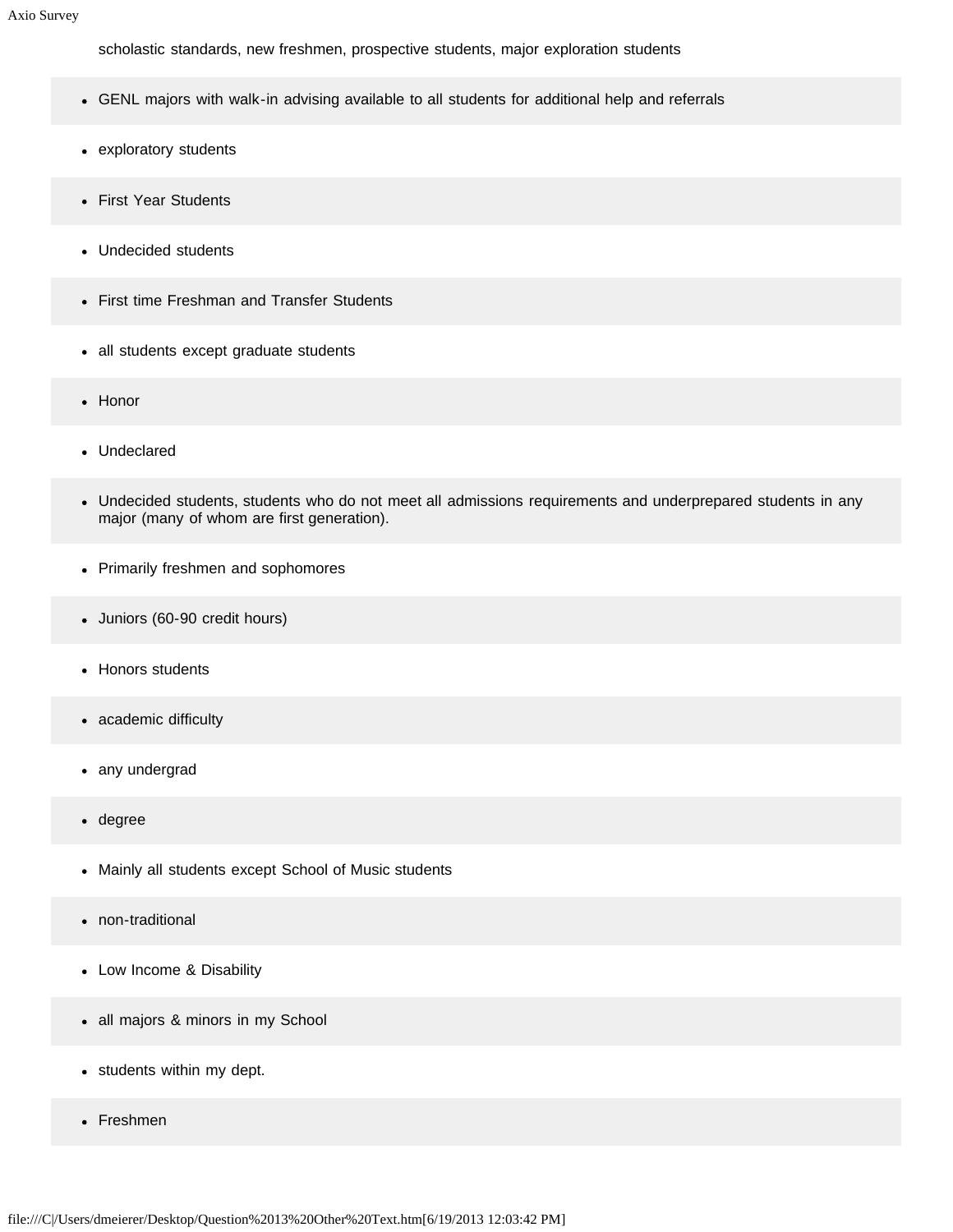#### Pre-Admits/Developmental

- primarily 1st & 2nd yr
- All pre-professional areas
- prospective students/parents
- students enrolled on any of our institutions campus in a specific college/school
- exploratory students
- freshman
- undeclared and exploring majors
- undeclared
- At-Risk Students
- all undergraduates at our institution
- Pre-Service Teachers
- athletes
- international students
- adults that fit any of the above as well as non-degree
- student athletes
- Pilot program that aims to raise comm.college graduation rates
- Undeclared and change-of-major students
- all students in Liberal Arts  $\bullet$
- Undeclared and Freshmen  $\bullet$
- Underrepresented
- student athletes
- Military & Adult learners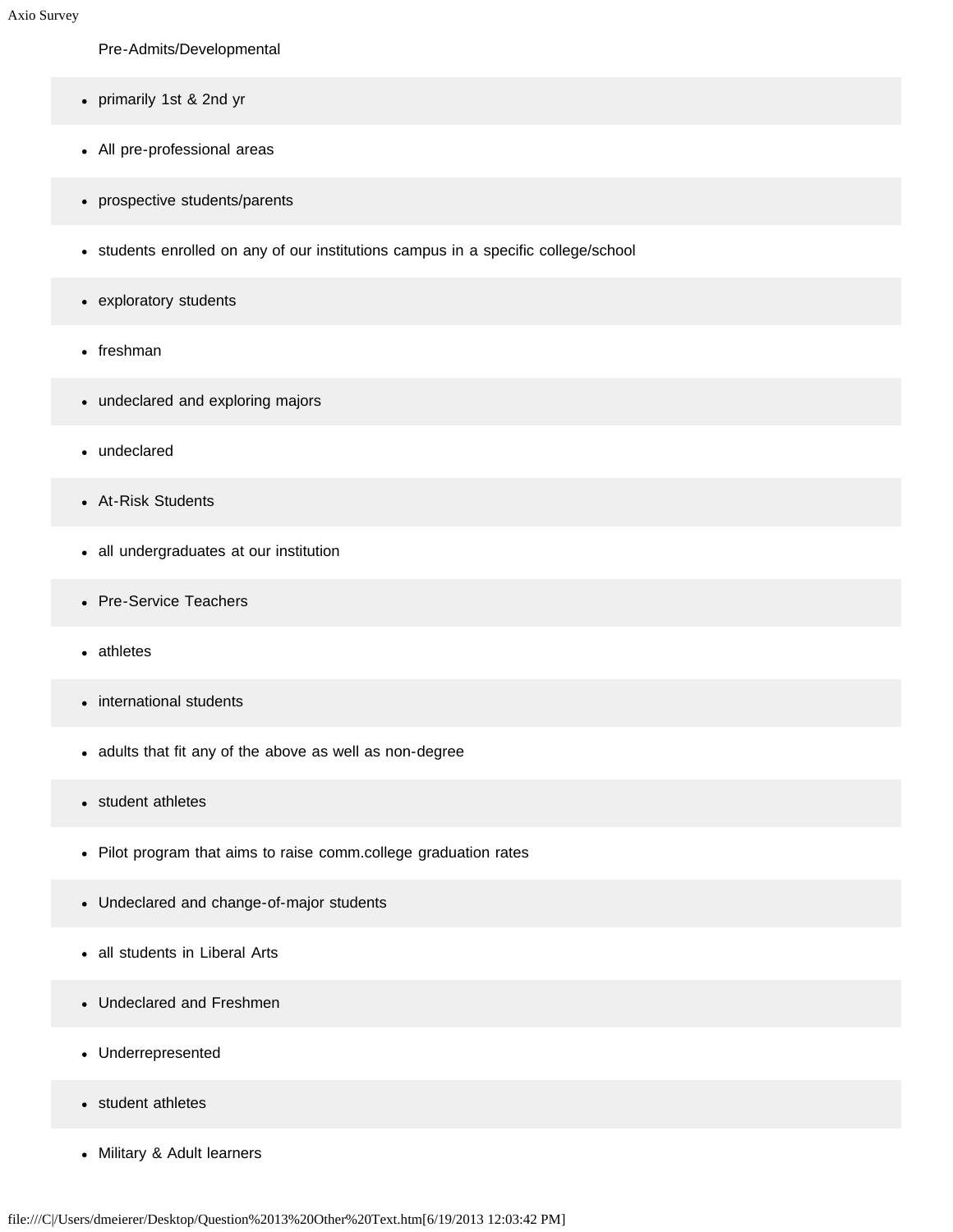- Students in designated degrees
- Majoring in Psychology
- Undecided/Undeclared majors
- First-year students
- Living-Learning Community
- undeclared students  $\bullet$
- First-year freshmen
- Undeclared, Transitioning, and Exploring
- Students not meeting state requirements for Reading, Writing, and Math; and students conditionally approved by the university.
- students in an accelerated adult business degree program (LEAD)
- all new students  $\bullet$
- Those wishing to change major to one our majors within the college.
- Adult transfer students  $\bullet$
- international
- Freshman interested in any major
- First Year Students & Undeclared
- TRIO/Student Support Student program participants
- Students enrolled in the HEOP Program
- 1st year students
- Students with an interest in becoming teachers.
- Students from other colleges and universities.
- No Response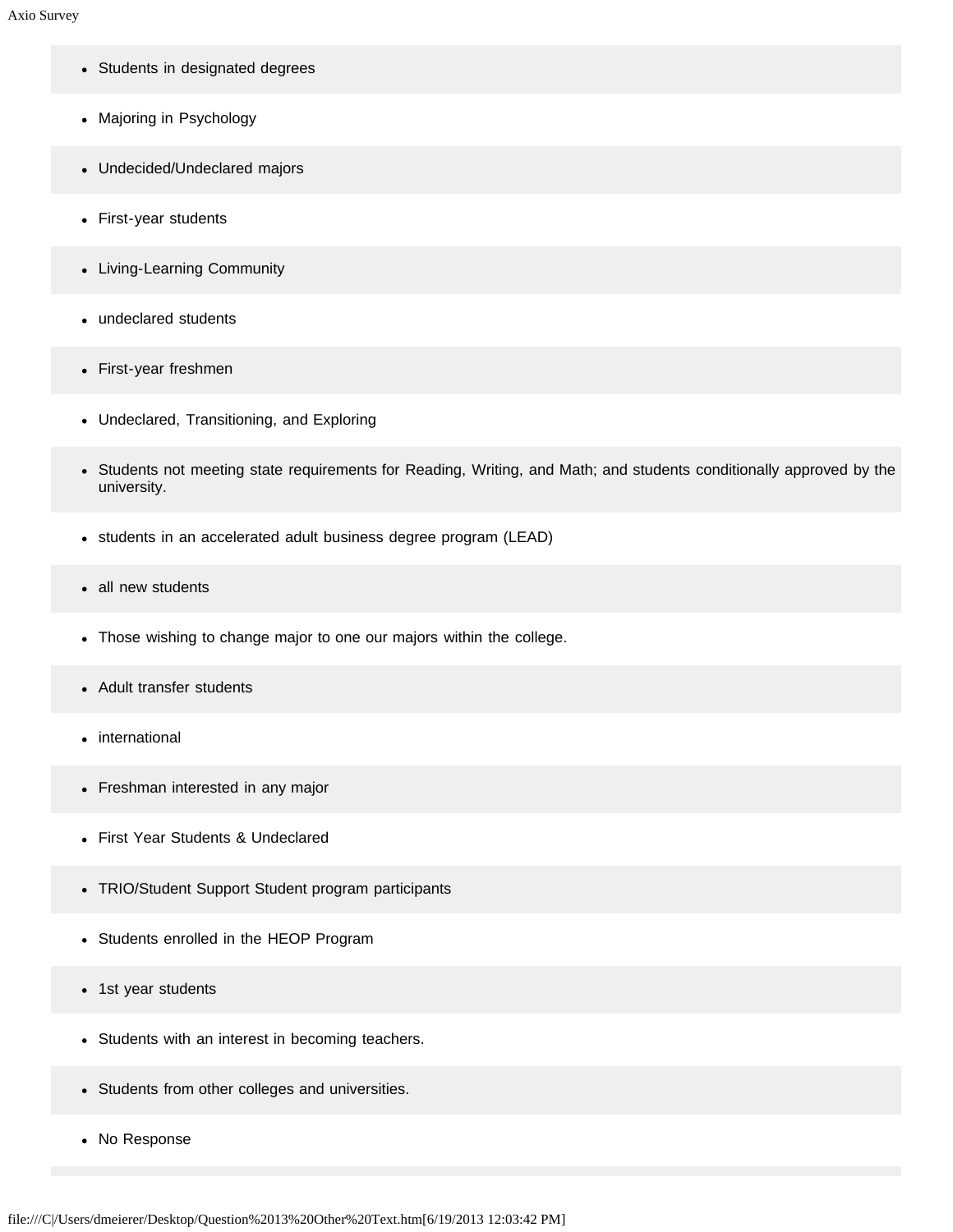- disqualified and transitional students
- Non traditional
- Honors
- Exploratory
- students admitted into a special program for the first two years
- No Response
- Undeclared
- Veterans
- At Risk Students
- At-risk students
- Business Students  $\bullet$
- Latino students who receive or have received this scholarship
- undeclared  $\bullet$
- minority students
- Undecided/Exploring students
- Student-Athletes
- Engineering
- undeclared
- pre-engineering and other schools as well as arts & sciences
- ROTC
- applied arts students
- Pre-Physical Therapy, Sports Administration
- Students and Prospective Students in my college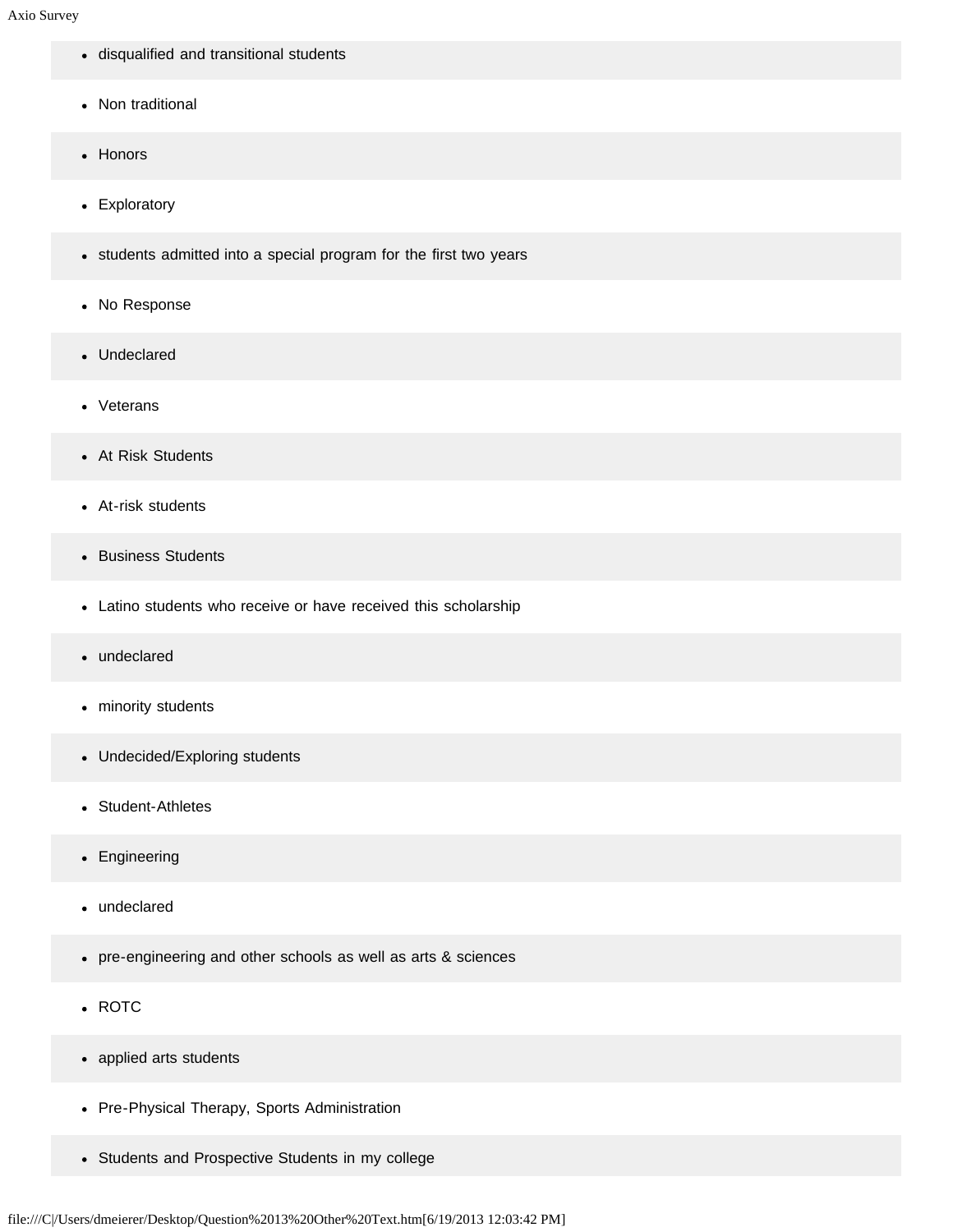- pre-business
- Adult learners
- Freshmen
- Native American
- Undeclared, students in transition to majors or other programs
- Any student interested in one of our majors
- No Response
- Pre-Vet
- recipients of a specific scholarship
- Undergraduate  $\bullet$
- undecided  $\bullet$
- undecided  $\bullet$
- adult learners
- Undecided or Undeclared
- GED, ESL
- Non-degreed (independent)
- Graduate Students
- Freshman
- Adult- Non-traditional
- High Risk, Probation, DQ, etc.
- ESL/GED students transitioning to credit courses; students enrolling in non-credit certificate programs
- First year students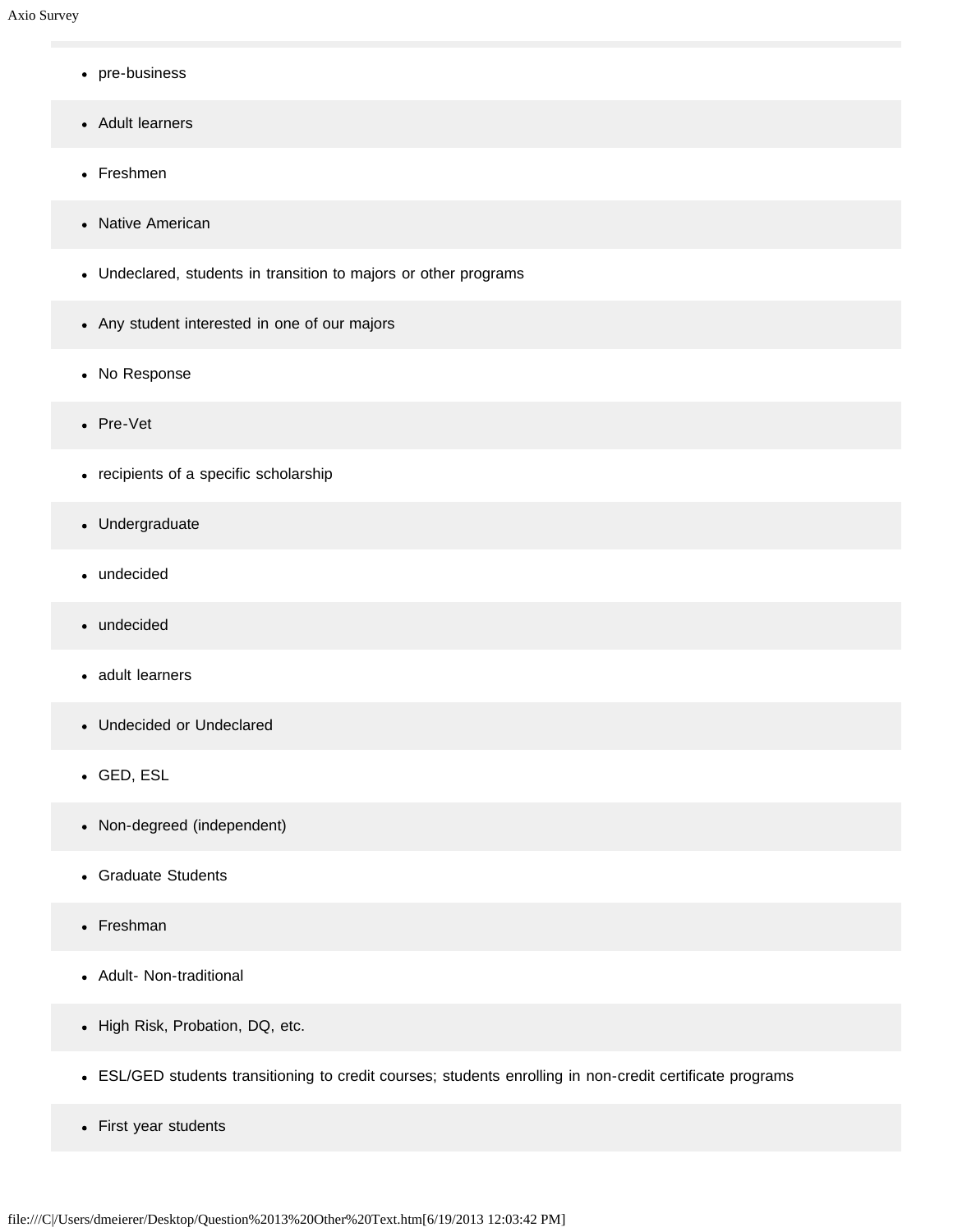Reinstated students

Close

**[Feedback](https://online.ksu.edu/Survey/public/feedback.jsp) | [Privacy](https://online.ksu.edu/Survey/public/privacy.jsp) | [Contact Us](https://online.ksu.edu/Survey/public/plain_about_us.jsp) © 2013 Axio Learning. All Rights Reserved.**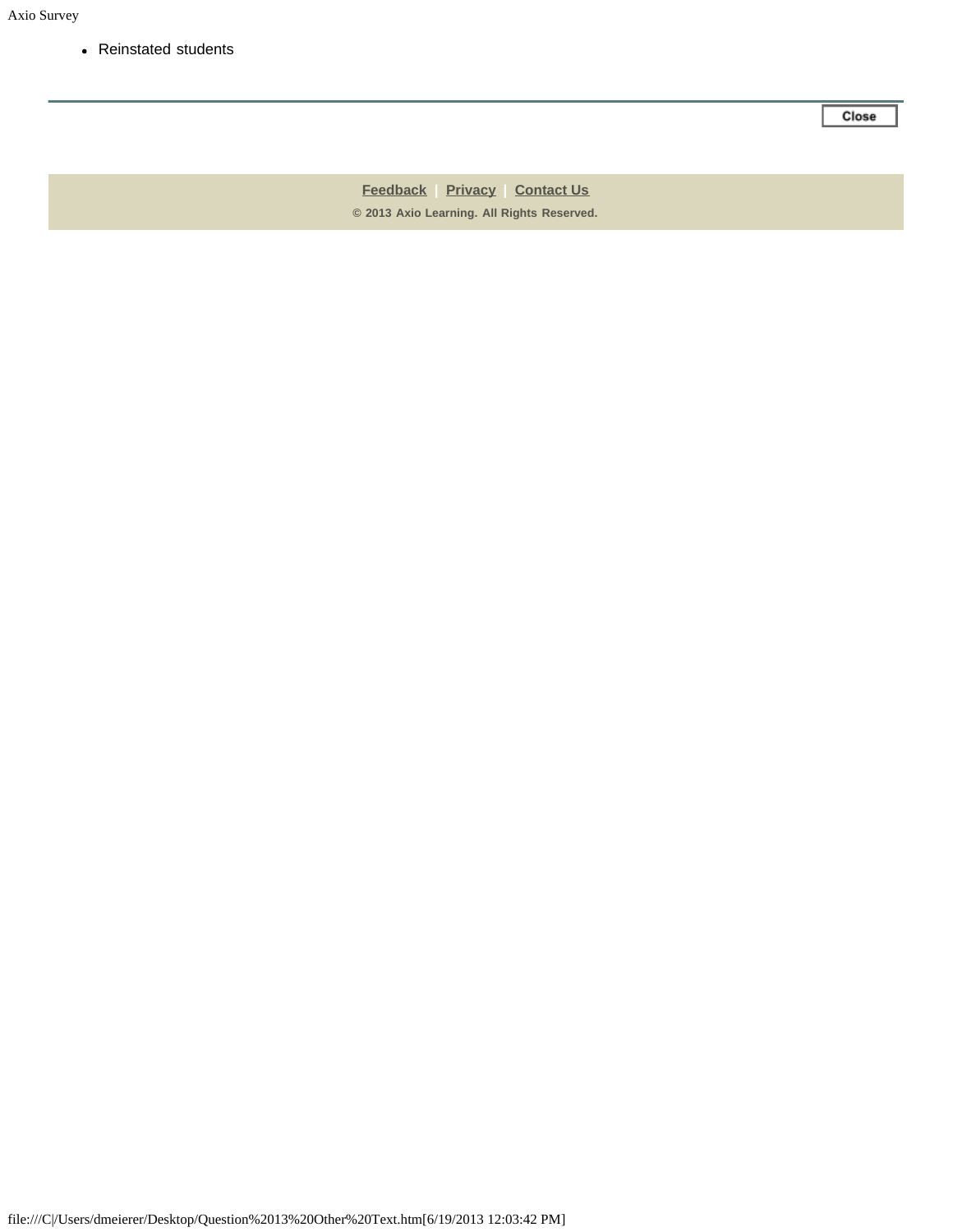# **Question 15**

| How long have you been advising students? Please list the number of years, rounding up to the nearest year. |  |                 |
|-------------------------------------------------------------------------------------------------------------|--|-----------------|
| Less than 3 years                                                                                           |  | 519<br>(26.84%) |
| 3-5 years                                                                                                   |  | 532<br>(27.51%) |
| 6-10 years                                                                                                  |  | 444<br>(22.96%) |
| 11-15 years                                                                                                 |  | 186<br>(9.62%)  |
| More than 15 years                                                                                          |  | 248<br>(12.82%) |
| N/R                                                                                                         |  | 5(0.26%)        |

# **Question 16**

| What is the usual length of your one-on-one advising sessions? |                  |  |  |
|----------------------------------------------------------------|------------------|--|--|
| Shorter than 15 minutes                                        | 78 (4.03%)       |  |  |
| 15-30 minutes                                                  | 1231<br>(63.65%) |  |  |
| 30-45 minutes                                                  | 560<br>(28.96%)  |  |  |
| Longer than 45 minutes                                         | 58 (3%)          |  |  |
| N/R                                                            | 7(0.36%)         |  |  |

### **Question 17**

Rate the importance of the following advising discussion topics in your one-on-one work with students.

# **17.1 Educating students about the benefits of higher education**

| Very unimportant                               | 123<br>(6.36%)  |
|------------------------------------------------|-----------------|
| Unimportant                                    | 176 (9.1%)      |
| neutral (neither Important or unimportant)     | 570<br>(29.47%) |
| Important                                      | 683<br>(35.32%) |
| Very important                                 | 375<br>(19.39%) |
| N/R                                            | 7(0.36%)        |
| 17.2 Helping students work through transitions |                 |
| Very unimportant                               | 50 (2.59%)      |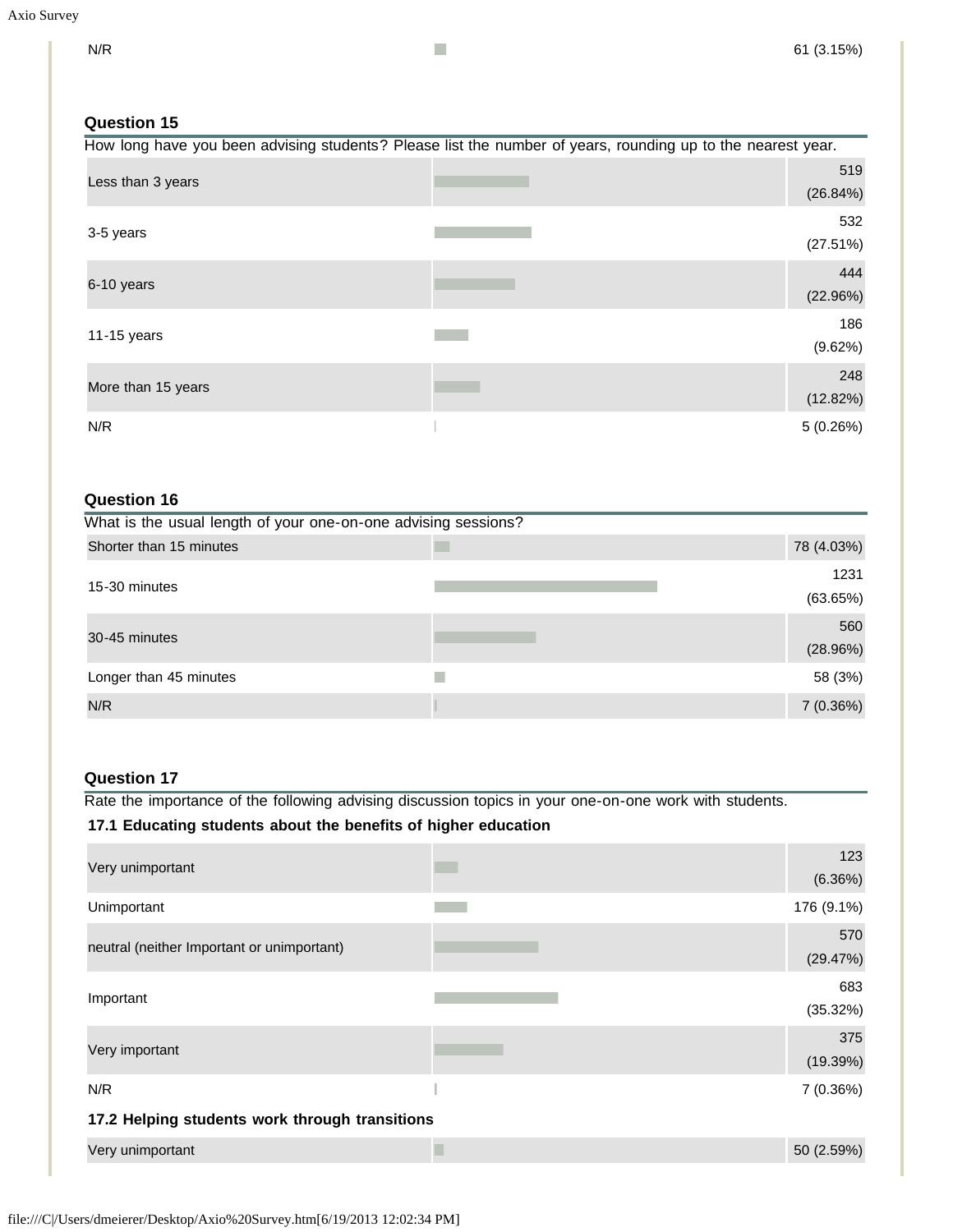Axio Survey

| Unimportant                                      | П                                                                                           | 33 (1.71%)       |
|--------------------------------------------------|---------------------------------------------------------------------------------------------|------------------|
| neutral (neither Important or unimportant)       |                                                                                             | 111              |
|                                                  |                                                                                             | (5.74%)          |
| Important                                        |                                                                                             | 751<br>(38.83%)  |
|                                                  |                                                                                             | 983              |
| Very important                                   |                                                                                             | (50.83%)         |
| N/R                                              |                                                                                             | $6(0.31\%)$      |
| 17.3 Providing accurate information to students  |                                                                                             |                  |
| Very unimportant                                 | П                                                                                           | 61 (3.15%)       |
| Unimportant                                      |                                                                                             | $2(0.1\%)$       |
| neutral (neither Important or unimportant)       |                                                                                             | $6(0.31\%)$      |
| Important                                        | in 1                                                                                        | 60 (3.1%)        |
| Very important                                   |                                                                                             | 1800             |
|                                                  |                                                                                             | (93.07%)         |
| N/R                                              |                                                                                             | 5(0.26%)         |
| 17.4 Establishing rapport with students          |                                                                                             |                  |
| Very unimportant                                 | $\Box$                                                                                      | 51 (2.64%)       |
| Unimportant                                      | П                                                                                           | 17 (0.88%)       |
| neutral (neither Important or unimportant)       |                                                                                             | 64 (3.31%)       |
| Important                                        |                                                                                             | 511<br>(26.42%)  |
| Very important                                   |                                                                                             | 1285<br>(66.44%) |
| N/R                                              |                                                                                             | $6(0.31\%)$      |
| 17.5 Helping students develop educational plans  |                                                                                             |                  |
| Very unimportant                                 | $\blacksquare$                                                                              | 52 (2.69%)       |
| Unimportant                                      | П                                                                                           | 19 (0.98%)       |
| neutral (neither Important or unimportant)       |                                                                                             | 51 (2.64%)       |
|                                                  |                                                                                             | 470              |
| Important                                        |                                                                                             | (24.3%)          |
| Very important                                   |                                                                                             | 1336<br>(69.08%) |
| N/R                                              |                                                                                             | $6(0.31\%)$      |
| <b>Question 18</b>                               |                                                                                             |                  |
|                                                  | Rate the importance of the following advising discussion topics in your work with students. |                  |
| 18.1 Institutional policies, dates and deadlines |                                                                                             |                  |
| Very unimportant                                 | Π                                                                                           | 36 (1.86%)       |
| Unimportant                                      | ×                                                                                           | 27 (1.4%)        |

neutral (neither unimportant or important) and the contract of the contract of the contract of the contract of the contract of the contract of the contract of the contract of the contract of the contract of the contract of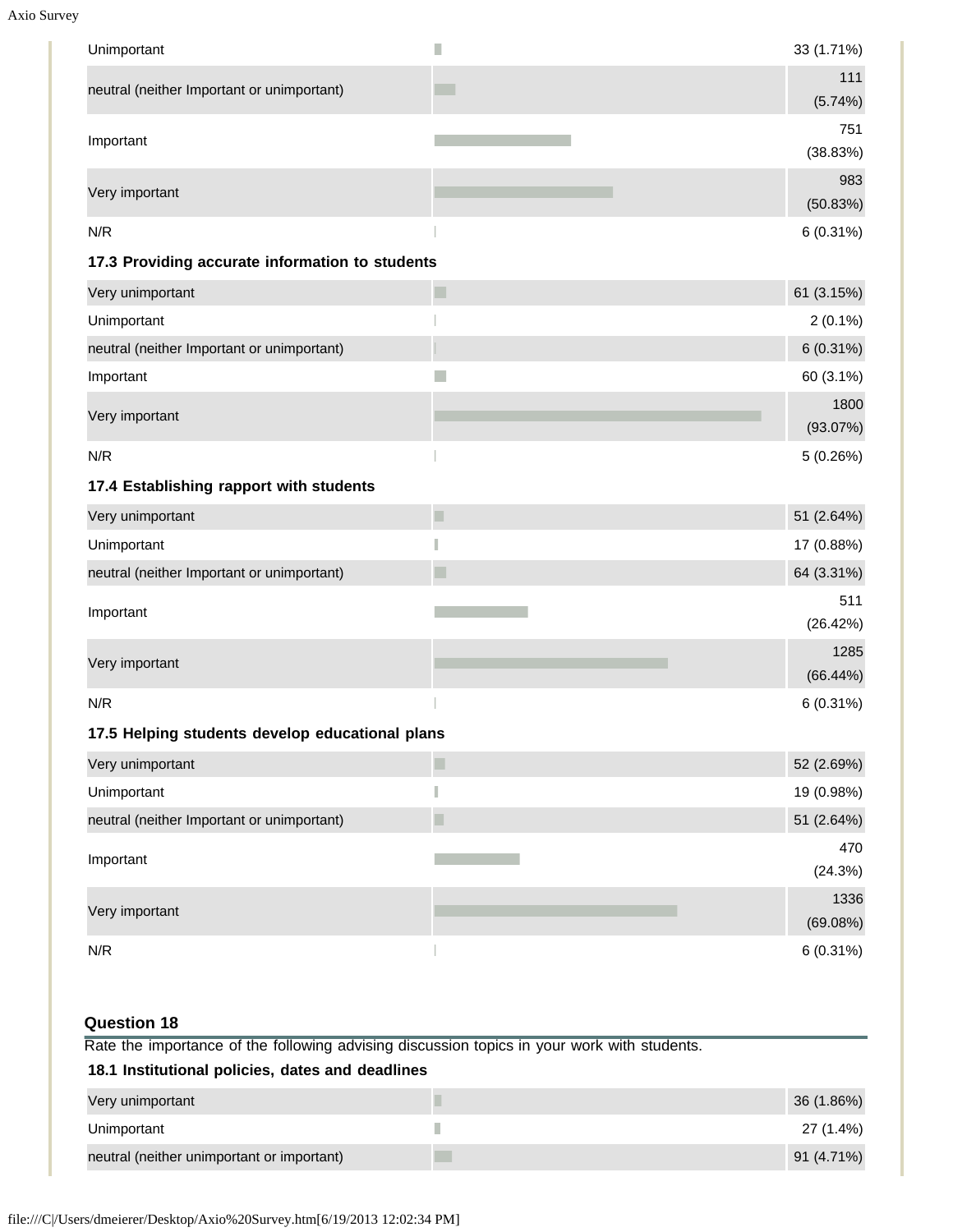```
Axio Survey
```

| Important                                                                         |                | 716        |
|-----------------------------------------------------------------------------------|----------------|------------|
|                                                                                   |                | (37.02%)   |
| Very important                                                                    |                | 1058       |
|                                                                                   |                | (54.71%)   |
| N/R                                                                               |                | 6 (0.31%)  |
| 18.2 Administrative tasks, i.e. graduation applications and grade changes         |                |            |
| Very unimportant                                                                  | <b>Tara</b>    | 78 (4.03%) |
| Unimportant                                                                       |                | 138        |
|                                                                                   |                | (7.14%)    |
| neutral (neither unimportant or important)                                        |                | 405        |
|                                                                                   |                | (20.94%)   |
| Important                                                                         |                | 848        |
|                                                                                   |                | (43.85%)   |
| Very important                                                                    |                | 458        |
|                                                                                   |                | (23.68%)   |
| N/R                                                                               | П              | 7 (0.36%)  |
| 18.3 Course scheduling and registration                                           |                |            |
| Very unimportant                                                                  | $\blacksquare$ | 49 (2.53%) |
| Unimportant                                                                       | H              | 32 (1.65%) |
| neutral (neither unimportant or important)                                        | ٠              | 77 (3.98%) |
|                                                                                   |                | 559        |
| Important                                                                         |                | (28.9%)    |
|                                                                                   |                | 1211       |
| Very important                                                                    |                | (62.62%)   |
| N/R                                                                               |                | 6 (0.31%)  |
| 18.4 Referrals to campus resources such as student accounts and placement testing |                |            |
|                                                                                   |                |            |

| Very unimportant                           |   | 38 (1.96%)      |
|--------------------------------------------|---|-----------------|
| Unimportant                                | H | 38 (1.96%)      |
| neutral (neither unimportant or important) |   | 189<br>(9.77%)  |
| Important                                  |   | 887<br>(45.86%) |
| Very important                             |   | 774<br>(40.02%) |
| N/R                                        |   | $8(0.41\%)$     |
| 18.5 Educational and career planning       |   |                 |
| Very unimportant                           | ш | 40 (2.07%)      |
| Unimportant                                |   | 49 (2.53%)      |
| neutral (neither unimportant or important) |   | 197<br>(10.19%) |
| Important                                  |   | 744<br>(38.47%) |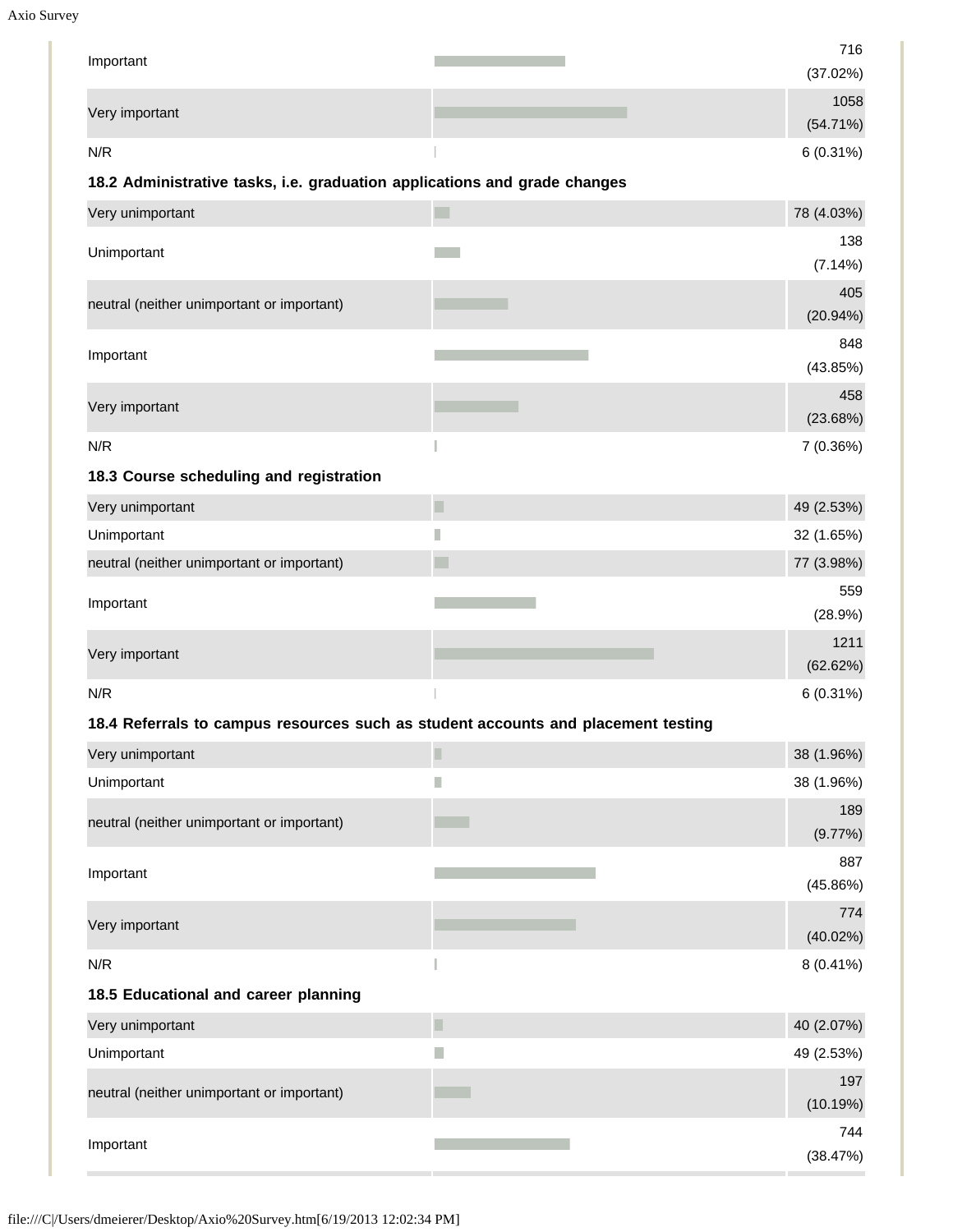Axio Survey

| Very important                                                                  |           | 898<br>(46.43%) |
|---------------------------------------------------------------------------------|-----------|-----------------|
| N/R                                                                             |           | $6(0.31\%)$     |
| 18.6 Experiential learning, i.e. internships, research, study abroad            |           |                 |
| Very unimportant                                                                | <b>In</b> | 76 (3.93%)      |
| Unimportant                                                                     |           | 163             |
|                                                                                 |           | (8.43%)         |
| neutral (neither unimportant or important)                                      |           | 518             |
|                                                                                 |           | (26.78%)<br>756 |
| Important                                                                       |           | (39.09%)        |
|                                                                                 |           | 414             |
| Very important                                                                  |           | $(21.41\%)$     |
| N/R                                                                             |           | 7 (0.36%)       |
| 18.7 Student development, i.e. study skills and critical thinking               |           |                 |
| Very unimportant                                                                | Π         | 44 (2.28%)      |
| Unimportant                                                                     |           | 101             |
|                                                                                 |           | (5.22%)         |
| neutral (neither unimportant or important)                                      |           | 325<br>(16.8%)  |
|                                                                                 |           | 842             |
| Important                                                                       |           | (43.54%)        |
|                                                                                 |           | 613             |
| Very important                                                                  |           | (31.7%)         |
| N/R                                                                             |           | 9(0.47%)        |
| 18.8 Extracurricular activities such as student organizations                   |           |                 |
| Very unimportant                                                                | . .       | 115             |
|                                                                                 |           | (5.95%)         |
| Unimportant                                                                     |           | 247<br>(12.77%) |
|                                                                                 |           | 656             |
| neutral (neither unimportant or important)                                      |           | (33.92%)        |
|                                                                                 |           | 729             |
| Important                                                                       |           | (37.69%)        |
| Very important                                                                  |           | 178 (9.2%)      |
| N/R                                                                             |           | 9(0.47%)        |
| 18.9 Referrals to campus resources such as counseling and student health center |           |                 |
| Very unimportant                                                                |           | 61 (3.15%)      |
| Unimportant                                                                     |           | 59 (3.05%)      |
| neutral (neither unimportant or important)                                      |           | 269             |
|                                                                                 |           | $(13.91\%)$     |
| Important                                                                       |           | 811             |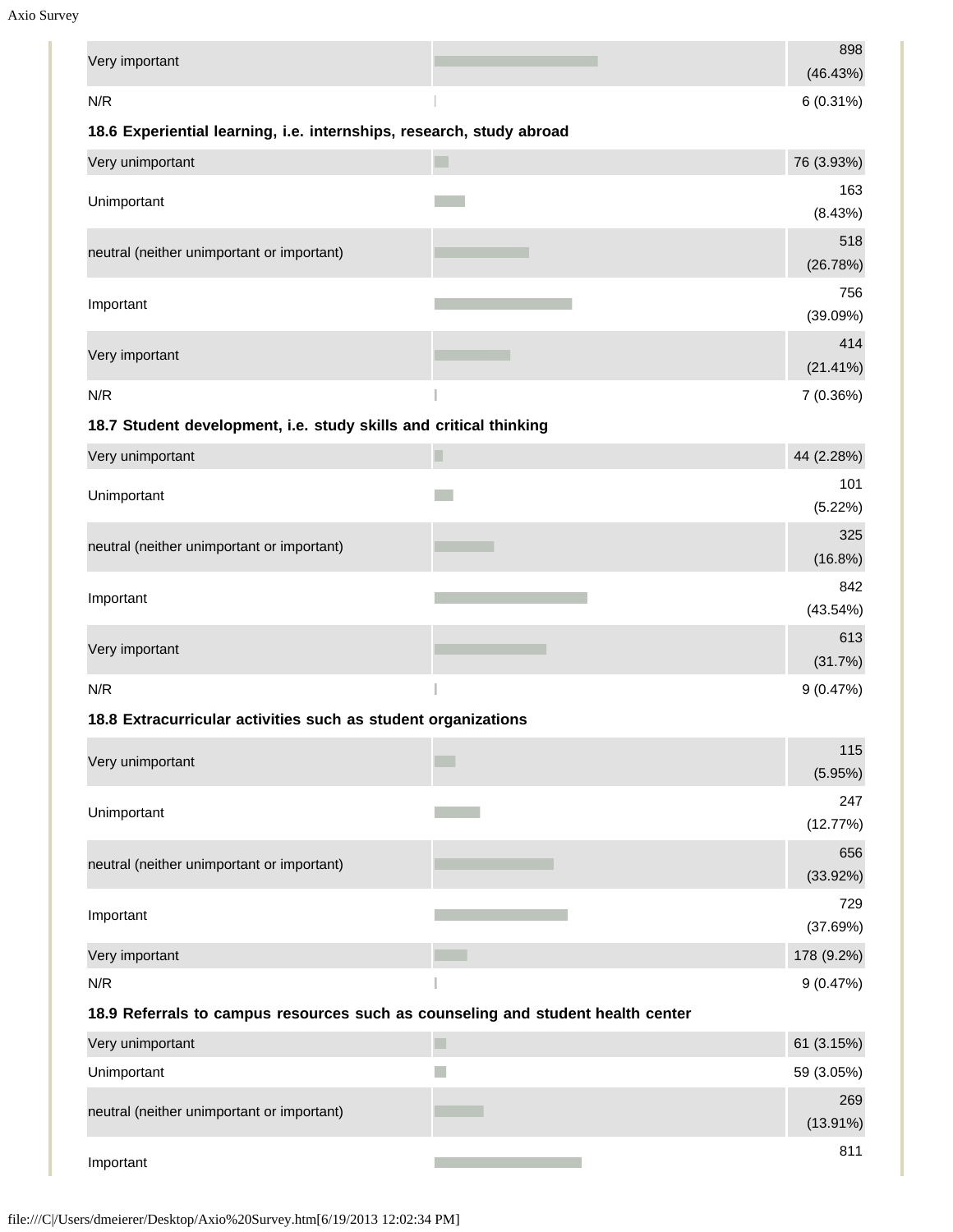(41.93%)

| 725             |
|-----------------|
| Very important  |
| (37.49%)        |
|                 |
| 9(0.47%)<br>N/R |

## **Question 19**

| Does your advising unit have written student learning objectives? |  |           |  |
|-------------------------------------------------------------------|--|-----------|--|
|                                                                   |  | 807       |  |
| Yes                                                               |  | (41.73%)  |  |
|                                                                   |  | 1097      |  |
| No                                                                |  | (56.72%)  |  |
| N/R                                                               |  | 30(1.55%) |  |

### **Question 20**

How successful have you been in helping students meet each of the following learning objectives as a result of your one-on-one work with them.

#### **20.1 Demonstrate the ability to make effective decisions concerning their degree and career goals**

| Not applicable to my situation | 65 (3.36%)       |
|--------------------------------|------------------|
| Not Successful                 | 22 (1.14%)       |
| Somewhat Successful            | 1049<br>(54.24%) |
| Successful                     | 785<br>(40.59%)  |
| N/R                            | 13 (0.67%)       |

#### **20.2 Develop an educational plan for successfully achieving their goals.**

| Not applicable to my situation | 56 (2.9%)       |
|--------------------------------|-----------------|
| Not Successful                 | 34 (1.76%)      |
| Somewhat Successful            | 715<br>(36.97%) |
| Successful                     | 1112<br>(57.5%) |
| N/R                            | 17 (0.88%)      |

#### **20.3 Demonstrate an understanding of the value of the general education requirements**

| Not applicable to my situation | 81 (4.19%)       |
|--------------------------------|------------------|
| Not Successful                 | 220<br>(11.38%)  |
| Somewhat Successful            | 1067<br>(55.17%) |
| Successful                     | 550<br>(28.44%)  |
| N/R                            | 16 (0.83%)       |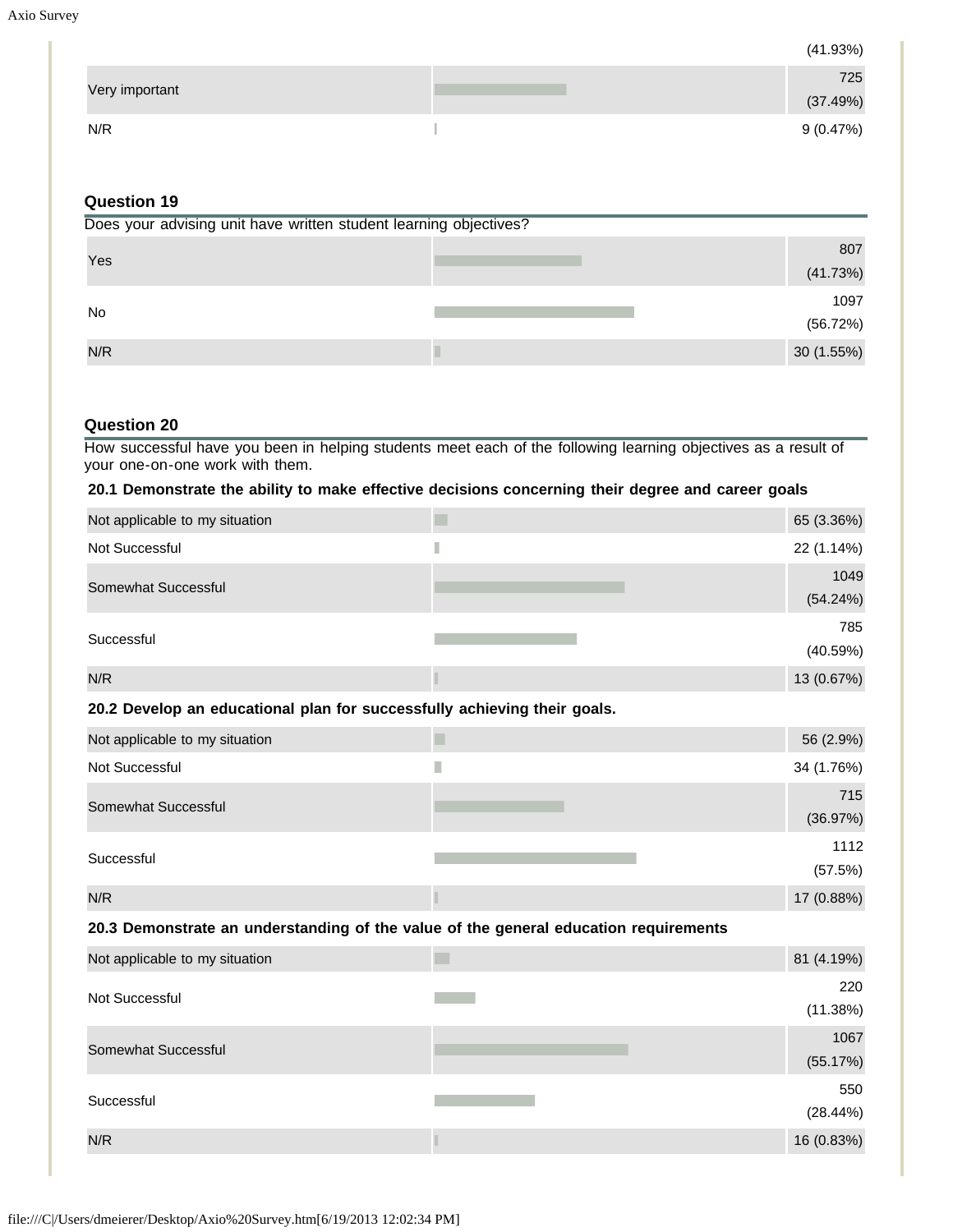**20.4 Utilize the resources and services on campus to assist them in achieving their academic, personal, and career goals**

| ana varvor yvais                                                                   |                                                                                                      |                        |
|------------------------------------------------------------------------------------|------------------------------------------------------------------------------------------------------|------------------------|
| Not applicable to my situation                                                     | П                                                                                                    | 41 (2.12%)             |
| Not Successful                                                                     |                                                                                                      | 66 (3.41%)             |
| Somewhat Successful                                                                |                                                                                                      | 1031                   |
|                                                                                    |                                                                                                      | $(53.31\%)$            |
| Successful                                                                         |                                                                                                      | 780                    |
| N/R                                                                                |                                                                                                      | (40.33%)<br>16 (0.83%) |
|                                                                                    |                                                                                                      |                        |
| 20.5 Make use of referrals to campus resources as needed                           |                                                                                                      |                        |
| Not applicable to my situation                                                     | п                                                                                                    | 46 (2.38%)             |
| Not Successful                                                                     |                                                                                                      | 62 (3.21%)             |
| Somewhat Successful                                                                |                                                                                                      | 957<br>(49.48%)        |
|                                                                                    |                                                                                                      | 847                    |
| Successful                                                                         |                                                                                                      | (43.8%)                |
| N/R                                                                                |                                                                                                      | 22 (1.14%)             |
| 20.6 Select courses each term to progress toward fulfilling their educational plan |                                                                                                      |                        |
| Not applicable to my situation                                                     | П                                                                                                    | 53 (2.74%)             |
| Not Successful                                                                     |                                                                                                      | 9(0.47%)               |
|                                                                                    |                                                                                                      | 339                    |
| Somewhat Successful                                                                |                                                                                                      | (17.53%)               |
| Successful                                                                         |                                                                                                      | 1516                   |
|                                                                                    |                                                                                                      | (78.39%)               |
| N/R                                                                                |                                                                                                      | 17 (0.88%)             |
|                                                                                    | 20.7 Be able to accurately read and effectively utilize a degree audit in their educational planning |                        |
| Not applicable to my situation                                                     |                                                                                                      | 190                    |
|                                                                                    |                                                                                                      | (9.82%)                |
| Not Successful                                                                     |                                                                                                      | 140<br>(7.24%)         |
|                                                                                    |                                                                                                      | 697                    |
| Somewhat Successful                                                                |                                                                                                      | $(36.04\%)$            |
|                                                                                    |                                                                                                      | 884                    |
| Successful                                                                         |                                                                                                      | (45.71%)               |
| N/R                                                                                |                                                                                                      | 23 (1.19%)             |
| 20.8 Graduate in a timely manner based on their educational plan                   |                                                                                                      |                        |
| Not applicable to my situation                                                     |                                                                                                      | 151                    |
|                                                                                    |                                                                                                      | (7.81%)                |
| Not Successful                                                                     | h.                                                                                                   | 41 (2.12%)             |
| Somewhat Successful                                                                |                                                                                                      | 817                    |
|                                                                                    |                                                                                                      | (42.24%)               |

**The Story** 

907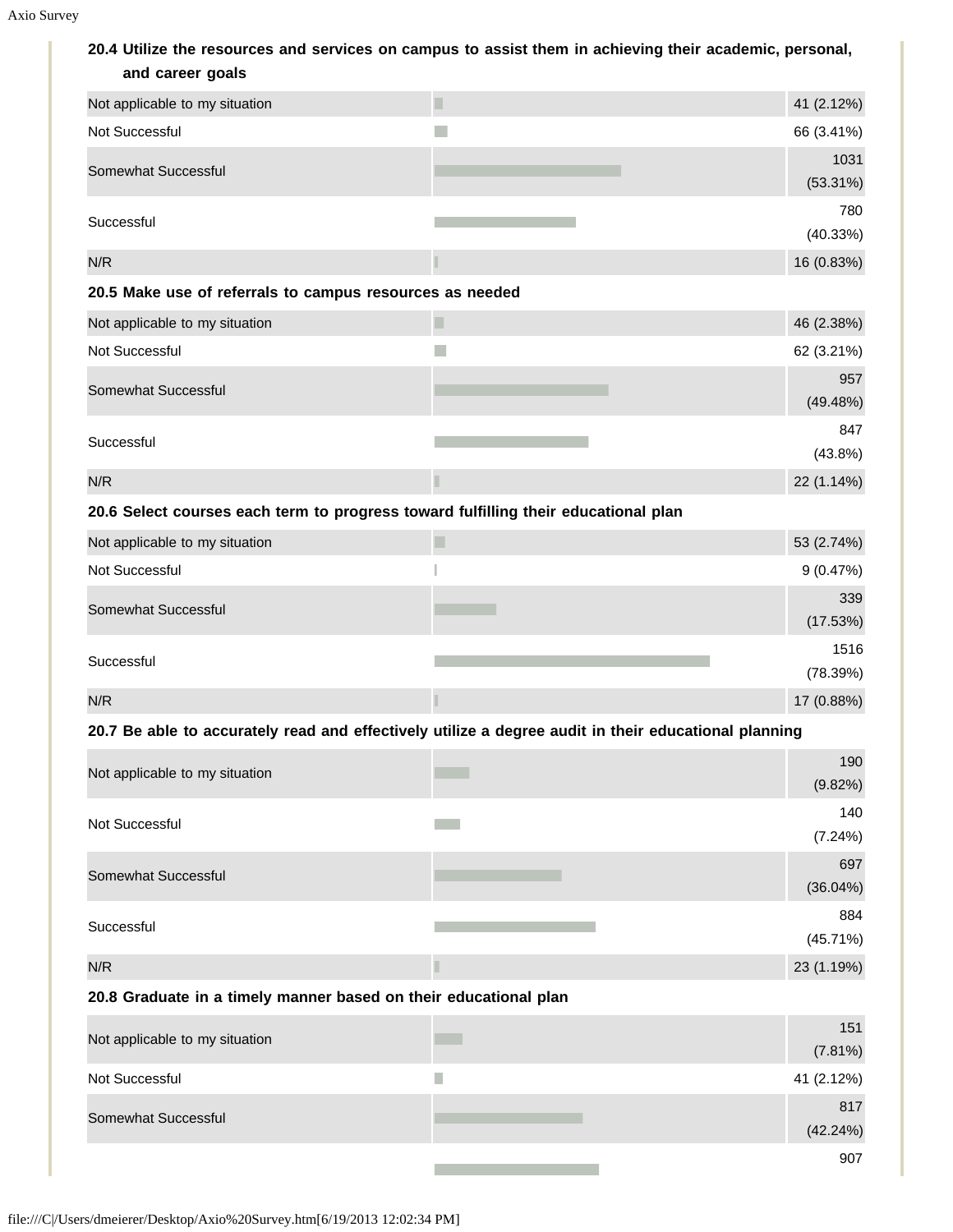Axio Survey

| Successful                                                                     |        | (46.9%)             |
|--------------------------------------------------------------------------------|--------|---------------------|
| N/R                                                                            |        | 18 (0.93%)          |
| 20.9 Demonstrate an understanding of the aims and purposes of higher education |        |                     |
| Not applicable to my situation                                                 |        | 141<br>(7.29%)      |
| Not Successful                                                                 |        | 239<br>(12.36%)     |
| Somewhat Successful                                                            |        | 1129<br>(58.38%)    |
| Successful                                                                     |        | 404<br>(20.89%)     |
| N/R                                                                            | П      | 21 (1.09%)          |
| 20.10 Interact with faculty                                                    |        |                     |
| Not applicable to my situation                                                 |        | 132<br>(6.83%)      |
| Not Successful                                                                 |        | 232 (12%)           |
| Somewhat Successful                                                            |        | 1091<br>$(56.41\%)$ |
| Successful                                                                     |        | 460<br>(23.78%)     |
| N/R                                                                            |        | 19 (0.98%)          |
| 20.11 Define their interests and abilities                                     |        |                     |
| Not applicable to my situation                                                 |        | 76 (3.93%)          |
| Not Successful                                                                 |        | 123<br>(6.36%)      |
| Somewhat Successful                                                            |        | 1119<br>(57.86%)    |
| Successful                                                                     |        | 596<br>(30.82%)     |
| N/R                                                                            | П      | 20 (1.03%)          |
| 20.12 Critically evaluate their academic progress                              |        |                     |
| Not applicable to my situation                                                 | $\Box$ | 54 (2.79%)          |
| Not Successful                                                                 |        | 116 (6%)            |
| Somewhat Successful                                                            |        | 926<br>(47.88%)     |
| Successful                                                                     |        | 821<br>(42.45%)     |
| N/R                                                                            |        | 17 (0.88%)          |
| 20.13 Communicate meaning for their college experience                         |        |                     |
| Not applicable to my situation                                                 | a s    | 110<br>(5.69%)      |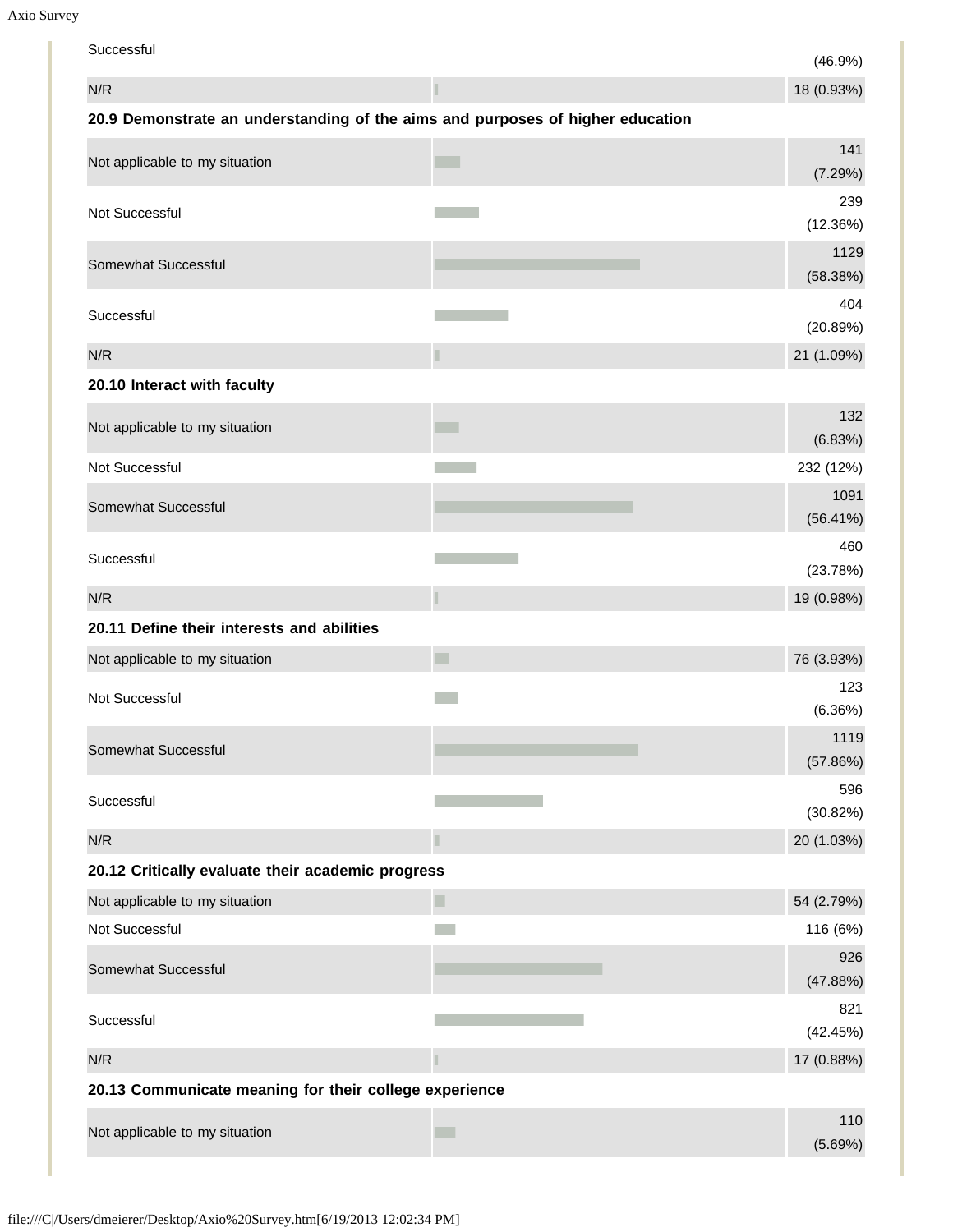Axio Surv

| Not Successful                                    |                                                                                                                                                                                                                                                                                                                                 | 263<br>(13.6%)  |
|---------------------------------------------------|---------------------------------------------------------------------------------------------------------------------------------------------------------------------------------------------------------------------------------------------------------------------------------------------------------------------------------|-----------------|
|                                                   |                                                                                                                                                                                                                                                                                                                                 | 1125            |
| Somewhat Successful                               |                                                                                                                                                                                                                                                                                                                                 | (58.17%)        |
| Successful                                        |                                                                                                                                                                                                                                                                                                                                 | 409<br>(21.15%) |
| N/R                                               |                                                                                                                                                                                                                                                                                                                                 | 27 (1.4%)       |
| progress through the degree and career selection. | This is related to virtually all of the above: Progressively assume greater personal responsibility for<br>How about adding more qualitative items surrounding the individual such as helping with development of<br>confidence to make choices, making decisions on their own, looking at their future and making a plan, etc. |                 |
|                                                   | Maintain contact with the academic advisor, and use that person as a resource                                                                                                                                                                                                                                                   |                 |
|                                                   |                                                                                                                                                                                                                                                                                                                                 |                 |
|                                                   | I work at a small Liberal Arts College. Luckily we have the time to spend with students. I find that spending<br>an hour or so (individually) with a new student makes a big difference.                                                                                                                                        |                 |
| advising center than meet with faculty advisor.   | Having students meet with their assigned advisor. We are convenient and they would rether come to the                                                                                                                                                                                                                           |                 |
|                                                   | Taking responsibility for their choices. Having an active role in their educational planning.                                                                                                                                                                                                                                   |                 |
|                                                   | That the students make independent decisions not based on what parents or others want them to do; That<br>students schedule appointments in a timely manner and not wait until the last minute to be advised                                                                                                                    |                 |
|                                                   | Students should learn to take initiative and take ownership of their own education                                                                                                                                                                                                                                              |                 |
| student not enabling.                             | A full understanding of their role and responsibility in completing their requirements. Empowering the                                                                                                                                                                                                                          |                 |

My goal is always to assist students to become independent. I am there to help if they need or want it, but I support their efforts to take responsibility for their learning and to become independent thinkers and life long learners.

Students should be able to make self evaluations of themselves and make critical decisions regarding their own education. Advisors should be a good guide but eventually allow students to make their own decisions.

For the unit I work in, it is important for students to understand what it takes to move out of University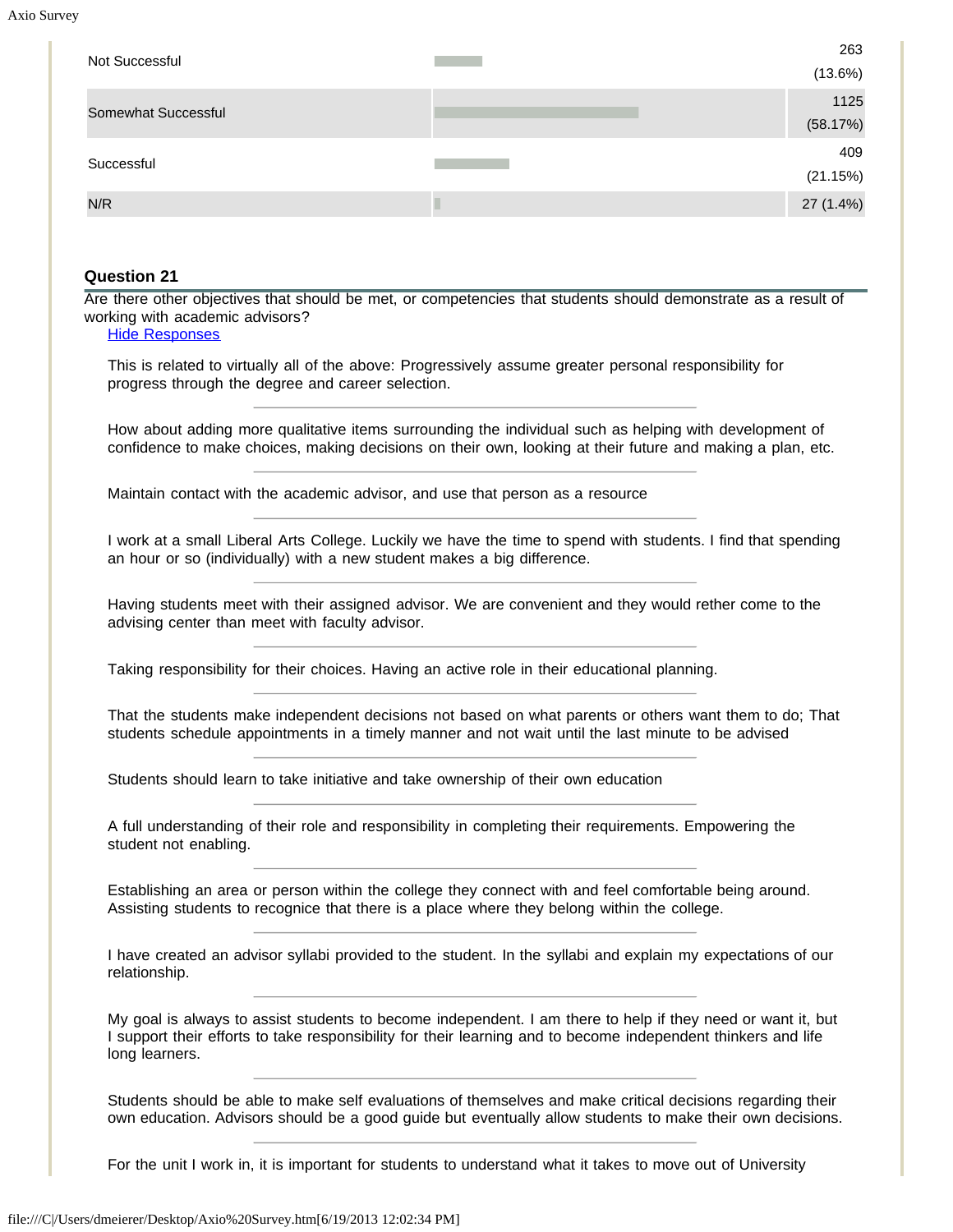College and in to their degree granting school.

Take ownership and responsibility for their education. Continue to reflect on their decisions and the effect of those decisions. Be open-minded and be willing to explore a variety of academic and career interests

become life-long learners; engage in transformative global citizenry.

increased empathy/tolerance;

Knowledge of on-line technologies such as an academic catalog or schedule of classes is often imperative to navigate course choices. We emphasize this in our unit as soon as we work with an incoming student.

The ability to realistically self-assess their skills, strengths, weaknesses, and abilities as it related to learning, and as a result adjust their study/learning strategies accordingly.

No answer.

Yes, students should understand that they have a support system within the University that can help them with their current and future academic and career endeavors.

Develop life skills, such as taking responsibility for choices and learning to comply with and respect deadlines and institutional policies

No.

self responsibility; taking ownership of their education

Become independent of one-on-one (hand holding) advising as they mature in their educational progress.

- Understand how to look up policies and procedures that affect them in given situations - Develop program map to meet requirements and be successful - Know how to access resources on campus - Know to ask advisor when in doubt!

Demonstrate an understanding of time management; have a clear idea of basic study strategies;

independence

students should take responsibility for meeting degree requirements

Selecting a major

better understanding of what is expected as a degree-seeking student

None that comes to mind at this time.

How to be professional and view the college experience as a job. take it seriously.

Increased career decision-making self-efficacy, academic self-efficacy, social integration, social identity integration, knowledge about college, understanding about life and life roles, and academic skills (not all but growth)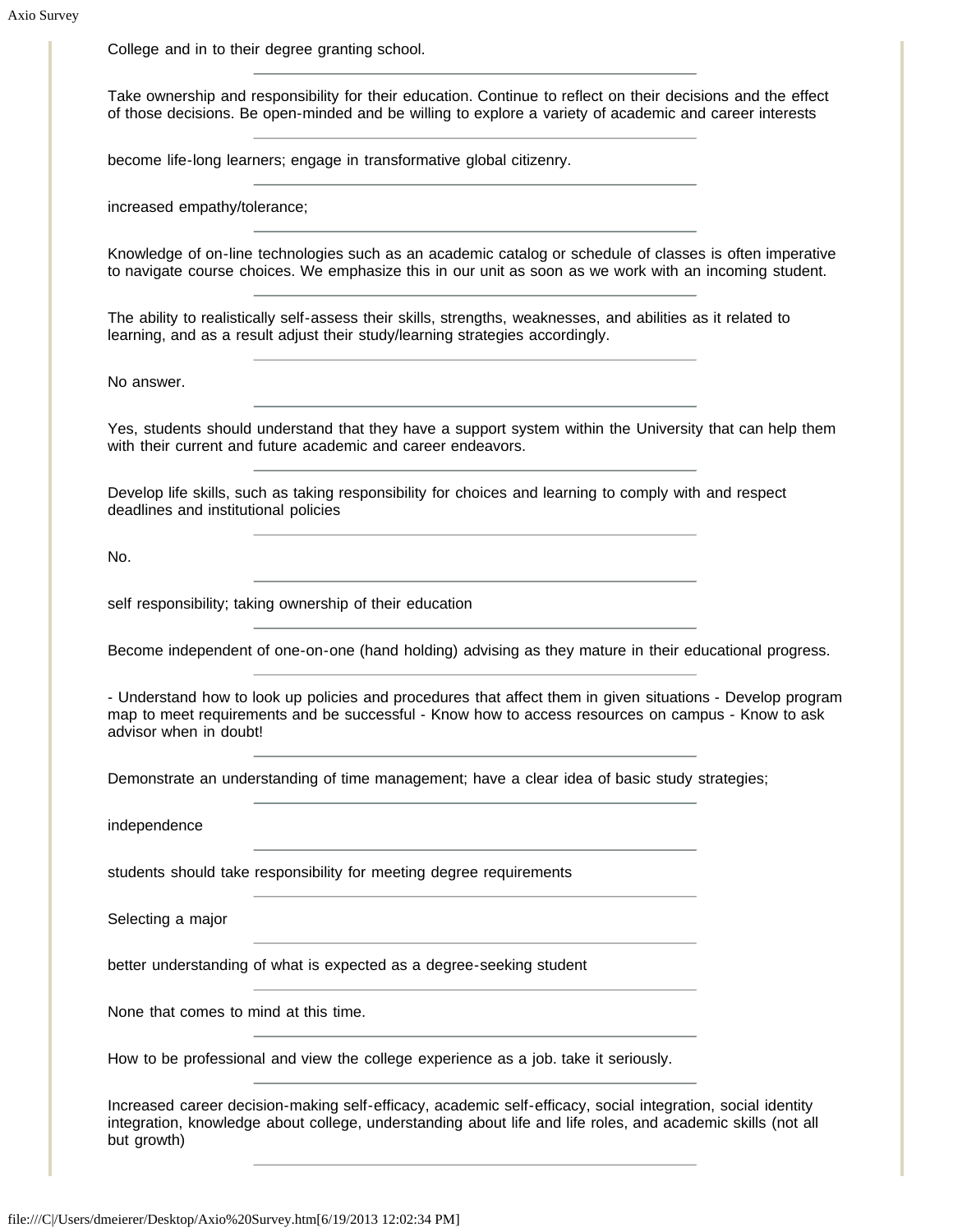Not that I can think of.

Learning to think critically on their own by making decisions concerning their educational plan.

Become self-advocates

responsible management of their academic life and program - problem solvers see learning as a life long committment and value

Understand and implement transfer issues.

Some of these questions assume the only student population being advised is the traditional age college student. There should be a category for the non-traditional adult student who is getting their degree via distance education.

We also coach them for life after college. How they can find information on their own if an advisor isn't available.

I want my students to be comfortable asking for assistance when they need it, whether it is strictly academically related or not.

I believe there should be a leadership/service to the university/college/school/department objective in there somewhere somehow.

Let the advisee know to let the advisor know what is going on in their lifes. Without that information, the advisor can not provide pertainent information.

I think your list in Question 20 covers much of what academic advising should help students accomplish (particularly 20.1, 20.2, 20.3, 20.9, and 20.12). Academic advisers can help students create meaning for their educations.

approaching each appointment in a prepared & proactive focus

Appreciate the value of lifelong learning.

Give provisionally admitted students a method of test preparation. Give students a method of managing time. Provide weekly accountability sessions for them.

Become more independent of advisors, take more personal responsibility

Students should be able to accurately assess interest and abilities in relationship to career goals. Student should be able to correctly connect assessment to major.

Study, communication and career skills

Regarding Q19: We have Departmental assessment plans which deal with student learning objectives and outcomes, not just specific to academic advising.

Become problems solvers and independent learners

Taking ownership of their college/academic experience Creating balance between the demands of academics, work, social, components of their life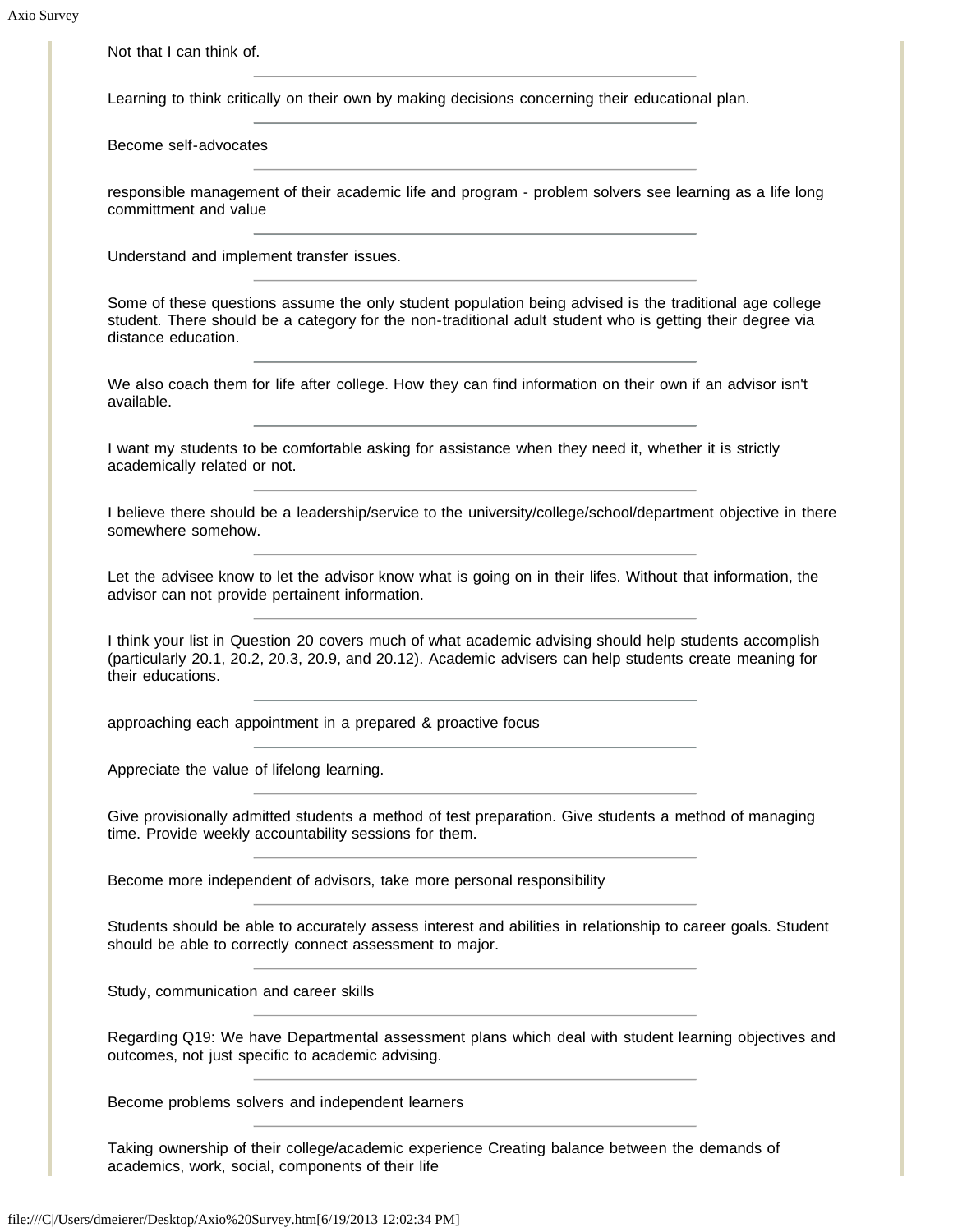to become responsible for their own success

Take the effort to make advising appointments. Register on time.

Being able to make decisions about majors, courses, and application processes are all things students should be able to do after they have spent time with an advisor.

Students should be able to coherently plan their academic progress and match their academics with their career goals.

Understand how to create a balanced schedule

Taking ownership for their education and whatever follows, whether it be additional education or employment.

transferable skills.....managing decisions regarding courses and majors....later managing complex problems in the workplace.

None

Develop an ability to seek answers to their questions about their college career, career development and to develop a comfort level in involving faculty in their course selection and success.

They should feel comfortable and welcomed in an advising office, and be given the one-on-one time needed to get all of their questions answered.

Students should be able to develop their own academic goals, and be able to understand the curriculum enough to create their own course plans.

Students should learn to become more resourceful, self-sufficient, and confident.

Demonstrate multicultural and global competencies given engineering is a field that is global in its nature and functions. Hence, we stress multicultural and global skills - communication, written, cultural, and knowledge.

Other objectives that I've worked on with students include interacting socially with other students and developing a sense of belonging to the institution.

Demonstrate the ability to effectively problem-solve, For pre-health students, demonstrate an understanding of the value of gaining community service and leadership skills.

Self-awareness of their academic strengths and weaknesses

Value life-long learning

self reliance, independence, academic goal setting

I spend a lot of time encouraging students to be independant. i.e. Look up your degree, determine which classes need to be taken next, ask for help when you need it, etc.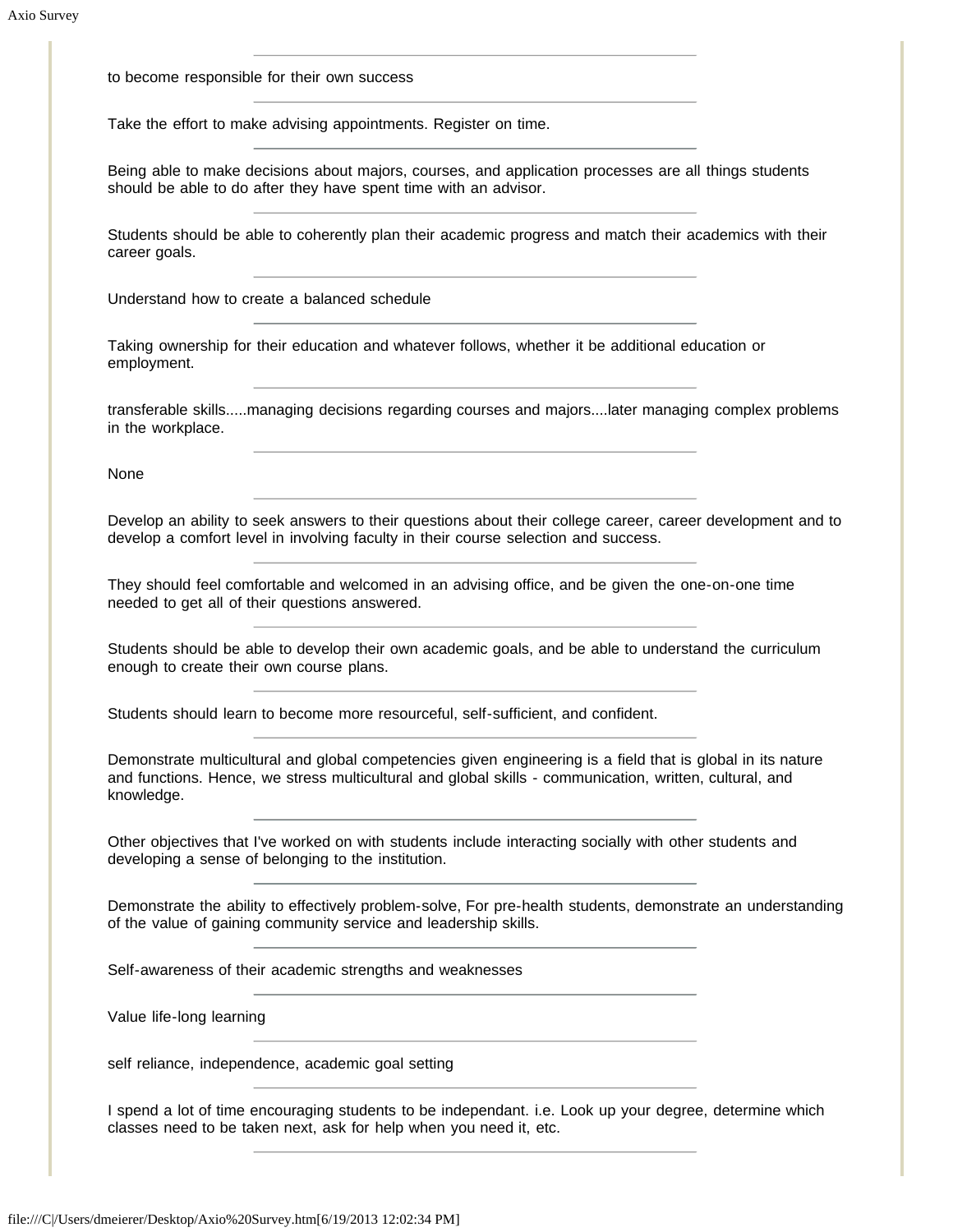-

Finding a balance between inspiration and realistic expectations. Appreciating diversity of people, opinions, and disciplinary approaches.

I don't know. Sometimes the only indication that students understand what is being explained to them or expected of them is at the moment I see the light bulb actually come on.

Learning how to prepare for an advising appointment

An understanding of the reality - how difficult the circumstances of their major are and the fit it has with their capabilities.

The student should learn to assume responsibility for their educational decisions or lack their of.

Feel more connected to the institution

Understanding the importance of adequate time studying, time management.

The above are what I hope for.

As a result of working with an advisor., students should gain independance in reaching their educational goal, ie, become less dependant upon the Advisor as they progress.

It is ok to ask for help. I work at an open enrollment institution, and many students do not ask for assistance until it is too late and there are in big academic trouble.

none

-

Becoming empowered to be accountable for their decisions and be confident to make the right choices and decisions.

N/A

I feel as though they should be able to effectively make correct course selections based on their education plans. I also feel as though they should be able to access the different services available to them and reap the benefits.

- ability to articulate their academic and life goals - be able to link their everyday actions to the achievement of their long term goals - accept responsibility for rearching areas of interest and following up on referrals

Our students should have a better understanding of who they are, who God is and what he can do through them.

Understanding a need for balance and how to create a balance between work,school and personal life.

The Academic Advisor should be a role model for professionalism, integrity, and the importance of continued education.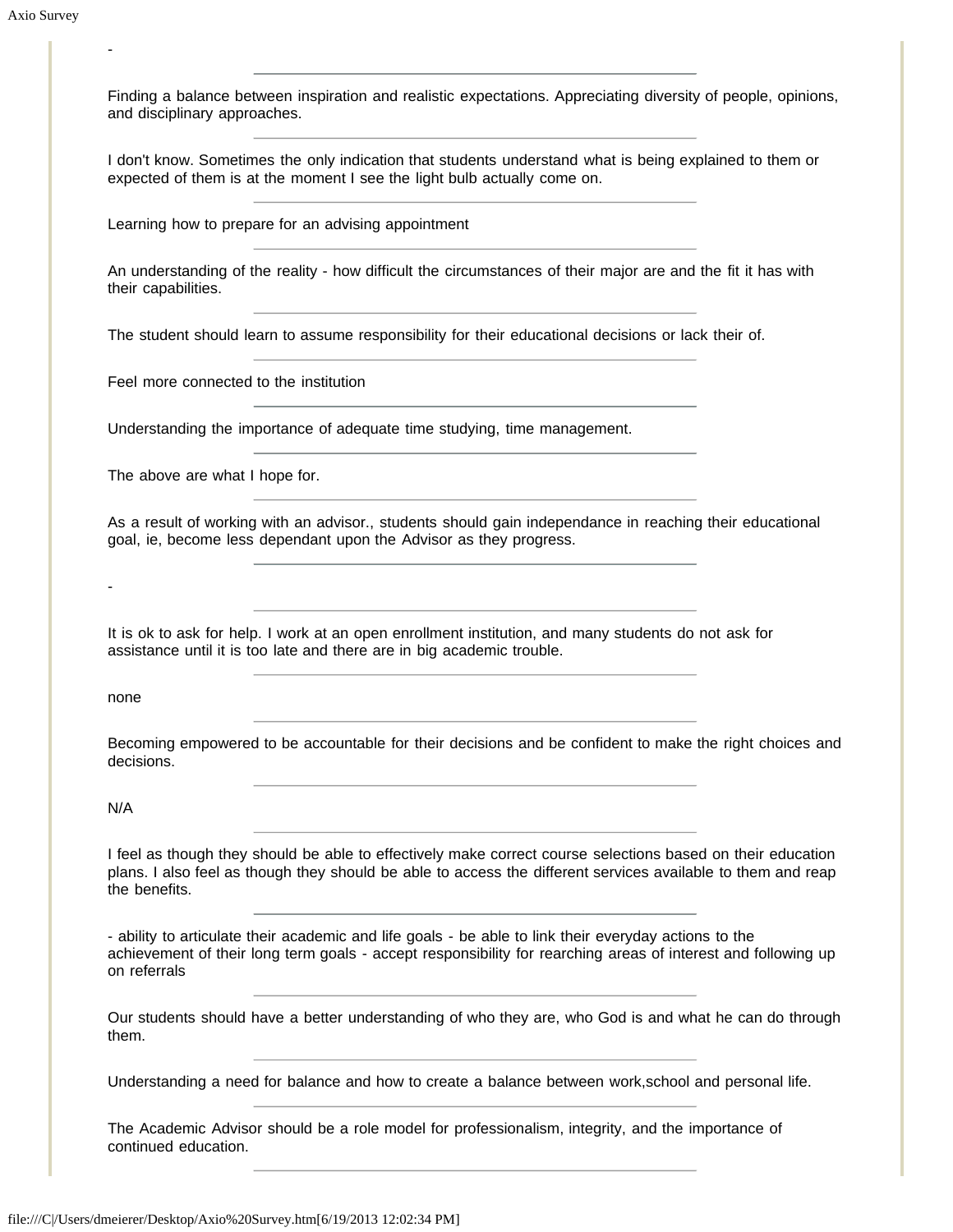Take responsibility for their own academic decisions.

helping students - plan for life after graduation - develop insight into themselves, gain overview - take responsibility for their decisions and actions

N/A

Understand the life-long learning process

most students see gen ed requirements as an inconvenience - it doesn't even matter if they are going into elem ed where that knowledge base will be impt. and necessary! I think the HS & institutions must do better explaining them

Imparting confidence in their academic choices, encouraging students to think about how to become good "citizens" when they graduate

Students should be able to self advocate and self assess.

Developing and understanding a 4-year "educational plan" that facilities reasonable course exploration, completion of core and major requirements, and permits off-campus or other "experiental" learning activities

Because I work with Exploratory Studies students, I believe it is important to help them understand who they are via personality and career assessments as well as self-reflection, in additon to mastering academia.

Demonstrate the ability to become a critical thinker in terms of their own goals and responsibilities.

Training for advisors.

Demonstrate ability to readjust goals when necessary. Demonstrate ability to handle disappointment when what a student wants is not possible due to policies at the Institution. Ability to redirect energy into attainable goals

Self-Reliance is very important. I strongly believe that students must learn how to investigate things for themselves and not rely solely on their academic advisor to hand them information.

Taking responsibility for one's actions and education. Understanding consequences of one's actions and making informed decisions.

n/a

As a result of working with me, I would like to see my students be able to become more confident in thier decision making skills and learn to take responiblity for thier education.

Utilizing appropriate technology in contacting faculty, staff and demonstrating what they have learned (email, word attachments, e-Portfolio/Portfolio, etc.).

goal setting, degree planning, critical thinking

Students will hopefully understand that a life of the mind is another benefit of a college degree. They should have the broadest definition of plagiarism, how to avoid it and (see below)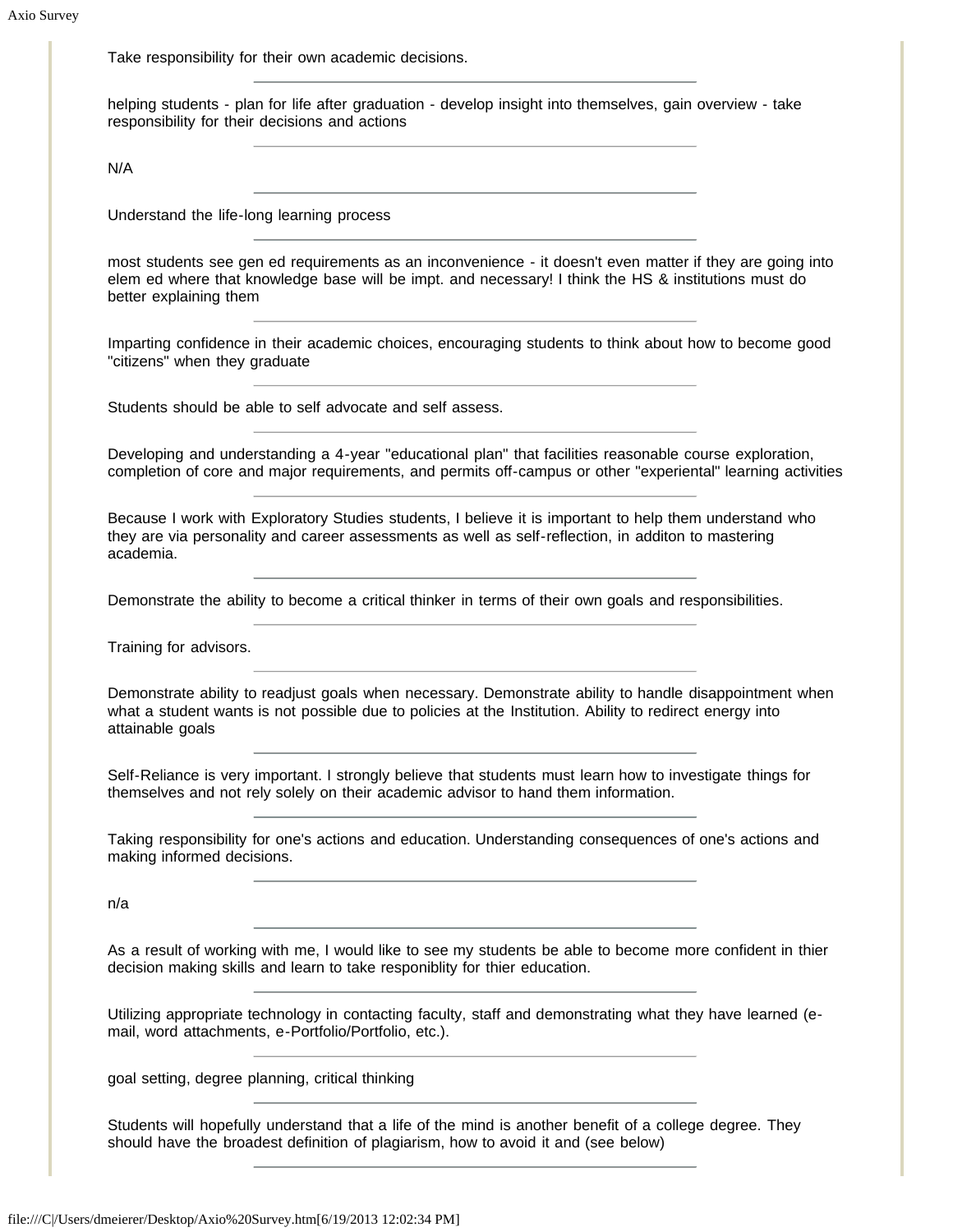Ability to navigate bureaucracy in a calm and intelligent manner.

Learn to take personal responsbility for academic success.

Integrate a variety of educational experiences. Understand and engage in civic issues.

Teach students to use the Internet resources to seek out information they need without dependence on the adviser.

knowledge of program requirements and college deadlines

no

Students should be able to relate abilities, interests to areas of study and to their ultimate goals.

Clarity about their academic program, college, and chosen profession

Gain confidence in their academic abilities

no

Planning early for the requirements for the chosen transfer institution.

There is confusion between academic advising & career advising. New students that r undecided about their career path should seek advise from a career assessment cntr b4 seeing academic advisors or we need 2 b trained n that area.

networking, communication, follow-through

Build strong partnerships between advisors and students to increase student persistence or return and to stimulate student success.

I think you have covered them all.

Students should be able to navigate through their curriclum and feel empowered to do so after a meeting with an Academic Advisor.

My advising sessions are outcome focused 1. information to receive concerning finishing their degree 2. whatever information, situation or question the student wants to discuss.

Demonstrate the ability to make informed educational decisions Be able to take an active role in their educational planning

Helping students make the understand that the skills they develop in time management, critical thinking and utilization of resources in college apply to their career as well.

Increased sense of self, increased self-knowledge or at least access to tools for increasing self-knowledge

Develop the ability for good decision-making and taking responsibility for their college career by modeling our actions and decisions.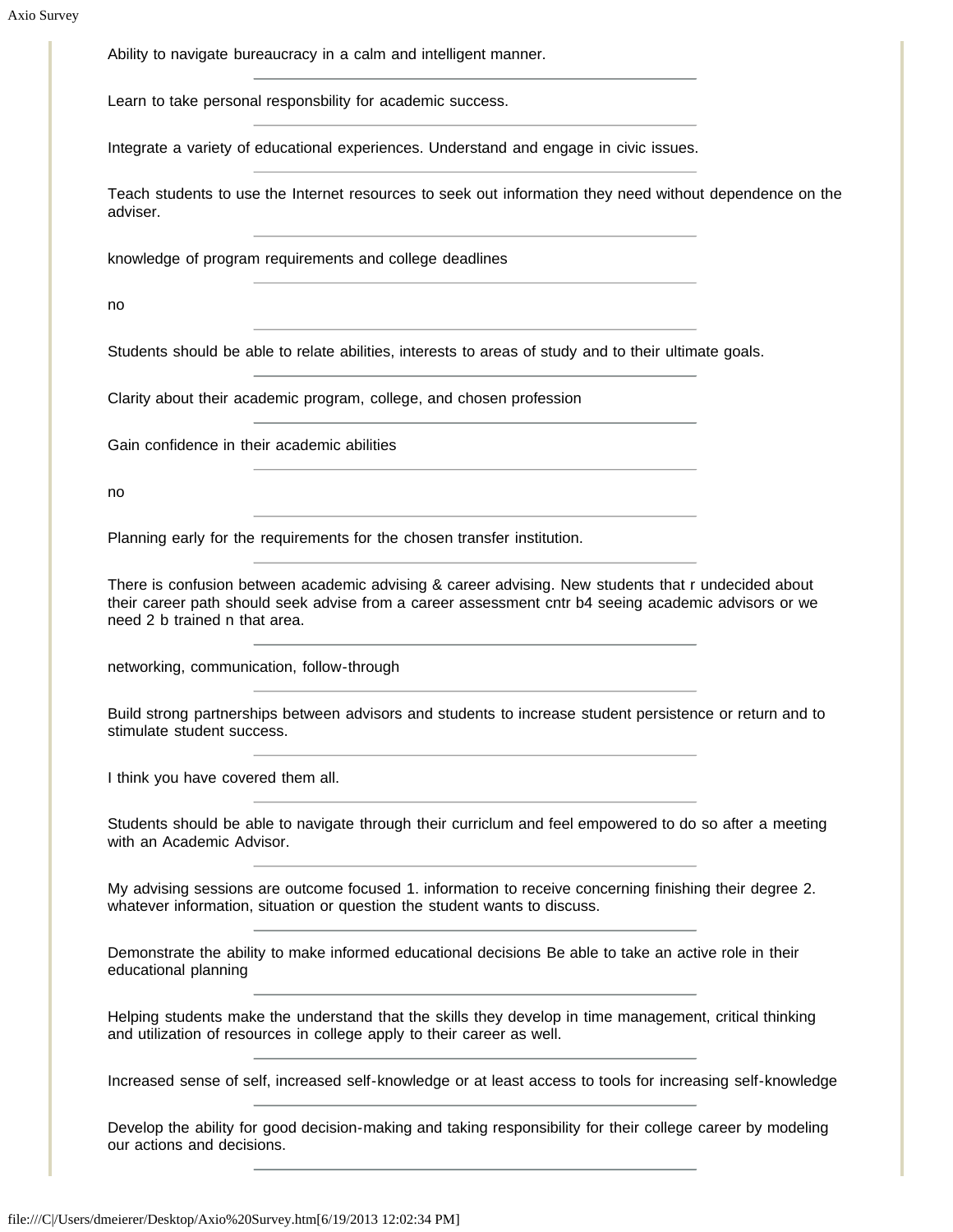i think you were pretty inclusive in the items you have on your survey.

**Retention** 

attainment of goals and individual responsbility

Understanding the student's role as a valuable member of the college community.

ability to effectively communicate their skills and abilities to potential employers

cannot think of any others at this time

Understand that education is lifelong and current workforce demands may mean grad work later; that being fast at the BA level may mean a low GPA that will hinder that; able to examine short and long term ed'l planning.

No.

Development of identity, self authorship, and integrity.

identify barriers to success and set goals to overcome those barriers

Develop an understanding between acedmic achievement and career success. Develop an appreciation of lifelong learning and how it relates to individual fulfillment.

Research their interests and abilities and the University programs available and make an informed decision about which major fits best. (sort of 20.1 but more detailed)

Yes. A learner must demonstrate competency in the areas of scholar-practitioner inquiry, critical thinking, professional communication, and research.

Yes.

responsibility and accountability

Develop critical thinknig skills that will promote independence and provide them with the initiatives to find the answers.

N/A

maintain good communication and rapport with one academic assigned advisor.

Getting good marks and graduating.

On our campus, these items are campus-wide objectives. To assume that one advisor (or one session) could do it all, is not realistic and sometimes that's all we get. It's frustrating to think how much my students are missing!

no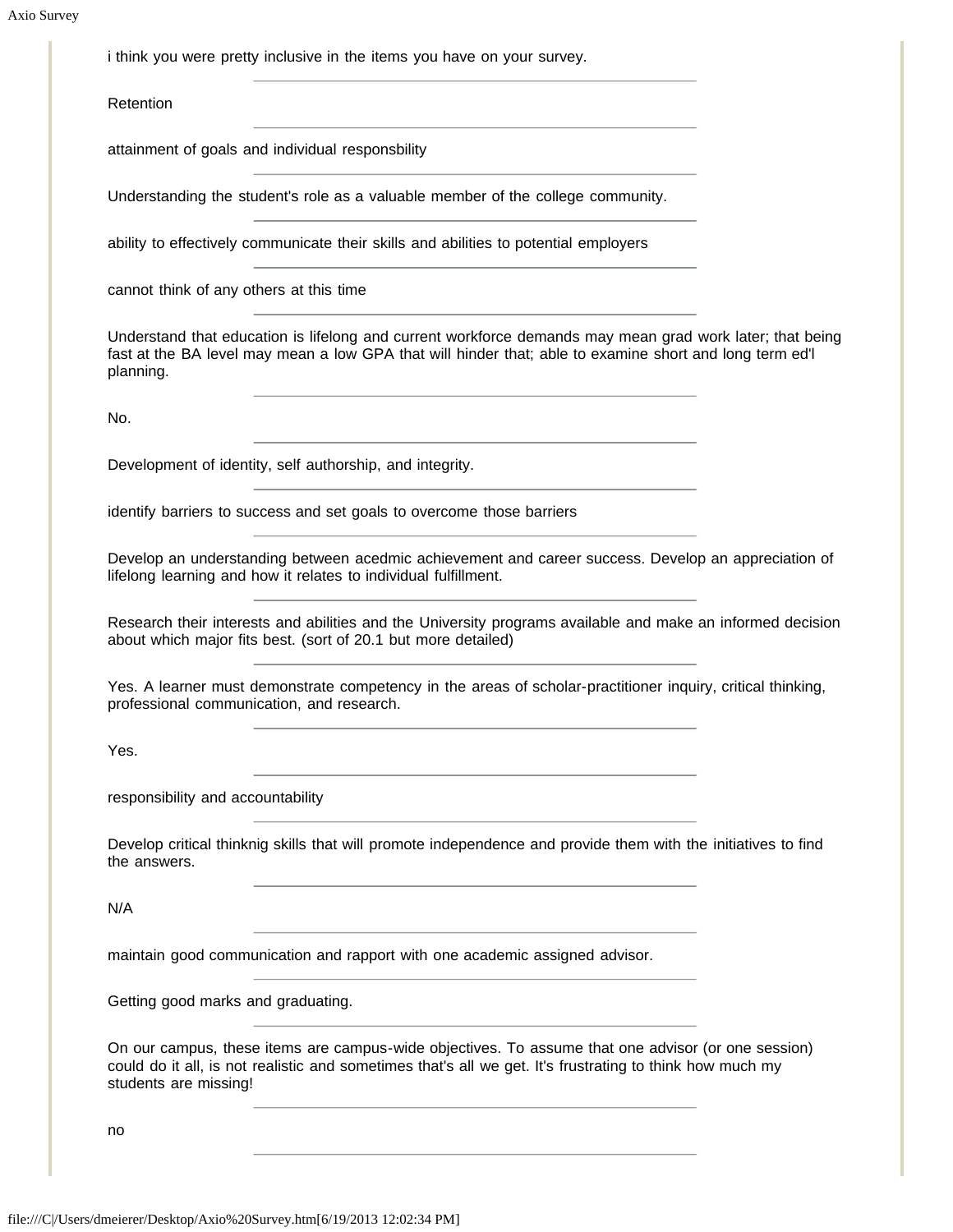Effective Time Management Skills. Be able to define and develop "realistic" goals, academic and personal. Gain the ability and willingness to assume and accept responsibility for their educational plans and achievements.

Personal responsibility in respect to taking ownership of their degree vs. expecting their advisor to decided what courses they will complete.

Merging career development with Academic Advising

Students should become more independent and able to plan on their own based on available written materials.

We are in the process of identifying objectives and competencies that students should demonstrate as a result of our programs from Pre-enrollment throughout the time they spend with us in Undergraduate Studies.

Yes: development of self-advocacy skills, self-regulatory skills, personal responsibility.

undertsanding of how current coursework will help them achieve future goals (i.e -open transfer opportunities)

Students need to feel that they have a personal connection with an advisor. So that when issues come up, they have a contact

not that I can think of.

Understanding the decision-making process, and utilizing actuarial skills for risk-assessment.

Ability to learn the website or catalog and use effectively the tools demonstrated by the advisor instead of relying on advsiors for any answer.

Making sure students are managing their time, balancing their life, staying appropriately organized, and are asking for help when they need it! Needs vary greatly by population of student, but I work with traditional freshmen

Motivate them to do better in their course work. Show the effects on their GPA by repeating classes with low grades.

Ability to understand transferring process and act assertively (if credits are not accepted at 4 year college)to retain credits.

1. Students should be able to assess how grades will effect their long term plans and ability to get the GPA necessary to declare their desired majors. 2. Students should know the relationship between class attendance and grades.

The main objective is to follow through. Build a data-base that will help keep track of your student's progress as he/she matriculates at the insititution of higher ed.

Most importantly the student shoud be able to read and utilize a degree aduit report and create an effective schedule.

Connections:campus jobs, extracurricular participation (clubs/sports/senate/etc), getting to know instructors, faculty-student research projects, volunteer/community service. Research shows, more connections =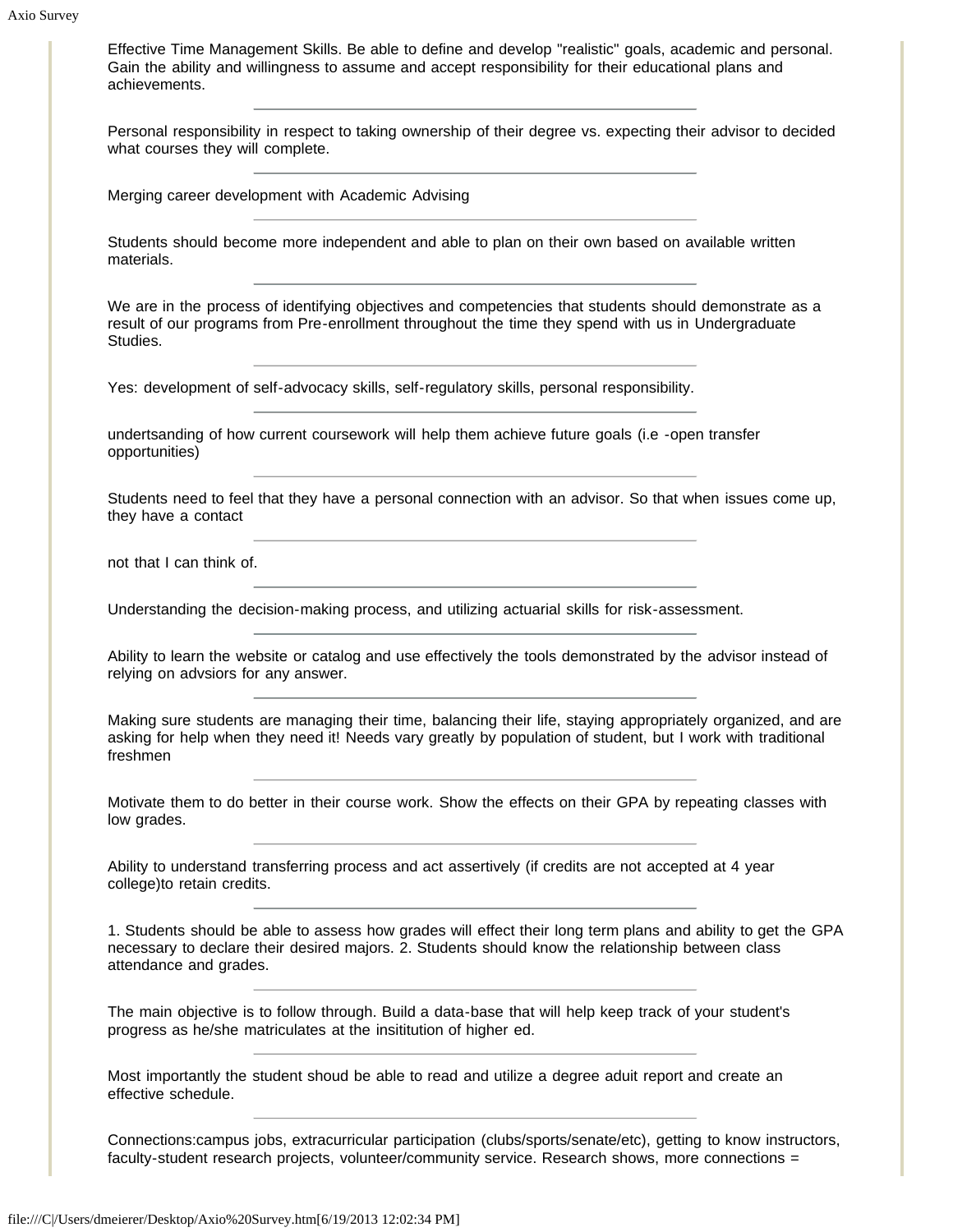higher retention.

I'd hope it's always an opportunity for students to be encouraged to improve interpersonal communication skills.

Helping students communicate effectively.

Demonstrate research-based decision making skills. Critically evaluate their aptitude, motivations, abilities, and skills and adjust their educational and academic plans accordingly.

understand graduation requirements and able to choose courses that fulfill those requirements. Ask an adviser when myths and rumors start circulating around campus regarding graduation requirements or campus policies.

One can parse learning outcomes any number of ways. These seem to cover the broad spectrum. Advisers can take some responsibility for helping students understand their specific disciplinary culture too, though secondarily to faculty

Be able to register and make their own plans/goals for graduation

No.

Understand how their academic core or gen eds fit in with their program of study, how to use online advising/registration services

Autonomy with regards to their decisions

none

No.

In the two yr. setting we work to get our students on a path of self efficacy--many expect assistance for every step in processes--we work with them to provide skills to do many of these tasks on their own successfully

Being comfortable approaching/interacting appropriately with University administration as embodied in an academic advisor. The "etiquette" of email/phone calls or any contact with the advisor.

Students should be comfortable with their career choice, the path they need to take to get there and, take action in that direction.

Good communication skills.

Students should be able to plan their schedules on their own. They should be prepared to graduate on time.

identify fields of study that are consistent with their interests, abilities, and life goals develop and implement a meaningful educational plan know how to locate university policies

Students need to learn how to advocate for themselves, how to access financial aid, how to connect career and educational goals, how to manage their time, how to balance school/life demands, and to learn how to ask questions.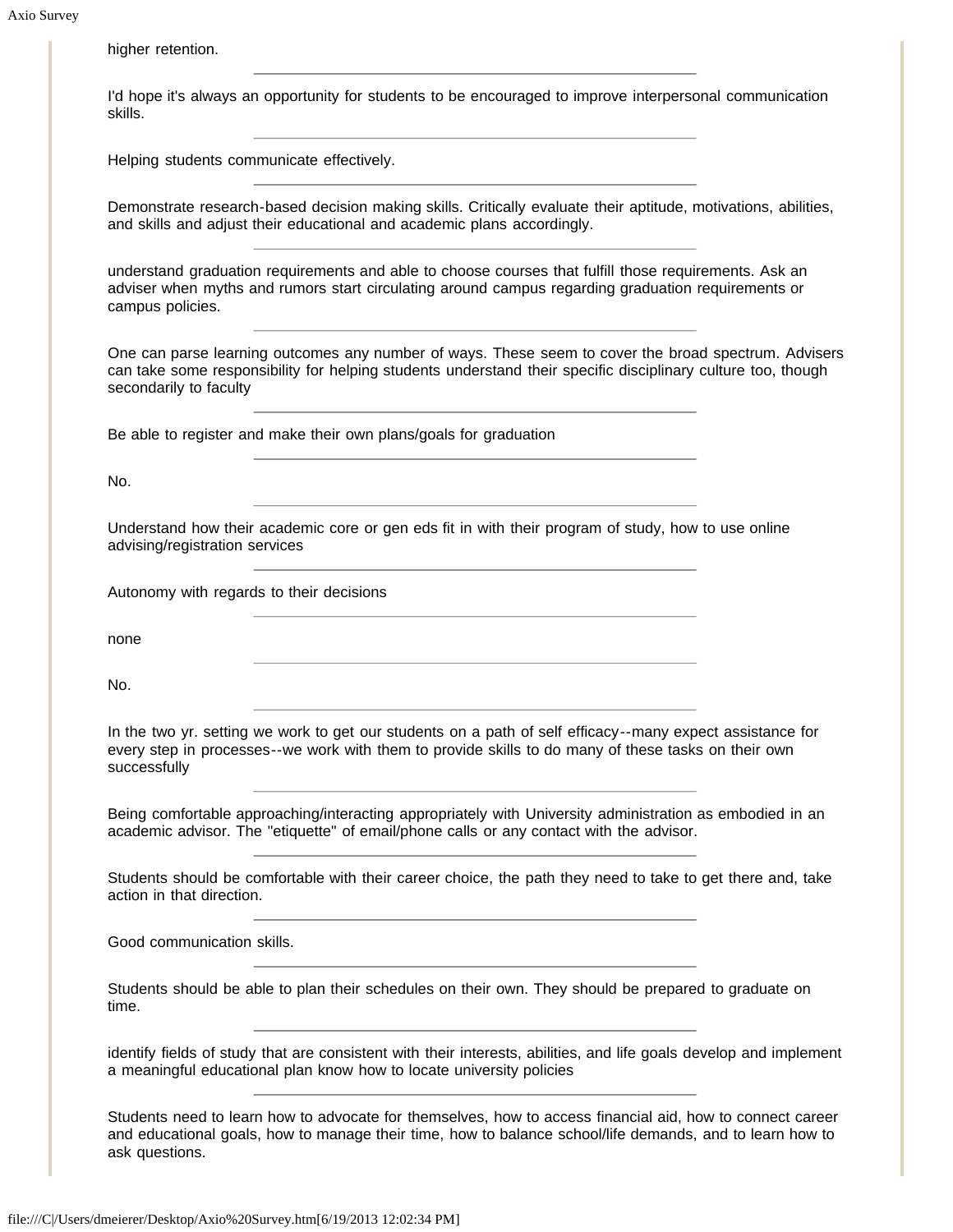Abililty to understand campus resources. Ability to understand transferrable skills in addition to course work. Initiative, Leadership, Accountability Engage in professional development opportunies and what opportunities are available to them. I feel that students should be comptent in knowing their campus resources AND where to physically find them. If they know where to find their advisor, then they should know where their campus resources are located as well. Ability to assess their own progress and success na Students need to take control of their own educational goals - this is a learning curve for some but we can set them on the right path and get them to self-advocate given the proper campus contacts and resources. Gain an overall sense of ownership of their education. Autonomy No A general sense of organization and an understanding of higher education and all it has to offer. The freedom to pursue their passions in life! My number one objective is to connect with the students so they feel comfortable returning if they have any questions/concerns. resourcefulness, adaptability, proactiv thought None that I can think of. Ability to avoid academic probation and/or dismissal understanding and acknowledgement of university policy/procedure; demonstrate ability to find resources and follow through and use these resources, if needed -- Have an understanding of the college catalogue. Most of my students, do not read it and/or unaware of degree requirements. The most important competnency I try to teach my students is best explained via a Georg Simmel quote: "He is educated who knows where to find what he doesn't know." Understanding and working through the issues that face adult learners NA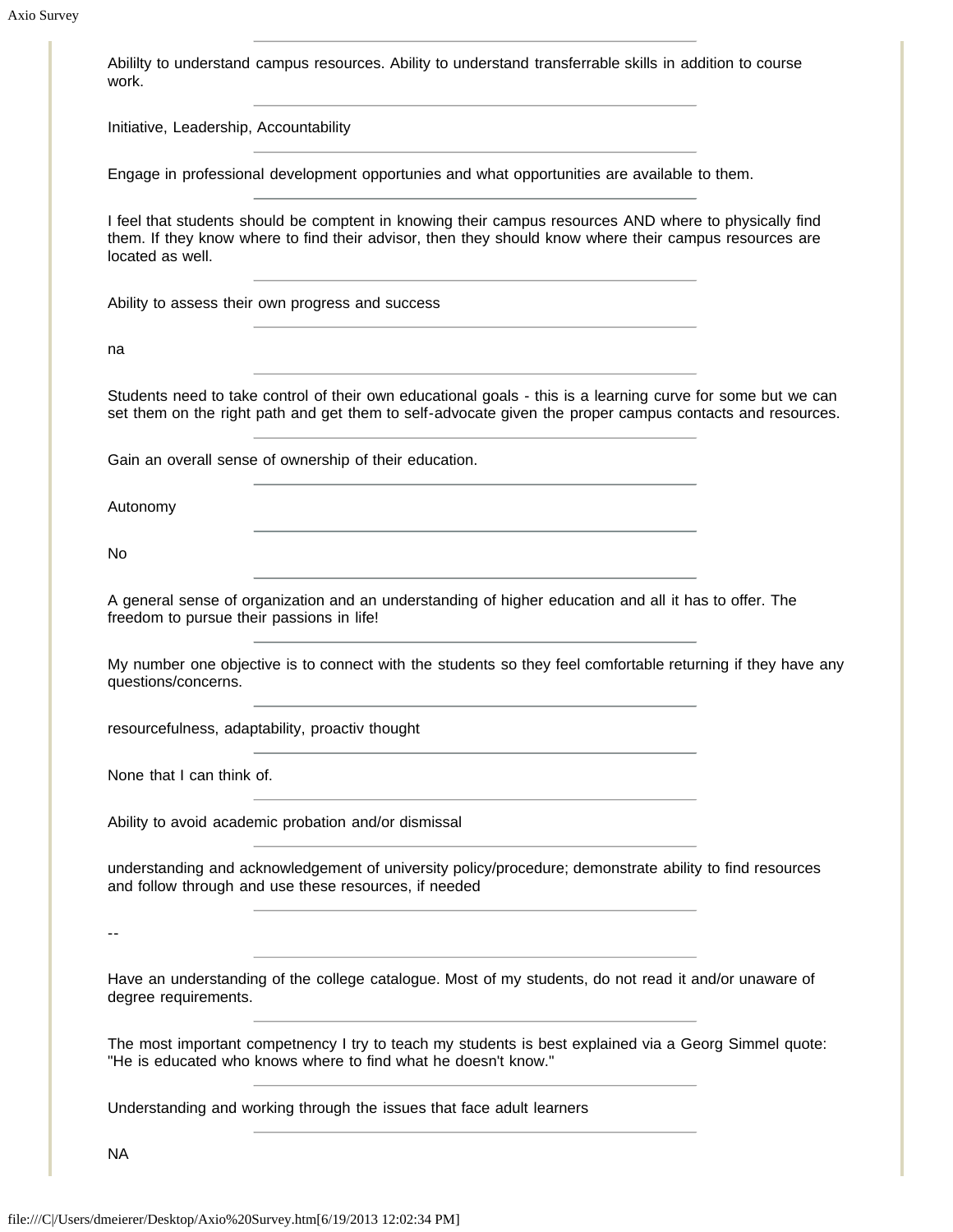Students should be able to see the relationship between their courses in degree plan and its relationship to the degree and their learning and vocational goals.

Sure, but where does one even begin?! We work with/advise conditional admits, and getting the basics across is sometimes all we get done.

The ability to accept responsibility for their actions/decisions.

gain confidence in themselves to trust their decisions and ideas

The ability to bounce back, to learn resiliency, to learn how to take care of themselves, their money, their health, etc. for long-term success in life.

n/a

Students should learn to be accountable for their education and take the initiative to understand what they need to accomplish in order to graduate.

students should not be hand-held but should use the information advisors give them and run with it.

Improvement of oral and written communication skills; ability to take responsibility for decision-making

I'd like to see more of the objectives in question 20 able to be successfully demonstrated by students I work with.

Students need to take responsibility for their education such as reading campus e-mails and participating in departmental activities.

Ability to calculate GPA.

Not that I know at this time

Appreciate cultural differences and work effectively with fellow students, faculty, and staff of different cultural backgrounds than the student. Advocate effectively for one's self within the institutional systems and processes.

Students should learn how to access information for themselves, be self-sufficient, and think in terms of the near future. With these skills, then advisers would be more effective in assisting students in more meaningful ways.

Understand the correlations between the varieties of majors and their career options/opportunities

Understand developmental "personal" goals

no

Exhibit coping skills and stress management.

Goals for School of Management business students:are prepared for advising sessions, know the registration system, knows resources available to determine values, interests & abilities,list 3 values,skills,strengths&weaknesses;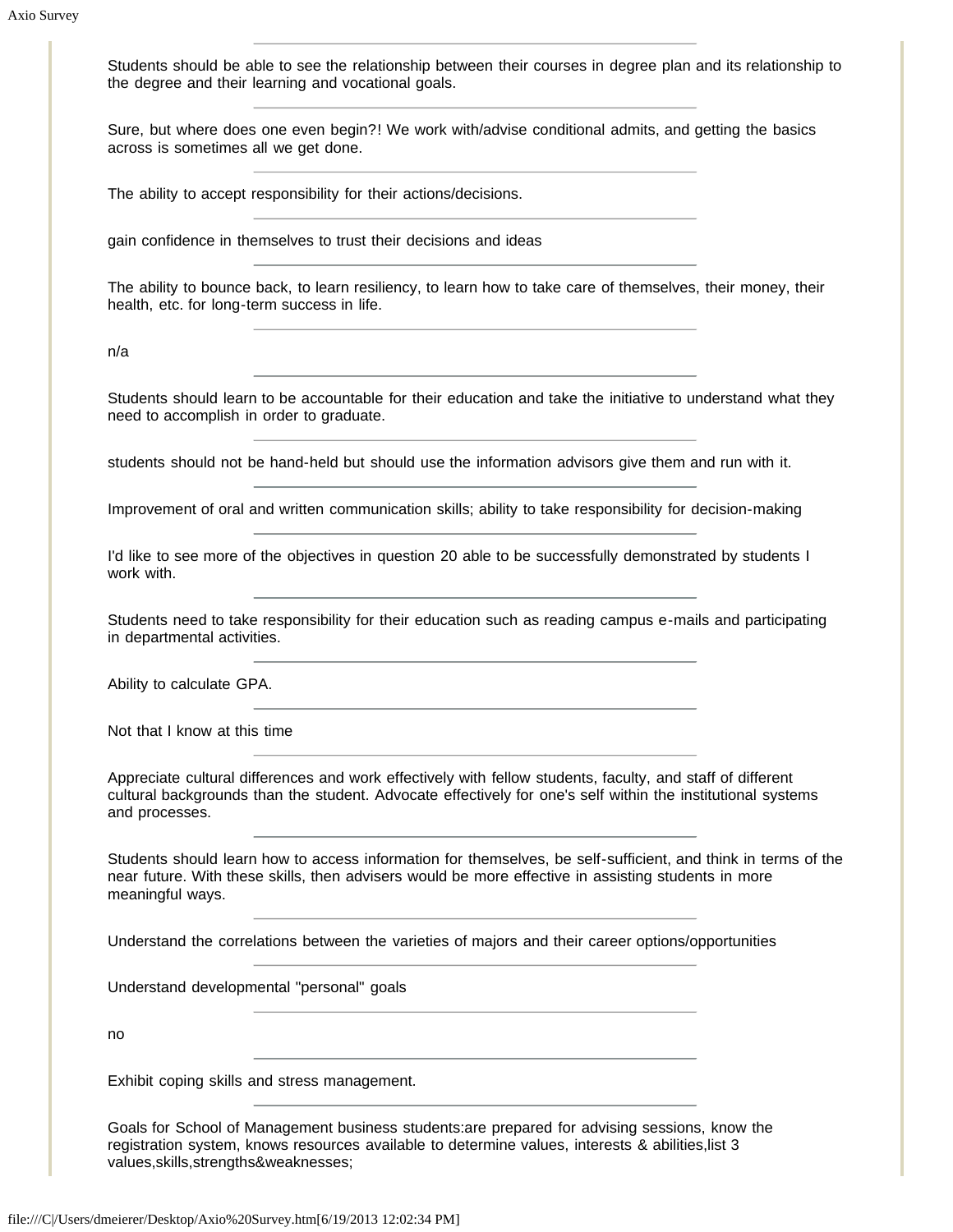I think it's important for them to be able to feel comfortable within the system of higher ed, be able to have a plan or guide for their time at our institution and know of resources for their transition after completion.

Manage their time in order to meet online course requirements. Utilize online resourses.

An understanding of academic policies and procedures, the ability to read their academic evaluation (degree audit) and an knowledge of campus resources.

None that I can think of now

To focus on their education and to follow the necessary steps to achieve this goal.

Because I work in developmental education, we stress students' ability to negotiate insitutional and classroom policies and policies while addressing personal saboatges to success.

How to motivate students

no

I think that after a student has meet with an advisor they should be able to accurately articulate why they meet with the advisor and what was accomplished by having a conversation with their advisor.

Declare a major (I primarily meet with undecided students)

None that I cna think of at the moment.

We are somewhat successful at meeting the above criteria through the use of First Year Experience. Our goal is to empower students to utilize their resources and achieve their goals independently.

Effective advising assists students in transitioning from dependency as freshmen, to independce as juniors and seniors in terms of educational planning and career exploration.

They should have a clear idea of what is needed to complete their degree... and how many years it will take...

Student integrity

Our undergraduate degree is a liberal arts program with an age range from 17 to 78, so focus of competency varies from a traditional program due to age,experience, motivation. Enhancement of critical thinking skills underlies all.

no comment

Absolutely, they need to understand and value that they are responsible to achieve their educational goals. We are there to support and guide, but ultimately their motivation to earn their degree is their responsibility.

Fully understand the relationship between Canadian colleges and universities; understand the financial options open to support their educational goals; developmentof healthy interdependance upon systems of college support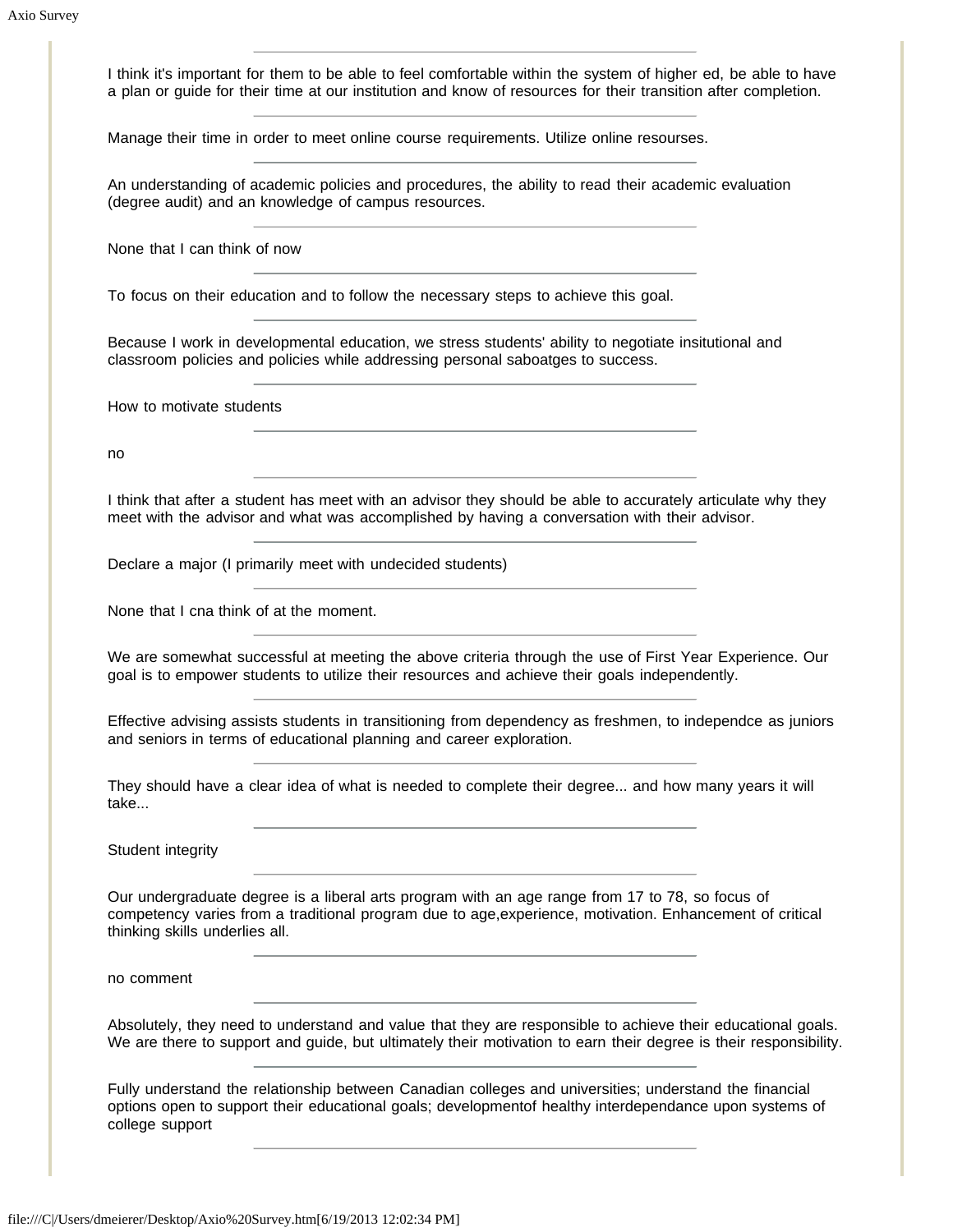| and professional reasons.           | I would like to see them learn how to relate to others and the world around them better for both personal                                                                                                                  |  |
|-------------------------------------|----------------------------------------------------------------------------------------------------------------------------------------------------------------------------------------------------------------------------|--|
|                                     | Specifically for transfer students: understand and be able to navigate the transfer process.                                                                                                                               |  |
| used when in crisis mode.           | Setting high grade expections and knowing the value of grades in relation to GPA calculation. Students<br>also need to know that seeking academic advising should be an ongoing part of their education, not just          |  |
| not really                          |                                                                                                                                                                                                                            |  |
| N/A                                 |                                                                                                                                                                                                                            |  |
| "meaningful life."                  | being able to communicate their passion or how their academic and career goals meet their definition of                                                                                                                    |  |
|                                     | Because I work with primarily liberal arts students I believe it is important for me to help students<br>understand, embrace and be able to articulate the value of studying the liberal arts.                             |  |
| their own.                          | Students seem to rely on me quite a bit. For some reason, it seems like their critical thinking skills are not<br>as strong as they should be. Even with on-line information available, they don't seem to seek answers on |  |
| no                                  |                                                                                                                                                                                                                            |  |
| Learning time management.           |                                                                                                                                                                                                                            |  |
|                                     | To be able to understand the relationship between courses and their academic success.                                                                                                                                      |  |
|                                     | 20. although my answers are average responses--it varies individually. Sometimes I am very successful<br>and other times are am very unsuccessful.                                                                         |  |
|                                     | Lead them in a career path. Not all institutions have a well thought out student career organization.                                                                                                                      |  |
|                                     | A student should have a thorough understanding of the academic process and where they stand.                                                                                                                               |  |
| education, experience, etc.         | I think social skills are important - being able to interact with people of different background, age,                                                                                                                     |  |
|                                     | Help students become more independent and responsible                                                                                                                                                                      |  |
|                                     | The student should be able to understand and execute their educational plan.                                                                                                                                               |  |
|                                     |                                                                                                                                                                                                                            |  |
| I cannot think of any at this time. |                                                                                                                                                                                                                            |  |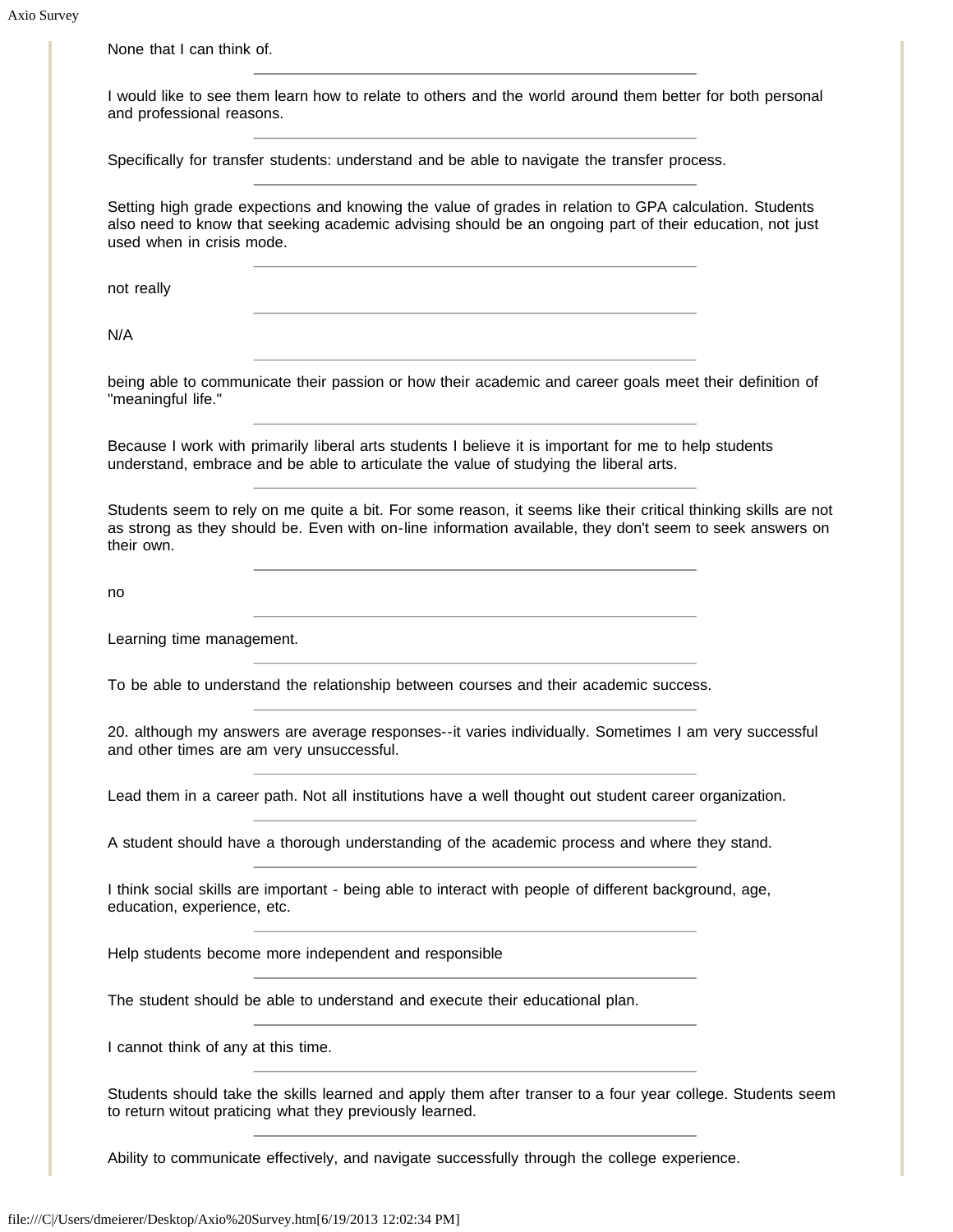Academic/life balance. Utilizing departmental resources. Learn about professional organizations that can help students network and become more involved in their industry.

deciding between earning an associate and transferring

Question 20...very difficult to evaluate as a whole...each individual student is at a different place, hence the lg number of 4's.

Learn to accept the responsibility of determining their educational experiance.

As a freshman advisor, it is my responsibility to equip students with the knowledge necessary to make informed decisions about their academic and career goals during and beyond their freshman year.

Students will begin thinking and articulating their personal, academic, and career mission and goals in relationship with also the university mission.

demonstration of decision-making and its consequences.

Exploration of major choices, certificates, dual degrees and minors.

Acquire the ability to network and interview well. Obtain a knowledge of how to use career resources, such as "Vault" and other online websites.

None

Develop a plan for time management/Juggling roles...we have many students trying to attend school that also have jobs, children, etc. A major challenge is finding the right balance!

Be able to make decisions on their own and take responsibility for their actions.

Moral compass-concern for the common good, proactivity, derivation of conceptual framework that helps students learn about and interact effectively with people from a variety of socio-cultural and disadvantaged economic backgrounds.

An ability to recognize that they are responsible for their own education--not their parents, peers, or expectations of society. They should recognize a deeper calling within themselves and confidence to pursue it.

Students will be able to utilize their interests and abilities to create a career plan. Students will be able to utilize a number of resources to research career opportunities on local, national and international levels.

Self avareness in matching goals and skills.

They should not just be able to define their interests and abilities but should be able to apply those in choosing courses or programs of study.

Independence and some educational and career research skills

I believe that the development of an ownership and accountability for their own education and the value of lifelong learning should be a part of the expected outcomes of academic advising.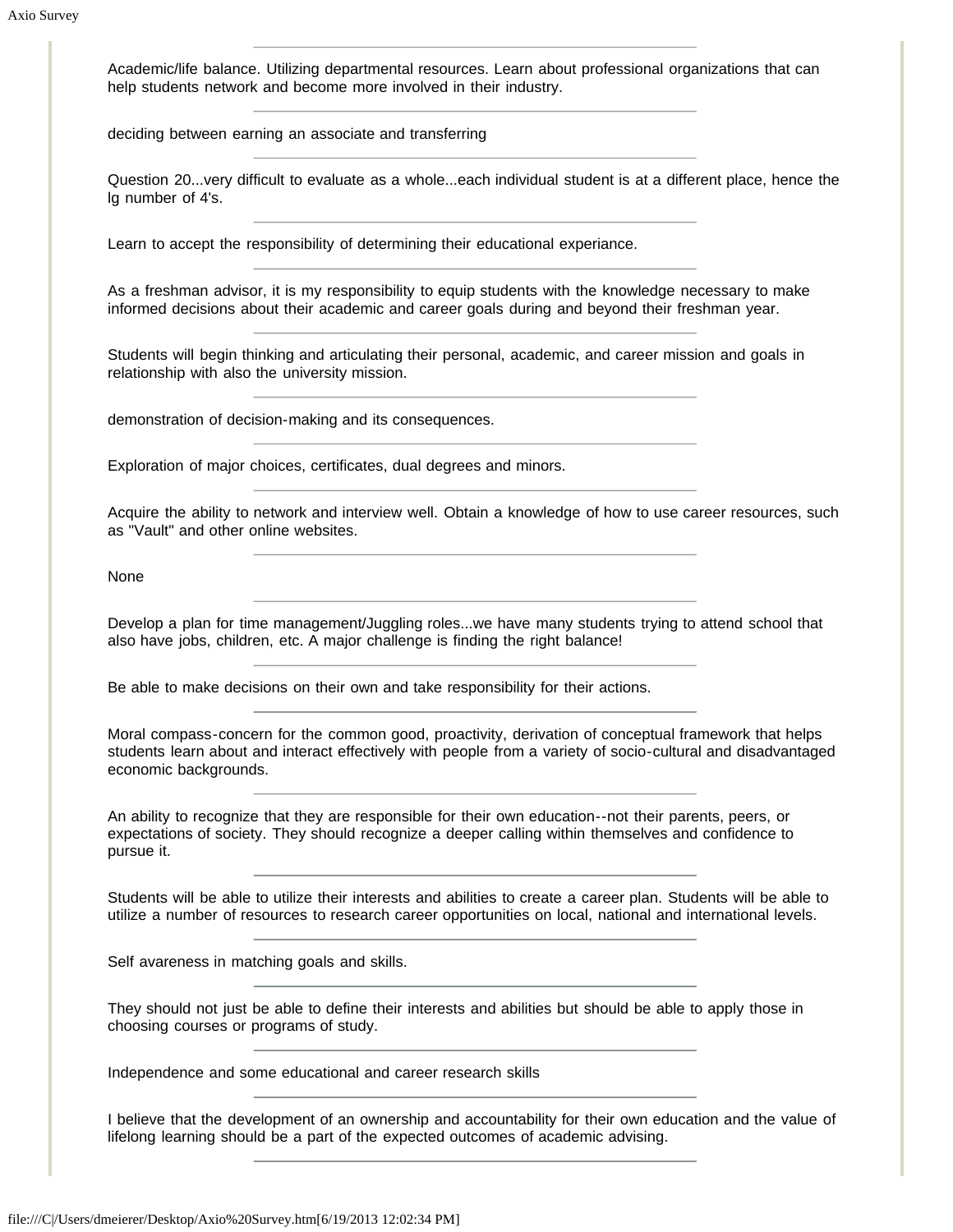| without hearing the question.                | Perhaps realizing that a lot of the questions need to be asked and not wait for an advisor to answer them                                                                                                          |  |
|----------------------------------------------|--------------------------------------------------------------------------------------------------------------------------------------------------------------------------------------------------------------------|--|
|                                              | development of career objectives/goals and making connections between coursework & career preparation                                                                                                              |  |
| requirements.                                | Calculate semester and cumulative GPA. Utilize computer system to access grades, etc. Work effectively<br>with faculty mentor. Understand pre-requisite and course sequences and degree conferal. Identify core    |  |
| information first.                           | What goes into the decision-making process;how the process works; realistic thinking; looking at<br>options/alternatives. And, most of all, first you need to take the time and energy necessary to gather factual |  |
|                                              | students becoming active participants in their educations                                                                                                                                                          |  |
| learning.                                    | Understanding and utilizing the cultural and philosophical concepts of the Native teachings for lifelong                                                                                                           |  |
| graduate (120 credits, declared major, etc.) | DEMONSTRATED competencies in General Education requirements, knowledge of what it takes to                                                                                                                         |  |
| Taking responsibility for their education.   |                                                                                                                                                                                                                    |  |
| to make decisions.                           | Assisting student to take responsibility for their academic progress and trying to assist them in learning how                                                                                                     |  |
| our jurisdiction.                            | Leaning how the system works o that they are able to assume their own educational planning upon leaving                                                                                                            |  |
| none                                         |                                                                                                                                                                                                                    |  |
| na                                           |                                                                                                                                                                                                                    |  |
| no                                           | <u> 1980 - Johann Barbara, martxa alemaniar arg</u>                                                                                                                                                                |  |
| area. FAID related OBJ.                      | About half my advising appt time is spent on financial aid process w/new students. Cumbersome process is<br>v.challenging for most entering the community college-they need help to plan/complete/succeed in this  |  |
| faculty and other students.                  | Show increased confidence in their academic and personal abilities. Demonstrate increased interaction with                                                                                                         |  |
| pursuing of post-bacc studies.               | To become autonomous decision-makers and to pursue a well-rounded education, assist students in the                                                                                                                |  |
| basic technological competence               |                                                                                                                                                                                                                    |  |
|                                              | Clearly explain to others the benefit they have recieved from a libral arts college education - well-rounded<br>and not "stupid" courses required by the university.                                               |  |
|                                              | Demonstrate responsibility for their educational and life decisions and goals.                                                                                                                                     |  |
|                                              |                                                                                                                                                                                                                    |  |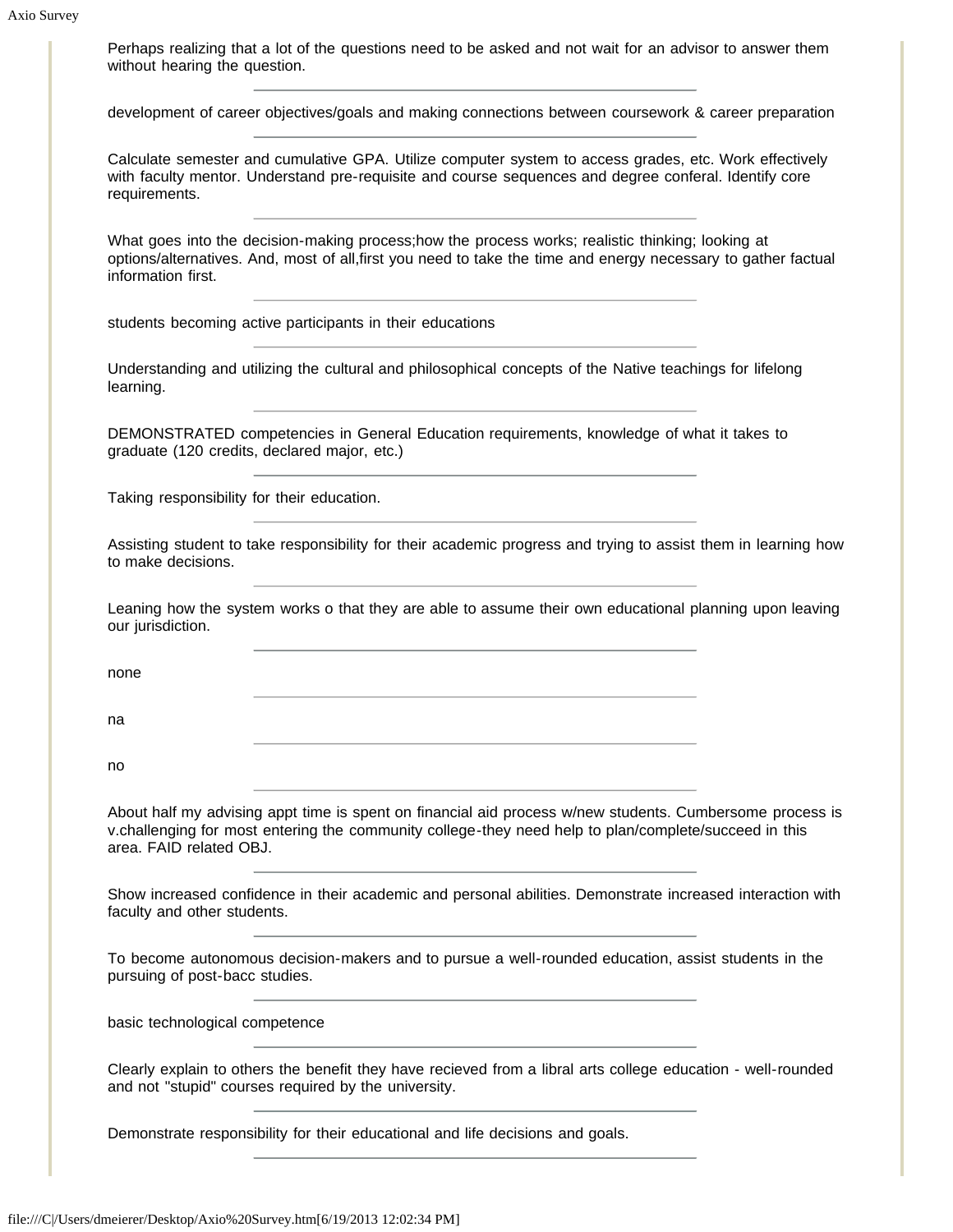|                                       | Help the students demonstrate how to be a professional                                                                                                                                                                                                                                                                                   |  |
|---------------------------------------|------------------------------------------------------------------------------------------------------------------------------------------------------------------------------------------------------------------------------------------------------------------------------------------------------------------------------------------|--|
|                                       | Take the ownership of their education and learning                                                                                                                                                                                                                                                                                       |  |
|                                       | Some general understanding of how post secondary education works, so that they know what questions to<br>ask, and how to find out necessary information, and better prepared at their next institution.                                                                                                                                  |  |
| N/A                                   | <u> 1980 - Johann Barn, amerikansk politiker (d. 1980)</u>                                                                                                                                                                                                                                                                               |  |
| no                                    |                                                                                                                                                                                                                                                                                                                                          |  |
| after graduation.                     | They should have a clear understanding of what courses are needed to graduate. They should also<br>understand what they are learning from their classes. It is also ideal that they know what they plan to do                                                                                                                            |  |
|                                       | Developing a plan to reach career goals after graduation.                                                                                                                                                                                                                                                                                |  |
| measure this?                         | Good luck measuring the ineffable. Successful advising is like food for the soul. On which scale will you                                                                                                                                                                                                                                |  |
|                                       | 1. Collaboration 2. Resourcefullness in finding answers to their questions.                                                                                                                                                                                                                                                              |  |
|                                       | <u> 1989 - Johann Stein, mars an deutscher Stein und der Stein und der Stein und der Stein und der Stein und der</u>                                                                                                                                                                                                                     |  |
| to get students registered.           | The simple answer is yes. However, our institution/department has not chosen to assess our<br>methodologies. Student retention and persistence is measured but advising is viewed largely as a vehicle                                                                                                                                   |  |
|                                       | I also work with students that have left school, trying to get them to reenroll.                                                                                                                                                                                                                                                         |  |
|                                       | Students should be able to demonstrate appropriate decision making skills.                                                                                                                                                                                                                                                               |  |
| None                                  |                                                                                                                                                                                                                                                                                                                                          |  |
|                                       | transition between high school and college                                                                                                                                                                                                                                                                                               |  |
| I think you have covered all of them. |                                                                                                                                                                                                                                                                                                                                          |  |
|                                       | assist them in being accountable for own choices                                                                                                                                                                                                                                                                                         |  |
|                                       | Learning to navigate "systems" and hierarchies to achieve their personal goals.                                                                                                                                                                                                                                                          |  |
|                                       | <u> 1980 - Johann Barbara, martxa a</u><br>An understanding of their strengths. We are starting to use strenghts based advising and counseling                                                                                                                                                                                           |  |
| educationally meaningul activities.   | Recognize diverse opportunities and incorporates these opportunities into thieir academic plans and                                                                                                                                                                                                                                      |  |
| requirements and graduate.            | Taking respopnsibility for themselves! They are ultimately responsible for whether or not they meet all<br>the control of the control of the control of the control of the control of the control of the control of the control of the control of the control of the control of the control of the control of the control of the control |  |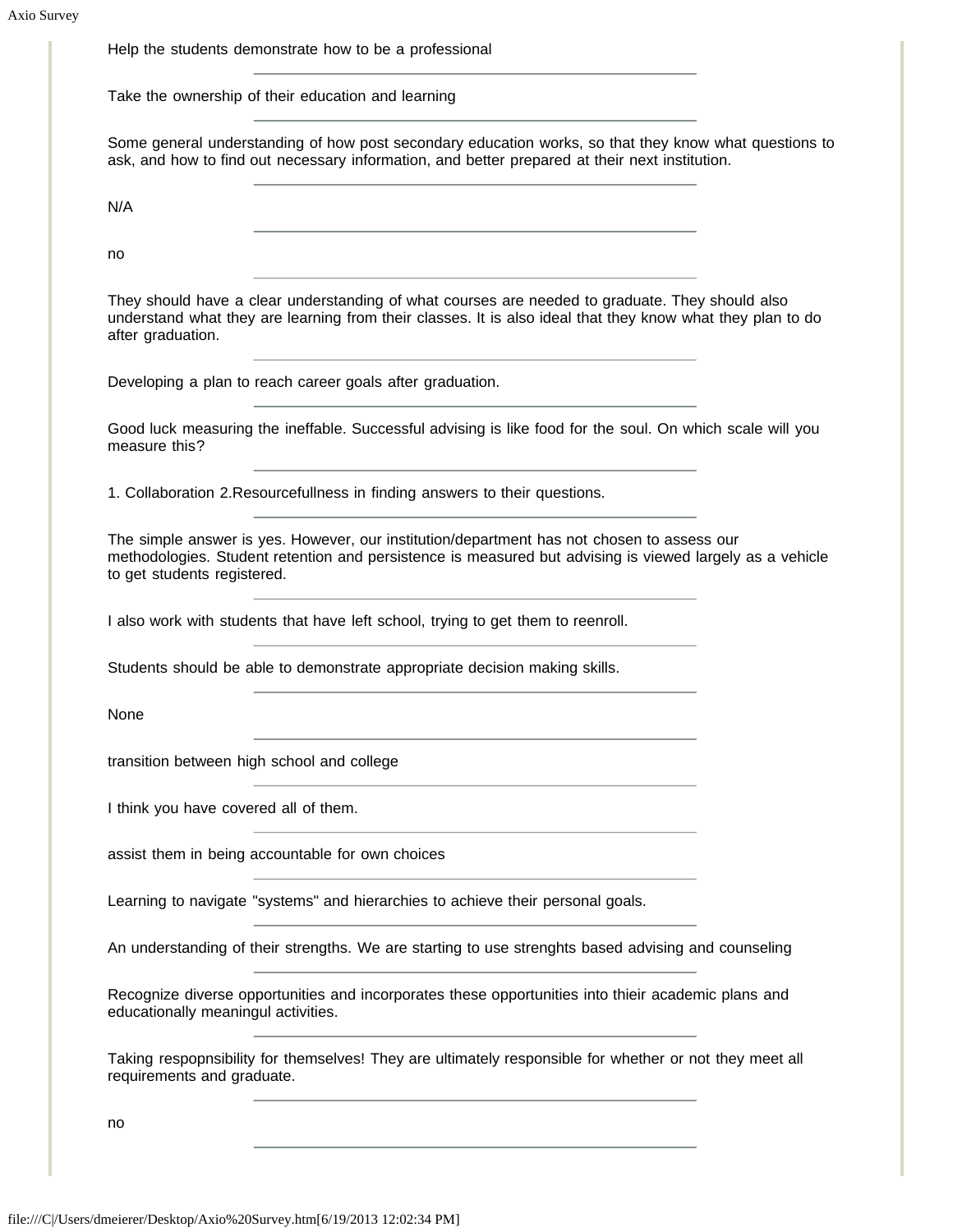Students should be able to take responsibility for their own education and learn how to be proactive as a result of working with the advisor. Understanding how to use the resources themselves and being able to find their own answers and make their own decisions (after good guidance form their advisor). Understanding and fulfilling their role in maintaining accurate student records how to advocate for themselves..knowing their rights and responsbilities as sudents Independent thinking and improved decision making skills should develop. Increased ability to search for resources and improved ability to ask the right questions when it comes to their education should also develop. making safe campus choices/wellness; taking responsibility for their own education and progress Communicate the importance of and encourage involvement in community service activities as part of lifelong learning. na No Establishing connections between advising, course completion, job search and long-term employment goals The ability to take responsibility for their education and to look for answers to their questions, coming to an advisor for clarification. The students accountability for their success or failure. Understand their strengths and abilities as well as their "growing edge" - their increased self understanding. Our institution is in the process of developing objectives.

self awareness and the gradual improvement in judgement

general critical thinking, information literacy, self-critique/analysis

Personal responsibility

Learn to take responsibility for their own educational experience. Learn to develop alternatives if their first choice does not work out (e.g., they are not accepted into the nursing program).

Better understanding of the on line registration and support systems

Develop an understanding of the language and jargon of higher education.

Evaluate the student's commitment to degree completion at my institution. Identify any problems or situations that may lead to stopping out.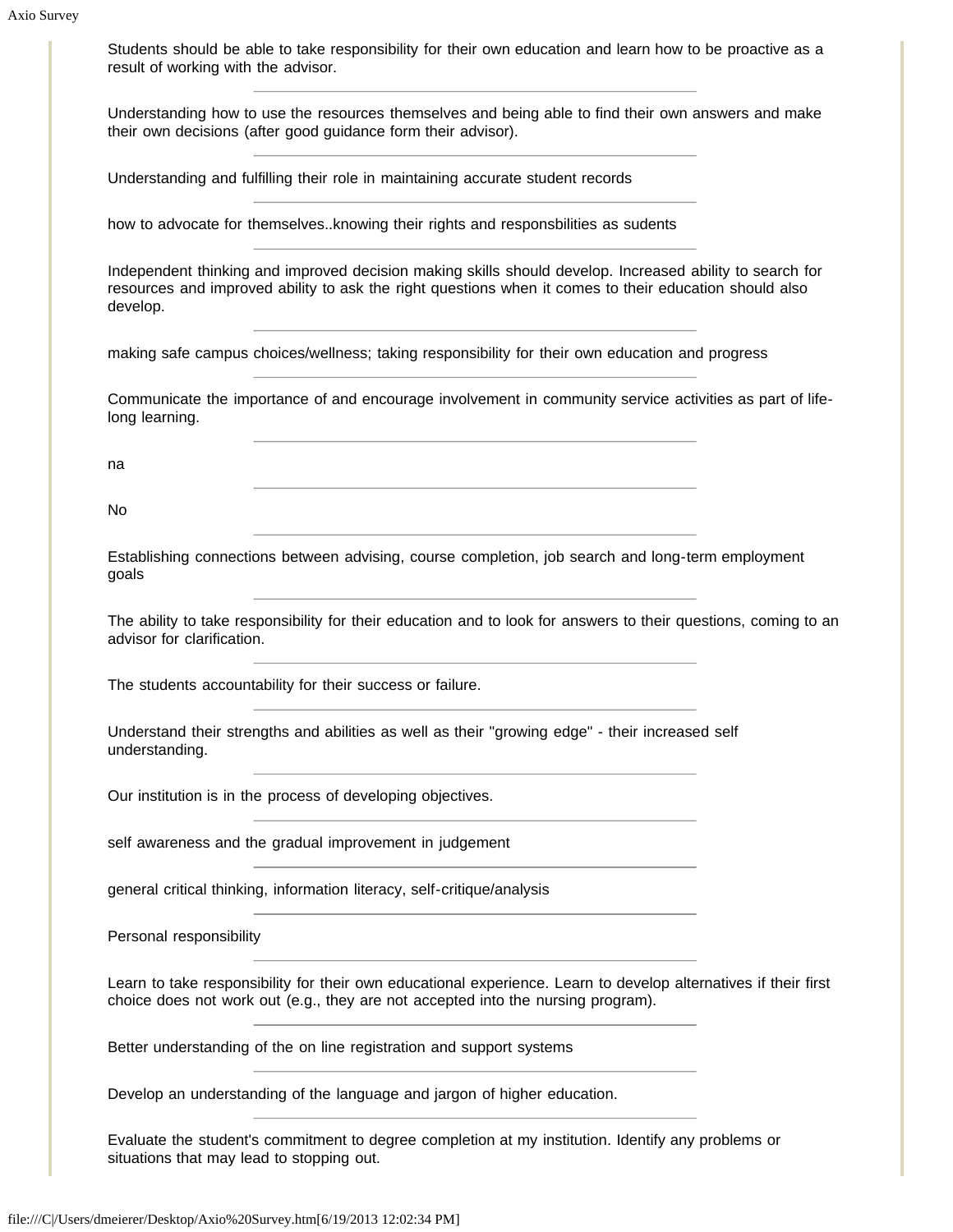Learn to ask for help when struggling. Don't be afraid to be honest

..

Ability to make good decisions regarding their academic goals and life goals.

n/a

An ability to make decisions on their own.

Know their future academic goals, how to pursue them and where they can get help to do so.

I would add fostering student communication skills to the list. I am amazed at the number of students who do not communicate well, will not talk to faculty when experiencing difficulty in a class, etc.

Effectively utilize the degree audit in their academic planning before coming to review their term selections with an academic advisor.

My University has both a traditional on campus environment and an extensive online/distance learning environment. My advising population consists of adult learners. Focus, organization, time management are critical objectives.

They should have a realistic view of life after university.

Assisting nontraditional students see that they ARE capable of succeeding in college despite past educational performance. Help students understand the limits of financial aid and how their grades impact continued assistance.

being able to develop a schedule and choose classes based on the educational plan.

None

I think there are other objectives based on the specific institutional mission. Also, the competencies should be connected with students' level of development so that what we expect of seniors is more advanced/complex.

Yes.

Develop a system where students will be obliged to meet with their advisors at least once per semester.

-how to read and interpret their acadmic reports outlining graduation requirements

Students should be proactive in the pursuit of their educational goals. Students should take ownership for the attainment of their educational achievements. Students should speak in a clear and concise manner.

Know how to calculate GPA and understand, understand the effect of sastisfactory progress for financial aid purposes, clearly understand probation and suspension

Upper level students should be encouraged to serve as mentors to incoming freshmen in their majors. Such involvement would help make freshmen transitions from high school or another college/technical campuses smoother.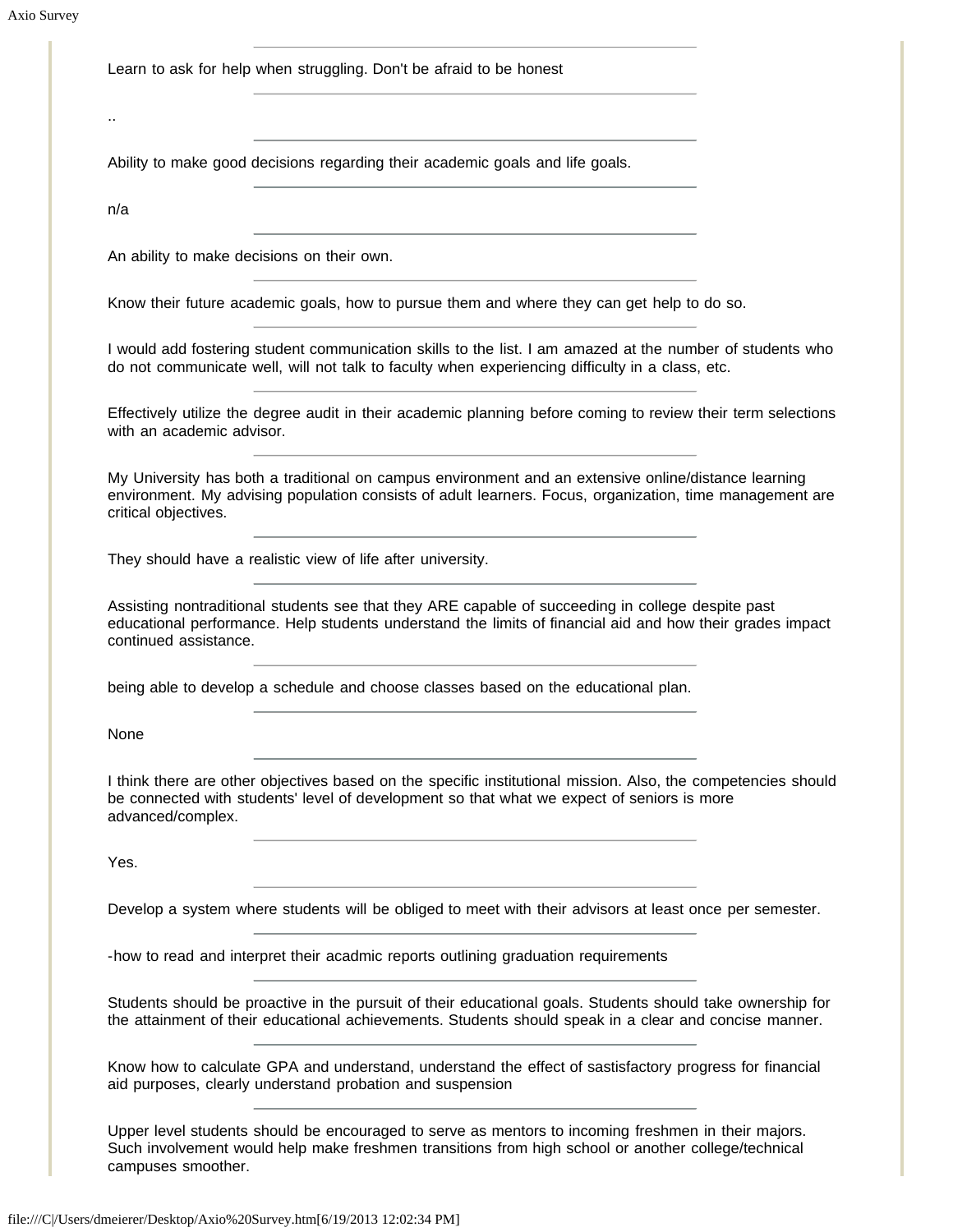Perhaps this is covered under developing an educational plan and other objectives above, however, I'd state more specifically "showing the ability to change a course of action (a major, how they study, etc.) when th

Students should come to advising appointments more prepared. For the most part, freshman are lacking in this area.

I wish to have my students learn to become good decision makers regarding their academic and career plans. I want them also to become good consumers of accurate and creditable information from which they make good decisions.

Ability to use financial aid and scholarship resources.

Accountability, initiative, self awareness, self discipline, knowledge, goal achievement

My role is to empower the student by providing information, together examining options, then allowing the student to take responsibility for his/her outcome. I also need to follow up with the results of their exploration and add to

An understanding of how education continues throughout their lifetime.

Our focus is less on what competencies students 'should' meet and more on what services can we provide to students to best improve their chances of success. I think an emphasis on professional training is quite important.

For student-athletes - Understand the importance of Academic Progress Rate (APR) and Progress Towards Degree (PTD) requirements by the National Collegiate Athletic Association (NCAA)

Understanding of admission requirements, abilty to plan academic goals/courses, ability to ascertain their competitiveness for admission to desired program.

Demonstrate the ability to interact with persons within the academic enterprise who are of diverse backgrounds and different ethnic and cultural groups

N/A

Better understanding of the goals of liberal arts education.

Effective assist students in linking their academic program of choice to their desired career goals.

Balance life activities and make effective use of time. This is especially true of adult learners and the community college population.

Yes, students will become aware of their abilities and strengths as they progress through college. They will understand their academic degree plan and graduate in a timely manner. Students will become aware of new policies.

Students should graduate with more than a degree. They should graduate with a realistic view of their abilities, interests and a with desire to make more than \$ - they should have the tools /desires to make community better.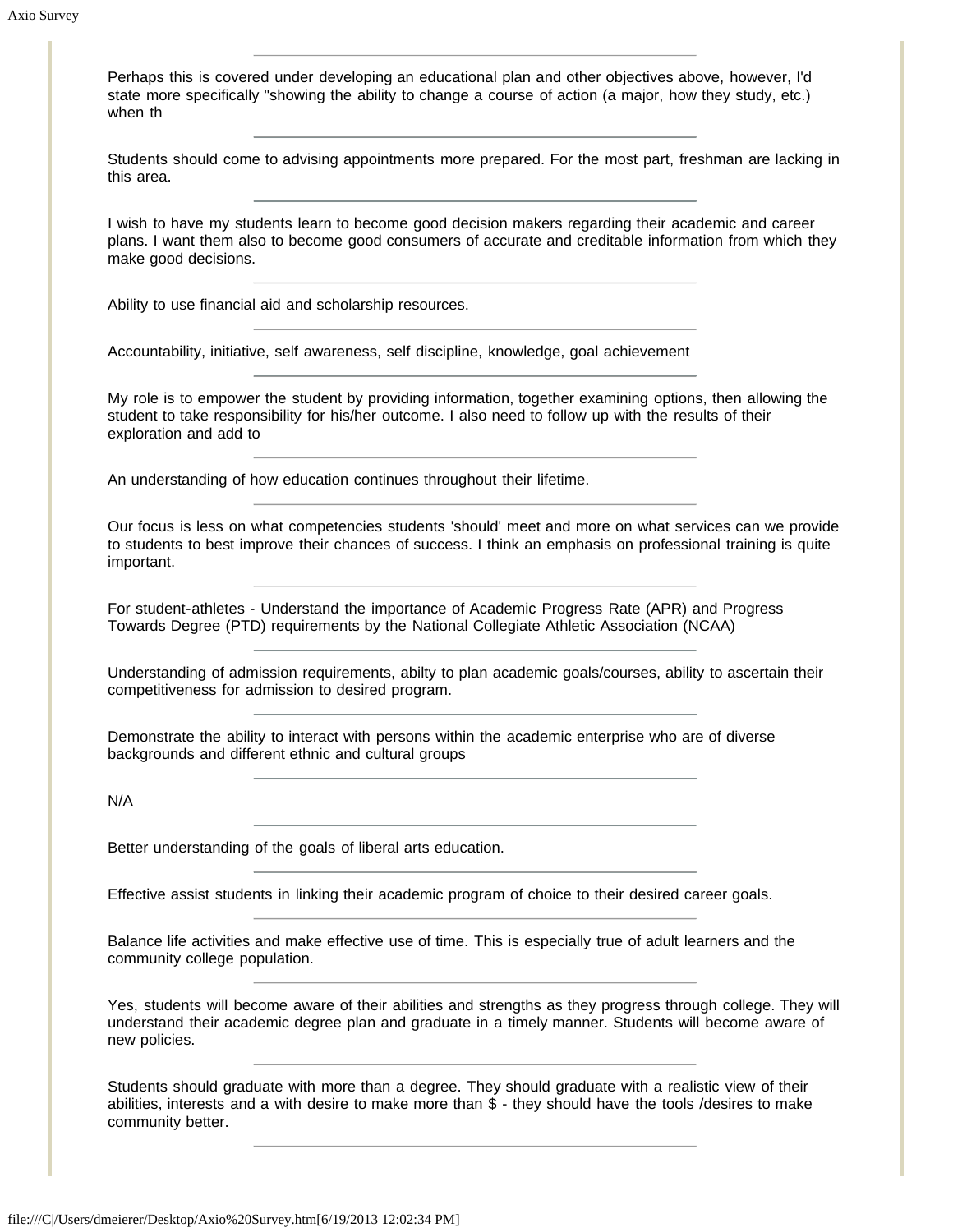In my community college setting, my goal is to help the wide variety of students navigate the college's policies and procedures to meet their educaitonal goals.

Helping students self evaluate and take responsibility for their needs.

recognizing and respecting their own self-development; valuing their abilities to become lifelong learners.

Examine students strengths and weaknesses.

personal/individual academic goals based on student's personal strengths and interests

Students should be able to develop their academic "purpose."

N/A

At some point, students should develop some decision-making skills and certainly be able to enroll in courses on their own.

each student should be able to develop and be accountable for their own set of student responsibilities, both personal and academic

Ability to make informed decisions on their own.

level of trust

Effectively interact with their peers. Develop leadership skills in the classroom, work environments (on and off campus), internship and service learning environments off campus (local, regional, national, international).

After meeting with their assigned advisor, students should be able to understand their program's requirments and know what courses they need to complete their program successfully in a timely manner.

Most are covered above.

Students need to understand the importance of, and take more responsibility, for greater interaction with advisers.

Evaluate their own psycho-social, and academic growth through the process.

To engage in cultural diversity and cultural competence activities during their academic experience.

Problem solving

There are numerous competencies from the transition from high school through gearing their degree and experience into the next level of employment or higher education.

understanding of learning style self advocacy

Developing student autonomy (i.e. taking responsibility for their education and academic decisions)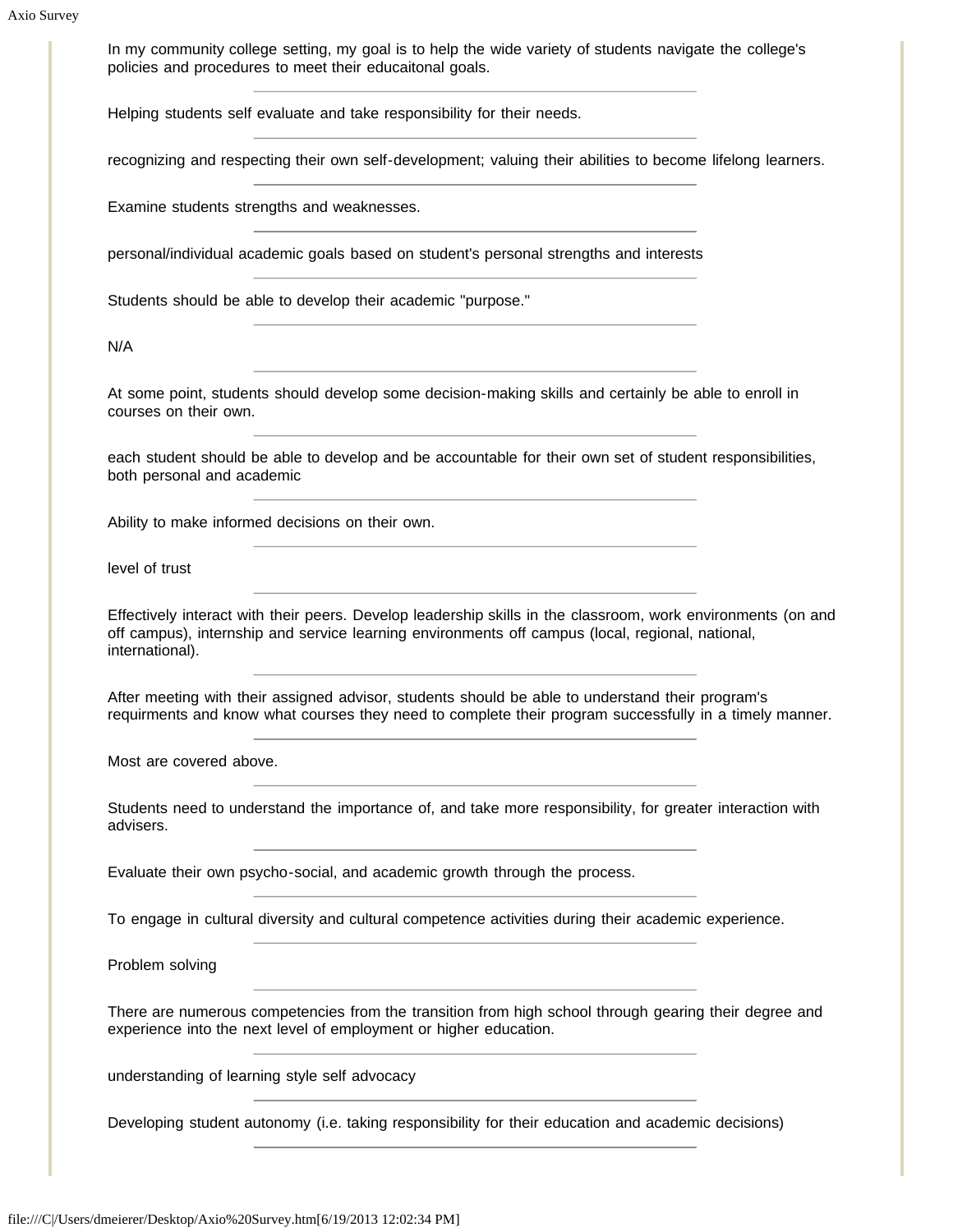## Axio Survey

Find value in being as successful as possible in each class, each quarter -- not merely getting through and getting a degree.

n/a

Learning and developing enough to be an independent student and to know how to be proactive in staying on their academic path....know where and how to find the right courses to take...

No

Academic advisors can help students learn to ask themselves questions to help them 1) generate options, and 2) sort through those options to choose a helpful direction(s) for their remaining education and future life experience.

Showing up and getting involved in their educational journey.

Since advising Division I athletes, my job is determined by NCAA requirements. If a student does not make progress towards a degree, he/she can become ineligible.

self-analysis and major/career/personal goals

No

Ability/willingness to take initiative regarding their own educational plans, goals, questions, etc.

They should be able to navigate a within an institutional setting.

communication skills; verbal communication.

Definitely. This should be a more important focus in our office.

Taking responsibility for previous poor choices, both personal and academic. This, however, must be "taught" in a non-judgemental, supportive fashion.

Students should be able to know why they chose the classes they did, whether they are required for their major, or electives they chose because they are interested in them.

As a result of advising, students should learn to make appropriate educational and vocational decisions. Advising is teaching. Advisors teach decision making.

Developing a comprehensive plan for post graduate opportunities as early as their sophomore year

balance of time/work/classes, etc

No

Develop an understanding of the importance for becoming a life long learner

Students should develop independence in achieving these goals Advisees should set attainable academic and career goals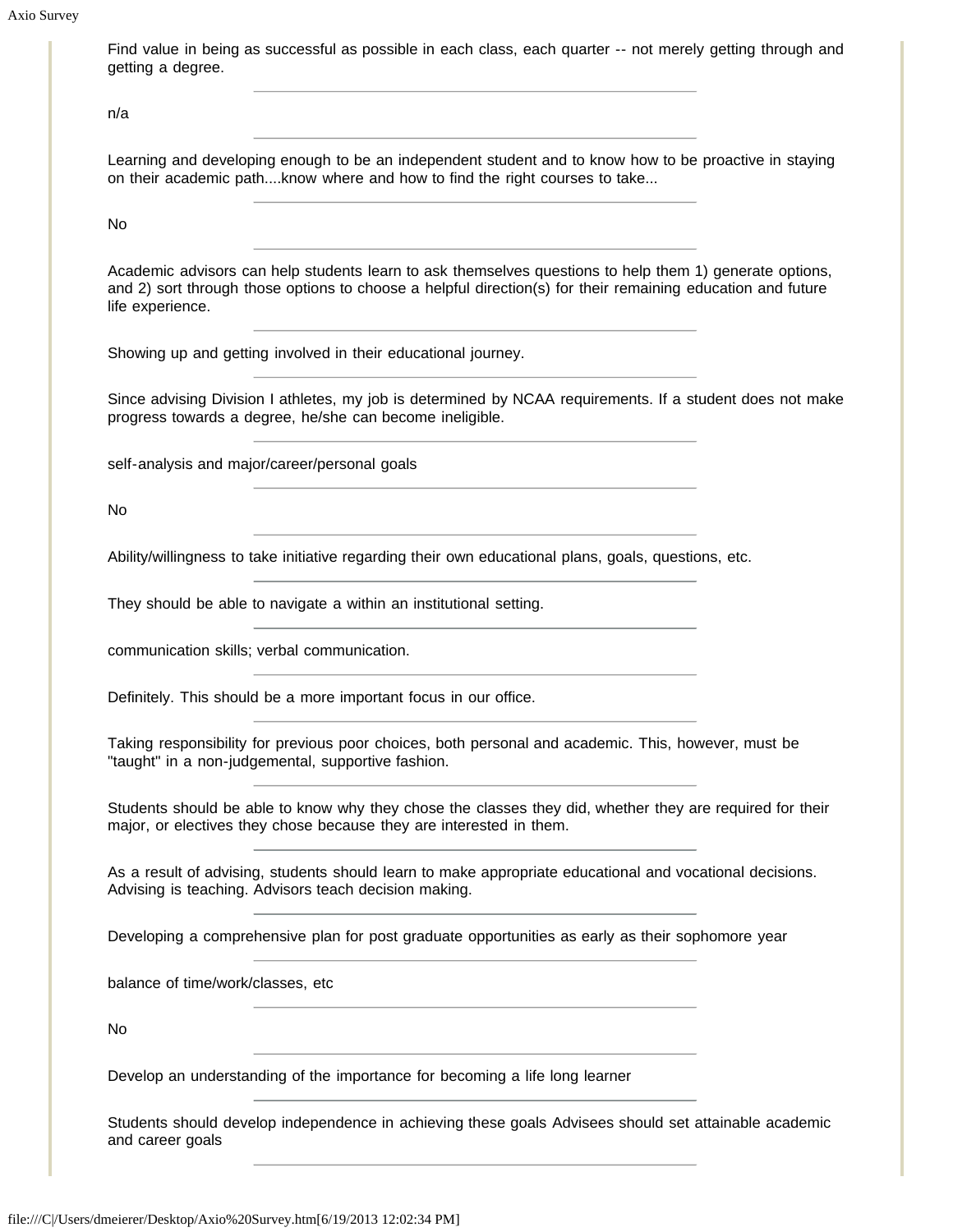Personal responsibility and intiative.

Introduce concepts of lifelong learning and professional development in their field of choice.

apply critical thinking skills to information gathered regarding academic majors and courses.

Engage in activities and gain experiences related to their major and/or career aspirations to increase their likelihood of related employment or graduate school upon graduation.

Set educational goals and a path to achieve them. Empowering students to take charge of the educational pursuits and know where to go for help, resources, questions. Help students create a path toward attaining their goals.

Students should learn how to communicate effectively to get questions answered or other types of assistance. They should become more allocentric as throughout their college experience.

Our objectives also include: helping students access/navigate electronic information resources (i.e., email, Blackboard) and stressing the importance of interacting with students different from themselves by culture, identity, etc.

student self sufficiency

N/A

How to 'read' and use the Course Catalog effectively

They should have a realistic understanding of whether or not they can complete the requirements for a specific degree and what alternatives exist.

Realizing that it is their education and not mine. Once a student gets to that point, they usually are very good at finding information on their own and making academic decisons based on that information.

At our college, we track student progress to measure their growth as they matriculate or graduate.

Understand the value of multiple perspectives, when to solicit new ideas from others, and how to recognize when different cultural backgrounds add richness to a situation and improve a solution.

Students need to listen to what their advisor tells them. They should always demonstrate listening skills!!

Understand holds placed on their accounts and how to get rid of them before registration. How to effectively find new classes if the ones they wanted are full. Where to find class descriptions. Financial aid issues.

An ability to self advise to come degree. With advising students should be able to come up with a plan and seek advice on completing the plan.

Success with self-advisement and a seamless transfer to four-year institutions.

None

this is so subjective...to every institution's level of organization. I hesitate to say anything other than they should know how to make an appt. Our registration system has been garbage for 2yrs,while integrating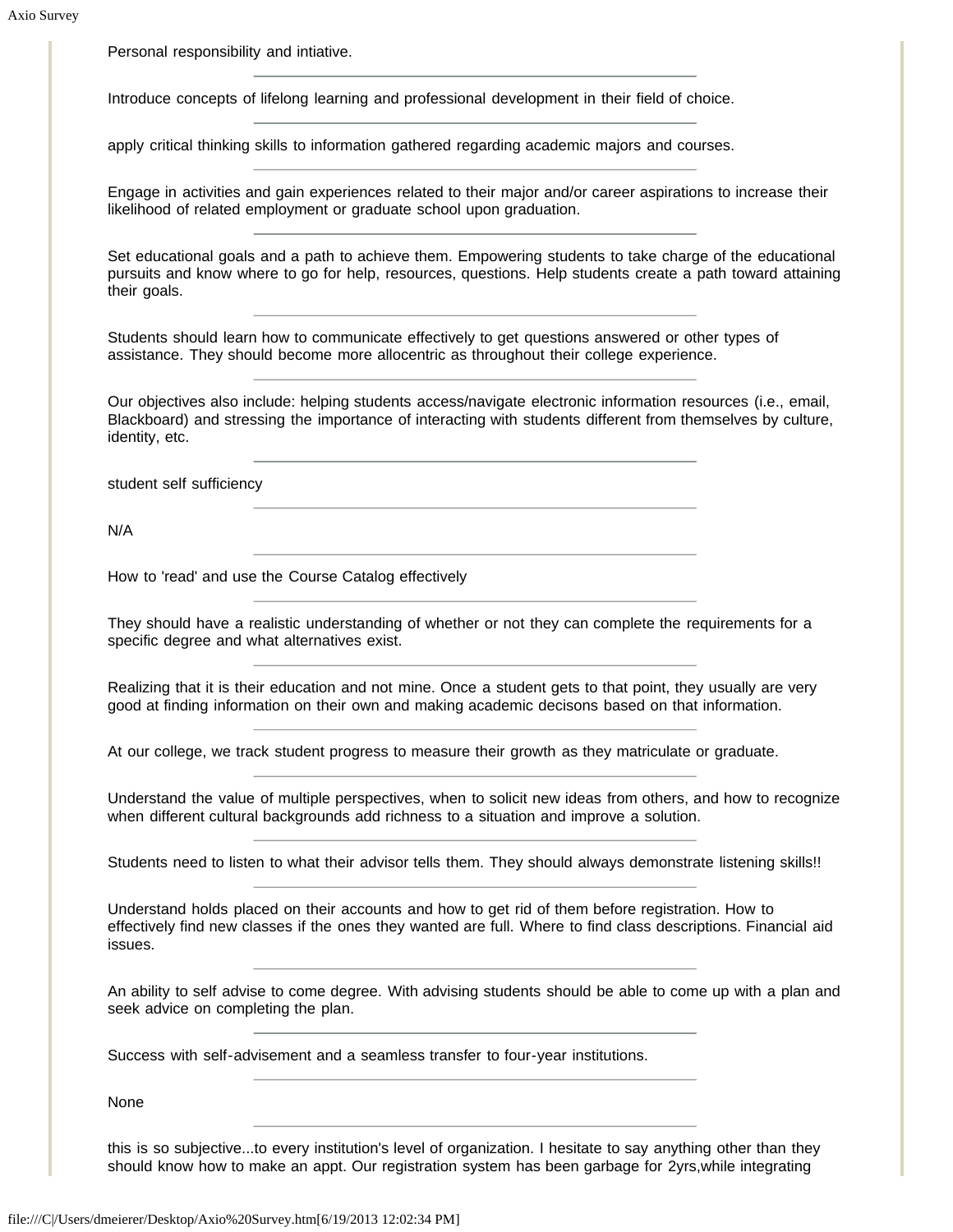Banner software.

Understand and utilize the process of transfer to 4-year colleges and universities.

strengthen sense of personal responsibility for own decisions

A better understanding of the technological services available from our institution.

I think a primary aim of our working together is to help the student develop autonomy and responsibility for the administration of his/her education. This includes learning how to find answers and where to ask questions.

Realistic understanding of what courses of study are most appropriate to their skill set.

The ability to navigate through the college system independently.

I expect a decrease in the students need for me as time progresses. Many succeed, others do not.

Can use the computer effectively in helping with career and major searches.

Students shouls be able to use the tools provided by advisors and the college.

No.

I see a lot of hand holding and little responsibility by the student to create their schedules and education/career plans. They expect us to do it for them. We try to give them the tools & the encouragement to complete these taskes.

Clearly articulate educational, career, and life goals. Activate their online account. How to build their class schedule. Importance of Gen Ed classes. Create an educational plan. Understand academic deadlines.

goal-setting and progressing towards those goals

no

Learning how to explore and trusting in oneself and one's interests to make decisions about study abroad, course scheduling, and extracurricular activities. Learning how to make connections with info in classes and w/ people.

Students need to develop in their personal as well as academic lives. They must gain insight into who they are and what abilities they posses, recognize who they want to become, and gain confidence in their abilities.

lists above are comprehensive

To understand the importance of cultural awareness, empathy with others who are different from themselves, and becoming more confident in their own decision making.

Students should be able to feel confident that the information given to them by their advisor is accurate.

basic life skills--how to send proper emails, show up to appointments on time, etc.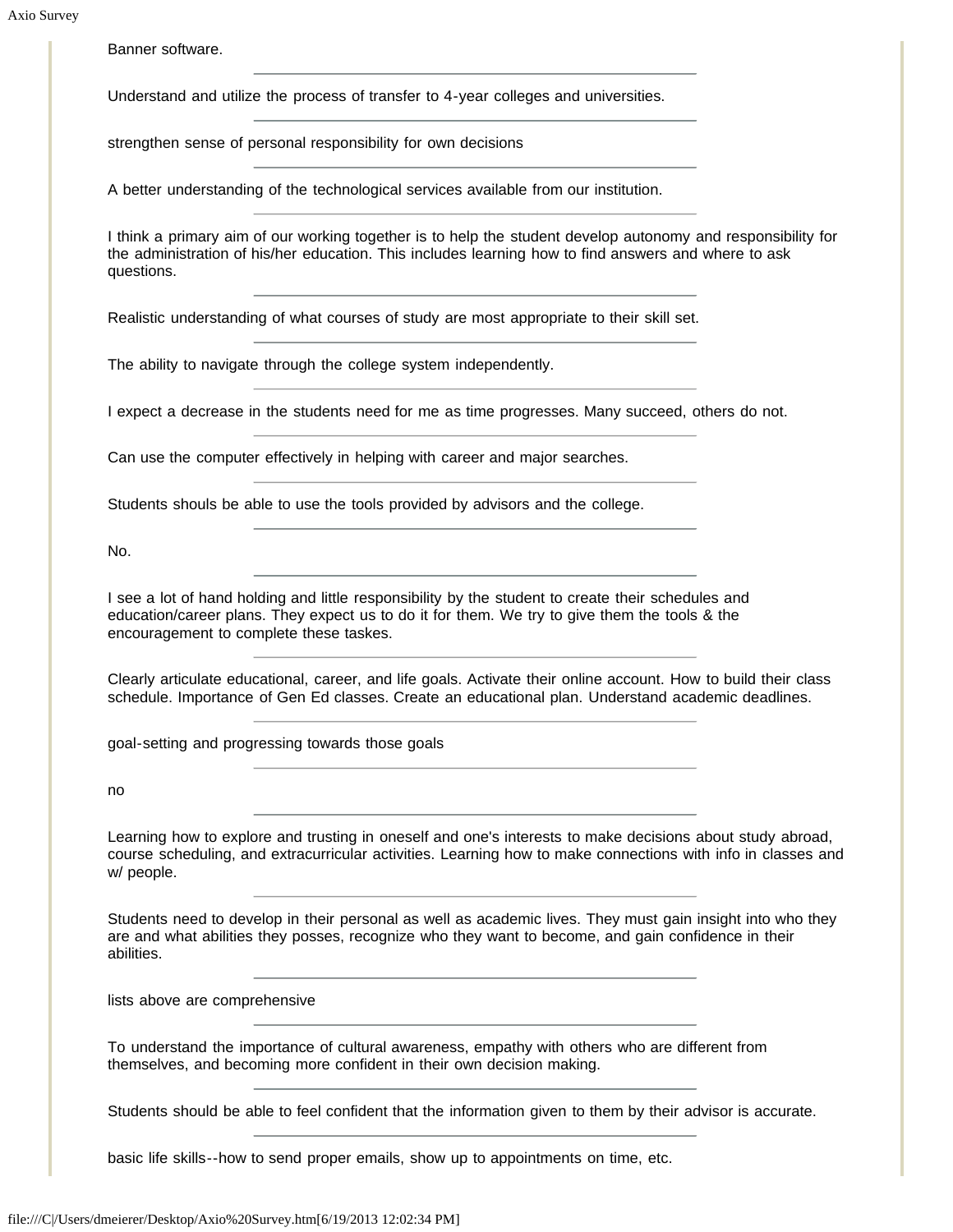They should demonstrate good decision-making skills. Connecting their academic plans with their possibilities. Exploratory students are advised on their requirements and how those requirements pertain to each major. self advocacy. understand their responsibility and role in their education The students should know which classes to choose, how to read a degree evaluation, and know resources available for their situation. To take responsibility for understanding university policies and requirements for their major. I would like to develop ways for students to be more self-sufficient in regards to their academic progress, instead of expecting their academic advisors to make decisions for them. Understand degree requirements, value of studying abroad, and importance of co-curricular activities. Understanding of how a given major works within their college experience - choosing courses according to their tastes and abilities as much as possible. See patterns in their course selection- direct them to second majors or minors. Personal responsibility Take ownership of their education Develop good time management skills No Getting upperlevel students involved in helping new and transfer students adjust to college life. At my institution, an important part of our role is problem-solving for students. Many times, they have been shuffled between offices and our office provides student advocacy. becoming a responsible self-directed learner who sees things from broader perspectives An understanding of their academic program requirements and how to find information regarding their daily academic life. Handel decisions, life management Understand the benefit of the advising process; become resourceful researchers; develop mentoring/networking relationships with faculty & administrators Follow through when referred to appropriate campus resources COmmunicate in a timley manner throuogh the university email system. Build independence and responsibility for their actions Students should become more independent and more able to navigate the academic environment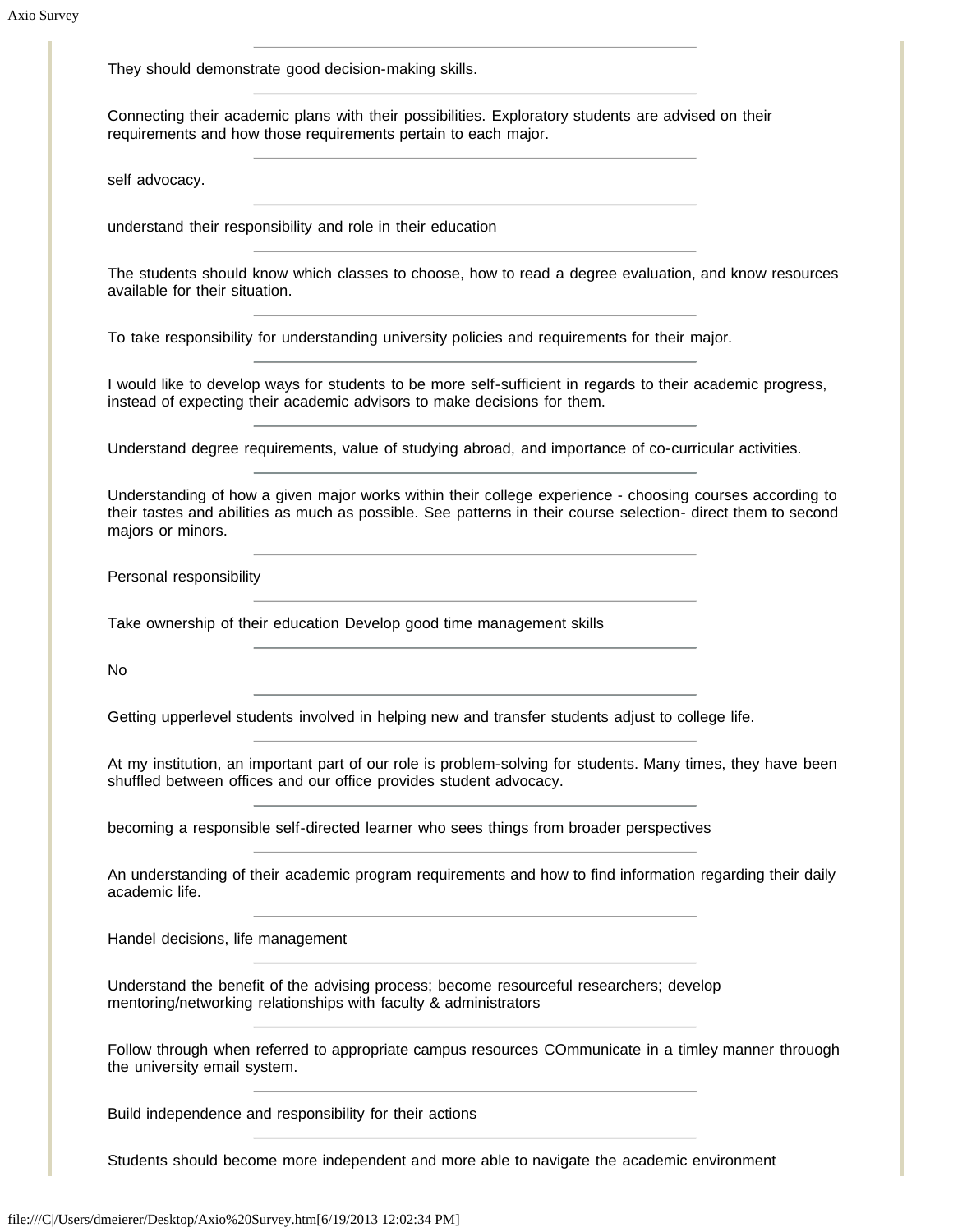Axio Survey

| N/A                                    |                                                                                                                                                                                                                     |  |
|----------------------------------------|---------------------------------------------------------------------------------------------------------------------------------------------------------------------------------------------------------------------|--|
|                                        |                                                                                                                                                                                                                     |  |
| no.                                    |                                                                                                                                                                                                                     |  |
|                                        |                                                                                                                                                                                                                     |  |
| none that I can think of at this time. |                                                                                                                                                                                                                     |  |
| taking care of business                | They should know how to use the tools of registration, how the systems/processes that affect them work in<br>order to take advantage of opportunities or take care of housekeeping; help them be more indepedent in |  |
| importance of being life-long learners |                                                                                                                                                                                                                     |  |
| achieve them.                          | They should have a much better understanding of the big picture as it pertains to their college experience.<br>We should have deep, meaningful conversations about lifelong goals and how school will help them     |  |
|                                        | Students should be able to demonstrate an understanding of the institution's academic policies as a result<br>of interacting with their academic advisors.                                                          |  |
|                                        | At our University, students must also demonstrate competencies through an electronic portfolio.                                                                                                                     |  |
|                                        | Students should understand the importance of maintaining a relationship with their academic advisor,<br>whether or not they have difficulties with their educational objectives.                                    |  |
|                                        | Learning to be self-sufficient concerning their individual affairs.                                                                                                                                                 |  |
|                                        | Being able to use and understand the schedule of classes and catalog.                                                                                                                                               |  |
|                                        | Understand the importance of on-going academic advising thorughout college experience. Demonstrate<br>ability to calculate own GPA. Understand various ways to improve GPA.                                         |  |
| none                                   |                                                                                                                                                                                                                     |  |
|                                        | The ability to plan & execute a degree program with a minimum of extraneous courses.                                                                                                                                |  |
| instructors.                           | Helping them communicate their goals to their parents. Helping them deal with communicating with their                                                                                                              |  |
|                                        | Communicate to students that you are on their side and available to help them.                                                                                                                                      |  |
|                                        | Identify graduate or professional schools that MAY be of interest.                                                                                                                                                  |  |
|                                        | Many of the things we have not been successful with is due to the newness of the Centerand our small<br>staff of three (two since August). We have a new Team Leader and are headed in a more developmental         |  |

Registration process and application process to transfer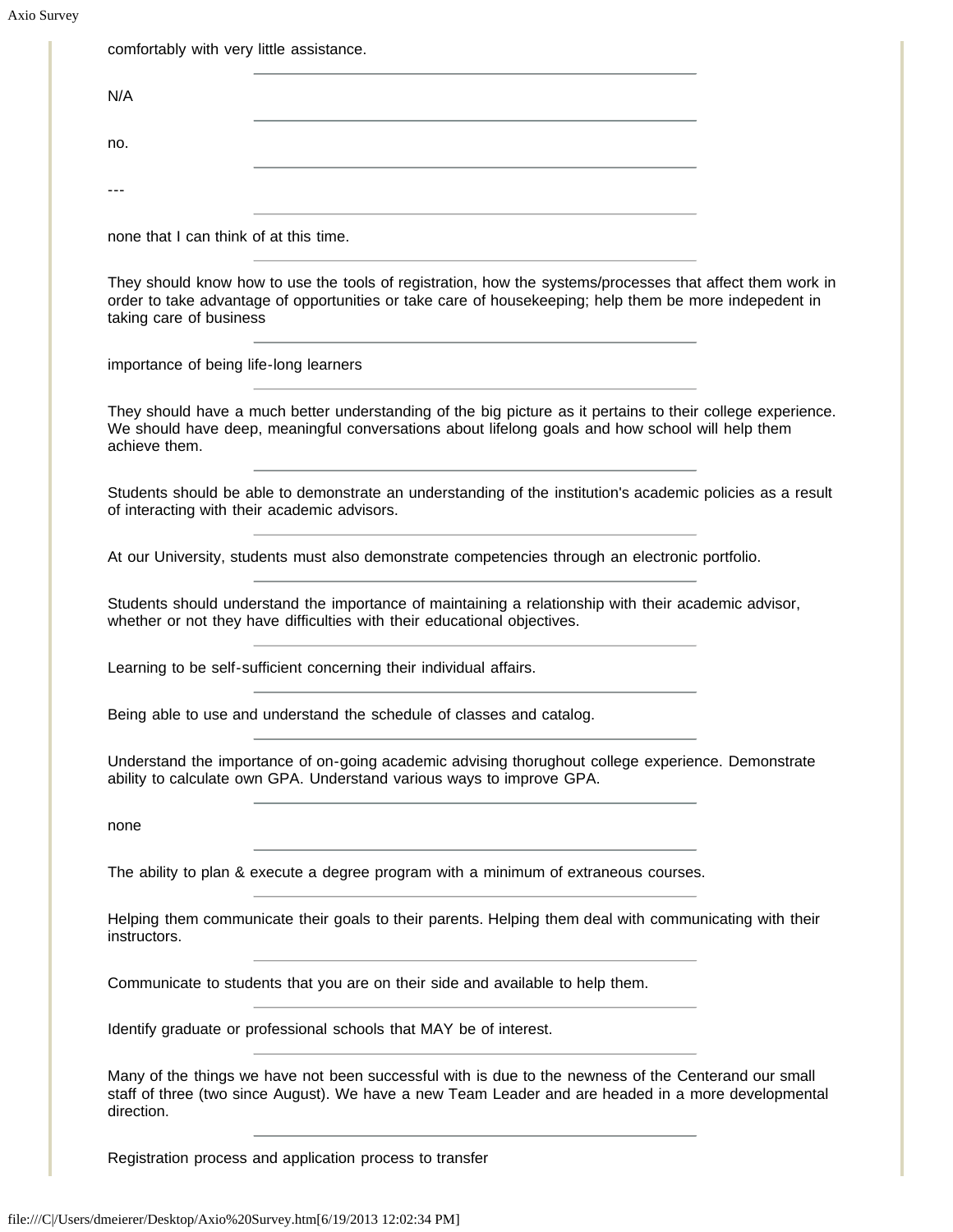Students should have a better understanding that a primary purpose of advising is to help students tap into the self and individual abilities. We promote students taking ownership of their education and life to achieve success.

I wish I knew how to get them to USE the resources available to them.

I'm sure there must be but I can't think of any right now.

Demonstrate a level of developmental maturity and the ability to make independent and informed decisions without the constant need for academic advising intervention.

Demonstrate awareness of all opportunities available to them while students at the university, ie. Study Abroad, Exchange programs, etc.

They should be able to read and interpret the Catalog, and they should understand their responsibility related to it.

none come to mind

A confidence in their ability to navigate their own college experience.

Students should be able to critically their strengths and weaknesses in relation to the requirements, both academically and socially, of their major and career choice. ie:if they are weak in math/science then don't study business.

Helping Adult students to feel like a member of the community

Better understanding of the linking of their academics and career exploration with their talents and interests and skills

Preparation and evaluation of courses needed to obtain 'release' from our Texas Success Initiative and/or Individual Approval requirements.

Experiential Learning: Does the student understand the value of experiential learning opportunities? Competitive Work Environment: Does the student understand and believe they are being prepared for a highly competitive work envi

Students must become more proactive in their education. They seem to want everyone else to plan their education and future. Teaching responsibility is most important and most complicated to instill.

knowledge of school policies.

Understand the importance of their own responsibility in achieving their academic goals.

Students will be able to read & understand curriculum charts and/or academic audits. Students will effectively organize their courseload per semester and come prepared with appropriate paperwork during meetings.

To have a civil discussion when their may be a difference of perspective

I believe that students should be able to learn skills of how to communicate to other educational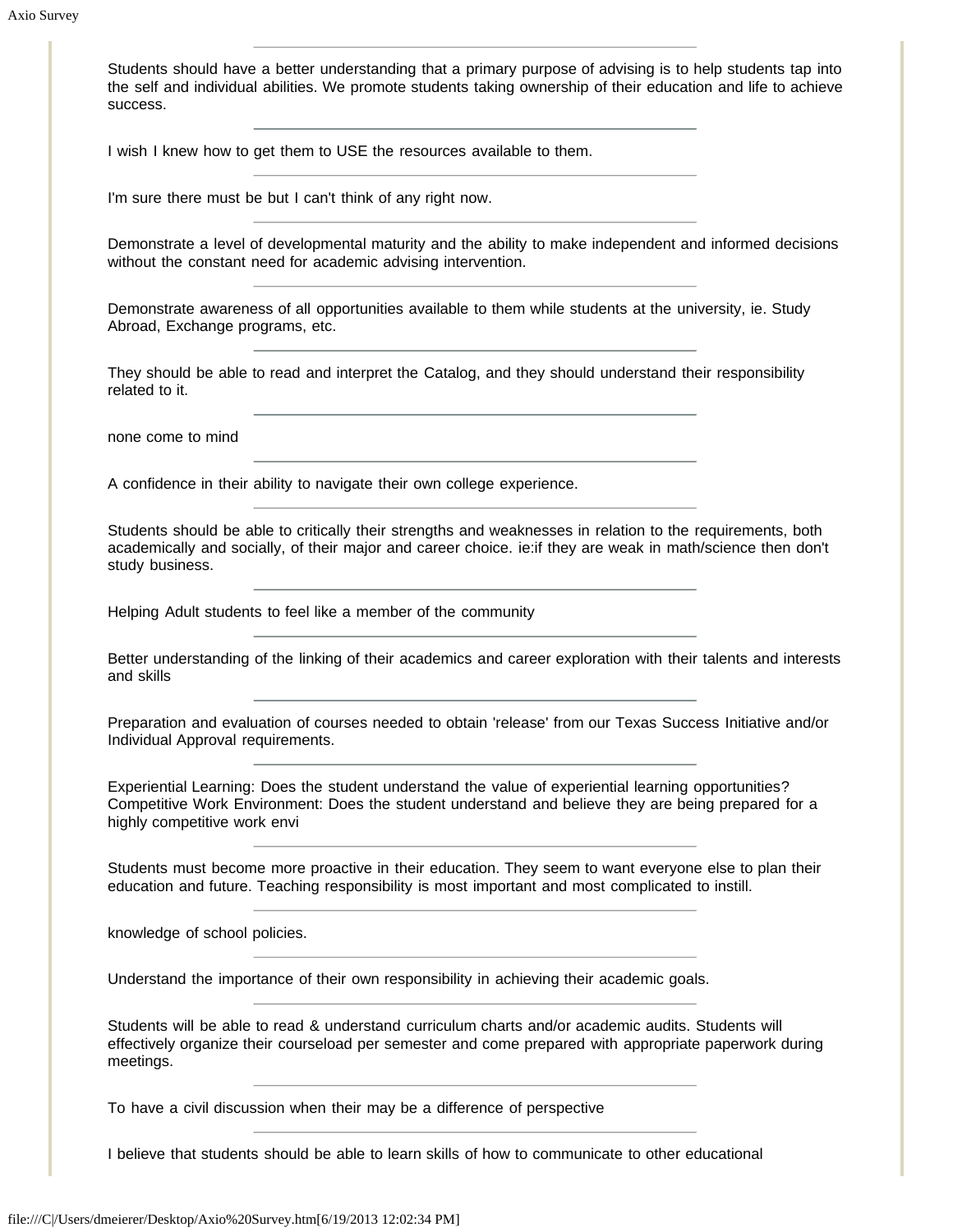professionals. Mentoring my advisees on questions to ask about their academic situation with instructors for example.

Ultimate goal--Feel comfortable at our institution and be successful.

Enhanced communication skills

For non-traditional adult ug students, primary objective = persistence: commitment 2 educational goals helps stu face personal/family/work/\$ issues which compete with school. Honesty re: issues coupled w/accountability to goal helps

Personal Responsibility/Autonomy

Understand the nature and role of advisor. Students still may believe that an advisor is a counselor, and a counselor is an advisor. On our campus, they perform distinct functions with some over lap.

Students come here to become teachers. Our programs are selective. I see most students only once or twice, others I see multiple times particularly if they struggle to meet requirements. I reassure & help find alternative plan Bs.

None that I can think of.

Helping students through crisis situations (i.e. family, personal,or medical issues) that may come up during their academic career. I understand the use of resources, but in many cases, the Advisor is the first person they turn to.

Not that I can think of.

Appreciation for life long learning.

Students should understand how to carry themselves as a professional and treat an advising meeting like a professional meeting.

Students should learn to keep professional appointments or how/when to notify those affected when they are unable to attend.

Students need to be held accountable in managing their academic careers. In other words, they need to become more proactive in planning their education.

in our program we attempt to have students understand their inherent value to the university community, and have a sense of empowerment to tap into their resources here

I try to get the student confident in one's ability to do some of the tasks like registration, look up classes, prereq's and talking with departments/professors when a desired course is closed and they would like to get into it.

Awareness of opportunities and experiences that will help them achieve their educational and career goals. Provide opportunities for networking in and out of the program.

Knowing that there is a place where they can come with questions and concerns, even if that person doesn't necessarily know all of the answers.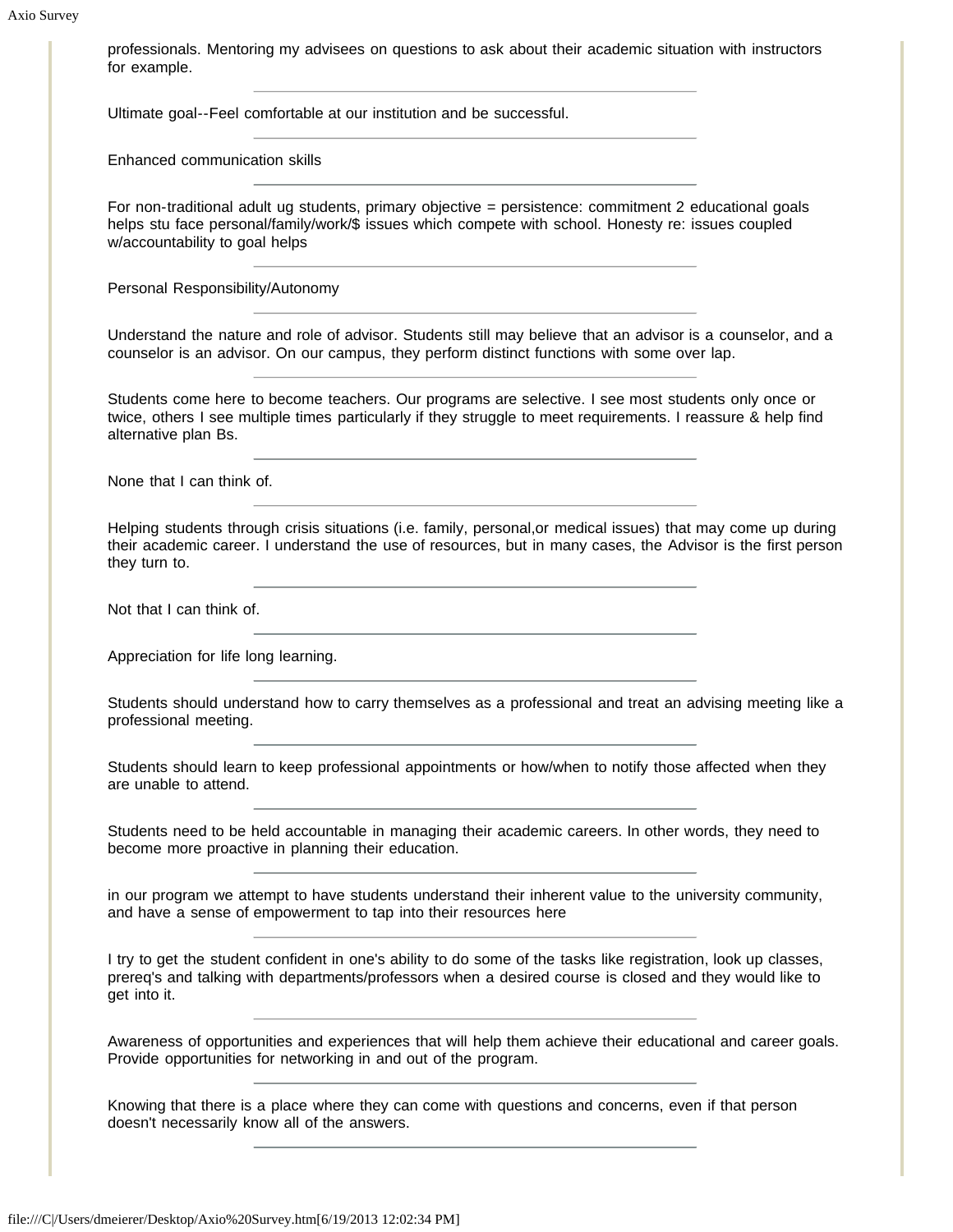| No                                                                                                                                                                                                                   |
|----------------------------------------------------------------------------------------------------------------------------------------------------------------------------------------------------------------------|
|                                                                                                                                                                                                                      |
| We continually see students who want everything done for them and they don't take the initiative to look for<br>information. This is the most frustrating.                                                           |
| To identify a major that is a "natural fit" with their abilities, interests, values, personal and professional<br>goals and life experiences.                                                                        |
| Students need to learn patience. So many students want to know everything right now, and they need to<br>understand that in life they will not always get instant gratification.                                     |
| Students should be guided in a way that they are taking classes that are directly related their program and<br>will not waste personal time and money.                                                               |
| Objective: familiarization of resources & requirements for graduate studies.                                                                                                                                         |
| Not that are not covered above.                                                                                                                                                                                      |
| as you can see from my response above, I am not very directly engaged in advising at this time so I have<br>nothing further to add.                                                                                  |
| Until there is a better student/advisor ratio, objectives are basic. Hope for improvement this year.                                                                                                                 |
| Ability to connect with like minded students, faculty and staff to help them achieve their academic personal,<br>and career goals. Develop cultural competencies that will allow them to thrive in a global society. |
|                                                                                                                                                                                                                      |
| X                                                                                                                                                                                                                    |
| No                                                                                                                                                                                                                   |

Not at the moment.

Getting students to take responsibility for gathering information, assessing it in a personal context, making and taking responsility for their decisions.

Demonstrate an understanding of how personal values relate to educational and life goals.

Licensing and certification requirements of some majors (this may be already implied under 20.4 and 20.6. With education majors these requirements are heightened, different from other majors, and important.

Students should develop critical thinking skills and foster the intitiate to plan their lives and make decisions. This is done via interactive exercises which take time and consideration to plan. Often there is not enough time.

Objectives and competencies seem to be well covered.

Learning how to become a part of their own advising process (take ownnership of advising/goal attainment).

Learning about their level of transition to a new environment especially for underrepresented students who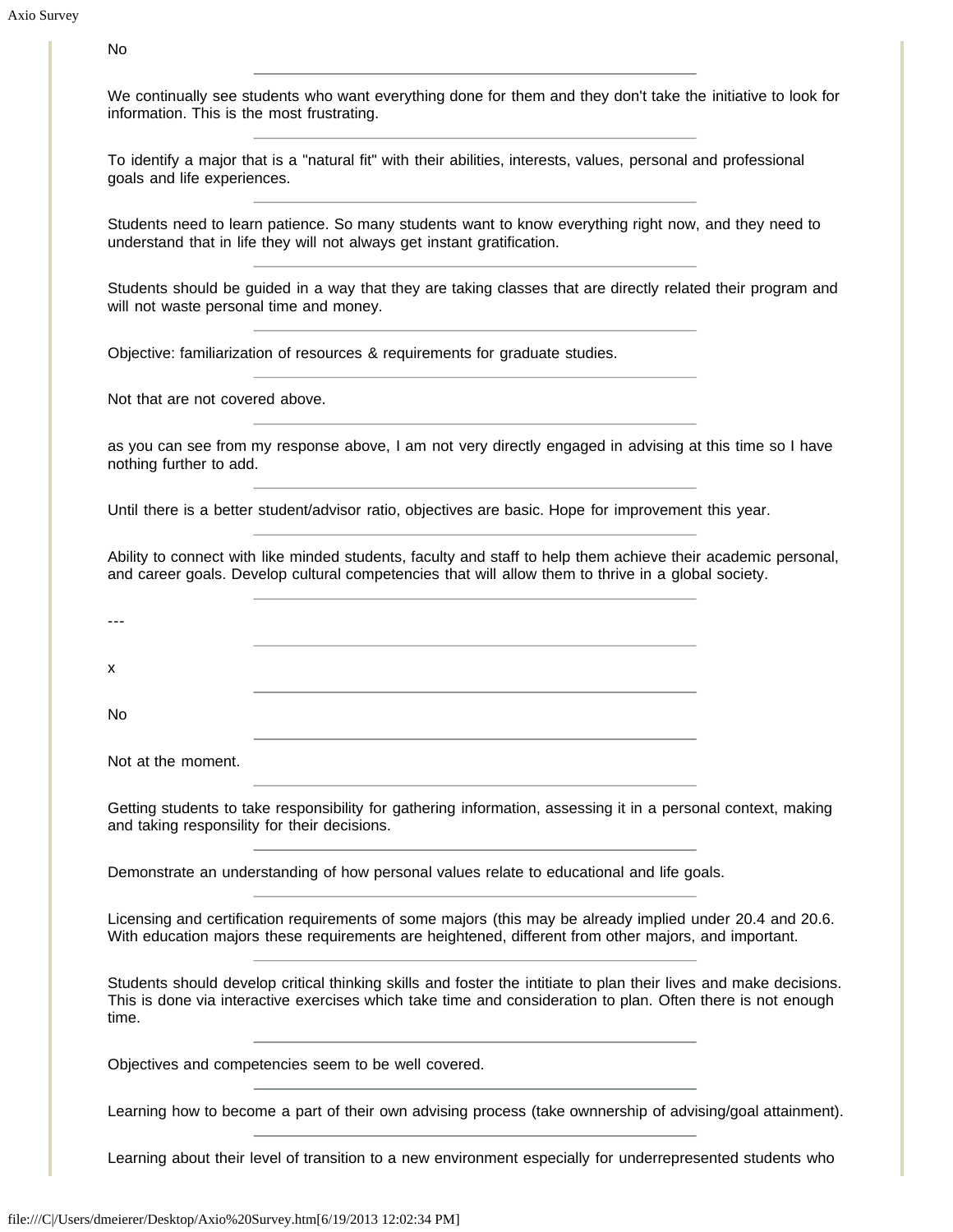may face "culture shock" and guiding the student through their development as a college student.

Learning the importance of following through, and not relying on "they".

These cover the main ones.

Develop an educational plan, select courses and other opportunities which fulfill that plan, thus allowing the student to obtain the degree.

Take responsibility for any decisions made after carefully reviewing information provided by advisor, faculty, career counselor, etc.. Learn that the real world will also provide opps and there will be good/bad results.

Self-directedness and ownership of degree requirements and institutional guidelines.

None

Yes. Academic advisors should assist students in assessing their long-term goals and realistic ways to achieve such. Also help student determine if the student is mastering the information from classes and experiences.

Assisting students to grow personally and understanding diverse student needs

Objective for Academic Advisors/ Student Goal(s): There should be measurable growth that reflect students becoming more proactive with their career planning.

To improve academic standing once the student has fallen below a certain GPA

Realizing if their planned major is a good fit for the skill level.

Students should be able to empower themselves to make decisions and take responsibility for their futures. It is my goal to walk with them as they learn to do that.

Empower students to ask questions regarding their learning experience

No comment

development of a positive relationship with the adviser which can be a big aid in retention and student satisfaction, especially important with first generation new freshmen who may not be comfortable at the institution

I'd like them to understand what I "do" - what I can do, what I know how to do, what my job asks of me... and how it differs from that of a registrar, or a counselor, or a "life coach", etc.

Ownership of their educational needs, goals and steps to achieving them

you have done a good job covering those, imho

Some type of self-efficacy scale to have student's rate their confidence and doing those things discussed above.

increase student engagement in the advising process - so they do not simply come to 'be advised' - like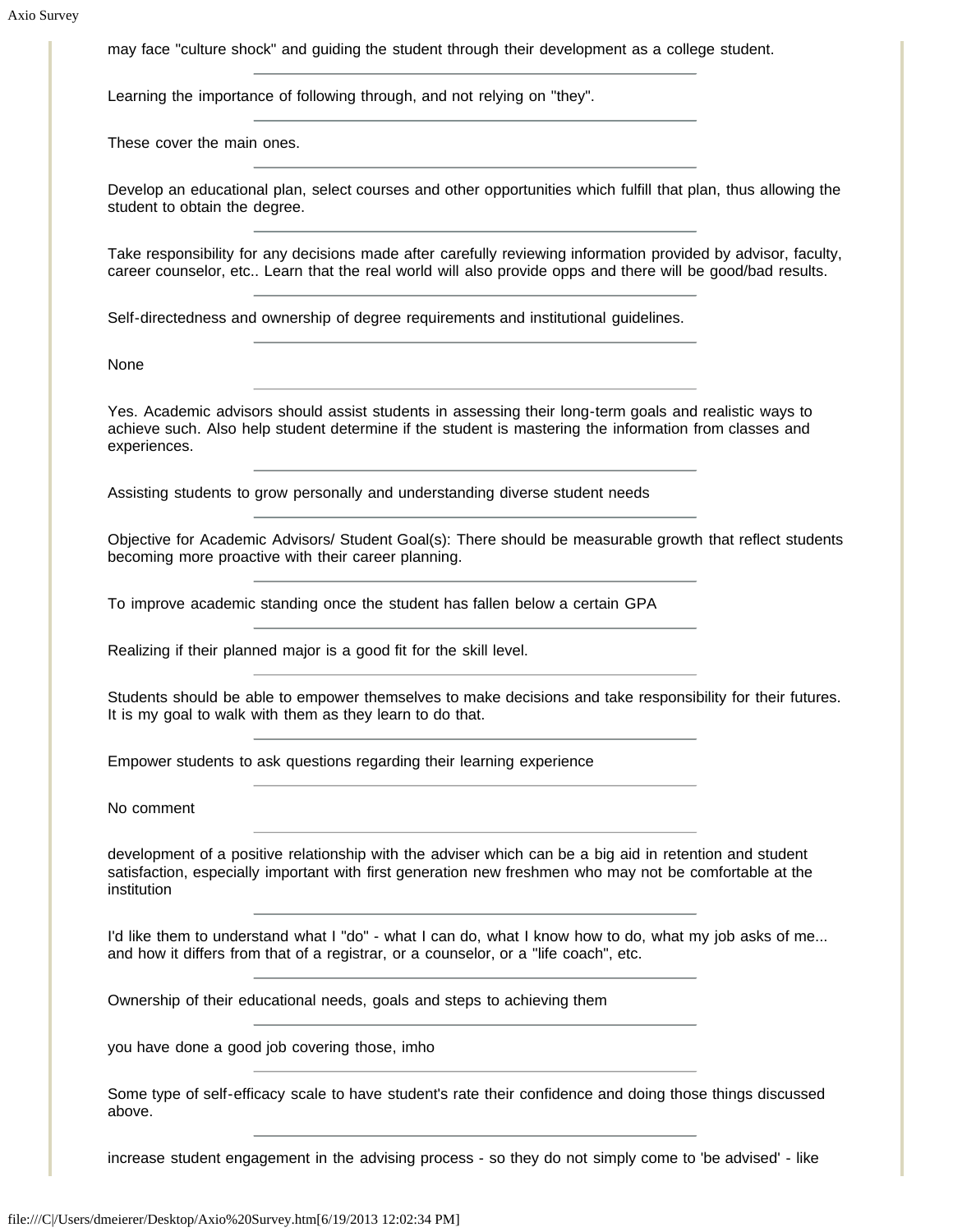taking a dose of medicine!

Other objectives: Help students apply for graduate programs.

Community college students who plan to transfer should be able to utilize the various resources (advisors, online tools, transfer guides, campus visits, etc.) that will enable them to seamlessly transfer to the 4-year institution.

be able to engage in a conversation with the academic advisor and be prepared for meetings

[Hide Responses](javascript:showHideResponses(428953);)

## **Question 22**

Do you have any additional comments or things you would like to add regarding academic advising? [Hide Responses](javascript:showHideResponses(428954);)

FYI related to the question above, we do not have assigned case loads for advising at our school as students are not assigned to a specific advisor and advising is not mandatory. Students may see any advisor in the Advising Center.

For high achievers, creating a culture of care is very important. I spend a great deal of time building a social program, creating a warm environment, being a cheerleader for students who do not feel respected by some faculty.

Even though we should all be giving the same advise, students do better seeing the same adviser each time.

I love my job!!

no

n/a

The noticeable change in student behavior (not taking responsibility) and increase in helicopter parenting has made the job of the Advisor much tougher and certainly more stressful.

Very rewarding and enjoyable.

With such a large case load (advising is only a portion of my job), it is necessary to help students become independent in the prescriptive advising areas and use our 1 on 1 time for more complex issues.

Academic Advising is an amazing helpful service on campuses but not enough is given to advisement. Advisors are often overloaded with students and workload and not enough time or resources to help everyone.

We have started a new process in our office called the Personal Development Plan - it is a planning that incoming freshmen go thru during the course of their 1st semester in conjunction with an advisor - great learning outcomes.

I think within each university there should be standard qualifications for advisers and a definition of their general duties. There should be university-wide advising learning objectives.

It can be difficult to get students to act on referrals, even after explaining that it is in their best interest to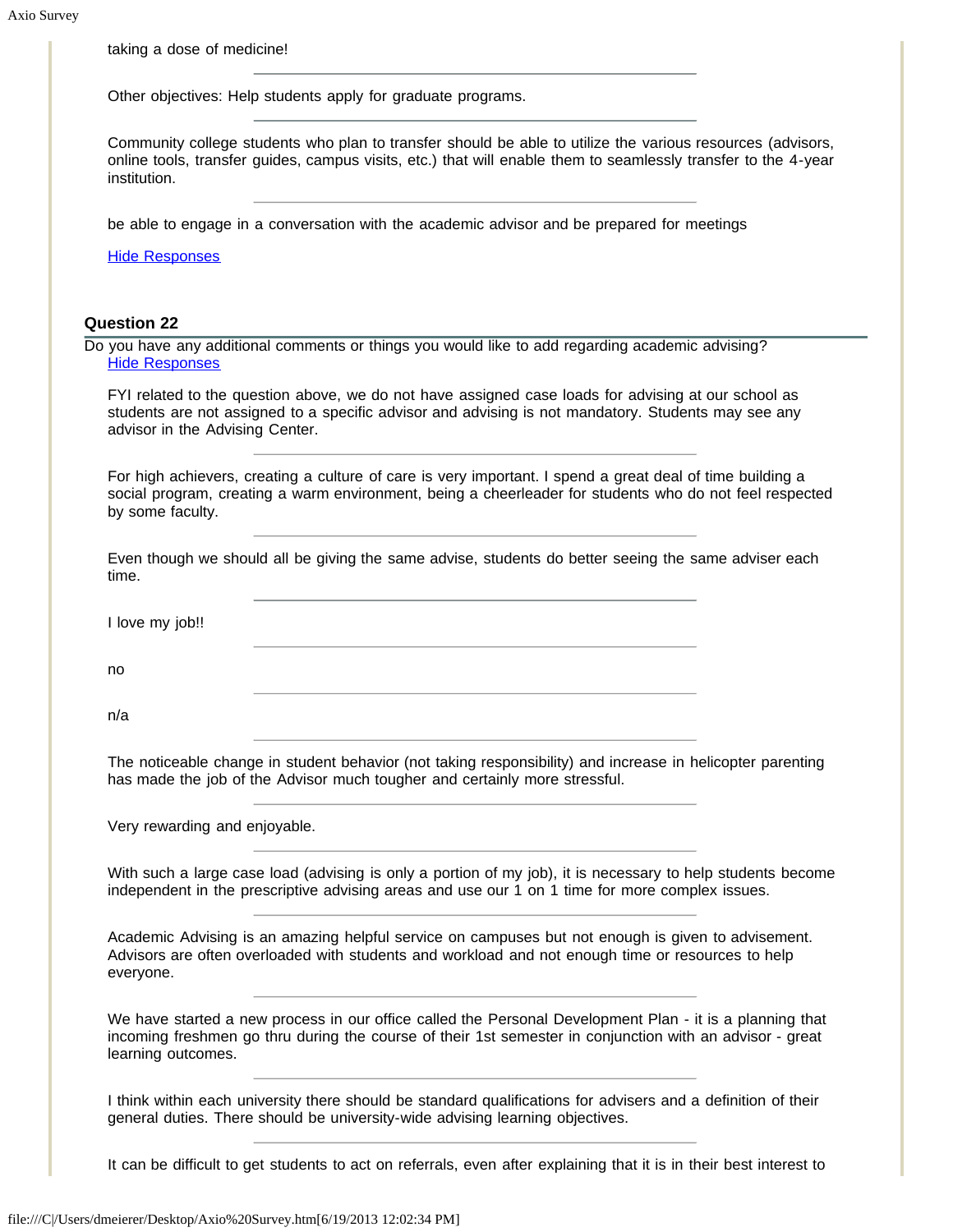get information from the best source. First and second year students are also, in general, shy of faculty.

We rock :) Kidding... We seem like pivotal folks for students and higher ed in general. There are SO many conversations we have and can have with students, and yet sometimes I feel our roles are not valued on campus.

I am a recruiter and admissions counselor for an EOF program for educationally disadvantaged students. because I concentrate on the front end of a college, I do not get to as many advsing issues

Advising one class year at a time provides less opportunity for a holistic approach and more focus on the "here and now" problem solving, especially with a high caseload.

It's difficult to spend much time with students discussing interests and goals when the case load is so atrociously high. The administration is more concerned about quantity of students enrolled rather than the quality of advising.

| no                                                                                                                                                                                                                                            |  |
|-----------------------------------------------------------------------------------------------------------------------------------------------------------------------------------------------------------------------------------------------|--|
| No.                                                                                                                                                                                                                                           |  |
| no                                                                                                                                                                                                                                            |  |
| Good luck! Good questions!                                                                                                                                                                                                                    |  |
| I think its important to teach the students, particular freshmen and transfer students, what it takes to<br>succeed in college. The majority of my students come in feeling very overwhelmed and admit they were<br>not prepared.             |  |
| it's the most important meeting a student can have for a successful completion                                                                                                                                                                |  |
| No.                                                                                                                                                                                                                                           |  |
| none                                                                                                                                                                                                                                          |  |
| Advisors are underpaid and undervalued. Profession needs professionalization and certification, training in<br>mutlicultural, career, academic and student development theories, research, and practice.                                      |  |
| I wish that being an advisor held more esteem in the university.                                                                                                                                                                              |  |
| value of advising on campuses - until advising is valued we struggle with our role as professionals.                                                                                                                                          |  |
| THe non-traditional student getting their degree via On Line courses & working with an Academic Advisor<br>is not being acknowledged in some of the questions.                                                                                |  |
| The difficult part on our campus is course availability. Many students come in very frustrated and have no<br>clue what to do. Part of my job is to help them learn how to handle difficulties in the future.                                 |  |
| Seems to be very different in Canada - decentralized, greater diversity of tasks sometimes not related to<br>advising, we're not counsellors but need counselilng skills, hard to work in new institlution when policies<br>are moving target |  |

I think all of the learning goals that you have named above are very important, but there is not always time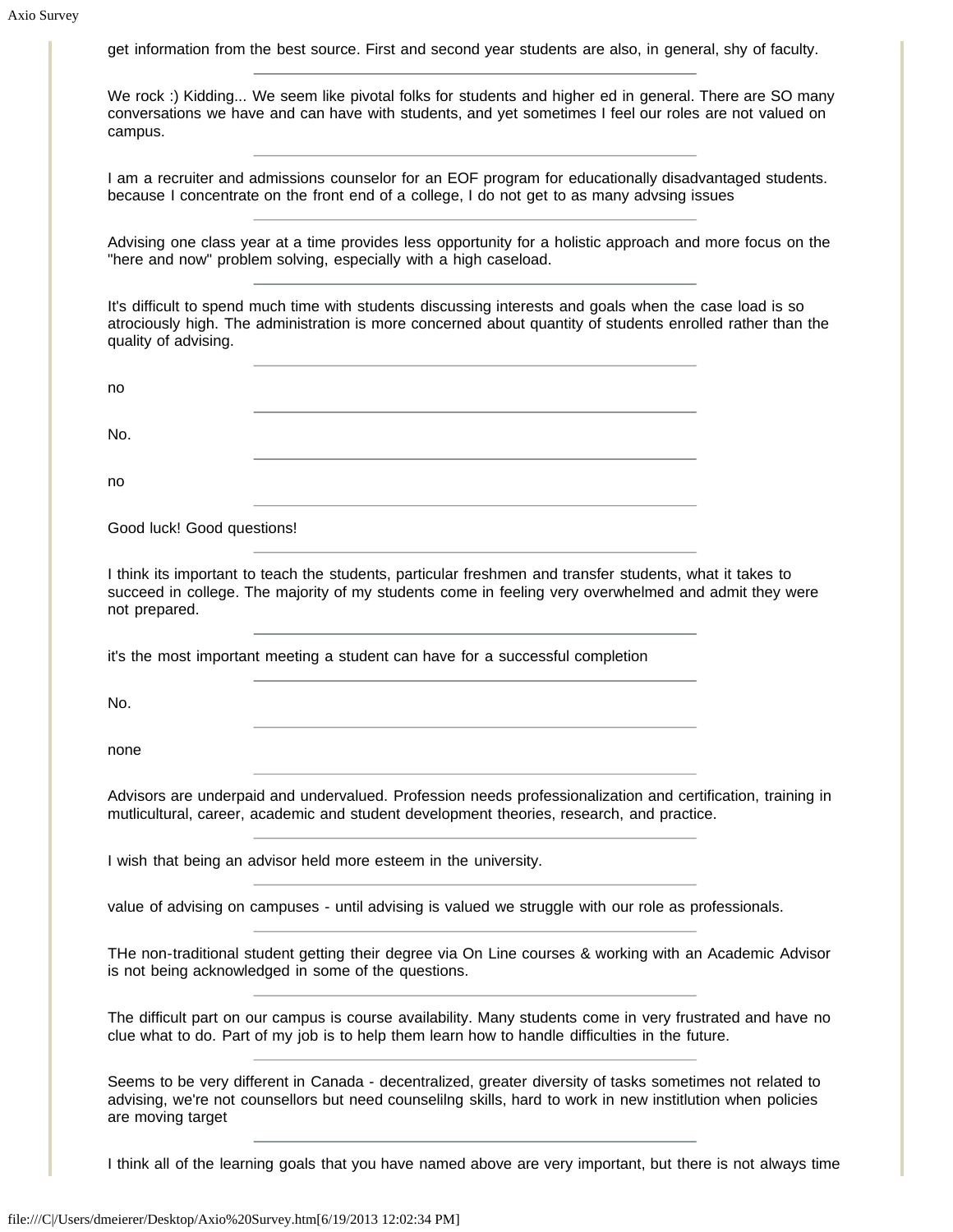to discuss them in the context of an advising appointment. First Year Seminar has many of these goals in its syllabus.

An advisor's work is made much easier with the help of advising tools. At Wayne State (Mich), we have an online program that pulls info from the Banner records system, and is perfect for viewing student records

When you ask about "the usual length of... advising sessions", it is important to differentiate between "advising" sessions and "scheduling" sessions. This time of year, scheduling trumps advising and scheduling takes less time.

Make sure their is a distinction between Academic Advising and Mentoring.

Academic advising provides students the opportunity to make sense of their curriculum and personal choices- how their choice of major, general education, and co-curricular activities fit together to create an education.

Due to case load and being a distance learning advisor- I don't get as much time to spend on each student as they deserve.

The load is a heavy one. I have responsibility for Outreach to High Schools - meeting with prospective students in our college district as well as directing the Running Start Program and advising students.

Experience counts, especially when helping students. It is a mistake to hire young people just because you can pay them less. College students need good listeners who care more about them than about their own promotions.

Students need to take advising appointments seriously, be accountable for showing up for appointments and being prepared.

Advisors need more training in career counseling. Advisors should spend more time challenging students to accutately assess interests, ablities and career goals. Many Advisors spend too much time just scheduling courses.

We have a mission, vision and goals university statement that assist us connecting student learning outcomes for academic advising on campus

Parents need to understand the role of academic advising. More and more I have parents believing that I am a trained psychologist or individual, personal coach. I am not responsible for the advisee going to class, etc.

Thank you for the survey!

Students need to be able to accept responsibility for their own decisions and outcomes.

n/a

n/a

Not that I can think of.

Its hard to define. Some of us prefer a transactional experience while others assume the role of counselor,friend,advocate & teacher readily. Improvements should come from the bottom up, ask students past/present what they need(ed).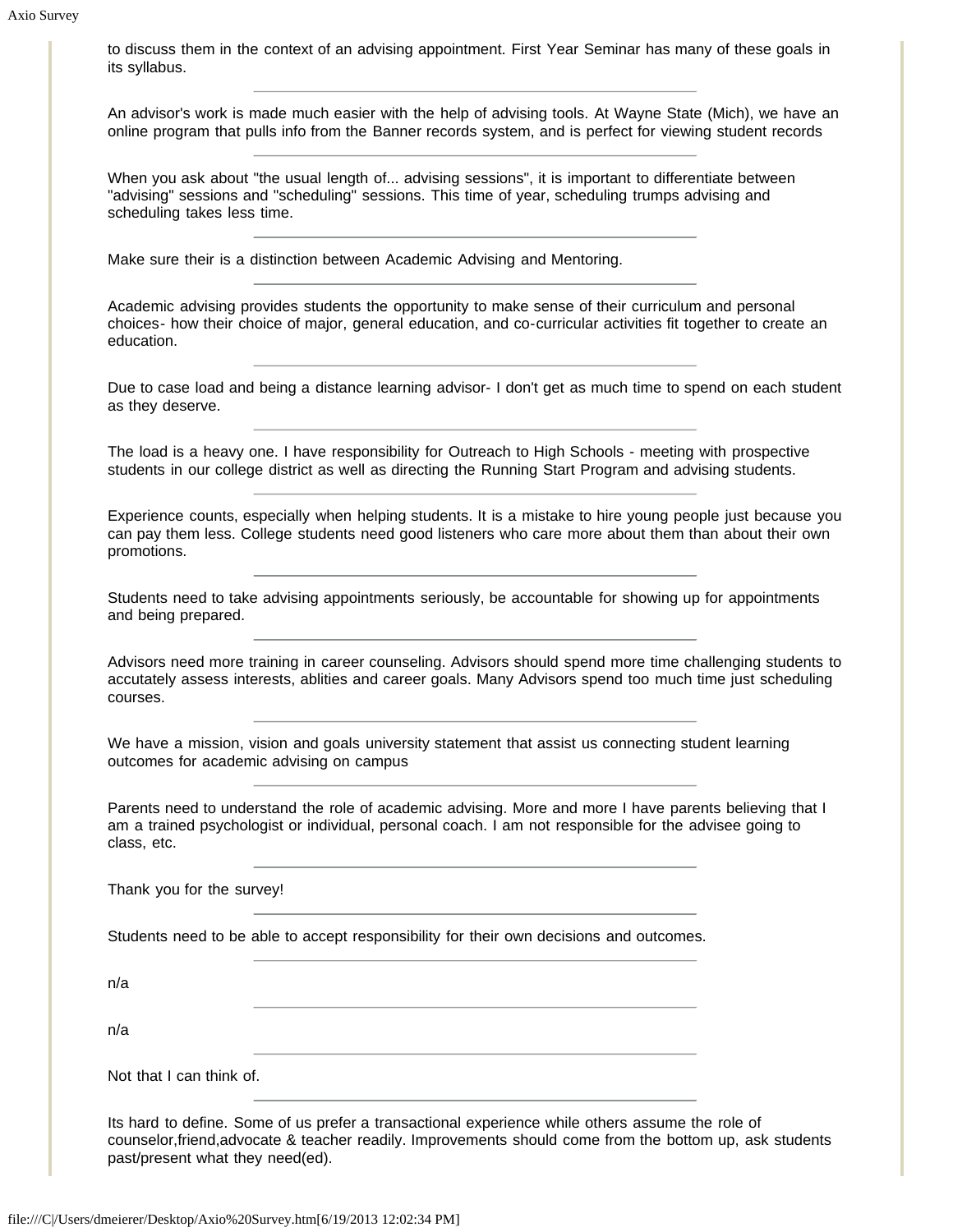| n/a                                                                                                                                                                                                                                       |
|-------------------------------------------------------------------------------------------------------------------------------------------------------------------------------------------------------------------------------------------|
| The learning outcomes above may not necessarily reflect those of our institutions!                                                                                                                                                        |
| At my school, it's very prescriptive. Focus is put on advisors to create individualized course plans without<br>the student's input. Now, the majority of time is spent on data entry and not on relationship building with<br>students.  |
| It's the best job out there!                                                                                                                                                                                                              |
| Continued: Global and multicultural skills are honed here because over 12% of our students and over 50%<br>of our international (this is endemic to engineering schools within comprehensive research universities).                      |
| We are on a quarter system so we don't have the luxury of time with students; we are registering them 4<br>times a year. I wish I had more time to spend with each student.                                                               |
| no                                                                                                                                                                                                                                        |
|                                                                                                                                                                                                                                           |
| Academic Advising is a balancing act where by you teach students how to take responsibility for their<br>education while providing guidance and support.                                                                                  |
| I find I am more often concerned with students' mental and emotional well-being. Ultimately, I feel my<br>objectives have only been met once I hear, "Thanks. I'm glad I came to see you. I feel so much better<br>now."                  |
| Academic Advising should also touch on Financial Aid, time management and the realistic ability of the<br>student handling a certain amount of classes. We have to ask- how much can you handle before they are<br>scheduled.             |
| Question 20 is somewhat difficult to measure inasmuch as our students to not have assigned advisors.<br>Each visit to the advising office the student may see a different advisor therefore it is difficult to measure<br>items under 20. |
| In the area that I work, we have 4 full-time advisors. Three of us are able to be proactive advisors, one of<br>us is not. Being a proactive advisor is better for the students who need help before they get into trouble.               |
| No                                                                                                                                                                                                                                        |
| Most of my advising is prescriptive- I have 4500 majors and two staff advisors to work with them. I would<br>love to have more time to explore, but my primarily first-gen business students are focused on the degree.                   |
|                                                                                                                                                                                                                                           |
| I think that for many students, their relationship with their academic advisor is perhaps the most<br>consistently impactful faculty/staff relationship that they have over the course of their academic careers.                         |
| I see advisor burn out a lot. As a fairly new professional I am disheartened by it, and I will do anything in<br>my power not to find myself in that situation. "Veteran" advisors need to be aware of the signs and<br>symptoms.         |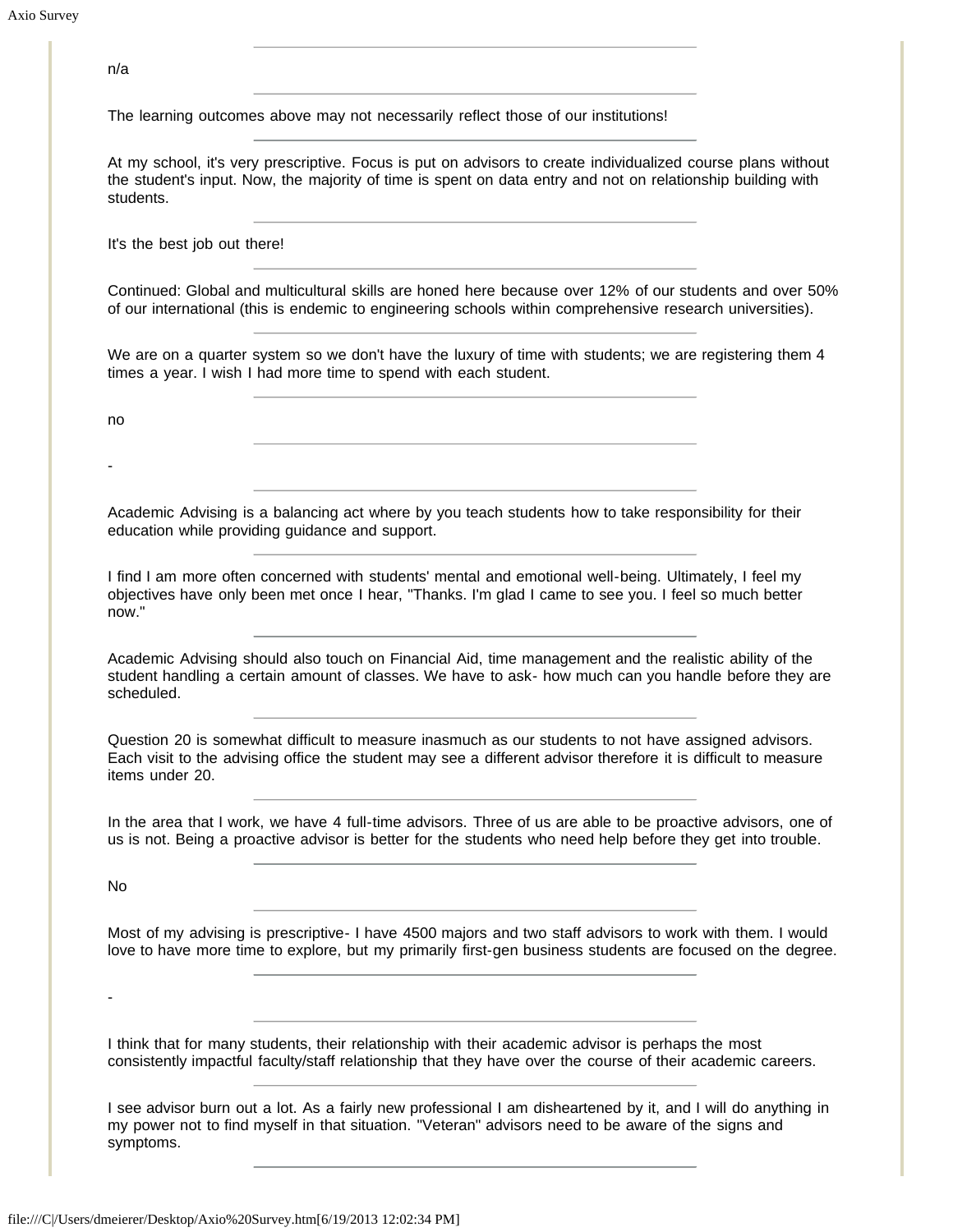## none

|  |                                                                                                    |  |  | My primary responsibility is working with students with disabilities and an intrinsic part of the relationship is |
|--|----------------------------------------------------------------------------------------------------|--|--|-------------------------------------------------------------------------------------------------------------------|
|  | advising. I have 200 +\- active cases, plus students from the general population as just advisees. |  |  |                                                                                                                   |

N/A

- one of the things that I feel would help advisors is greater communication between advising services on campus, the articulation of a centralized advising mandate and greater coordination b/ departmental advisors and others

The freshmen students that I advise are part of a first-year university studies course, so it is easier for me to accomplish these objectives when I meet with them all first semester 1 hour a week.

Respect every student.

Academic Advising does not have the respect of most faculty and administrators. They assume that all we do is enroll students in classes. More support from the college and opportunities for personal development is necessary.

As university is a life changing experience intellectually, advisors can help students use the academic momentum as a springboard to self-actualization, higher consciousness.

N/A

It is a very rewarding career!

Question 20 is very difficult to answer. I work with a variety of students and I believe I have success with some students and not with others. I can not answer these questions accurately.

Advising is so different even around our campus (5 college, 1 transition/transfer). I believe that many of those difference relate to the students we advise and the faculty/administration we work with (their education & background)

I work in a Welcome Center environment that advises all new students - mostly pertaining to assessment interpretation and discussion of developmental courses and program requirements. There are no long term relationships formed.

Best wishes with your dissertation.

Awareness of and support of economic, ethnic, gender, and similar differences, and how they affect academic and career planning.

The relationship between a student and academic advisor is an integral part of a student's success, navigating the academic waters!

At the college where I work, academic advising traning is non-existent. I have a Masters in School Counseling; however, the other 4 people who advise new students have had no training related to advising/counseling.

I have had to learn the art of saying no because my students want to be able to progress towards their goals in a way that is contrary to our institutional policies. i.e. disregard pre-requisites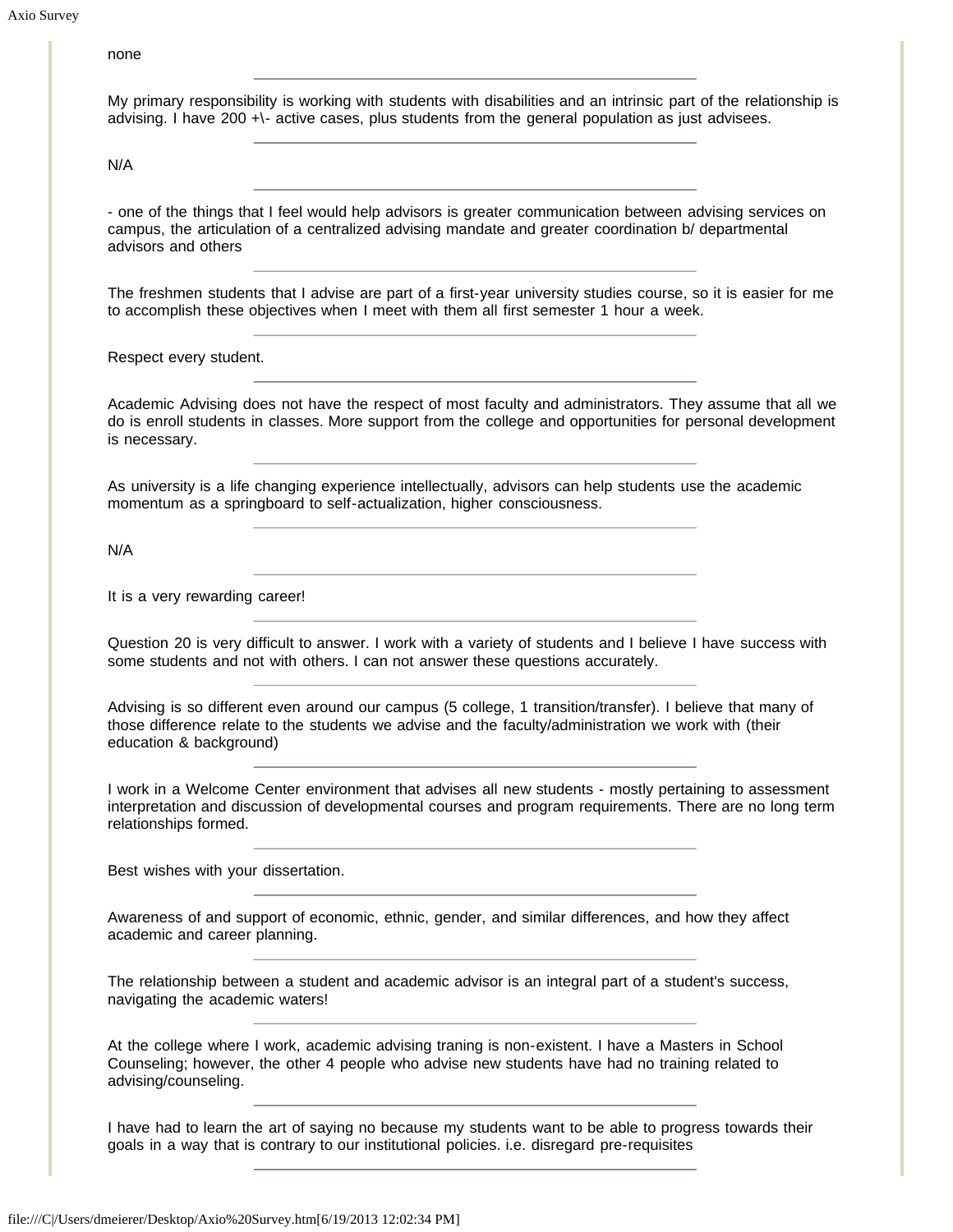| so based on my caseload.            | I would like to see my advisees more often throughout each semester, however it is very challenging to do                                                                                                             |  |
|-------------------------------------|-----------------------------------------------------------------------------------------------------------------------------------------------------------------------------------------------------------------------|--|
| n/a                                 |                                                                                                                                                                                                                       |  |
|                                     | I too am a doctoral student. I plan to start my dissertation this summer, so I feel your pain! Please feel free<br>to contact me if I can help further in any way: meadad@appstate.edu. Good luck! And great survey.  |  |
| n/a                                 |                                                                                                                                                                                                                       |  |
|                                     | how to write academic papers using properly cited materials to support thier ideas. Students should<br>understand what a critical thinking rubric is, how to use one, and how one is used to evaluate their work.     |  |
| No.                                 |                                                                                                                                                                                                                       |  |
| no                                  |                                                                                                                                                                                                                       |  |
|                                     | our appointments are 30 minutes, except for peak advising times (once per semester for five weeks).<br>During those times, our appointments are 20 minutes.                                                           |  |
|                                     |                                                                                                                                                                                                                       |  |
| academic questions or concerns.     | I think academic advisors should help to communicate to students the campus culture of being<br>academically supportive to all of their students. They should feel comfortable coming to you with any                 |  |
| encounter.                          | I would like to analyze the meaning of the academic disciplines and the way students use them to establish<br>an academic identity. Also the rhetoric of academic advising, the words we use, the dynamic of the      |  |
| issues with students.               | Advisors' workspaces are not private (open work areas), so it can be challenging to disucss personal                                                                                                                  |  |
| no                                  |                                                                                                                                                                                                                       |  |
| those outcomes.                     | It's very hard to measure learning outcomes in academic advising. I think it's important for advisors to be<br>talking about learning outcomes in academic advising, but more work needs to be done on how to measure |  |
|                                     | The ability to identify atleast one or two individuals that are aware of your presence and academic goals<br>makes the college experience more enjoyable for students.                                                |  |
| feel that he can trust his advisor. | An academic advisor should convey a genuine interest in helping the student succeed. A student should                                                                                                                 |  |
| no                                  |                                                                                                                                                                                                                       |  |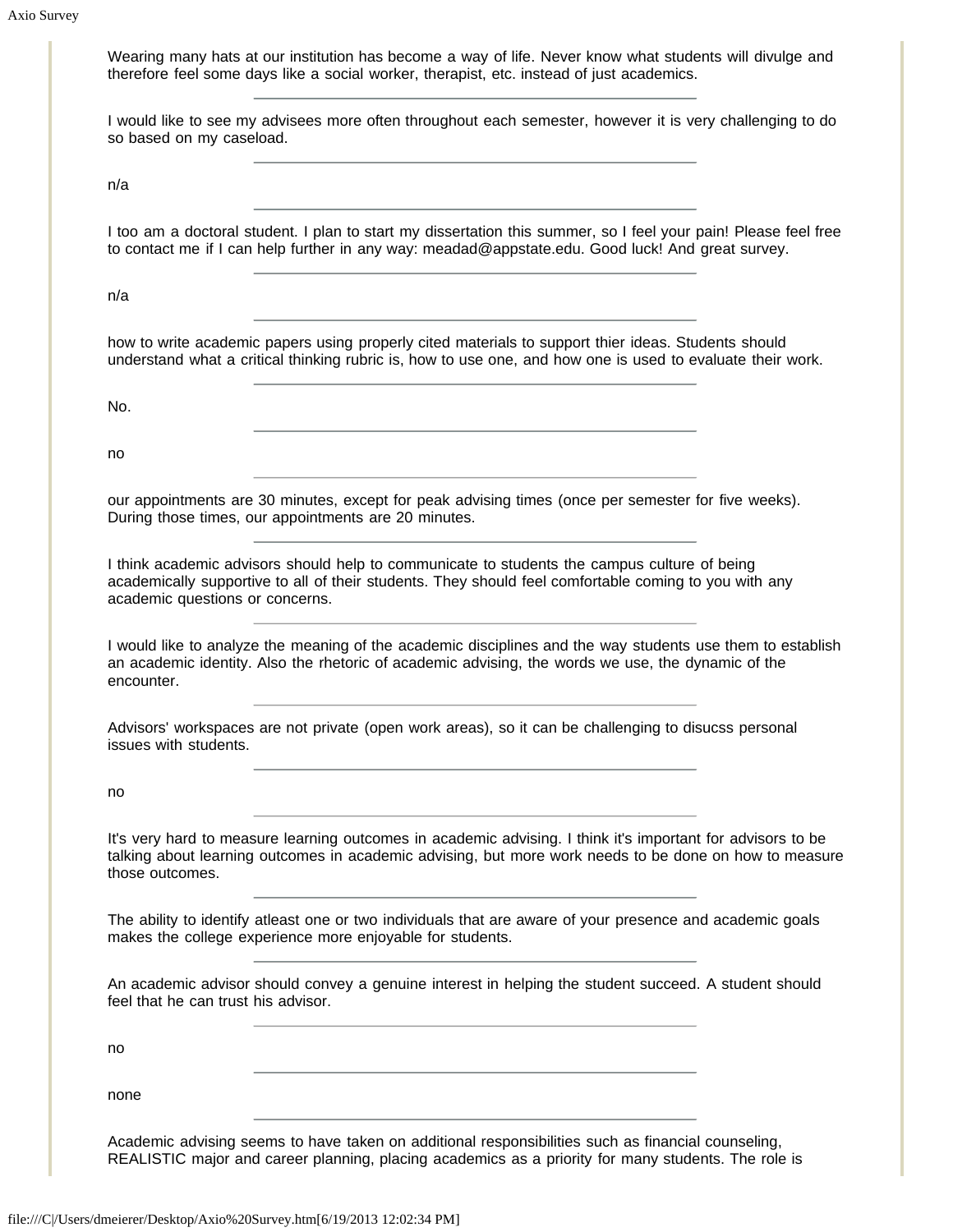shifting with each new class so

Study will yield important data regarding Academic Advising.

As I focus on outcomes, students are given information, much of which they have to act on (i.e. go somewhere or look up). Students become a more active participate in the decision making.

In regards to the case load question, we aren't given a "caseload" we advise all students who need help.

I think it is one of the most exciting and rewarding careers. I really enjoy watching the emotional and cognitive growth that occurs during the first year of college.

We do not use the caseload system. Undeclared students or those changing their major can see any of us (there are five of us), depending on availability. Students can choose to stick with the same advisor or not.

I love the interaction with the students especially the freshman as they seem to need the guidance the most.

I am the Coordinator of Academic Advising in our College of Communication. I meet with seniors a semester before they graduate we have fauclty advisors who meet with our other students.

NA

Advising is often stymied by the parameters set by universities or departments. While there are best practices within the field, advisers may not be able to employ those methods due to such restrictions.

not at this time

Since I work entirely with working adults, negotiating life's surprises concerning work, relationships, family issues, personal and family health, and the local economy are important factors in my student's decisionmaking.

Our institution sees many 'non-traditional' and returning students who face add'l issues regarding time management & financial planning for educational expenses. As advisors we need to be better able to address these issues.

No.

Would like to see more funding for professional development of academic advisors. Including funds for sending all advisors to at least 2 conferences a year.

no

No.

Its more than advising students about her/his education; rather, it is assisting them for independance.

Advising is something I truly enjoy. However, my frustrations stem from students expecting me (or my office) to do everything for them.

nope.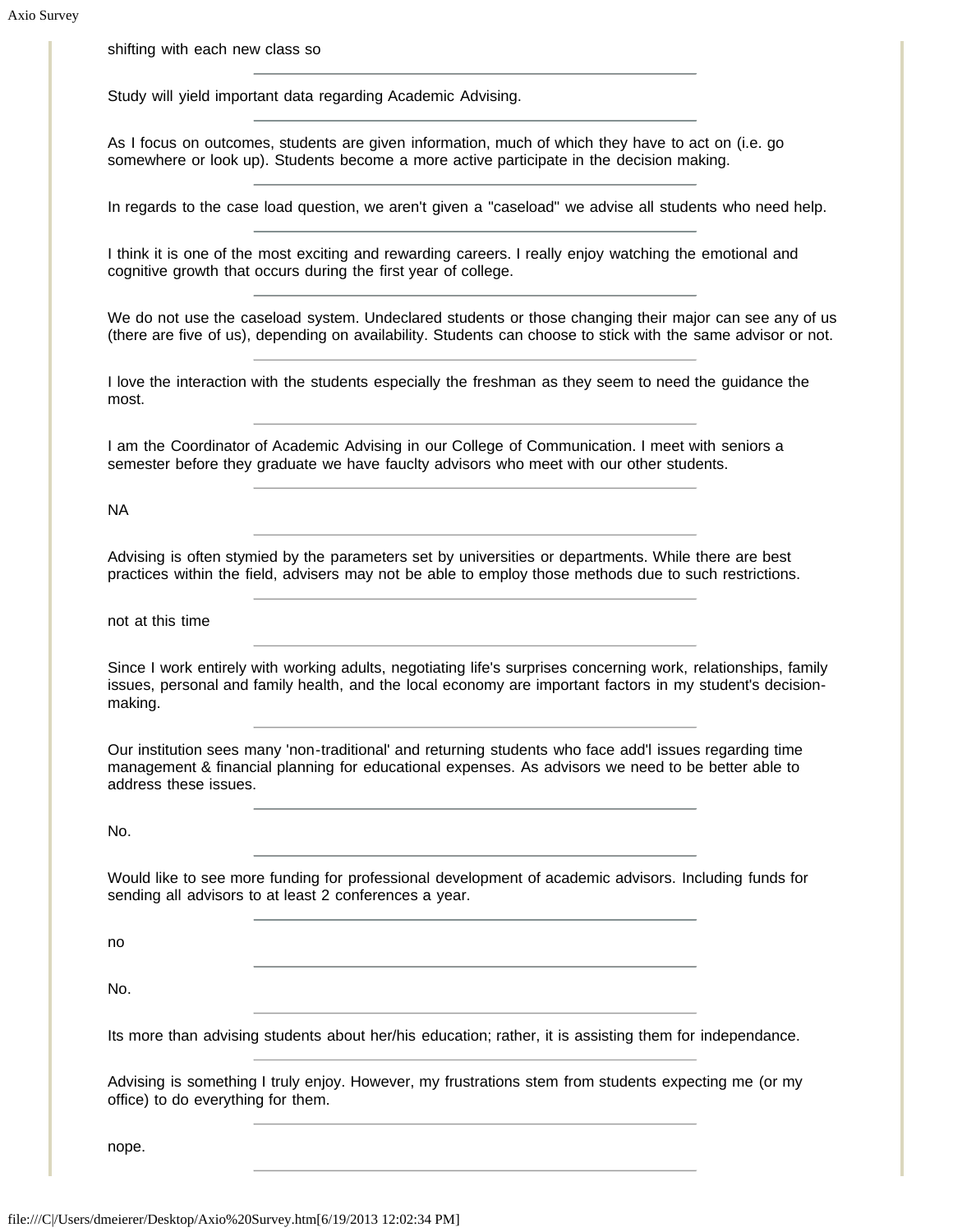N/A

| Advising encompasses a far greater variety of student issues than simply academia. There are personal,         |  |  |  |  |  |
|----------------------------------------------------------------------------------------------------------------|--|--|--|--|--|
| familial, financial, emotional and health issues that can interfere with student success. I take all variables |  |  |  |  |  |
| into account.                                                                                                  |  |  |  |  |  |

For Question 18, it really depends on the student and what their needs are. The most important skill is listening to learn what that student needs. Seems like a better wording would be how much time I spend on these tasks.

I love doing my job even if I could be making double my salary in a different department.

Helping students understand the value of an education is the job of high school, admissions and career counselors. If a student doesn't value their education by the time they start classes, they need more than academic advising.

End of Question 21 - Become active learners who listen, interact and participate fully in their educational and advising experiences.

There are about 1000 students assigned to my office. I have about 30 part time advisor hours available to me, so students see whoever is open. I have advised a majority of the students but I do have a cohort of 100 that see only me

Ratings above indicate importance of these outcomes, but not necessarily the amount of time actually devoted to them. My biggest challenge often is guiding the students' expectations of our advising relationship toward these goals.

Mandatory advising appointments for new students would prevent a lot of frustration due to peer-advising and self-advising.

In addition, I also think that it is important to reach out to the student by "intrusive" advising. By calling student prior to registration I found many who had questions they needed to ask.

not at this time

Though I have been advising now for over 3 years, I am still only in my first 6 months at this position please keep this in mind with the "somewhat successful" comments on resources, as it changes at each institution.

Important to show confidence in the students abilities to succeed in their course work

Our college has had many advisor positions (due to retirements) open..only seeing individuals apply with mental health backgrounds.

University administration need to understand the importance of student support to retension.

Stay positive and be the example so that the student will have an example to follow.

At my institution academic advising is seperate from career counseling. I have so many students there is no way I could do both.

Through the years the shift of emphasis has changed with each new boss/dean/department head. Influence of leadership on advising and its goals or perceived importance has a major impact on what is actually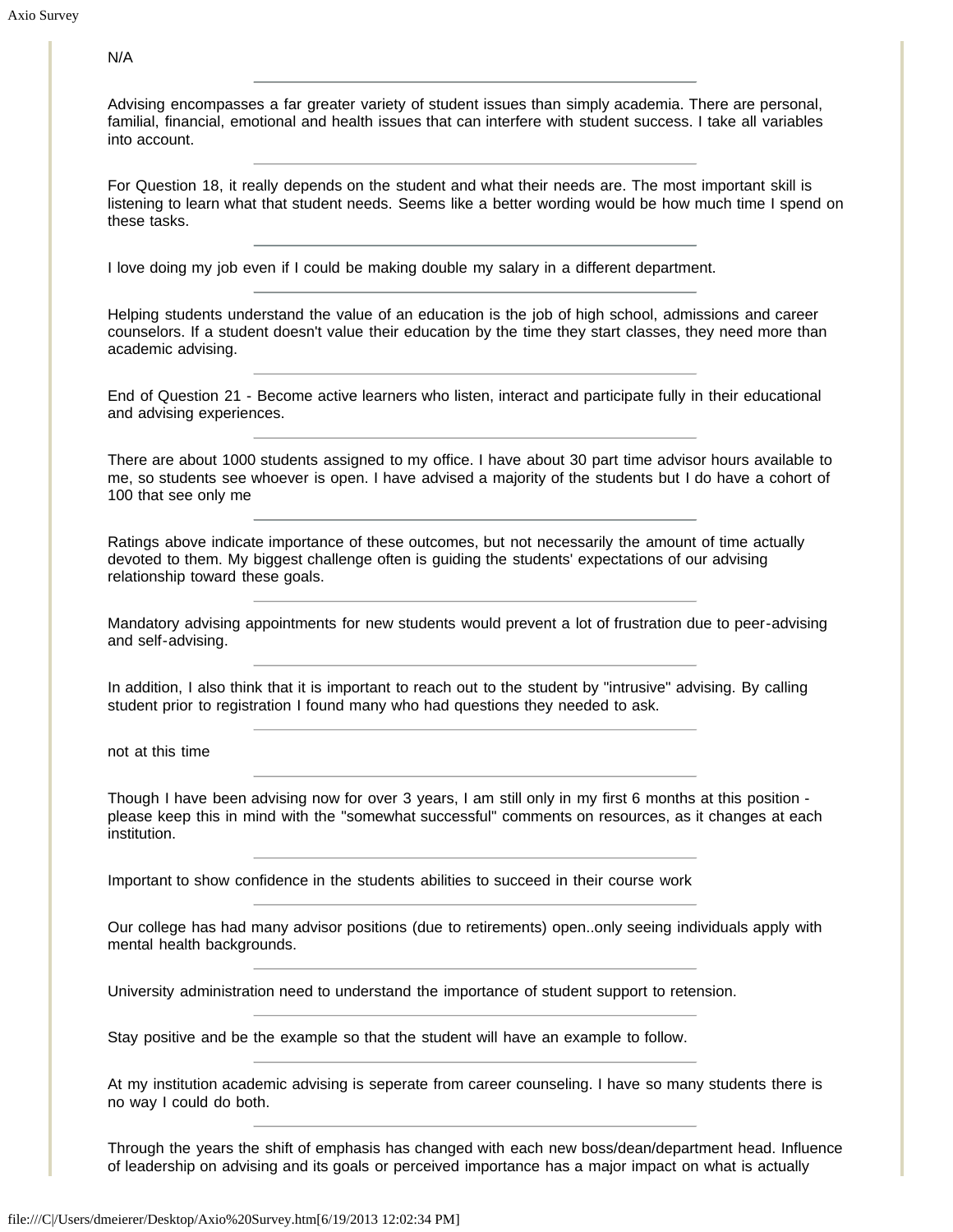Axio Survey

| accomplished.                                                                                                                                                                                                                                  |  |
|------------------------------------------------------------------------------------------------------------------------------------------------------------------------------------------------------------------------------------------------|--|
| The best job in the world! Fun and challenging.                                                                                                                                                                                                |  |
| No.                                                                                                                                                                                                                                            |  |
| Please publish the results in the NACADA Journal so we can all benefit from what you learn. Thank you!                                                                                                                                         |  |
| The biggest challenge I face at my institution is having limited time with students due to a heavy advising<br>load. Developmental advising is my preferred method, but it requires more time than I usually have to<br>spend with students.   |  |
| Retention - Advising can be the #1 retention strategy for universities, we connect with students during the<br>freshmen year and follow through with them on a semester by semester basis up through senior year.                              |  |
| Like faculty, advisers should model the collegiate/university persona.                                                                                                                                                                         |  |
| None.                                                                                                                                                                                                                                          |  |
| n/a<br>the control of the control of the control of the control of the control of                                                                                                                                                              |  |
| work with students so that students needs change                                                                                                                                                                                               |  |
| the control of the control of the control of the control of the control of the control of the control of the control of the control of the control of the control of the control of the control of the control of the control<br>none          |  |
| It is about helping students find their way  not that they are lost, but that they need various levels and<br>kinds of help in negotiating the road                                                                                            |  |
| Time spent with each student varies. I spend an hour with each new student, and about 30 minutes with<br>their first scheduling appointment. After that many students only take 10 minutes or an e-mail. A few<br>require much more time       |  |
| I think evaluation of the effectiveness of the advising unit is also a valuable component of academic<br>advising--something we don't do                                                                                                       |  |
| How can you get more students to want to visit advisors regularly for clarification of the student's course of<br>action?                                                                                                                      |  |
| Honors students are high performing students, so our concentration centers around undergraduate<br>research, honors course availability, honors events, and related issues.                                                                    |  |
| Advising should contribute to student development and provide them with the tools and resources to do<br>things on their own. All too often we end up doing things for them, rather than with them.                                            |  |
| Much of my time is spent building the confidence of adult learners in their academic ability. Another focus<br>of my advising centers on creating a sense of belonging; adult students often do not feel they are a part of<br>the university. |  |
| Every student has different circumstances, different goals, and different abilitiesany advisir or advising<br>system that claims to do advising in any certain way is probably not connecting with a large chunk of their<br>students. We      |  |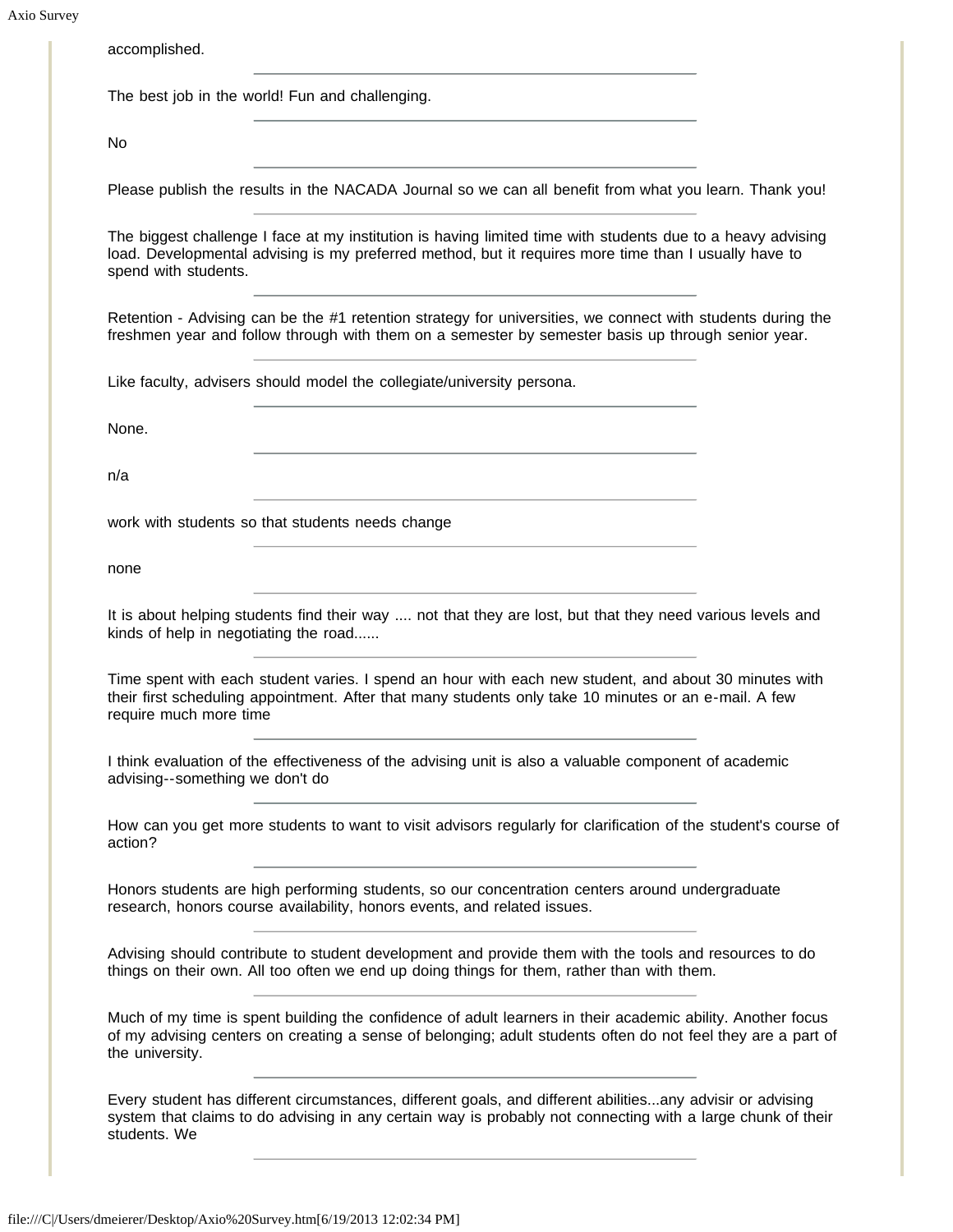N/A

None

Students with disabilities, and barriers to learning, should be more central. You may also want to ask if any of the advisors identify as disabled. It is a problem that access issues tend to be relegated to one office.

BecauseI work with the adult not-traditional population and I see the need for support services

I believe it is important to convey enthusiasm and warm acceptance to the student as they arrive.

A student's success can be influenced by the rapport developed with the advisor.

Without "meaningful" advising, I believe advising is not successful. Meaningful advising goes beyond the prescriptives of courses into the student's progress, struggles, interests, strengths, individual needs, capabilities, etc.

na

I advise adult students average age 40, entirely at a distance. They already know the value of education. Since they never actually come to campus, they don't use campus services and resources. I have responded with that in mind.

Current economic challenges are daunting for both students and their parents - it's important to be creative with students about ways to stay in college if they're considering leaving. We work with the student Advocacy Office.

No

I LOVE it! Most meaningful job! I plan to stay in advising for a very long time!

The length of the advisement session depends on whether the student is a returning student or a new student to the University.

None

n/a

academic advising should not involve enabling the student; the advising process can sometimes be a lesson in maturity

--

I feel that today's college student is becoming more high maintenance.

More needs to be done to recognize that the needs of adult learners are very different than those of more traditionally-aged students and that programs and services need to be developed to address their needs.

Our college does not have written learning objectives, thus my responses to question 20 are based on my own advising experience with students. Also, we do not have a caseload at our community college, so my reply to question 14 is a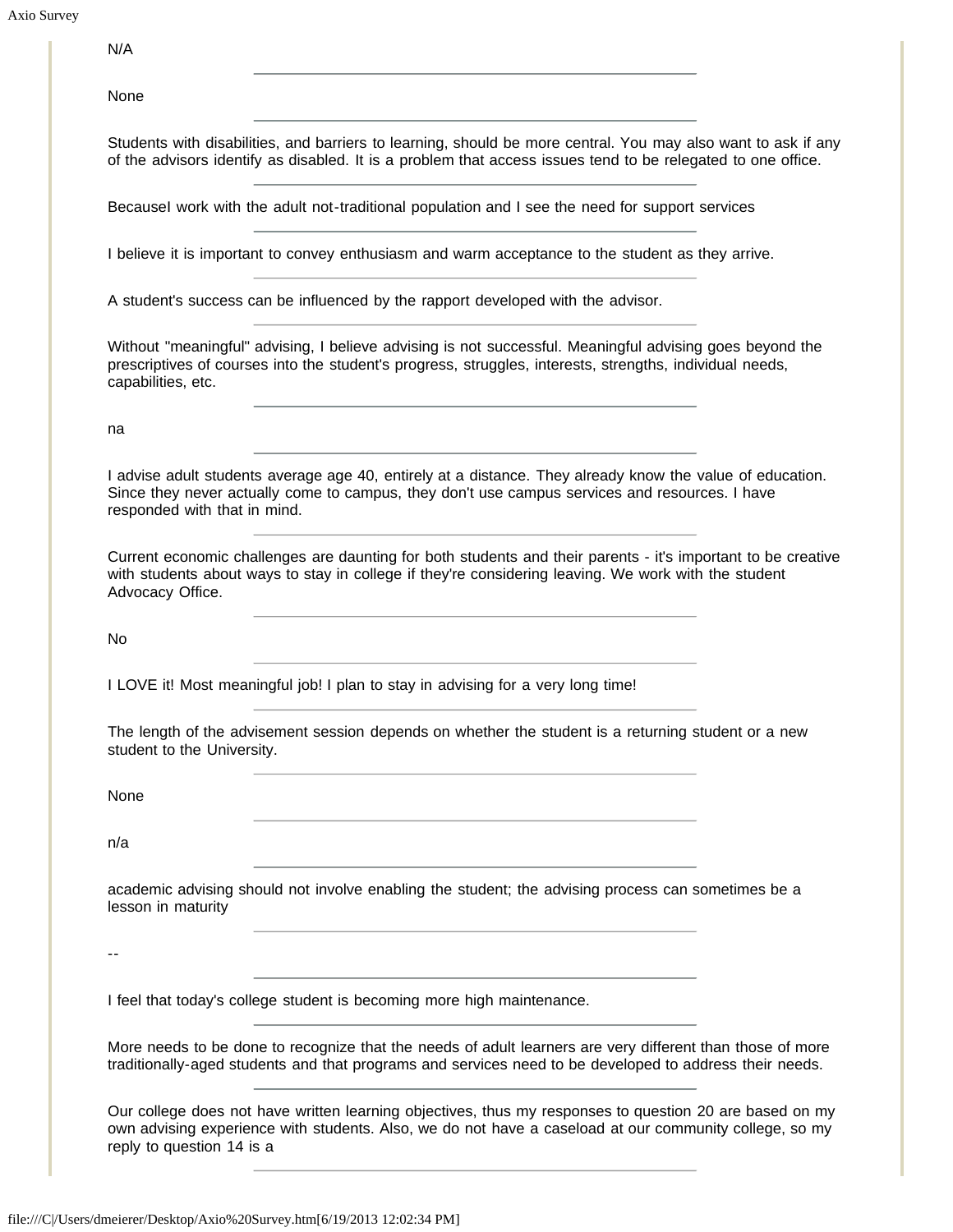| face-to-face contact with advisees.                                 | Suggest that survey should include questions relating to advising in a virtual envirnment where there is no                                                                                                                 |  |
|---------------------------------------------------------------------|-----------------------------------------------------------------------------------------------------------------------------------------------------------------------------------------------------------------------------|--|
|                                                                     | As an advisor within a Fine Arts department, with very specific requirements for each degree, it's good to<br>see that NACADA offers workshops specifically for advisors like myself. I enjoy my job immensely.             |  |
|                                                                     | Students come to college, for the most part, with very unrealistic expectations and virtually no experience<br>with academic advising from the high school level. That should change!                                       |  |
| none; good survey!                                                  |                                                                                                                                                                                                                             |  |
|                                                                     | I think academic advisors are responsible for much of the success or failure of our students and<br>institutions. If we are not highly regarded or paid well, that success suffers.                                         |  |
| n/a                                                                 |                                                                                                                                                                                                                             |  |
| none                                                                |                                                                                                                                                                                                                             |  |
| learning objectives fall under other programs that our college has. | Not all of the items in #20 are learning objectives that we have as an advisement center. Some of those                                                                                                                     |  |
| skills and career-type classes.                                     | I'd like to see academic advising partner with faculty in their courses more effectively beyond just the study                                                                                                              |  |
| weekly e-mails                                                      | Getting students to understand that this is their education, career and life so they need to be proactive is a<br>huge challenge. We often hear "no one told me" after they have taken an orientation course and receive    |  |
| academic advisor.                                                   | For many years I worked in Student Disability Services where I sometimes needed to advise students in<br>relation to how their disability affected their studies. Technically, Disability Services is not the student's     |  |
| institutions and the changing and diverse student population.       | What a great profession! Every day is different and interesting because of the changing conditions in our                                                                                                                   |  |
| a large scale.                                                      | Advising is a very ambiguous term. It ranges from technical to conceptual. Until an entire campus agrees<br>on the definition, function and position of advisement in education, advisement will always be ineffective on   |  |
| No                                                                  |                                                                                                                                                                                                                             |  |
| no                                                                  |                                                                                                                                                                                                                             |  |
| advising.                                                           | All full time academic advisors should receive funding from their institutions to complete the academic<br>advising certificate. There should be a comprehensive understanding of "best practices" in cademic               |  |
| severely UNDERPAID.                                                 | More Goals: knows service learning opps, know alternative mjrs; participate in 1student org, dev effective job<br>search, appreciate stud respon/participation in acad/career devel; knowledge of co. Academic advisors are |  |
| "get" college and embrace what it has to offer.                     | I love watching students develop and change over their freshman year. It is truly remarkable to see them                                                                                                                    |  |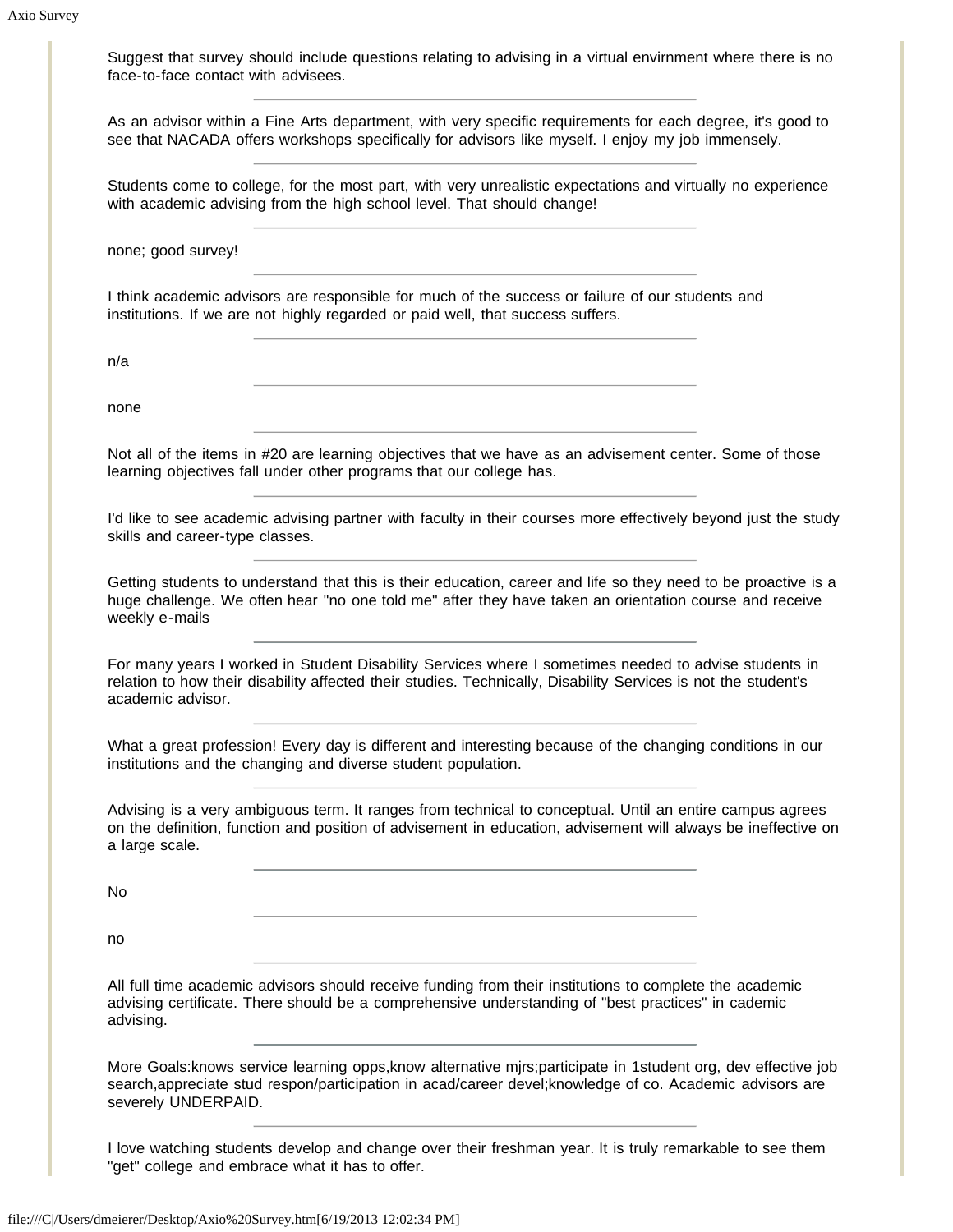| Most of the time our appointments are 30 minutes/appointment. I would like at least 45-60 minutes for a<br>general appt. I believe that rapport building is such an important part of the advising in education                                |
|------------------------------------------------------------------------------------------------------------------------------------------------------------------------------------------------------------------------------------------------|
| Advisors need higher salaries!!! :) The work that we do is SO important.                                                                                                                                                                       |
| Nothing                                                                                                                                                                                                                                        |
| I love working with the students and wish I could do it more often!                                                                                                                                                                            |
| Our department utilizes prescriptive, developmental and intrusive strategies.                                                                                                                                                                  |
| no                                                                                                                                                                                                                                             |
| Lately, I have been using the terms 'skills learned' as much if not more than what their specific major can<br>do for them. I try to explain that the skills are as important as their major in determining the next phase of<br>their life.   |
| I think that one thing that is missing is the aspect of advising that is missing is the fact of advising as a<br>process which enhances the student is college experience.                                                                     |
| It is an under valued position by Dean's, faculty and students!                                                                                                                                                                                |
| We make huge impacts that don't seem to be acknowledged or recognized by faculty or administration. Like<br>smaller classes - smaller adviser/advisee ratios would make significant impact on student success.                                 |
| No, thank you for asking though!                                                                                                                                                                                                               |
| I believe the "Advising is Teaching" model is quite flawed. Schulenberg and Lindhorst's article in VOI. 28,<br>#1 (2008) asserts "Advising is Advising". This is most useful and accurate; I hope to see Nacada move in<br>this direction!     |
| Working with this generation of students, I am shocked at their lack of integrity and I find myself challenged<br>to come up with strategies to address this. ie, They think there is nothing wrong with hacking a solutions<br>manual web sit |
| Ongoing eval skills are critical to serving a diverse student pop as they develop & evolve thru their<br>academic experience. Also career counseling skills to align w/the evolving academic experiencegrad<br>schl, pers enrchmnt, job, etc.  |
| work w/online students                                                                                                                                                                                                                         |
| Academic advising is a dynamic relationship between students and advisors - as well as between advisors<br>and the rest of the college community - Effective Advising is key to student perservere.                                            |
| No, thank you.                                                                                                                                                                                                                                 |
| Each student comes to us from a different place emotionally, intellectually and developmentally. We, as<br>advisors, have to communicate and relate to each student differently due to these unique characteristics.                           |
| I wish more could be done to bring faculty advisors and professional advisors together. Good faculty                                                                                                                                           |

advisors would benefit by advising conferences and workshops, and bring the classroom and major-specific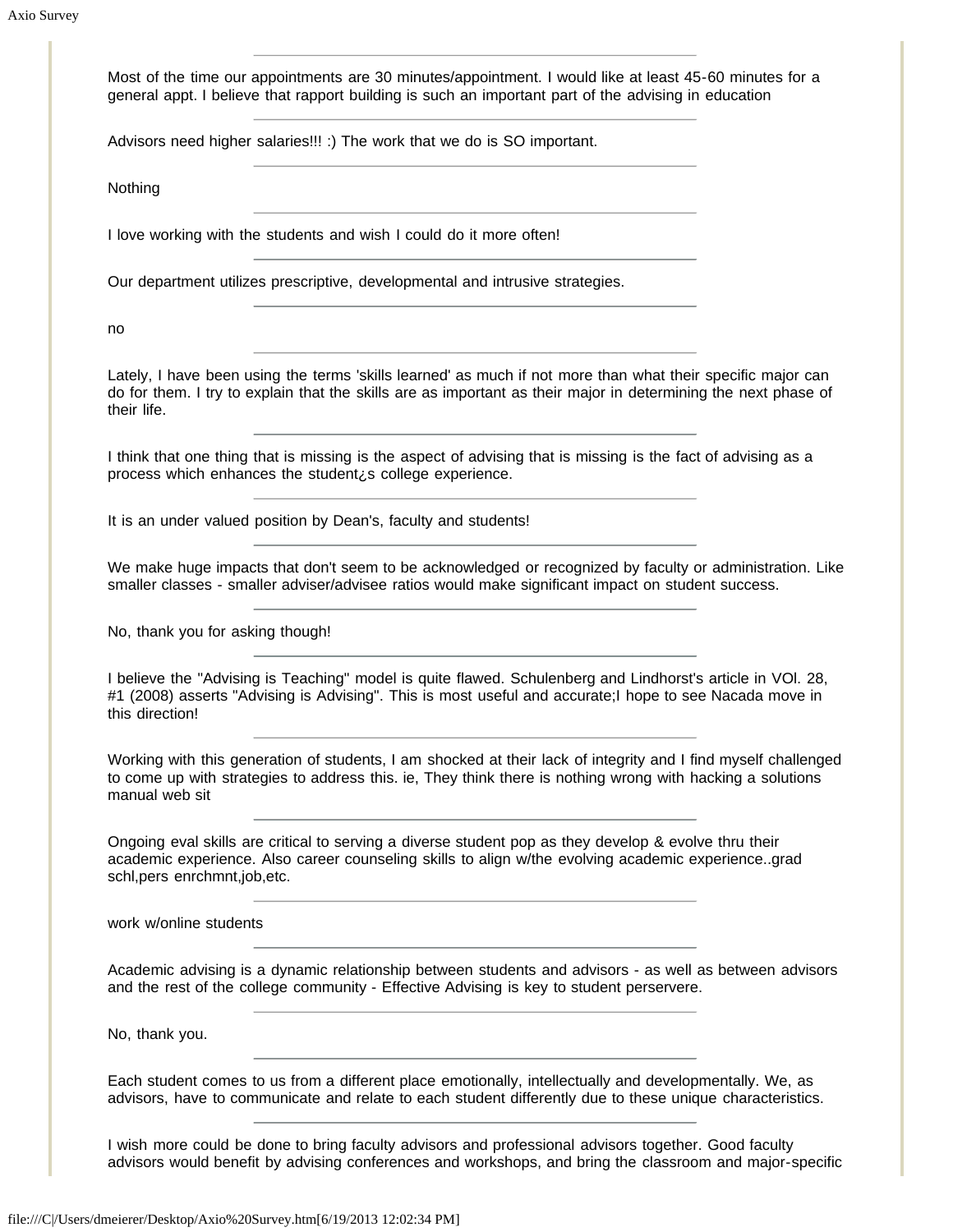perspective to the table.

Encourage academic advisors; have the administration value their input, respect their contribution, and encourage provessional development opportunities.

Thank you for doing this research. We certainly need more in our field! Good luck to you.

Advising goals and objectives vary by institution depending upon the characteristics and needs of the population. One common denominator is the ability to understand the process and learn to make decisions on their own.

It's hard to look at all the things I just don't have time to do in a half hour appt. I wish I could do more.

A lot of these questions I would have to say "depends on the student and the situation", so that influences my answers

with at-risk, probationary students it's sometimes difficult to get them to see the forest for the trees. many can afford (financially, time-wise, other responsibility-wise) to pay attention to only immediate concerns

Although not all of the above conditions are important at one time or another, they are not all covered in any one advising session; they are covered over multiple sessions.

no

Co-curricular programming that helps create a community for a particular major/minor group of students is important - also good for networking for the students.

I work in a University College. Our goal is to help decide on an appropriate major and then meet the entrance requirements for that major. Once they're in their major, we do not follow them.

Too much emphasis is on the advisor. The responsibility comes from the student. You can only bring the horse to the water, you can't force it to drink!

It is tougher these days since more and more students have an unrealistic view of their abilities. It seems like I am a professional dream crusher!

No

We need to help but not enable students. In our community college, I think we can enable them and they need to experience consequences if they do not meet the class requirements: ex. attendance, last assignments ect.

It's a very rewarding job!

I stress the importance of tracking their communication with faculty and staff - writing down who they talked to and when, and about what. I like to focus on encouraging student responsibility and ownership for their education.

Students often schedule appointments to meet with an advisor without doing any research of their own. I think it's important to put some of the work/research back into their hands and not do "everything" for them.

Advising always has the other duties which for me include: Curicculum committee, overseeing student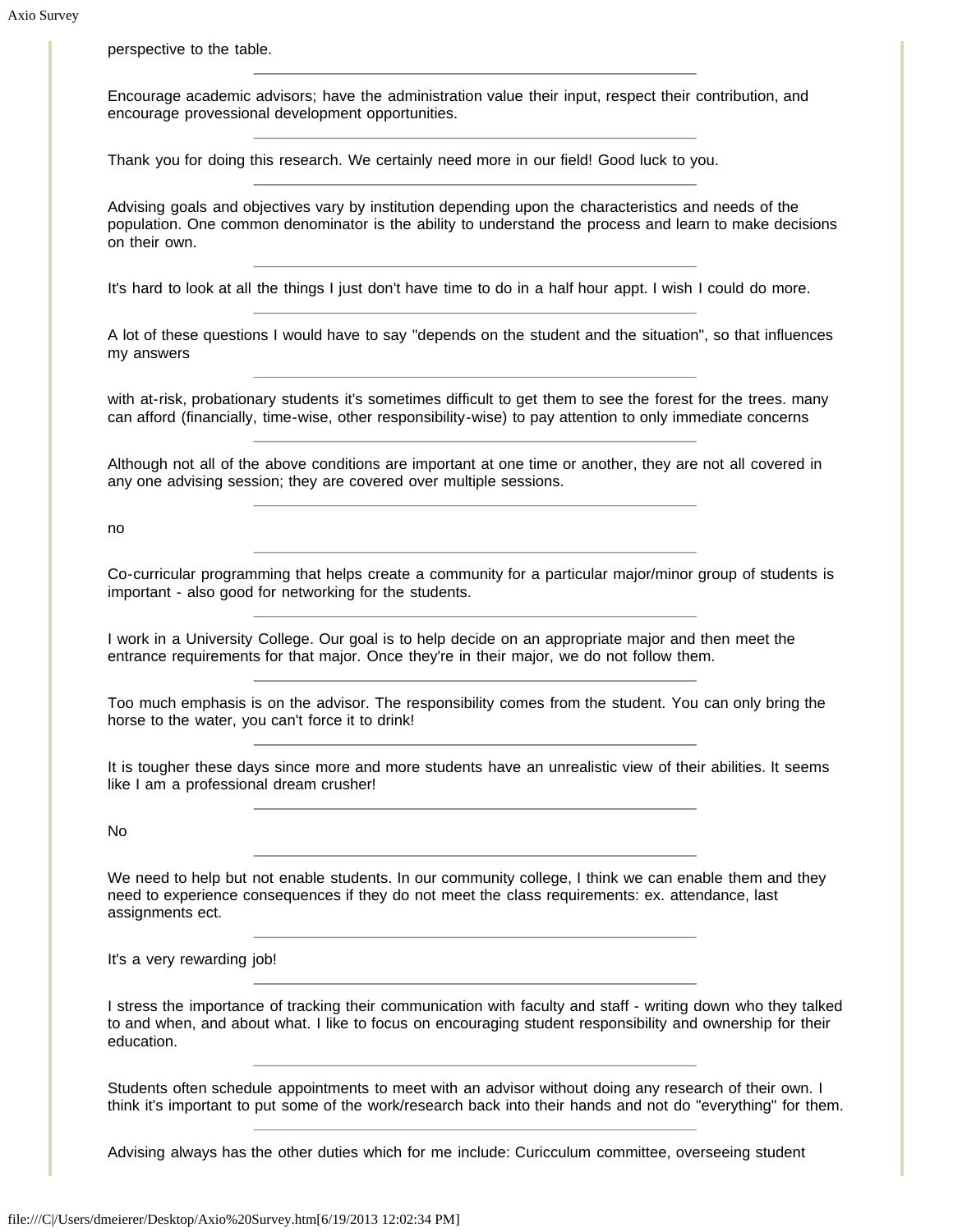organizations and event planning/workshops.

The emphasis on advisement objectives appears to be relatively new in the profession, and carries with it implications regarding student satisfaction and assessment of advising.

Advising is in collaboration with faculty advisors and the deans of each school, colleges, and/or department.

Synthesize co-curricular learning in and out of the classroom needs to be stress.

Often, students demonstrate a lack of initiative & critical thinking skills - expecting me to make decisions for them. Because I have no set caseload, I may only see the std once for 15 min. Not enough time for me to initiate change

# of students & number of advisers is a factor in how long/how much we can realistially advise students. At my community college there are 24,000 total students. I advise transfer students (10,000 total), & 8 advisers...

Is there a way that NACADA members can access the results of this survey when it is over? I am curious to hear how many institutions or units already have "learning outcomes" identified.

Not everything above applies to my student population since we mostly work with working adults with families. They want to come in do their class and go. There are only a few that actually benefit with "real" advising.

I am a curriculum development focused academic advisor at a major U, helping undergraduate students develop individualized, interdisciplinary degree plans, gain approval of such plans and then implement them to graduation.

Academic advisors do not ask enough questions that elicit new ways a student can think about her education and future goals. I ask a lot of basic questions yet students tell me I'm the first advisor to tap into important concerns.

It is a noble profession and I have found my calling in it. I value my experience and time advising students immensely.

no

Essential for transitioning students from High School to independent college learners.

I applaud your inclusion of "helping students work through transitions" as a discussion topic.

Two of the items did not exactly fit my work environment. 1) I have no particular caseload, 2)The time I spend with students varies depending on whether we have a new student advising event (10 to 15 mins.) or ind. appt. (20 to 60m

I have only been advising for a couple of months and the training is more of 'learn as you come across the situation'format and I have had to rely on my personal experience to gain or look for answers.

Our institution utilizes an integrated advising system in which students have both a professional advisor and a faculty mentor. Advisors work with developmental issues, referrala and core requirements. Mentors assist with majors.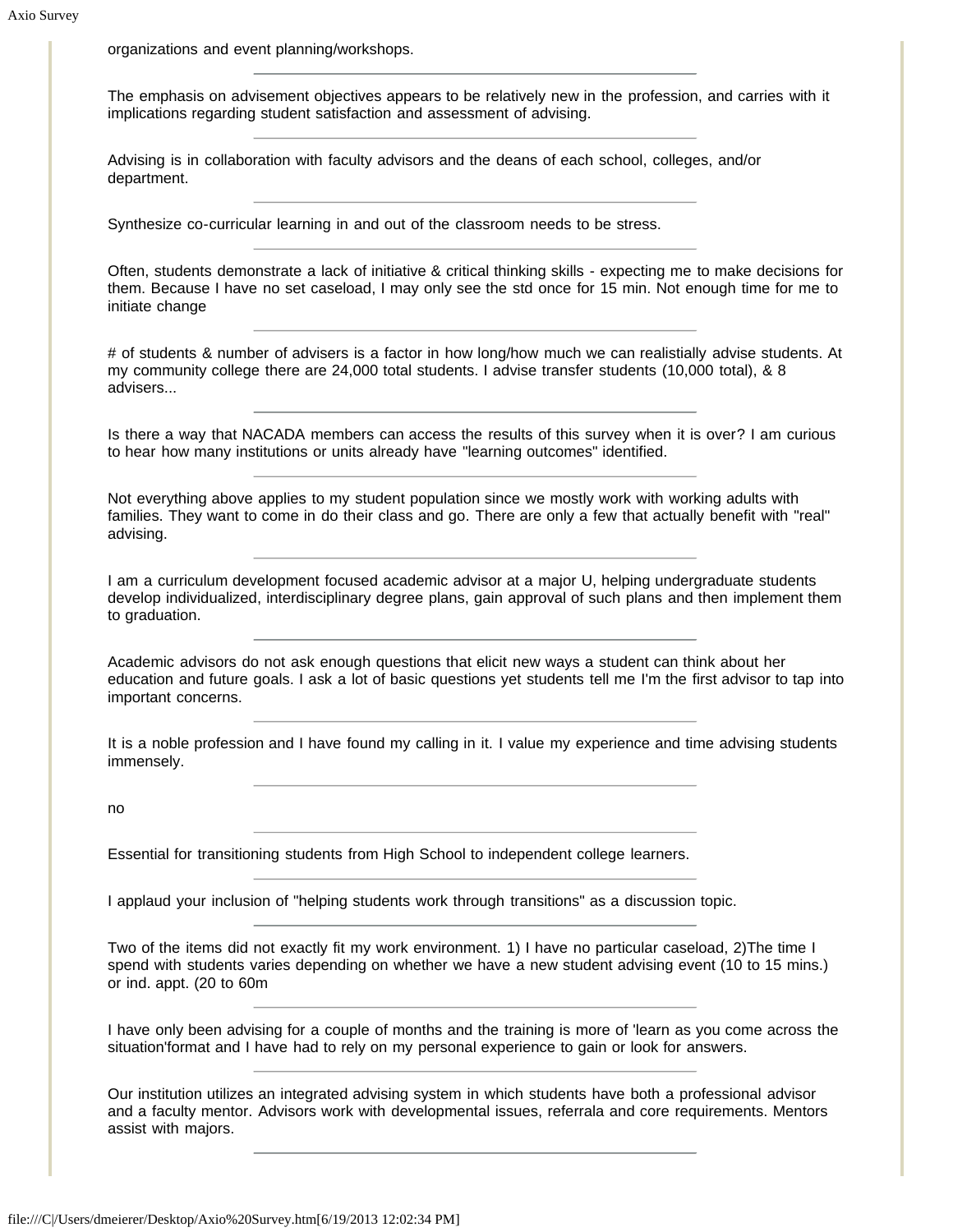|                                          | A perception pervades about academic advisors that they are basically low skilled/low budget workers. One<br>college official here once said in a meeting," all you do is read requirement from a sheet."             |  |
|------------------------------------------|-----------------------------------------------------------------------------------------------------------------------------------------------------------------------------------------------------------------------|--|
| <b>NA</b>                                |                                                                                                                                                                                                                       |  |
| which incorporates the Native teachings. | Approach in advisement has been on a holistic framework based on the college philosophy and mission                                                                                                                   |  |
| what to do or expect.                    | This generation of new students are in dire need of freshman seminar courses where they can be oriented.<br>Many are not prepared for college and may not have attended college prep schools so they have no idea     |  |
|                                          | I don't know what "Communicate meaning for their college experience" means (Q. 20.13)                                                                                                                                 |  |
| none                                     |                                                                                                                                                                                                                       |  |
| success.                                 | I would like more interaction with other advisors in the residential colleges and the Dean of Students Office<br>to be aware of problems students may be facing in order to intervene sooner regarding their academic |  |
| no                                       |                                                                                                                                                                                                                       |  |
| students.                                | Thanks for the opportunity to respond here. My job is a bit different than most b/c of extreme need and<br>staff shortages in general academic advising & financial aid, and branch campus attracts so many new       |  |
|                                          | We spend a lot of time and effort getting our students through the developmental courses in English,<br>reading and math-- an aspect of advising that is ofter ignored or overlooked.                                 |  |
| refer out for most ite                   | I would like to know my students on a more personal level to provide a inclusive meeting but our<br>department is very large and time doesn't always allow for this. Also, the university is so large, I have to      |  |
|                                          | Very rewarding but it takes a lot of energy                                                                                                                                                                           |  |
| N/A                                      |                                                                                                                                                                                                                       |  |
| no                                       |                                                                                                                                                                                                                       |  |
| Good luck with your research.            |                                                                                                                                                                                                                       |  |
|                                          | I take exception to "teaching" as advising's highest goal. Teaching is mastery of a body of knowledge.<br>Advising is linking the gifts of Self to society, and charting one's life & career path.                    |  |
|                                          | If academic advising was seen as having learning goals and objectives for students then how we advise(or<br>teach)them would require assessment. It is viewed as a service and therefore not assessed as a learning   |  |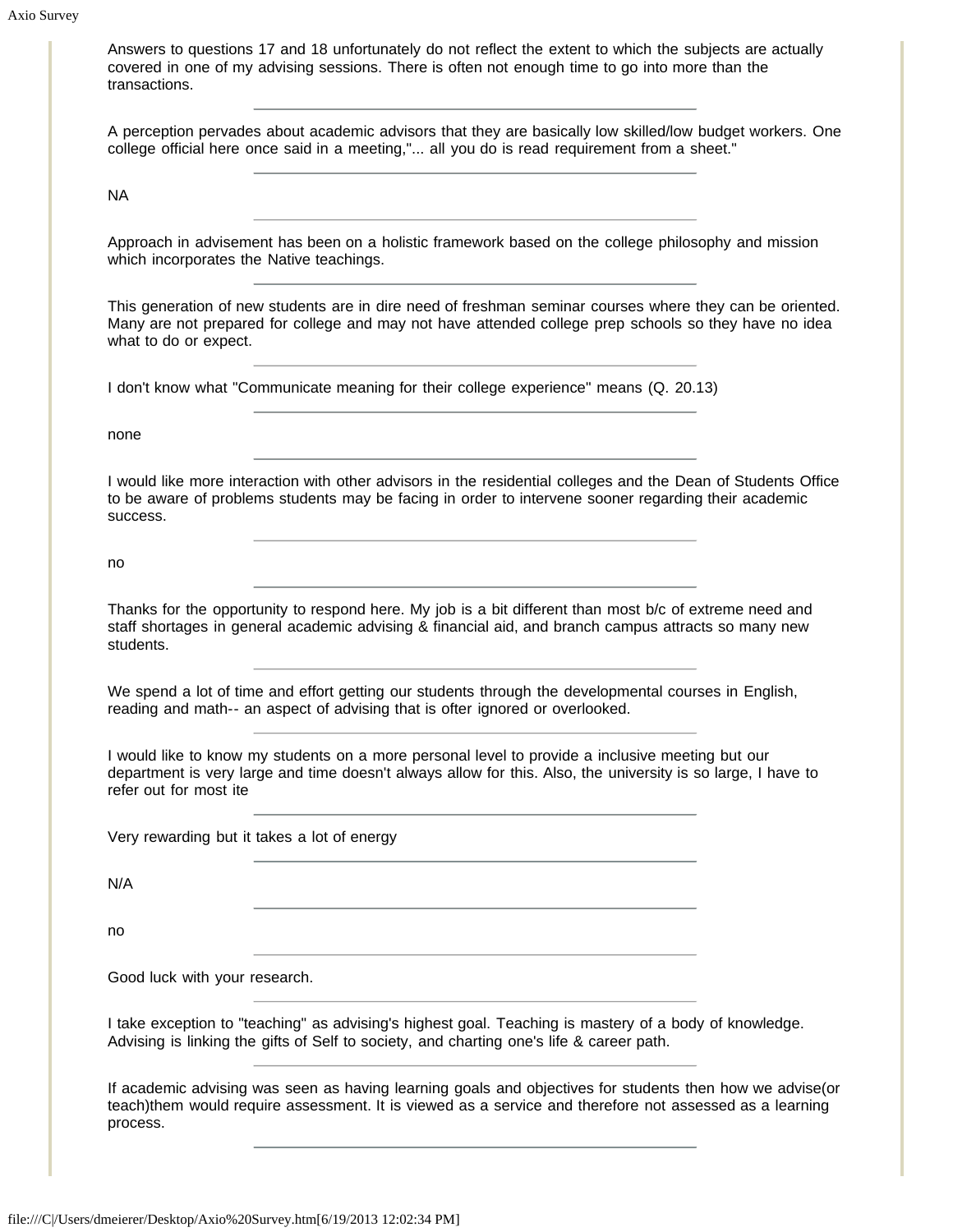Academic advisors should encourage students to work through "mistakes" as a learning opportunity, rather than a "failure".

To accomplish this there must be an advisor training process and certification program in place. Advising should be seamless, intentional and persoanlized to the student.

Stress QUALITY advising and not just quanity.

It remains an undervalued field by others in higher education.

I love what I do and am always open to new ideas to better help my students

The case load question is difficult to answer since I do general advising in addition to a set caseload of 300+ elementary ed students.

Engineering is very structured. Students left to their own devises suffer negative consequences of their missing something (e.g.,a year longer to graduate). My time is better spent helping them with their degree plans.

no

A challenge I now see is teaching students how to be self-sufficient. More students are relying on advisors to take care of everything and make decisions for them. They need to develop a sense of ownership for their education.

Group advising can provide general information and overview; however, students generally prefer a oneon-one advising session. Distance advising brings added challenges in that very few Student Support Services are available to the

Question number 20 is difficult to answer because I may be very successful with one student and not successful with the next. Alot depends upon the student, him/herself.

My advising is program specific. All students require to take a certain number of courses to fullfill required professional degree. As such there is very little room for choice in their academic education.

I find that those that come into my office alreay have an understanding of the need of higher education. Our population is very nontraditional which means they have a better understanding of the need of higher ed.

it varies wildly even on our campus so no wonder students are often confused about where and how to set their expectations for advising relationships

na

No

Advising departments need to be up to date on local labor market data for their area and financial literacy needs of students should also be part of advising conversations

There are students who plainly exhibit the learning process, gaining confidence and control of their own education and educational experience. Unfortunately, there are those who won't make a decision without an advisor's approval.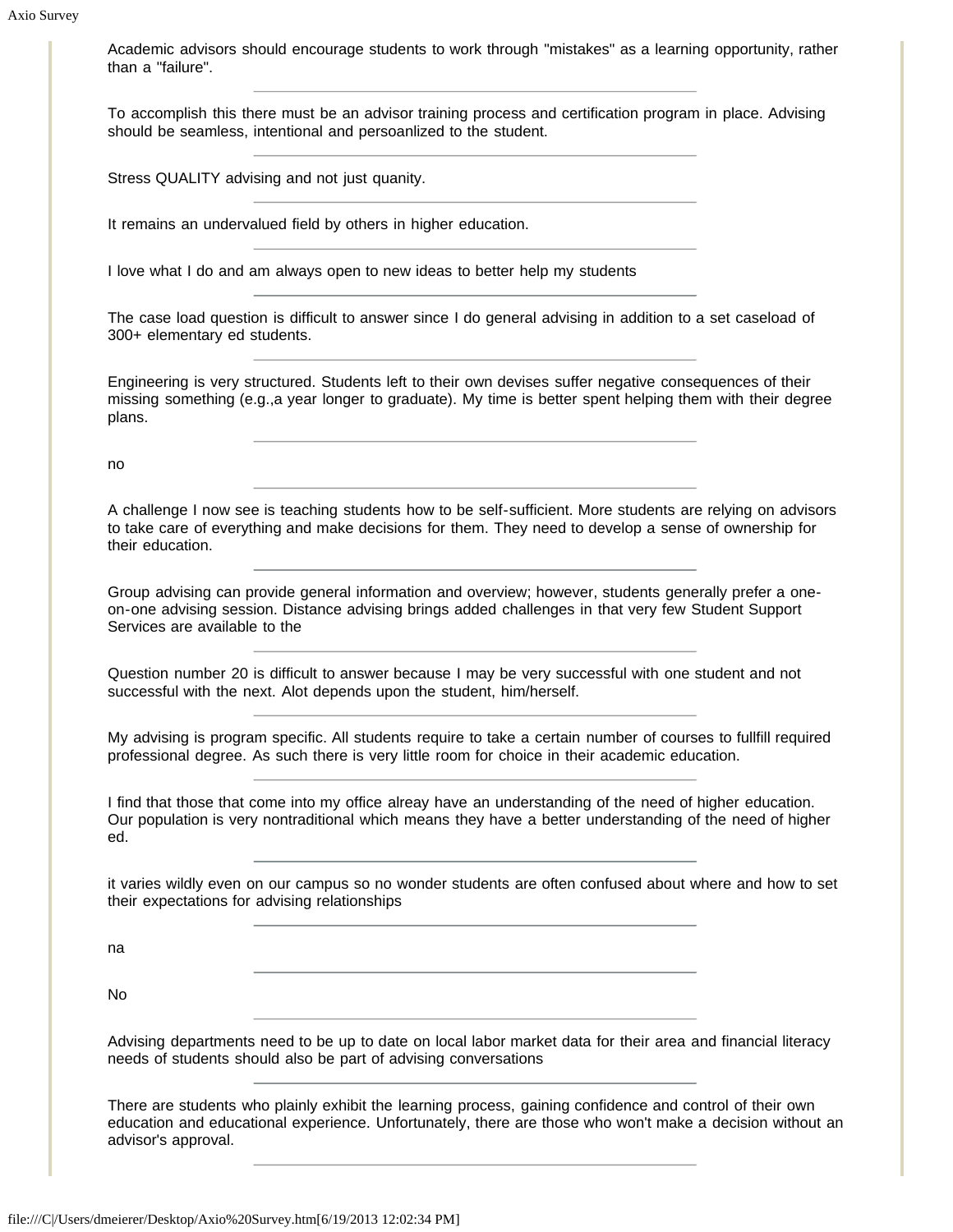When seeing 10-30 students per day, some of these tasks and outcomes become ideals, not always reached, or only select few depending on the situation.

I and my colleagues are resposible for advising on academics, financial aid, registration, and anything else we can help with. We struggle sometimes to find ways to fully educate our students while juggling all these tasks.

We are dealing more than ever with "helicopter parents" who have a death grip on their kids; it would be interesting to find out if children of "helicopter parents" achieve better or if it handicaps their success. Good Luck!

I have other job responsibilities in the department so although I am a full-time employee, I am unable to devote 100% of my time to advising initiatives.

Acad adv is art more than science. There is no surefire calculation to be successful, though it helps to have some outside knowledge of the student's career options in that partic major or field, or where to locate more information.

Some universities--and/or colleges within them--use academic advisors as filters or "gate keepers." I seriously disagree with this use of academic advising resources. We should be in the business of encouraging life-long learners.

I am a new advisor, working primarily with freshmen exploratory and pre-nursing students. I feel that advisors can personalize the university for students, connecting them with needed resources, including meeting the right faculty.

We use a mission driven program. Faculty advisors select their objectives based on the mission for academic advising.

When hiring Academic Advisor personal characteristics need to be noted; communication and listening skills,problem solving skills,and attention to detail.

Support for academic advisors when there is a conflict with faculty.

We find ourselves more involved in assiting students in dealing with transition issues than in the past. Also, the Helicopter Parent issue is creeping into advising sessions. A large group of students are not coming to us adequate

I have no real way of monitoring question 20 since no student evaluations of our department is conducted.

n/a

..

no.

A common frustration is lack of inclusion when programs, etc change or when courses are cancelled, etc...we can only advise based on the information we have available..this makes academic advising that much more difficult for us.

We should enable students to look critically at their chosen path. Are they seeking a higher education because they want to, are required to, can't think of what else to do. We need to be able think out of the box to help students.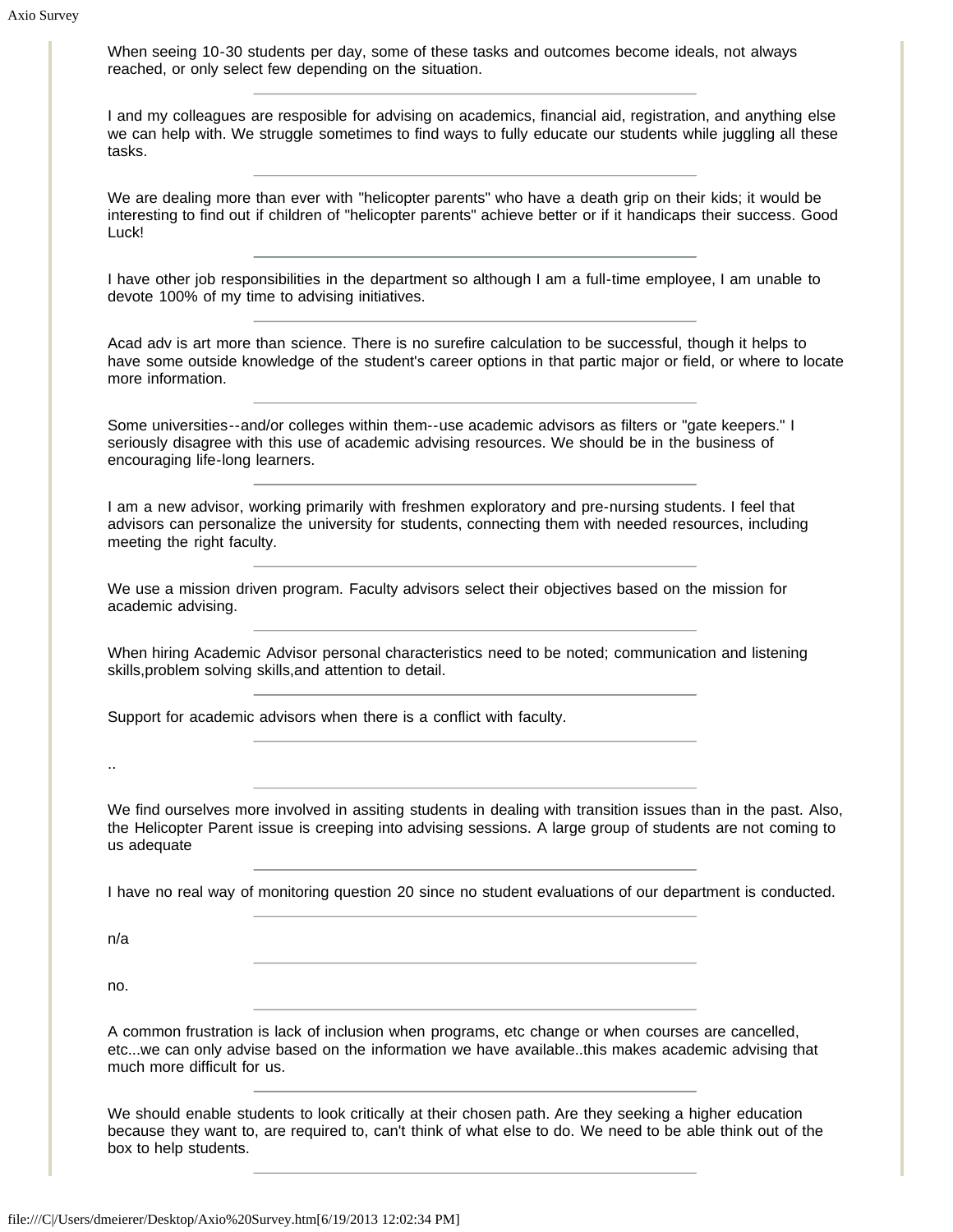I hope you will emphasize the NACADA motto "Advising IS teaching!"

It is my passion and I wish I could do it FT!!

It seems there is never enough time - one on ones can range in time needed and until you have the repeat student, you are not sure of their need basis. I've learned that when some names come it I need to build in extra time.

None

Although some undergraduate students still act irresponsibly, I think if everyone will be required to do an internship it will have them build self respect and self esteem, and will help them face the real world once graduated.

Question 20 was very difficult to answer, so I didn't....without surveys, etc., which we have not yet undertaken, I do not have data to support my answers, so I've gone with somewhat successful.

Academic Advisors are teachers who equip students for the educational journey from New Student to Graduation using the tools acquired through the Advising sessions. These tools are also invaluable when used in life applications.

Advisors/Student Program Coordinators/Specialists should be recognized as Professional staff and paid higher salaries.

We are learning that the way we phrase questions concerning a student's declared major can help uncover uncertainties that the student may not otherwise express. I now ask each student "how" they arrived at their major.

I think the role of faculty advisors should be diminished. While some take it seriously, others see it only as advise on registration rather than academic and career goals.

NO, thank you for the survey.

Department/College/School advisors need to understand the importance of properly advising all students, especially those who are athletes.

No

Academic advisors on our campus struggle with being accepted as professionals; I would have loved to see a section on that in your survey. We do so much to help students be successful, and it would be nice if that were recognized.

I would like to help students become more self-sufficient in their educational decisions.

On many campuses, there is still the perception that academic advising is little more than registering students in classes twice a year, and therefore there is little value placed on the role.

Academic advising in a community college setting can be quite different than in a university setting. Students have a different set of needs, issues and responsibilities that need to be respected and addressed.

I feel that professional academic advising is crucial to the success of the students we serve. Accurate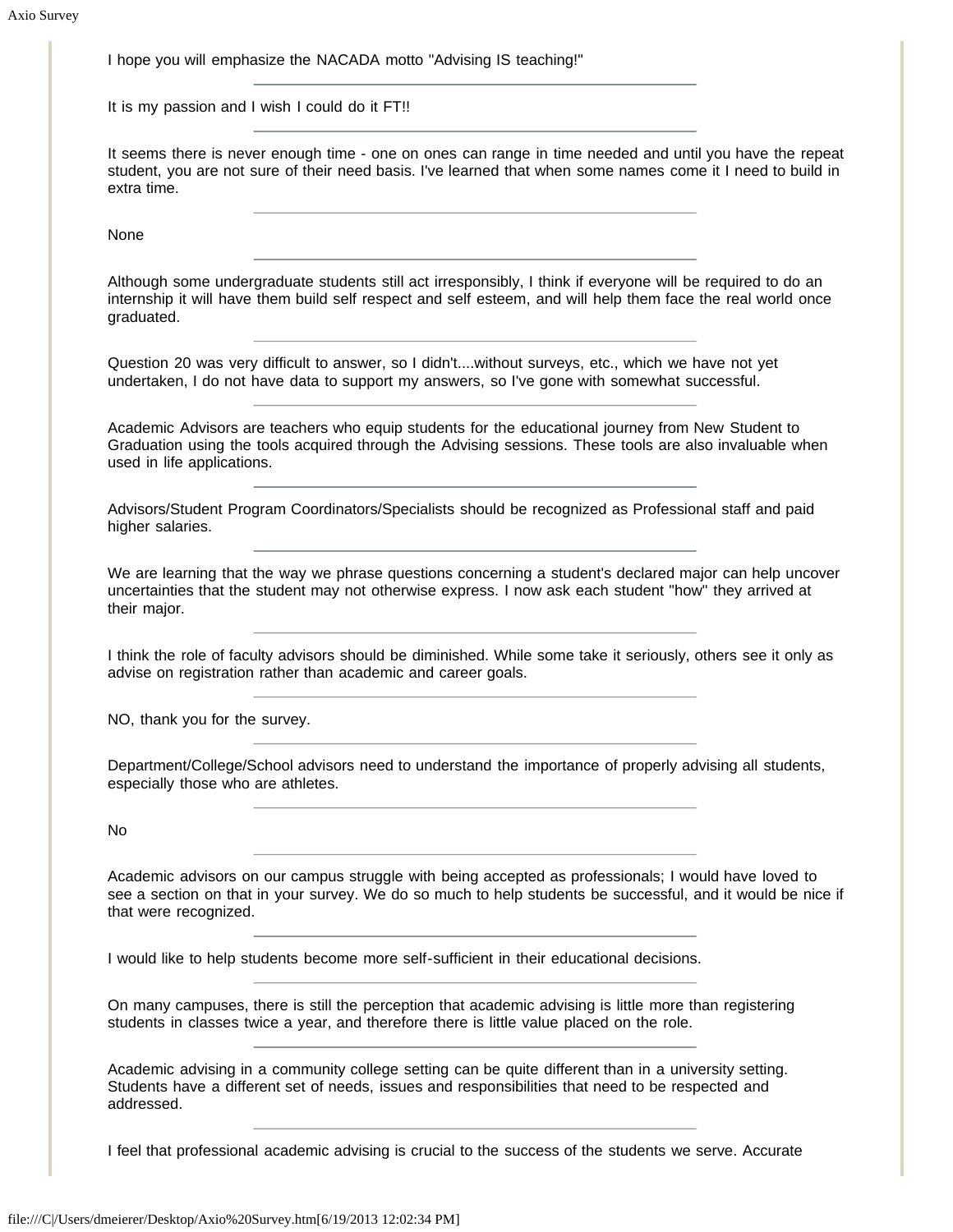advising plays a key role in whether or not a student is retained in college. Degree requirements are often the same for everyone in the program, but the people involved are unique. So should be their academic experience. Our students are coming in with lower math and writing skills. Students are used to their parents taking care of everything for them and do not know how to take responsibility for their own every day requirements. In my role, serving as a liaison between the faculty (advisors as well as instructors) and the student is also a key component. Advising is developmental, recursive, and empowering. It is NOT signing a course registration form (as some faculty think it is). Would like to have more time advising students but with 428 advisees, time is at a premium. When advisors get saddled with too many administrative details (e.g., just get students registered for classes). students are not served as well. Good advising takes time and a relationship with the student. It's getting hard to do I feel like as an advisor it is hard to assess how successful i am in helping students be the above objectives. They meet with me for 30 minutes I many times make referrals but have no way to follow up. N/A if you do not enjoy working and communicating with and interacting with young adults, one should not become an academic advisor No. Good luck with your survey! I am currently in the online master's program for Academic Advising through KSU. Very happy to learn more about my role as an advisor. However, very disappointed with the value placed on good advising at my institution. It is one of the best most rewarding jobs. Students blossom when academic advisers show them caring and rapt attention. Exchanging book titles, discussing a book that adviser and advisee both read, listening carefully -- are all ways an adviser can show meaningful attention. Don't always expect the students to make wise choices with courses. Some students are quite mature and get by with minimal advising, but some students need detailed guidance to help them finish their program/degree requirements. Was this in the survey? - Helping students believe in themselves. It's very important. Advising fine art students is career advising from the get go. I wish more was known about advising art students. Academic advising is an integral part of a student's education. I do not feel that top level administrators understand just how much!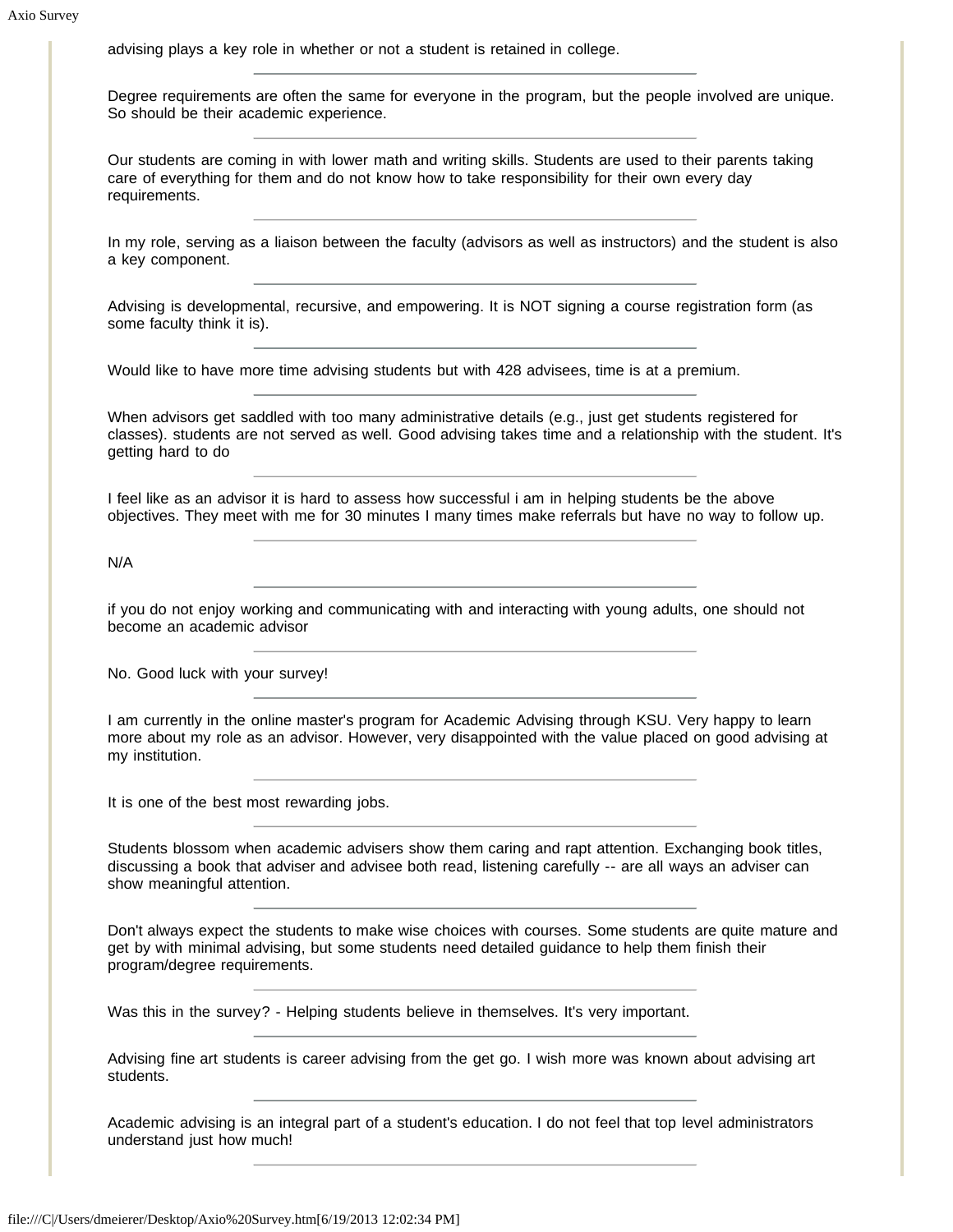Axio Survey

|                                          | <u> 1980 - Johann Stoff, deutscher Stoff, der Stoff, der Stoff, der Stoff, der Stoff, der Stoff, der Stoff, der S</u><br>It's a continual struggle getting students to view "advising" as more than once a quarter, an end of the<br>quarter event that entails more than finding classes.                                                                                                                                                            |  |
|------------------------------------------|-------------------------------------------------------------------------------------------------------------------------------------------------------------------------------------------------------------------------------------------------------------------------------------------------------------------------------------------------------------------------------------------------------------------------------------------------------|--|
| n/a                                      | <u> 1989 - Johann Barbara, martxa alemaniar arg</u>                                                                                                                                                                                                                                                                                                                                                                                                   |  |
| No.                                      |                                                                                                                                                                                                                                                                                                                                                                                                                                                       |  |
| helpful.                                 | I advised sociology majors for 22 years and found it a most satisfying profession. The work is diverse,<br>people-oriented, full of opportunities for problem-solving with others. I hope, though I am retired, that this is<br><u> 1989 - Johann Stein, marwolaethau a bhann an t-Amhair ann an t-Amhair an t-Amhair an t-Amhair an t-Amhair an</u>                                                                                                  |  |
| communicate with all of them.            | At the departmental level there is much more interaction with faculty and graduate students. We have to<br>the control of the control of the control of the control of the control of the control of                                                                                                                                                                                                                                                  |  |
|                                          | This is a very important job whether working with students that are undecided or know their major. We<br>need to be up-to-date on all majors and their requirements.                                                                                                                                                                                                                                                                                  |  |
| in life would be beneficial to students. | Exploration of alternative careers related to the major or exploring a second career to pursue at a later time                                                                                                                                                                                                                                                                                                                                        |  |
|                                          | I wish I had more time in each session and time for more multiple visits from students. We have to<br>accomplish so much in a very short time period.                                                                                                                                                                                                                                                                                                 |  |
| Utilizing techonology                    | <u> 1989 - Johann Barn, amerikansk politiker (</u>                                                                                                                                                                                                                                                                                                                                                                                                    |  |
|                                          | I don't advise undergrads in my current position so I can't answer question 13.                                                                                                                                                                                                                                                                                                                                                                       |  |
|                                          | I just like the student to be involved in the decision making and not just say "you need a humanities so<br>take Music History 101"-I have them choose their classes according to what they like; they are highly                                                                                                                                                                                                                                     |  |
| involved in the process.                 |                                                                                                                                                                                                                                                                                                                                                                                                                                                       |  |
| no                                       |                                                                                                                                                                                                                                                                                                                                                                                                                                                       |  |
|                                          | <u> 1980 - Johann Barn, amerikan bestemannten bestemannten bestemannten bestemannten bestemannten bestemannten b</u>                                                                                                                                                                                                                                                                                                                                  |  |
| No<br>wait for an appt.                  | the control of the control of the control of the control of the control of the control of the control of the control of the control of the control of the control of the control of the control of the control of the control<br>It seems that more students are being hit with life altering issues and a lot of what I do is act in a<br>counselor capacity. Getting students to go to the Counseling Center is like pulling teeth, or they have to |  |
| No.                                      |                                                                                                                                                                                                                                                                                                                                                                                                                                                       |  |
|                                          | Our centralized office shares academic and career advising responsibilities with faculty departments. The<br>quality of advising differs widely depending upon the department doing the advising.                                                                                                                                                                                                                                                     |  |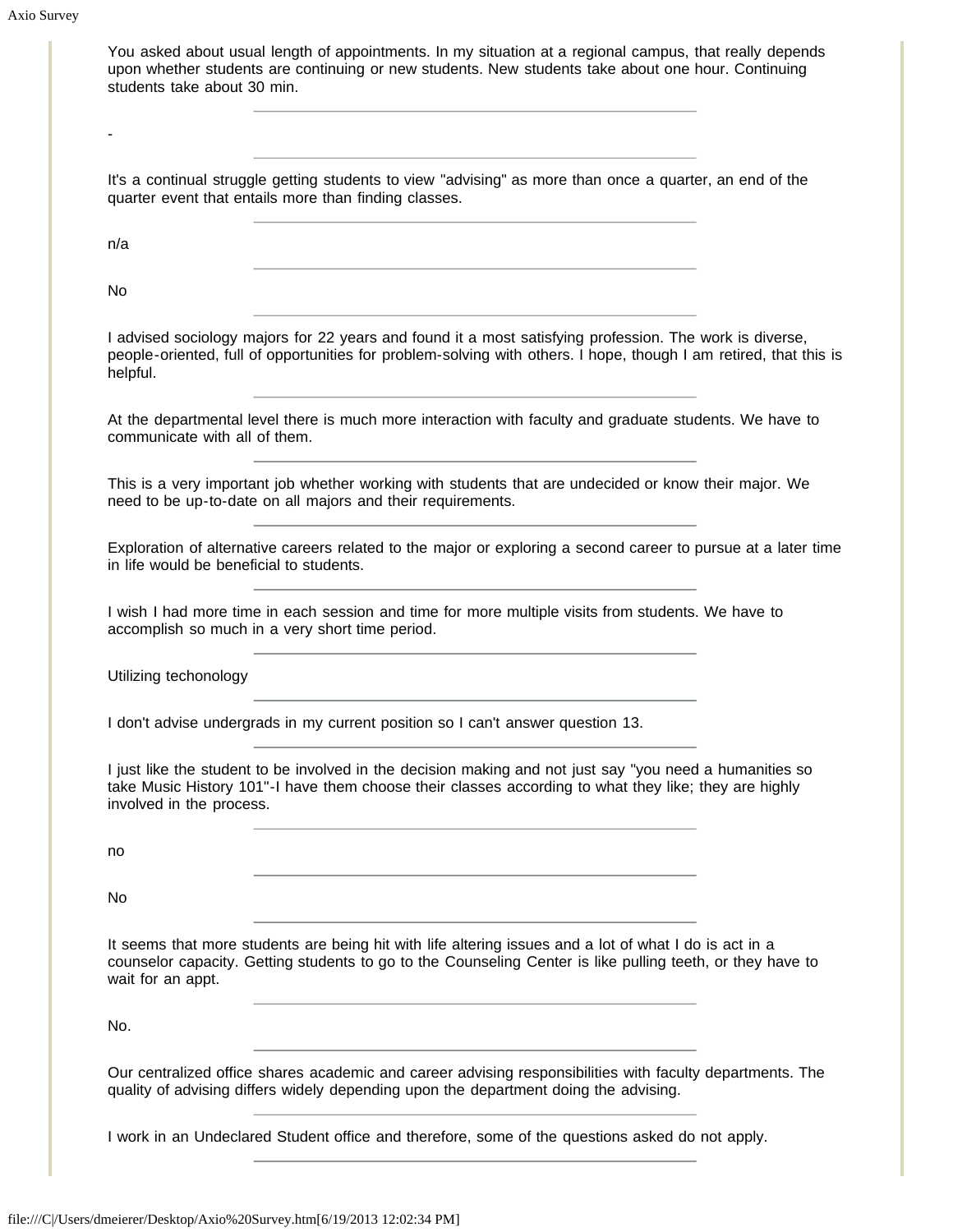| n/a                               |                                                                                                                                                                                                                                          |
|-----------------------------------|------------------------------------------------------------------------------------------------------------------------------------------------------------------------------------------------------------------------------------------|
|                                   | <u> 1980 - Johann Barn, mars an t-Amerikaansk politiker (* 1918)</u>                                                                                                                                                                     |
| N/A                               |                                                                                                                                                                                                                                          |
| not there.                        | It is difficult to advise correctly if communication between academic advisement and departments/schools is                                                                                                                              |
| No                                |                                                                                                                                                                                                                                          |
| no                                |                                                                                                                                                                                                                                          |
|                                   | <u> 1980 - Johann Barbara, martxa alemaniar arg</u><br>It is hard to define the line between providing too little help and hand-holding. For undecided students<br>giving "homework," along with a follow-up appointment, seems to help. |
| No.                               | <u> 1989 - Johann Stoff, fransk politik (d. 1989)</u>                                                                                                                                                                                    |
| they need it!                     | From my experience a holistic approach is very effective. I did not answer question 14 because at our<br>college we have open and not assigned advising. I am responsible to advise any and all students when                            |
| None                              |                                                                                                                                                                                                                                          |
| We're underappreciated!           |                                                                                                                                                                                                                                          |
| cousnelling                       | We are presently reviewing our services we provide for students. ie. we would like to incorporate more<br>career counselling, currently students go to our Counsellors that provide both career and personal                             |
| no                                |                                                                                                                                                                                                                                          |
|                                   | I believe that identifying a comfortable starting place with a student helps the student to start to define their<br>own educational goals, meet them and make new ones.                                                                 |
| process we can't control that!!!! | a lot depends on the student- we can co everything right and if they choose not to engage in the learning                                                                                                                                |
|                                   | Strive to make each student feel that he is important and has the ability to do what he or she desires.                                                                                                                                  |
|                                   | I have only been advising students for 5 months. Question 14 - We are not assigned students. Any student                                                                                                                                 |
|                                   | is able to see any advisor so we do not have a specific caseload.                                                                                                                                                                        |
| No.                               |                                                                                                                                                                                                                                          |

advisors as professionals or as clerical workers? (The administration's attitude sets expectations for the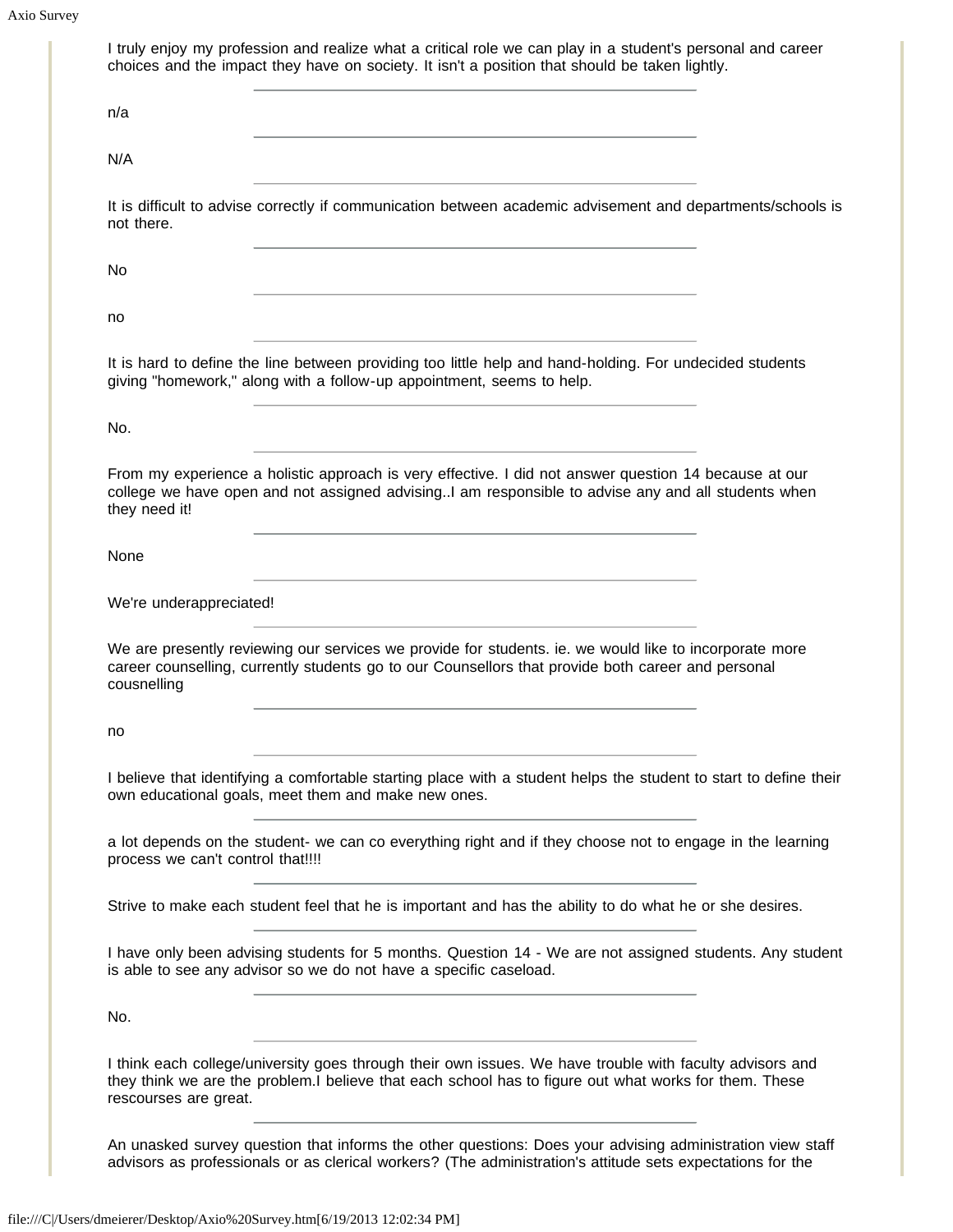work advisors do.)

The importance of career planning integrated in the academic advising process.

academic advising is such a key venue within the realm of higher education, and academic advisors should have more knowledge in student development theory to help students make meaning out of their college experiences

If advisors aren't given the tools by their institution (an easy-to-understand degree audit, for example) it becomes difficult to focus on learning outcomes during a short appointment.

no

Academic Advising is a rewarding career because of the teaching and being a part of students' growth from my interactions with them. I am able to guide students on an educational learning that will forever change their lives & mine

It is not taken seriously at my institution. Faculty involvement does not exist.

We don't have caseloads at our 2 year community college. We advise any and all that walk through the door - aas and transfer students.

UFV provides Educational Advisors as well as program advisors. We tend to see more students in beginning + end of their academic career- get them started well + then plan next steps for professional studies or other

I enjoy advising and I do what is necessary to seek out resources to develop the student. We encourage students to become their own self advocate after the first year. It is so important to develop a positive rapport with each.

currently our load of students does not permit time to do a lot of things we would like to do. This is the 3rd university I've worked at with an under-staffing problem.

n/a

I think it is important that academic advisors remember their own feelings of being "lost". I love helping new students transition to their new world and take some of their "lost" feelings away.

advising plays a large role in student retention and success

Helping the student make the transition to college from high school is an essential part of the advising process. So many of the students in this area need assistance with this.

I advise all undergraduate non-traditional learners, including High School scholars, senior citizen audits and well as degree seeking and visiting students...a very broad spectum of students.

I really enjoy what I do. Our Dean supports our office as much as possible. But I would like for us to have more staff to help with the workload.

No

Reward advisors for the time and effort they spend in helping students succeed.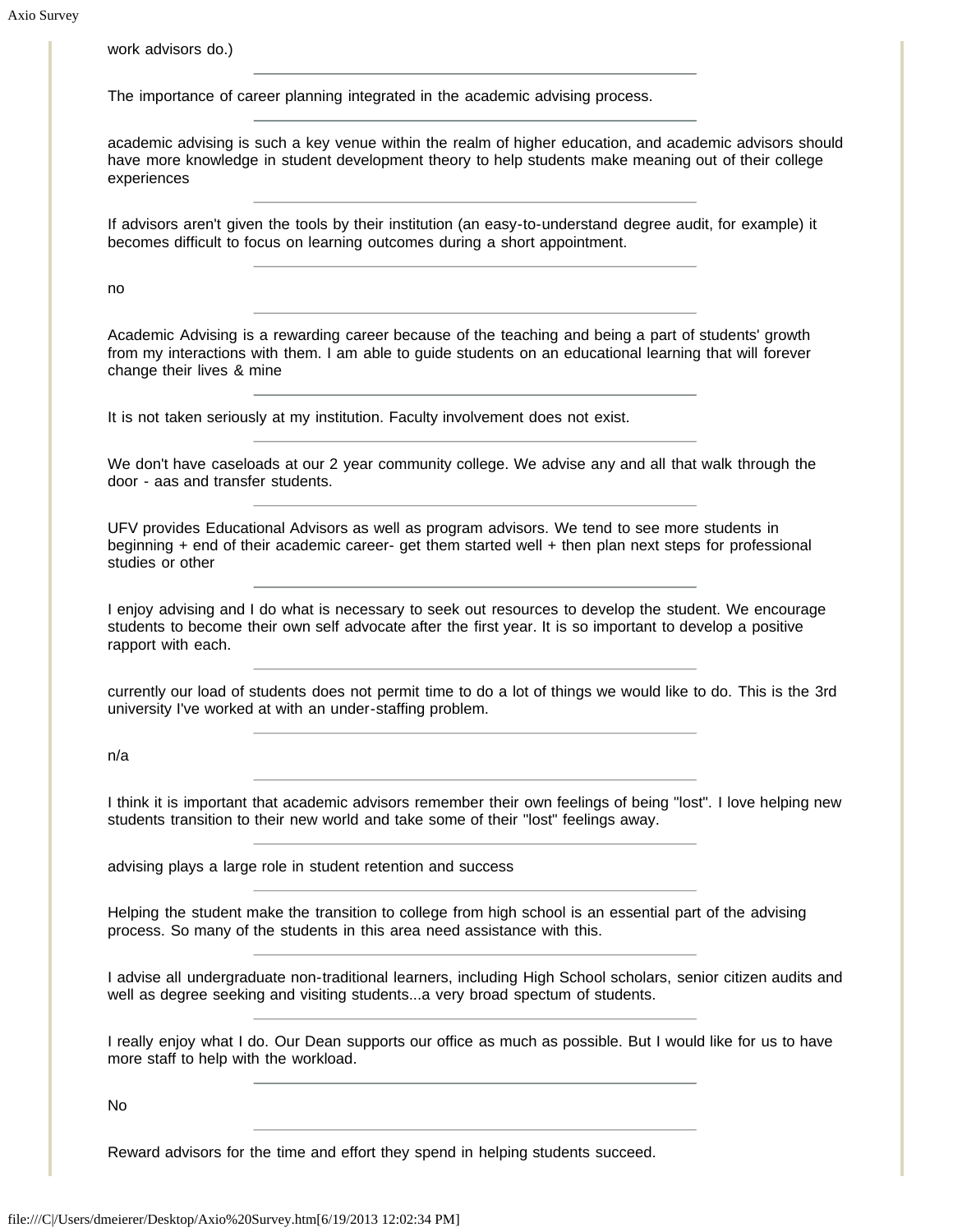| Academic advisors must be extremely knowledgable about the various programs offered by the institution<br>so that they can give the proper advice.                                                                                         |
|--------------------------------------------------------------------------------------------------------------------------------------------------------------------------------------------------------------------------------------------|
| As an advisor it helps to love the job and to enjoy working with students, faculty and staff.                                                                                                                                              |
| the teaching/learning dynamic of academic advising and its value to the academic mission needs to be<br>acknowledged, recognized and promoted more within academia                                                                         |
| We have a high number of students who are from low-income situations and receive Pell. Also, we have a<br>large number of nontraditional students, which presents additional challenges.                                                   |
| N/A                                                                                                                                                                                                                                        |
| no.                                                                                                                                                                                                                                        |
| My advising role is to work with undeclared students who have less than 30 hours so some of the<br>questions (20.1 - 20.13)are not relevant to the student population I advise. I did anser all questions.                                 |
| no                                                                                                                                                                                                                                         |
| none at this time.                                                                                                                                                                                                                         |
| Acad adv--anyone can talk about it but unless you do it, you really don't know what its all about and how it<br>affects the students' college experience. Administrators just don't get it most of the time.                               |
| With how universities are structured today, academic versus student affairs, we are some of the only<br>people that see students as a whole person and try to help them develop both academically and socially.                            |
| I put "not applicable to my situation" on number 20 because although we had many of those/variations on<br>those as our objectives, we don't have caseloads in our office so we don't know the outcomes.                                   |
| no, thanks.                                                                                                                                                                                                                                |
| I wish all institutions offered academic advisors with the opportunity to teach a College/Freshmen Success<br>course. I understand that most institutions provide academic advisors with this opportunity but my<br>institution does not.  |
| as a young institution with a younger advising department it is challenging and tough to provide "proper"<br>academic and advising and resources. Significant institutional changes need to happen to have a strong<br>advising department |
| N/A                                                                                                                                                                                                                                        |
| No                                                                                                                                                                                                                                         |
| Important to promote student's self-confidence and encourage development of self-motivational skills, goal<br>setting skills, effective time management and study skills.                                                                  |
| I didn't answer question 20 because without an assessment I can't provide accurate information. I'm not<br>comfortable speculating.                                                                                                        |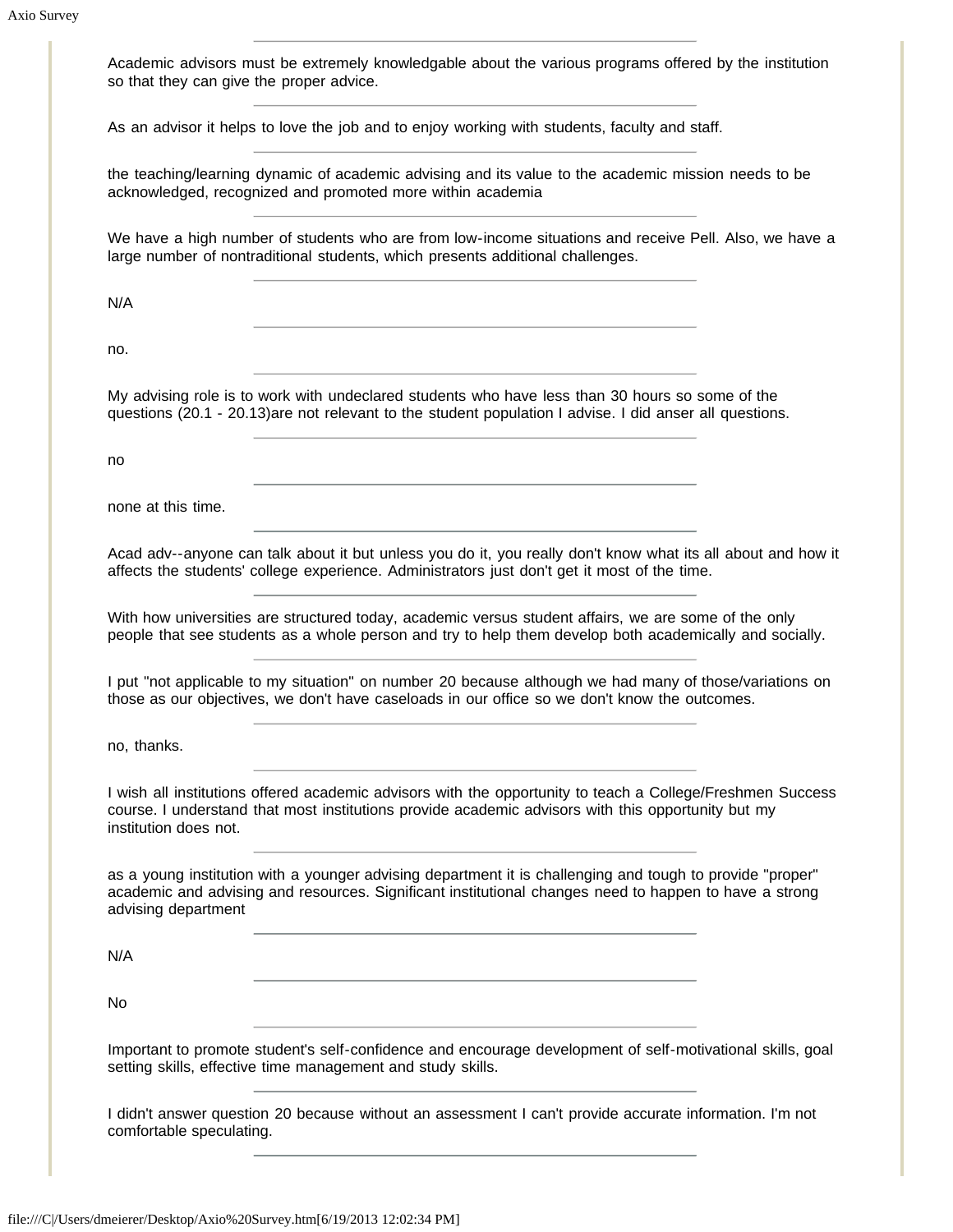I love my job! This is a continuting education center associated with the main campus which caters primarily to adult students (avg age, mid 30s). This is such an important service for students. No. I love working with the students and playing a part in motivating them and keeping them engaged in their programs. it is undervalued at institutions Academic advising is a misnomer. I do not advise. Rather, I help facilitate dialogue between student, university, and the inner self. I aspire to promote learning through self-awareness and transform potential into action. Accurate and accessible academic advising is essential to a student's success at the university level. A good academic advisor can make a world of difference, especially to students at risk. Advisors teach sections of a credit-bearing study skills course to first-year students who are also advisees. This increases daily interaction with advisees and also provides opportunities to develop rapport and trust. That no one way is right. Each student needs something different and academic advising is as much about being able to get along with a variety of people as it is being able to help students progress toward their degree. At its heart, I believe, is the mentoring and teaching relationship between advisor and student. Quite simply, we should expect students to know their own degree requirements, and they should know this is expected of them. No Advising is such an important connection for success of students, and their persistence to graduation; I'm grateful my institution puts emphasis on advisors' constant improvement and encourages their time/effort/care for students. I think having less students to advise is important so that you can spend more time with them and become more of a proactive advisor versus a reactive advisor. However, we are understaffed currently. Will you send us the results and conclusions of your survey? Our skills and importance are underestimated and we are underpaid. My "somewhat successfuls" are due to students' reluctance to take risks, make mistakes, try things on their own. no

Academic advising is a unique way to interact with students and help them achieve their academic goals.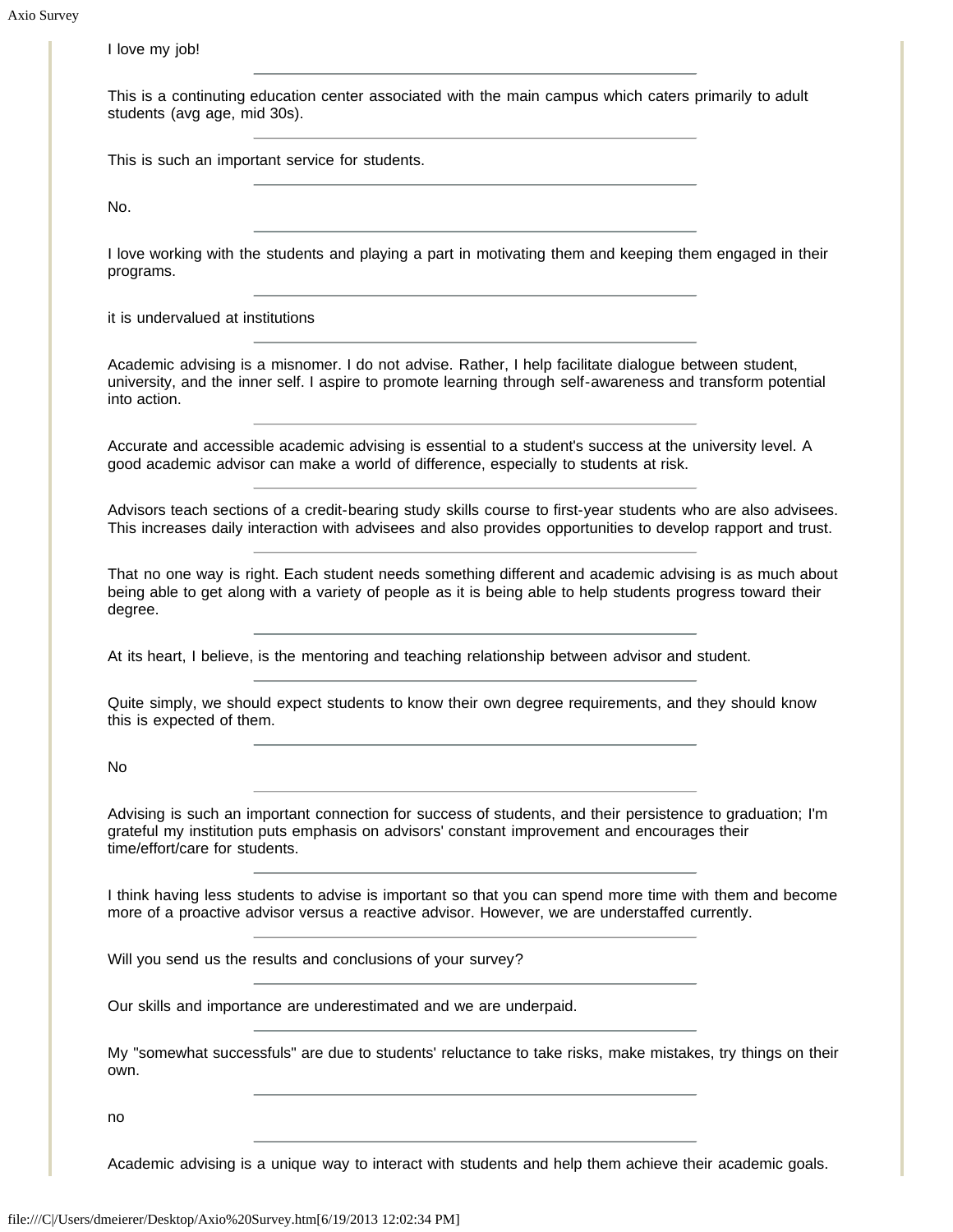We can encourage them to think critically and develop effective problem solving skills to be more independent.

Academic advising is key to helping students succeed in achieving academic goals. Students need guidance in navigating the beauracry of higher education. Referrals are very important to know where the appropriate support.

none

students persist thru these issues or return more quickly 2 school after a break. Relationship w/advisor (more accountability) improves their chances more, they are likely to have clearer goals b/c they've had to share w/advisor.

I think we are more important than we are generally recognized for by our institutions

This is a helping profession, and as such the opportunity for renewal and professional development is vitally important. Administrators working with/ supervising advisors must remember this and allow time and dedicate resources.

I found it difficult to rate the success of my work with students in a wholesale manner. With many students I am very successful, with others I am moderately successful, and with others not successful at all.

Univ's need to buy in to the value of student advising. Students are desperate for that contact and guidance. My univ. claims to but doesn't understand what that entails. Advising expectations & goals need to be obvious to all empl

Working in a close environment with faculty is essential to our student retention policy. Our offices are mixed in with faculty and we are able to collaborate easily on students progress. Advisors teach student success classes.

My job is mainly working with transfer students prior to admission. Once admitted, they are assigned to a departmental advisor. I do work with some with lower GPA's who are waiting to be admitted into a program

We do the jobs of other departments as well and this leaves little time with students to develop or explore some of your concept areas listed above.

I would like to have a recourse for ineffective supervision and management.

Not at this time.

Advisign is empowering the student to be in control of thier own destiny.

Mandatory academic advising evey semester is an effective retention tool and improves graduation rates over time.

No

This is the most fulfilling "job" I've ever held. It would be nice though to have more recognition from our faculty. We feel many times that our positions don't mean much and the "anyone can do it" attitude.

It is one of the most effective recruiting and retention vehicles, when done well, that a university can support, but many of them don't recognize its importance; and, therefore, don't fund positions to have proper caseloads.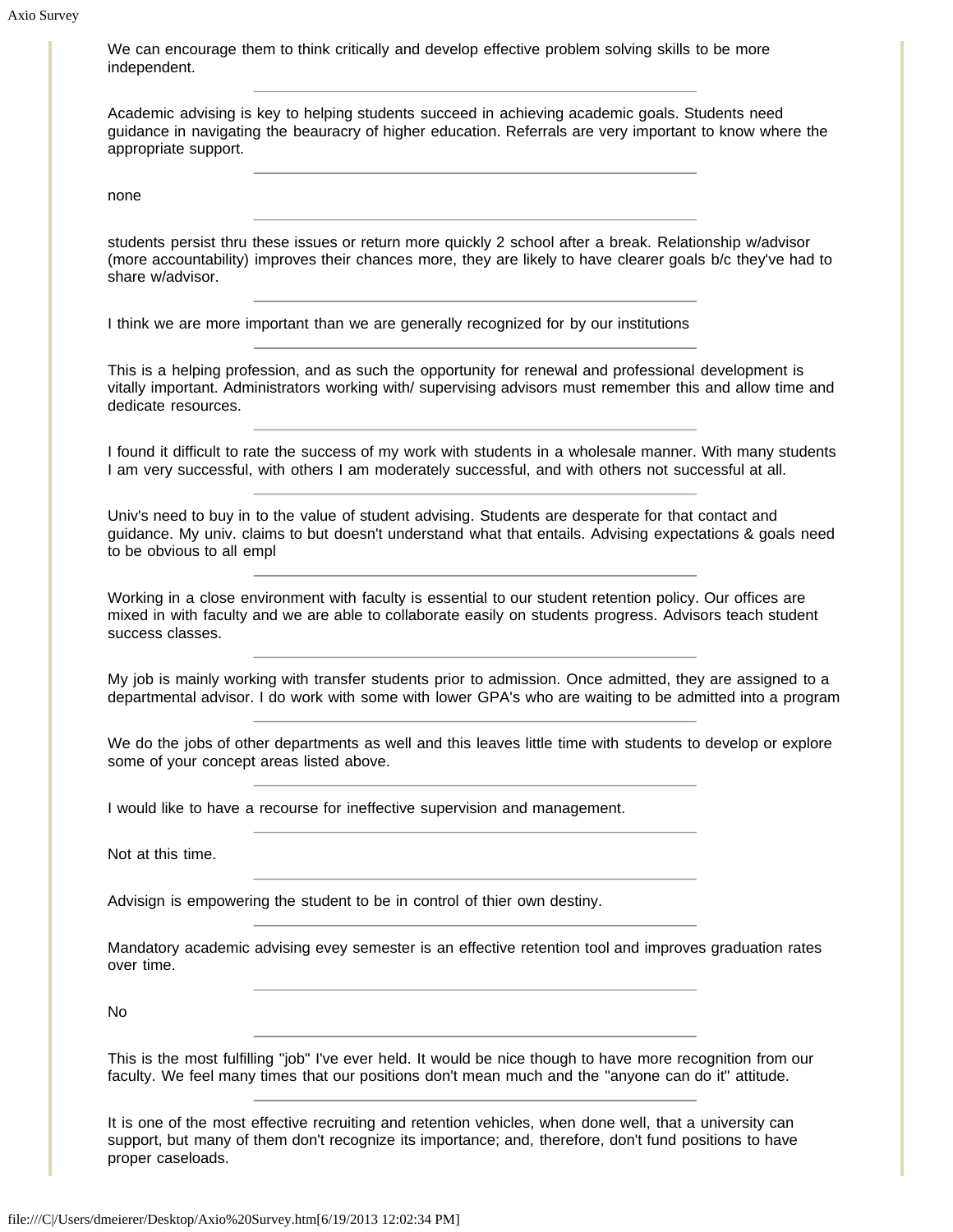Axio Survey

| students in their academic areas. | Training of faculty advisers, with the goal of educating them on the importance of advising and mentoring                                                                                                   |  |
|-----------------------------------|-------------------------------------------------------------------------------------------------------------------------------------------------------------------------------------------------------------|--|
| No.                               |                                                                                                                                                                                                             |  |
| no                                | the control of the control of the control of the control of the                                                                                                                                             |  |
|                                   | Distance Learning advising is unique and because of the S/A ratio at this time, there is frustration that 'real'<br>advising is limited at best and it's often survival mode.                               |  |
| ----                              | <u> 1989 - Johann Barbara, martxa alemaniar arg</u>                                                                                                                                                         |  |
|                                   | It is important to always get the correct answer for the students' question the first time. If you don't know<br>the answer find out from another person, but never give out information if you are unsure. |  |
| We use developmental advising     |                                                                                                                                                                                                             |  |
| Again, not at the moment.         |                                                                                                                                                                                                             |  |
|                                   | Students have extremely short attention spans, even when their own futures are at stake. They want to<br>take the answer and run. Sad, really, but true.                                                    |  |
|                                   |                                                                                                                                                                                                             |  |
|                                   | Any extra steps taken toward establishing a mentoring relationship with a student can mean the difference<br>between persistance and attrition with a struggling student.                                   |  |
|                                   | I'm not sure if it has already been addressed and included, but FERPA and parental roles seem to be an<br>increasing piece of the advising process.                                                         |  |
| with the students.                | I find it helpful to balance prescriptive and developmental advising techniques in fostering a relationship                                                                                                 |  |
|                                   | It is so important to a student's success! And I love it as a profession.                                                                                                                                   |  |
|                                   | Taking a "holistic" advising approach that involves understanding a student's physical, emotional, financial,<br>cultural, and social background can help in retaining students to graduation.              |  |
|                                   | Many students who have not declared a major are not able to develop a true career plan, but we in our<br>office try to work with core classes and and be flexible. It was hard to answer those questions.   |  |
| No.                               |                                                                                                                                                                                                             |  |
|                                   | Despite the headaches, it is all worth it in the end bc my committment to my student has made a<br>difference. I have contributed in some way to my student's future success.                               |  |